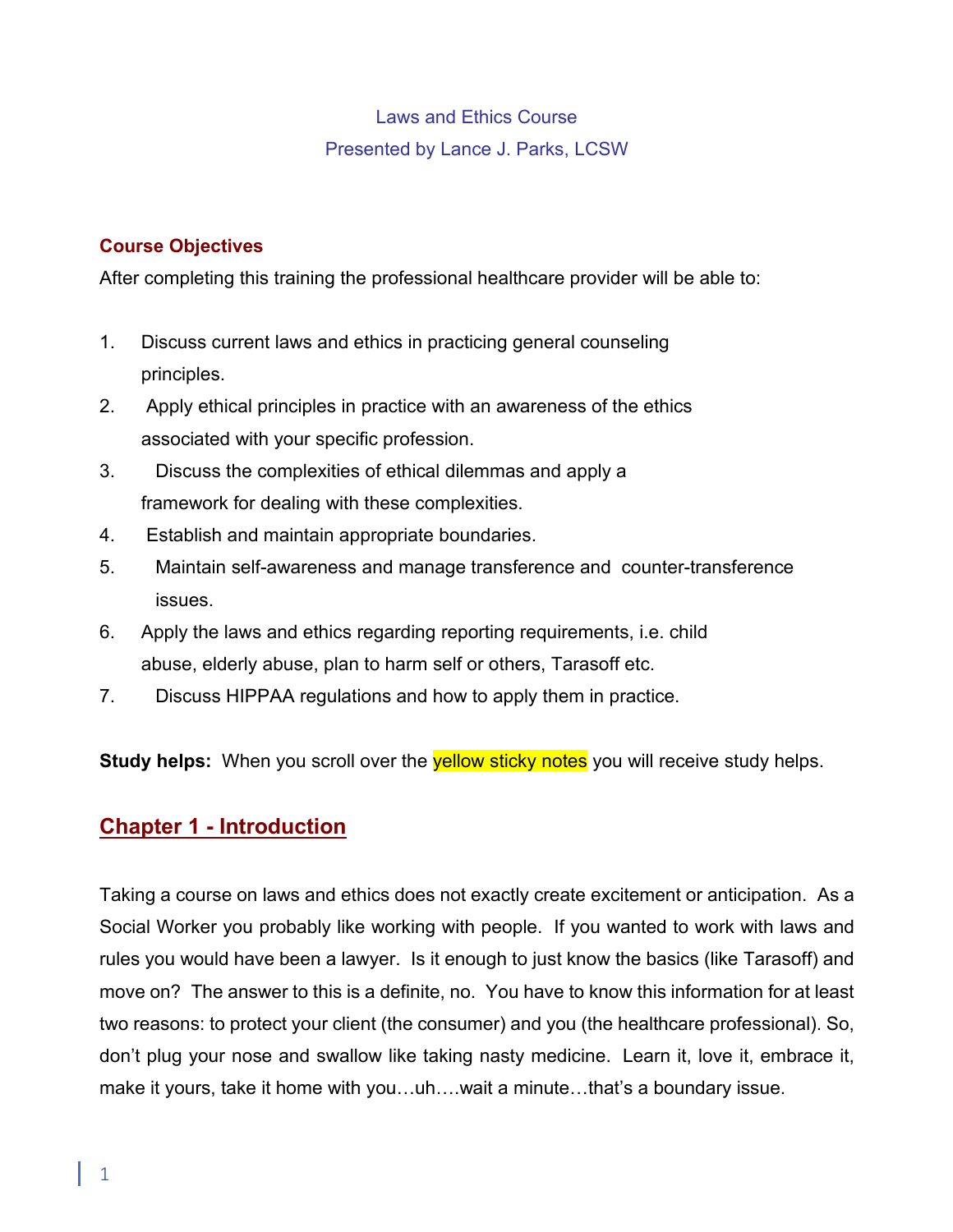The trip through laws and ethics is a trip you must take so we'll keep it straight and to the point. There are many great links if you want to see more expanded information on different subjects.

#### *Need to Know*

Laws and ethics permeate all services licensed professionals offer. *They give the consumer protection and a set of expectations in the services they receive.* They concurrently provide a road map for the professional healthcare practitioner. Unfortunately, licensed professionals occasionally fail to abide by legal and ethical standards. This often results in creating emotional harm for the client and the loss or suspension of the professional's license, and even incarceration. This course is designed to make clear the legal and ethical responsibilities of the professional healthcare practitioner.

## **Chapter 2 – Codes of Ethics**

Professional organizations, such as the **National Association of Social Workers (NASW)** and the **National Board of Certified Counseling (NBCC)** have developed and, from time to time, revised codes of ethics to provide standards and guidance to licensed professionals. Each code is worthwhile to look at and become familiar with for all healthcare practitioners. Because there are innumerable ways to violate appropriate practices, the codes are not meant to be an exhaustive list of rules, but rather values and principles that guide healthcare professionals in their providing of services. If these values, purposes and principles are followed, along with a heavy dose of common sense, clients will reap the benefit of effective services and the healthcare professions will grow stronger still. As stated in the NASW code of ethics Preamble "A code of ethics cannot guarantee ethical behavior….Rather a code of ethics sets forth values, ethical principles, and ethical standards to which professional aspire and by which their actions can be judged."

#### **The following is the NASW Code of Ethics and can be found at this link:**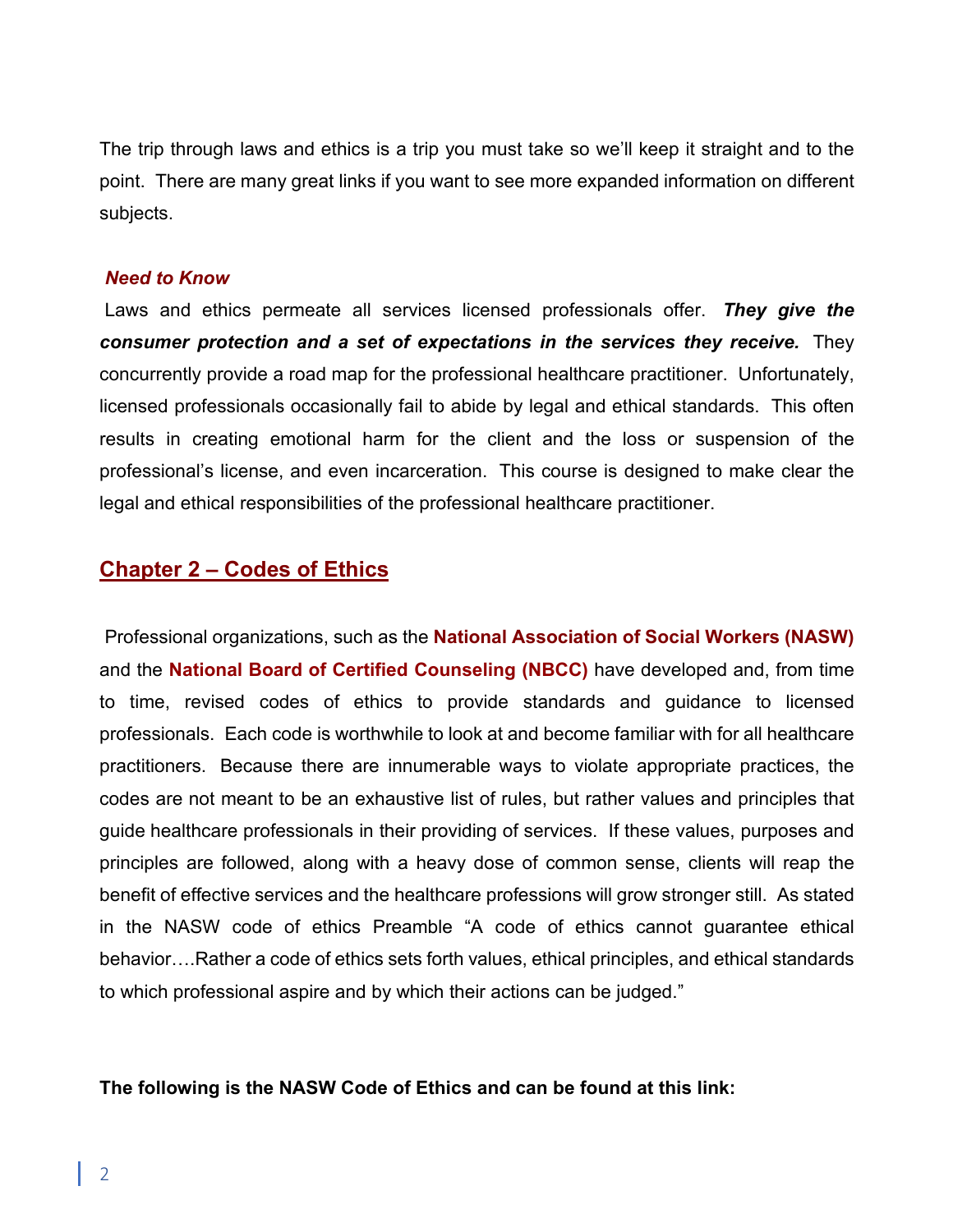#### **Approved by the 1996 NASW Delegate Assembly and revised by the 2017 NASW Delegate Assembly**

#### **Preamble**

The primary mission of the social work profession is to enhance human well-being and help meet the basic human needs of all people, with particular attention to the needs and empowerment of people who are vulnerable, oppressed, and living in poverty. A historic and defining feature of social work is the profession's focus on individual well-being in a social context and the well-being of society. Fundamental to social work is attention to the environmental forces that create, contribute to, and address problems in living.

Social workers promote social justice and social change with and on behalf of clients. "Clients" is used inclusively to refer to individuals, families, groups, organizations, and communities. Social workers are sensitive to cultural and ethnic diversity and strive to end discrimination, oppression, poverty, and other forms of social injustice. These activities may be in the form of direct practice, community organizing, supervision, consultation administration, advocacy, social and political action, policy development and implementation, education, and research and evaluation. Social workers seek to enhance the capacity of people to address their own needs. Social workers also seek to promote the responsiveness of organizations, communities, and other social institutions to individuals' needs and social problems.

The mission of the social work profession is rooted in a set of core values. These core values, embraced by social workers throughout the profession's history, are the foundation of social work's unique purpose and perspective:

- service
- social justice
- dignity and worth of the person
- importance of human relationships
- integrity
- competence.

This constellation of core values reflects what is unique to the social work profession. Core values, and the principles that flow from them, must be balanced within the context and complexity of the human experience.

#### **Purpose of the NASW Code of Ethics**

Professional ethics are at the core of social work. The profession has an obligation to articulate its basic values, ethical principles, and ethical standards. The *NASW Code of Ethics* sets forth these values, principles, and standards to guide social workers' conduct. The *Code* is relevant to all social workers and social work students, regardless of their professional functions, the settings in which they work, or the populations they serve.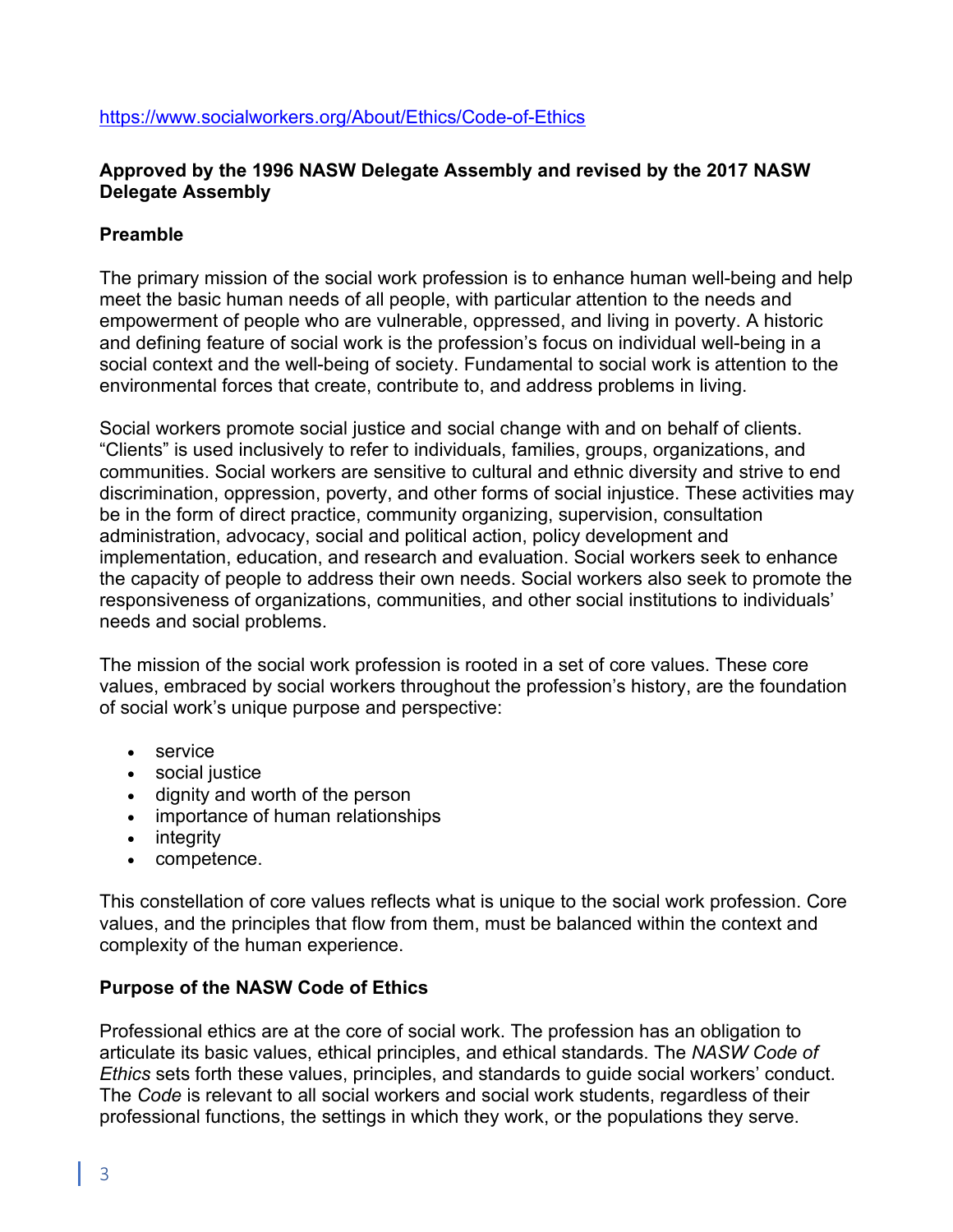**The** *NASW Code of Ethics* **serves six purposes:**

- **1. The Code identifies core values on which social work's mission is based.**
- **2. The** *Code* **summarizes broad ethical principles that reflect the profession's core values and establishes a set of specific ethical standards that should be used to guide social work practice.**
- **3. The** *Code* **is designed to help social workers identify relevant considerations when professional obligations conflict or ethical uncertainties arise.**
- **4. The** *Code* **provides ethical standards to which the general public can hold the social work profession accountable.**
- **5. The** *Code* **socializes practitioners new to the field to social work's mission, values, ethical principles, and ethical standards.**
- **6. The** *Code* **articulates standards that the social work profession itself can use to assess whether social workers have engaged in unethical conduct. NASW has formal procedures to adjudicate ethics complaints filed against its members.\* In subscribing to this** *Code***, social workers are required to cooperate in its implementation, participate in NASW adjudication proceedings, and abide by any NASW disciplinary rulings or sanctions based on it.**

\*For information on NASW adjudication procedures, see *NASW Procedures for the Adjudication of Grievances*

The *Code* offers a set of values, principles, and standards to guide decision making and conduct when ethical issues arise. It does not provide a set of rules that prescribe how social workers should act in all situations. Specific applications of the *Code* must take into account the context in which it is being considered and the possibility of conflicts among the *Code's* values, principles, and standards. Ethical responsibilities flow from all human relationships, from the personal and familial to the social and professional.

Further, the *NASW Code of Ethics* does not specify which values, principles, and standards are most important and ought to outweigh others in instances when they conflict. Reasonable differences of opinion can and do exist among social workers with respect to the ways in which values, ethical principles, and ethical standards should be rank ordered when they conflict. Ethical decision making in a given situation must apply the informed judgment of the individual social worker and should also consider how the issues would be judged in a peer review process where the ethical standards of the profession would be applied.

Ethical decision making is a process. There are many instances in social work where simple answers are not available to resolve complex ethical issues. Social workers should take into consideration all the values, principles, and standards in this *Code* that are relevant to any situation in which ethical judgment is warranted. Social workers' decisions and actions should be consistent with the spirit as well as the letter of this *Code*.

In addition to this *Code*, there are many other sources of information about ethical thinking that may be useful. Social workers should consider ethical theory and principles generally,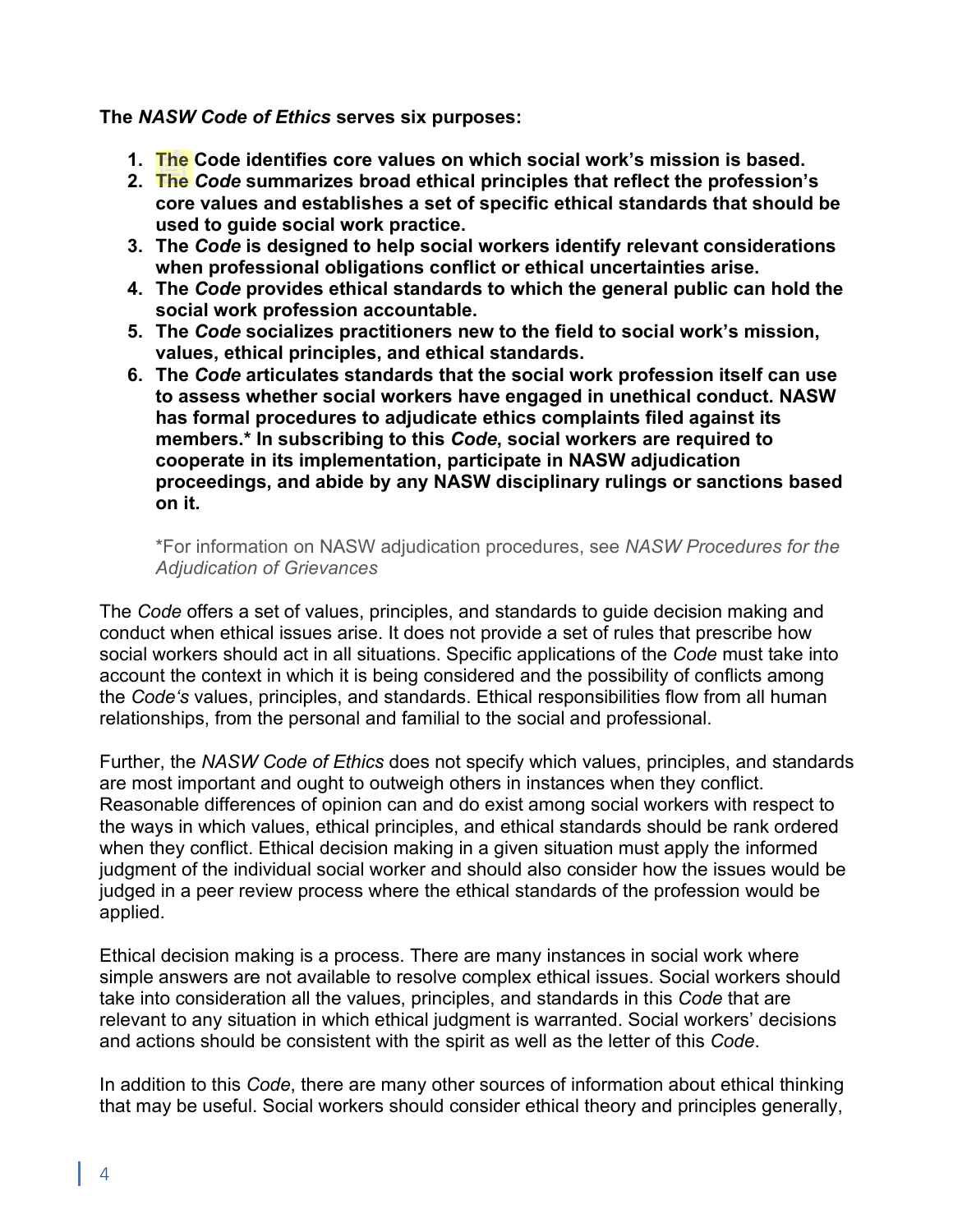social work theory and research, laws, regulations, agency policies, and other relevant codes of ethics, recognizing that among codes of ethics social workers should consider the *NASW Code of Ethics* as their primary source. Social workers also should be aware of the impact on ethical decision making of their clients' and their own personal values and cultural and religious beliefs and practices. They should be aware of any conflicts between personal and professional values and deal with them responsibly. For additional guidance social workers should consult the relevant literature on professional ethics and ethical decision making and seek appropriate consultation when faced with ethical dilemmas. This may involve consultation with an agency-based or social work organization's ethics committee, a regulatory body, knowledgeable colleagues, supervisors, or legal counsel.

Instances may arise when social workers' ethical obligations conflict with agency policies or relevant laws or regulations. When such conflicts occur, social workers must make a responsible effort to resolve the conflict in a manner that is consistent with the values, principles, and standards expressed in this Code. If a reasonable resolution of the conflict does not appear possible, social workers should seek proper consultation before making a decision.

The *NASW Code of Ethics* is to be used by NASW and by individuals, agencies, organizations, and bodies (such as licensing and regulatory boards, professional liability insurance providers, courts of law, agency boards of directors, government agencies, and other professional groups) that choose to adopt it or use it as a frame of reference. Violation of standards in this *Code* does not automatically imply legal liability or violation of the law. Such determination can only be made in the context of legal and judicial proceedings. Alleged violations of the *Code* would be subject to a peer review process. Such processes are generally separate from legal or administrative procedures and insulated from legal review or proceedings to allow the profession to counsel and discipline its own members.

A code of ethics cannot guarantee ethical behavior. Moreover, a code of ethics cannot resolve all ethical issues or disputes or capture the richness and complexity involved in striving to make responsible choices within a moral community. Rather, a code of ethics sets forth values, ethical principles, and ethical standards to which professionals aspire and by which their actions can be judged. Social workers' ethical behavior should result from their personal commitment to engage in ethical practice. The *NASW Code of Ethics* reflects the commitment of all social workers to uphold the profession's values and to act ethically. Principles and standards must be applied by individuals of good character who discern moral questions and, in good faith, seek to make reliable ethical judgments.

#### **Ethical Principles**

**The following broad ethical principles are based on social work's core values of service, social justice, dignity and worth of the person, importance of human relationships, integrity, and competence.** These principles set forth ideals to which all social workers should aspire.

**Value:** *Service*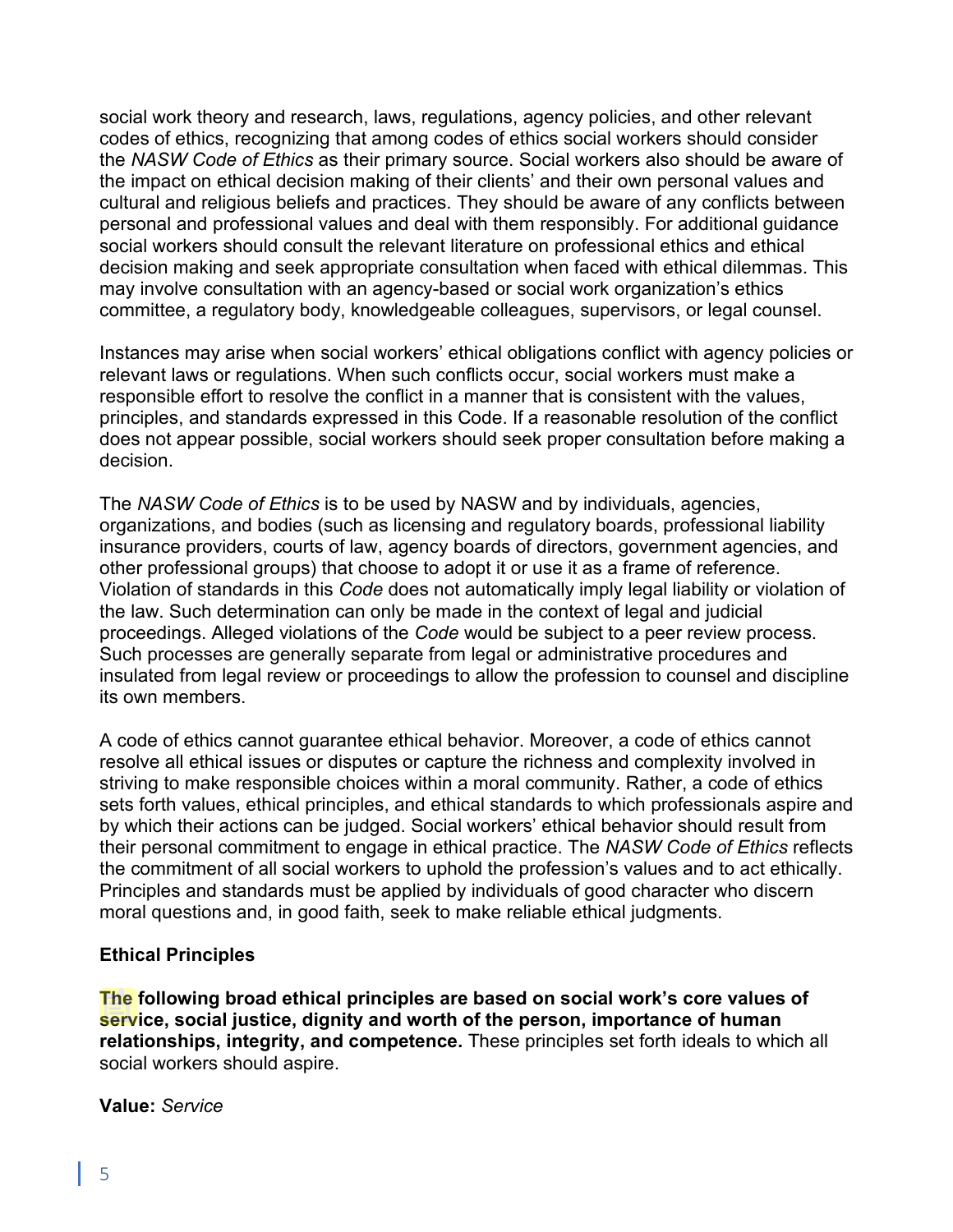**Ethical Principle:** *Social workers' primary goal is to help people in need and to address social problems.*

Social workers elevate service to others above self-interest. Social workers draw on their knowledge, values, and skills to help people in need and to address social problems. **Social workers are encouraged to volunteer some portion of their professional skills with no expectation of significant financial return (pro bono service).**

**Value:** *Social Justice*

**Ethical Principle:** *Social workers challenge social injustice.*

Social workers pursue social change, particularly with and on behalf of vulnerable and oppressed individuals and groups of people. Social workers' social change efforts are focused primarily on issues of poverty, unemployment, discrimination, and other forms of social injustice. These activities seek to promote sensitivity to and knowledge about oppression and cultural and ethnic diversity. Social workers strive to ensure access to needed information, services, and resources; equality of opportunity; and meaningful participation in decision making for all people.

**Value:** *Dignity and Worth of the Person*

**Ethical Principle:** *Social workers respect the inherent dignity and worth of the person.*

Social workers treat each person in a caring and respectful fashion, mindful of individual differences and cultural and ethnic diversity. Social workers promote clients' socially responsible self-determination. Social workers seek to enhance clients' capacity and opportunity to change and to address their own needs. Social workers are cognizant of their dual responsibility to clients and to the broader society. They seek to resolve conflicts between clients' interests and the broader society's interests in a socially responsible manner consistent with the values, ethical principles, and ethical standards of the profession.

**Value:** *Importance of Human Relationships*

**Ethical Principle:** *Social workers recognize the central importance of human relationships.*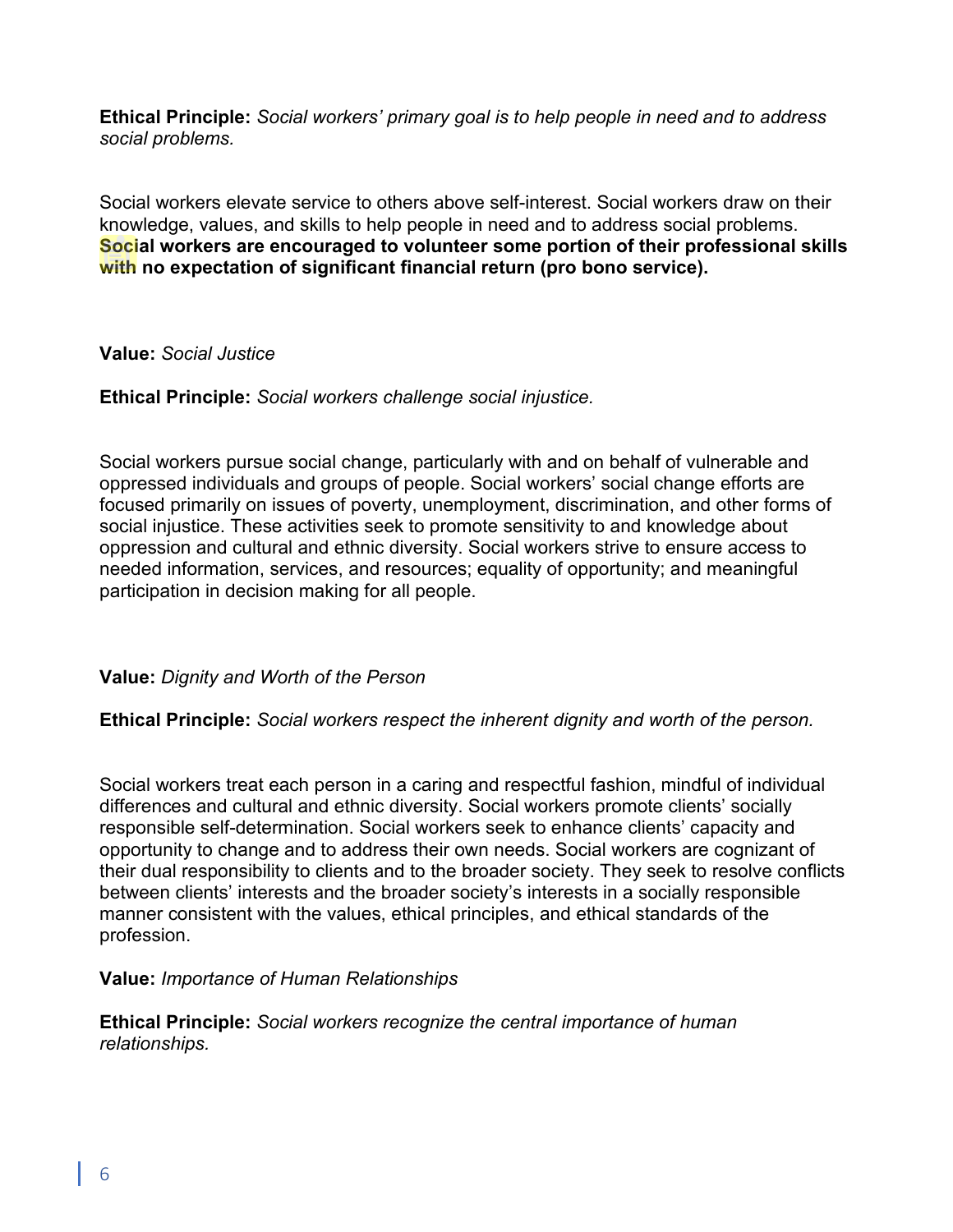Social workers understand that relationships between and among people are an important vehicle for change. Social workers engage people as partners in the helping process. Social workers seek to strengthen relationships among people in a purposeful effort to promote, restore, maintain, and enhance the well-being of individuals, families, social groups, organizations, and communities.

**Value:** *Integrity*

**Ethical Principle:** *Social workers behave in a trustworthy manner.*

Social workers are continually aware of the profession's mission, values, ethical principles, and ethical standards and practice in a manner consistent with them. Social workers act honestly and responsibly and promote ethical practices on the part of the organizations with which they are affiliated.

## **Value:** *Competence*

**Ethical Principle:** *Social workers practice within their areas of competence and develop and enhance their professional expertise.*

Social workers continually strive to increase their professional knowledge and skills and to apply them in practice. Social workers should aspire to contribute to the knowledge base of the profession.

## **Ethical Standards**

The following ethical standards are relevant to the professional activities of all social workers. These standards concern (1) social workers' ethical responsibilities to clients, (2) social workers' ethical responsibilities to colleagues, (3) social workers' ethical responsibilities in practice settings, (4) social workers' ethical responsibilities as professionals, (5) social workers' ethical responsibilities to the social work profession, and (6) social workers' ethical responsibilities to the broader society.

Some of the standards that follow are enforceable guidelines for professional conduct, and some are aspirational. The extent to which each standard is enforceable is a matter of professional judgment to be exercised by those responsible for reviewing alleged violations of ethical standards.

## **1. SOCIAL WORKERS' ETHICAL RESPONSIBILITIES TO CLIENTS**

#### **1.01 Commitment to Clients**

Social workers' primary responsibility is to promote the well-being of clients. In general, clients' interests are primary. **However, social workers' responsibility to the larger society or specific legal obligations may on limited occasions supersede the loyalty owed clients, and clients should be so advised.** (Examples include when a social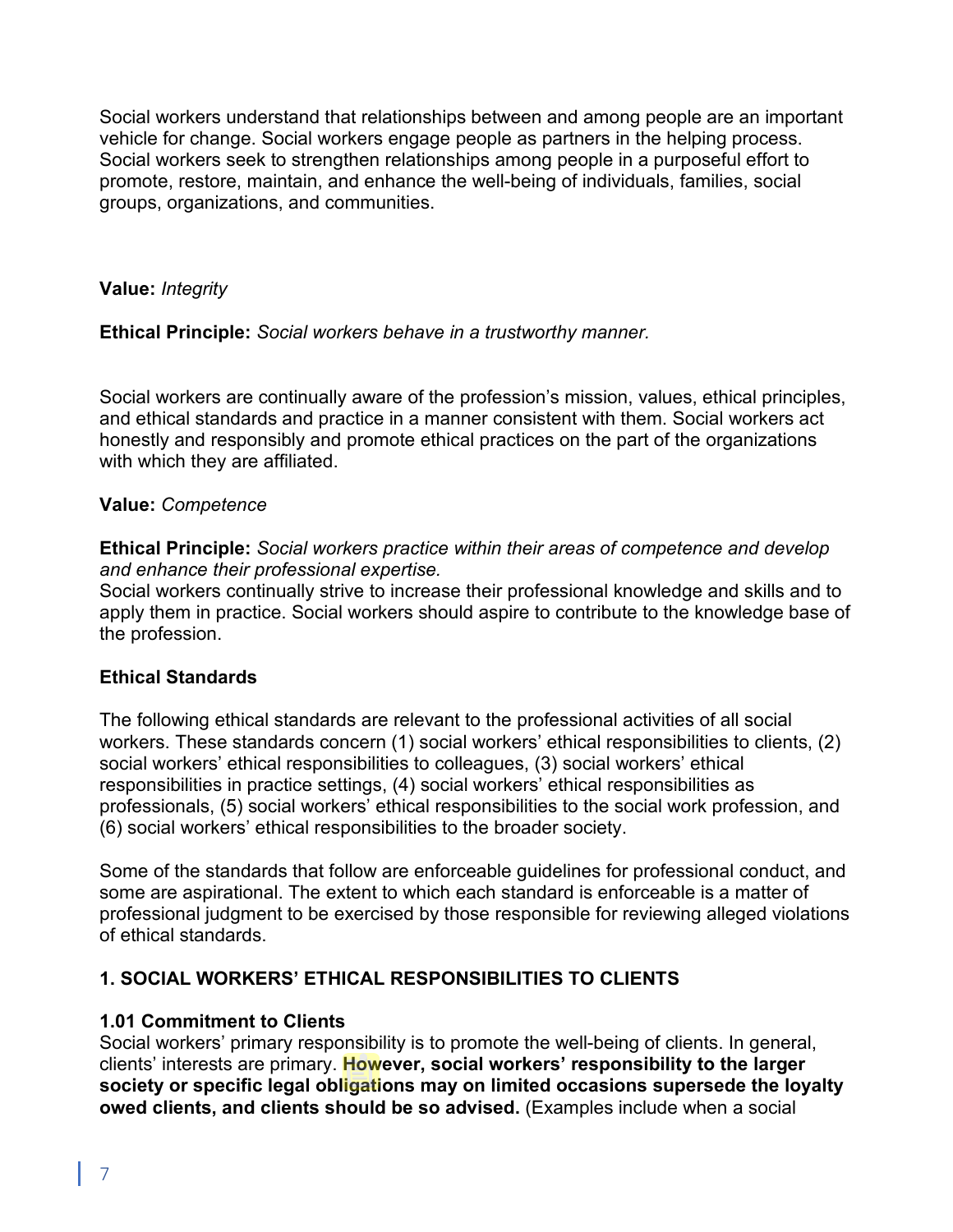worker is required by law to report that a client has abused a child or has threatened to harm self or others.)

#### **1.02 Self-Determination**

Social workers respect and promote the right of clients to self-determination and assist clients in their efforts to identify and clarify their goals. **Social workers may limit clients' right to self-determination when, in the social workers' professional judgment, clients' actions or potential actions pose a serious, foreseeable, and imminent risk to themselves or others.**

#### **1.03 Informed Consent**

(a) Social workers should provide services to clients only in the context of a professional relationship based, when appropriate, on valid informed consent. **Social workers should use clear and understandable language to inform clients of the purpose of the services, risks related to the services, limits to services because of the requirements of a third-party payer, relevant costs, reasonable alternatives, clients' right to refuse or withdraw consent, and the time frame covered by the consent. Social workers should provide clients with an opportunity to ask questions.**

(b) **In instances when clients are not literate or have difficulty understanding the primary language used in the practice setting, social workers should take steps to ensure clients' comprehension. This may include providing clients with a detailed verbal explanation or arranging for a qualified interpreter or translator whenever possible.**

(c) In instances when clients lack the capacity to provide informed consent, social workers should protect clients' interests by seeking permission from an appropriate third party, informing clients consistent with the clients' level of understanding. In such instances social workers should seek to ensure that the third party acts in a manner consistent with clients' wishes and interests. Social workers should take reasonable steps to enhance such clients' ability to give informed consent.

(d) **In instances when clients are receiving services involuntarily, social workers should provide information about the nature and extent of services and about the extent of clients' right to refuse service.**

**(e) Social workers who provide services via electronic media (such as computer, telephone, radio, and television) should inform recipients of the limitations and risks associated with such services.**

**(f) Social workers should obtain clients' informed consent before audiotaping or videotaping clients or permitting observation of services to clients by a third party.**

**1.04 Competence**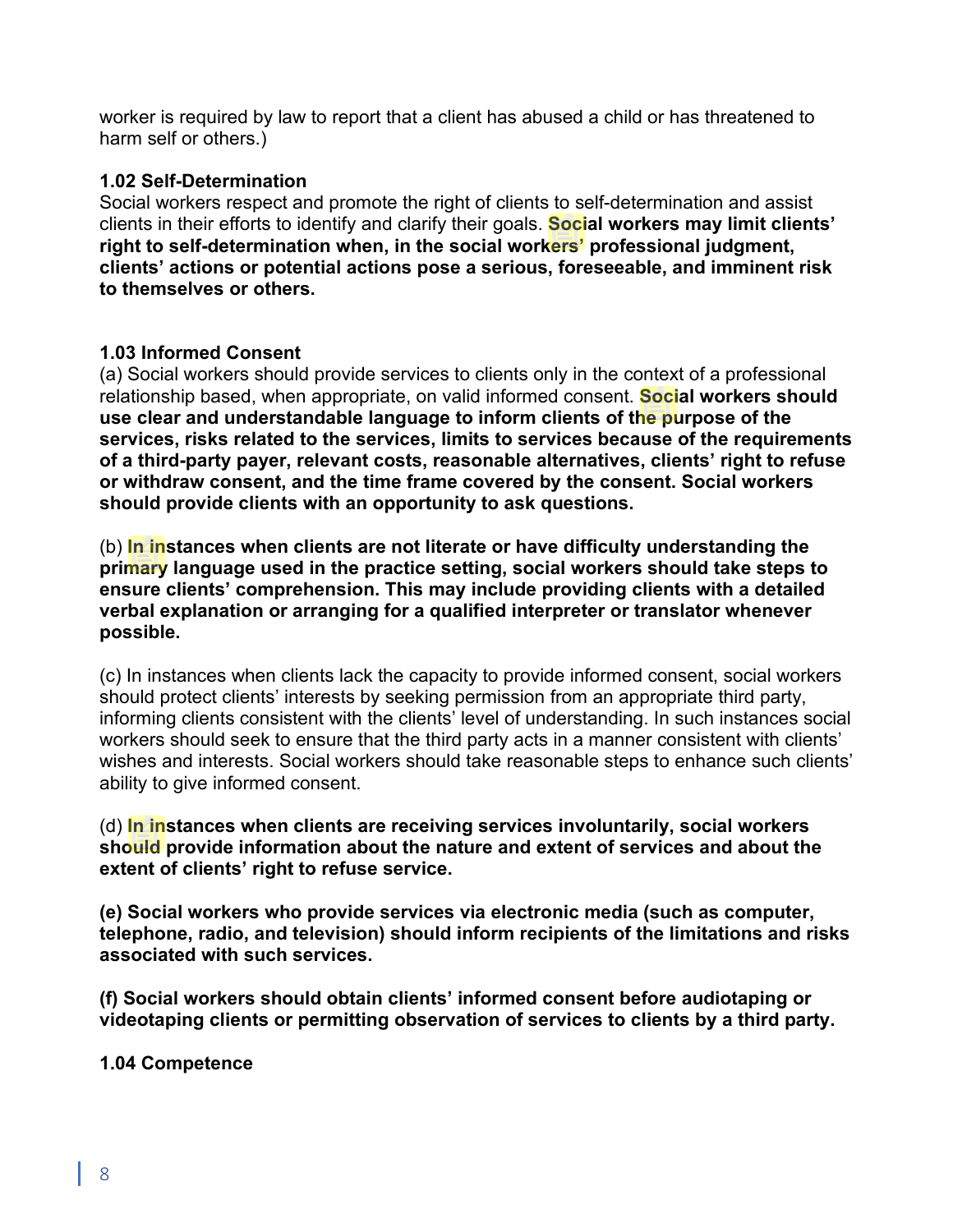(a) Social workers should provide services and represent themselves as competent only within the boundaries of their education, training, license, certification, consultation received, supervised experience, or other relevant professional experience.

#### (b**) Social workers should provide services in substantive areas or use intervention techniques or approaches that are new to them only after engaging in appropriate study, training, consultation, and supervision from people who are competent in those interventions or techniques.**

(c) When generally recognized standards do not exist with respect to an emerging area of practice, social workers should exercise careful judgment and take responsible steps (including appropriate education, research, training, consultation, and supervision) to ensure the competence of their work and to protect clients from harm.

## **1.05 Cultural Competence and Social Diversity**

(a) Social workers should understand culture and its function in human behavior and society, recognizing the strengths that exist in all cultures.

(b) Social workers should have a knowledge base of their clients' cultures and be able to demonstrate competence in the provision of services that are sensitive to clients' cultures and to differences among people and cultural groups.

(c**) Social workers should obtain education about and seek to understand the nature of social diversity and oppression with respect to race, ethnicity, national origin, color, sex, sexual orientation, gender identity or expression, age, marital status, political belief, religion, immigration status, and mental or physical disability.**

## **1.06 Conflicts of Interest**

(a) Social workers should be alert to and avoid conflicts of interest that interfere with the exercise of professional discretion and impartial judgment. Social workers should inform clients when a real or potential conflict of interest arises and take reasonable steps to resolve the issue in a manner that makes the clients' interests primary and protects clients' interests to the greatest extent possible. In some cases, protecting clients' interests may require termination of the professional relationship with proper referral of the client.

(b) Social workers should not take unfair advantage of any professional relationship or exploit others to further their personal, religious, political, or business interests.

(c) **Social workers should not engage in dual or multiple relationships with clients or former clients in which there is a risk of exploitation or potential harm to the client. In instances when dual or multiple relationships are unavoidable, social workers should take steps to protect clients and are responsible for setting clear, appropriate, and culturally sensitive boundaries. (Dual or multiple relationships occur when social workers relate to clients in more than one relationship, whether**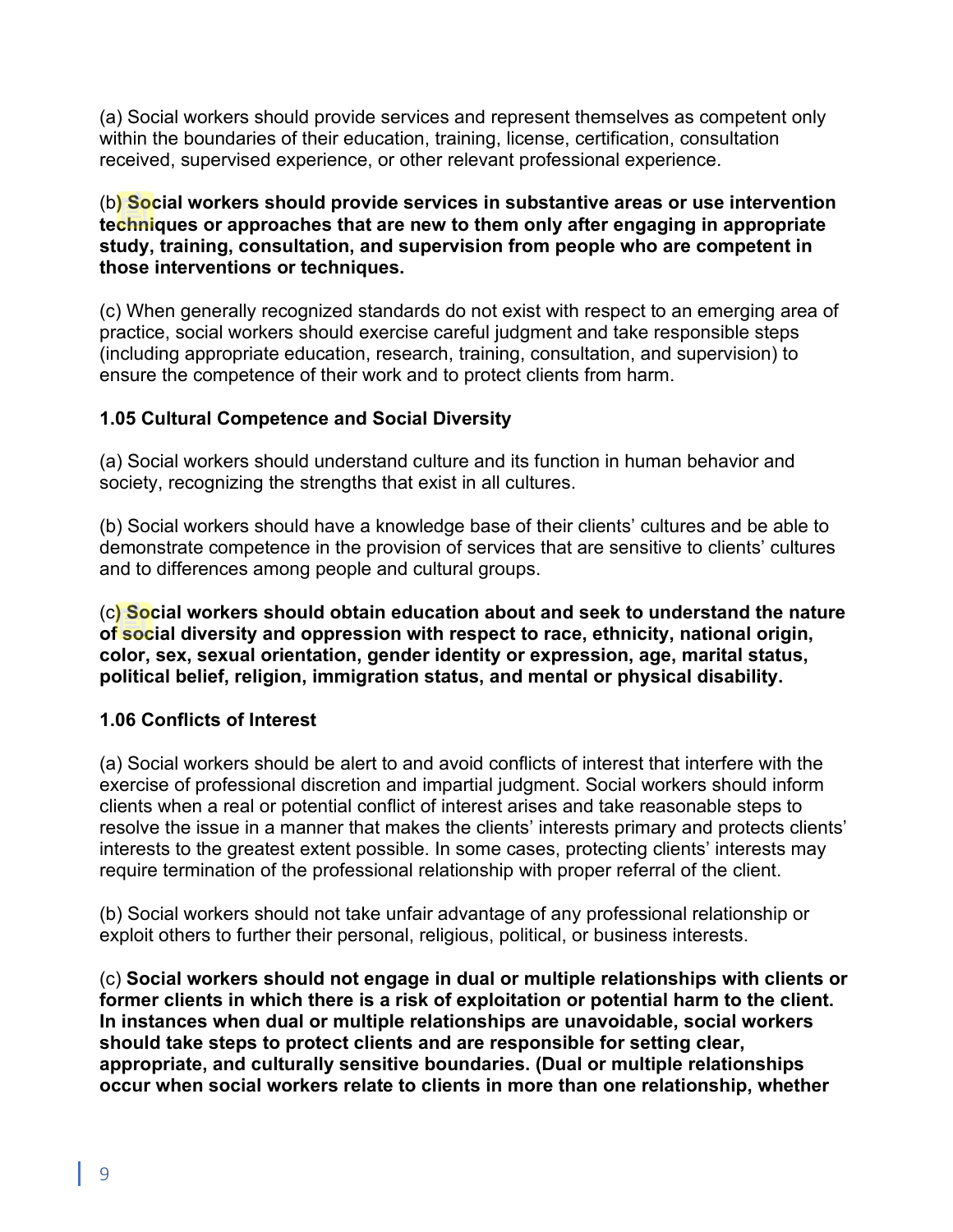#### **professional, social, or business. Dual or multiple relationships can occur simultaneously or consecutively.)**

(d) When social workers provide services to two or more people who have a relationship with each other (for example, couples, family members), social workers should clarify with all parties which individuals will be considered clients and the nature of social workers' professional obligations to the various individuals who are receiving services. Social workers who anticipate a conflict of interest among the individuals receiving services or who anticipate having to perform in potentially conflicting roles (for example, when a social worker is asked to testify in a child custody dispute or divorce proceedings involving clients) should clarify their role with the parties involved and take appropriate action to minimize any conflict of interest.

## **1.07 Privacy and Confidentiality**

(a) Social workers should respect clients' right to privacy. Social workers should not solicit private information from clients unless it is essential to providing services or conducting social work evaluation or research. Once private information is shared, standards of confidentiality apply.

(b) Social workers may disclose confidential information when appropriate with valid consent from a client or a person legally authorized to consent on behalf of a client.

(c) Social workers should protect the confidentiality of all information obtained in the course of professional service, except for compelling professional reasons. The general expectation that social workers will keep information confidential does not apply when disclosure is necessary to prevent serious, foreseeable, and imminent harm to a client or other identifiable person. In all instances, social workers should disclose the least amount of confidential information necessary to achieve the desired purpose; only information that is directly relevant to the purpose for which the disclosure is made should be revealed.

(d) Social workers should inform clients, to the extent possible, about the disclosure of confidential information and the potential consequences, when feasible before the disclosure is made. This applies whether social workers disclose confidential information on the basis of a legal requirement or client consent.

(e) Social workers should discuss with clients and other interested parties the nature of confidentiality and limitations of clients' right to confidentiality. Social workers should review with clients circumstances where confidential information may be requested and where disclosure of confidential information may be legally required. This discussion should occur as soon as possible in the social worker-client relationship and as needed throughout the course of the relationship.

(f) When social workers provide counseling services to families, couples, or groups, social workers should seek agreement among the parties involved concerning each individual's right to confidentiality and obligation to preserve the confidentiality of information shared by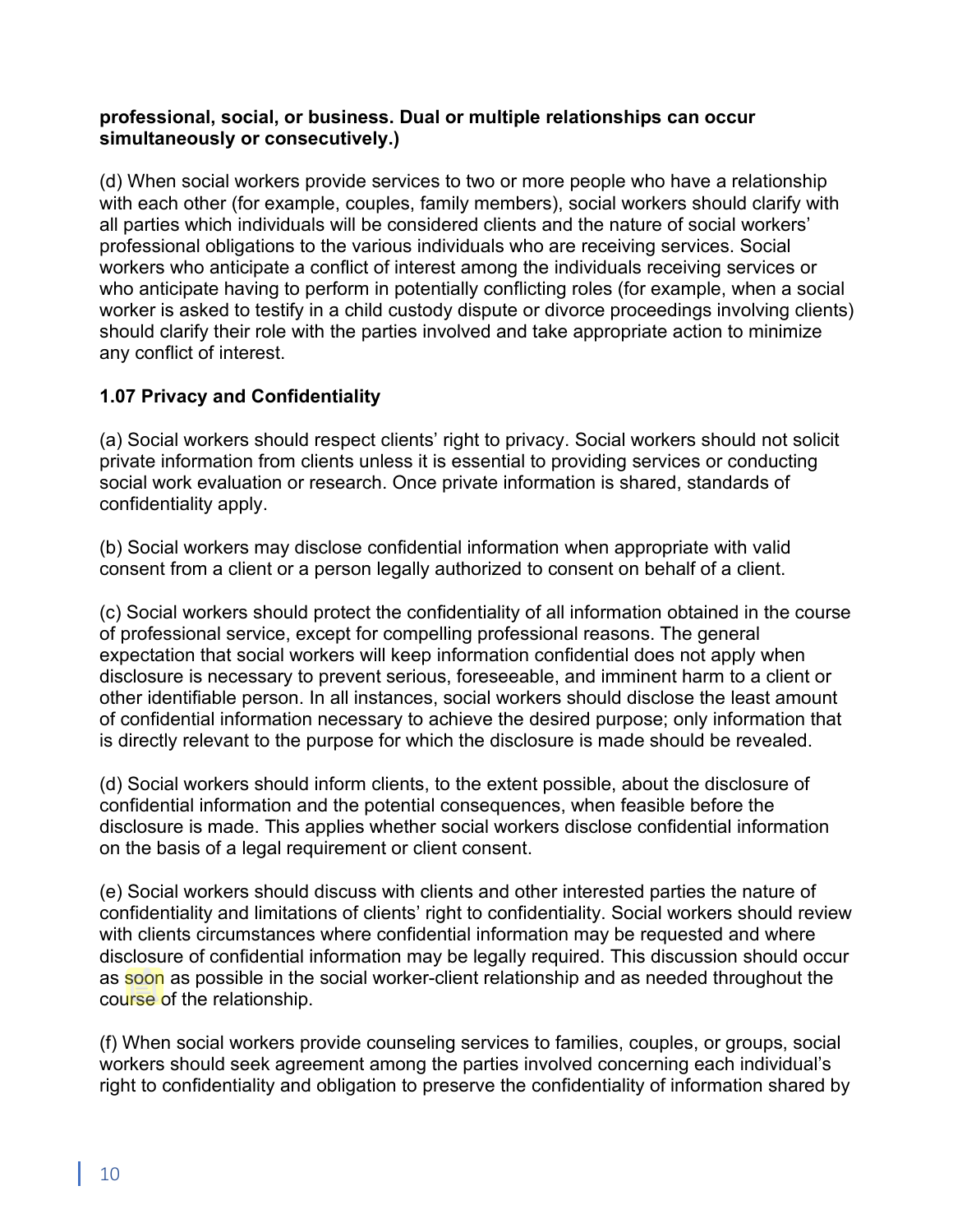others. Social workers should inform participants in family, couples, or group counseling that social workers cannot guarantee that all participants will honor such agreements.

(g) Social workers should inform clients involved in family, couples, marital, or group counseling of the social worker's, employer's, and agency's policy concerning the social worker's disclosure of confidential information among the parties involved in the counseling.

(h) Social workers should not disclose confidential information to third-party payers unless clients have authorized such disclosure.

#### (**i) Social workers should not discuss confidential information in any setting unless privacy can be ensured. Social workers should not discuss confidential information in public or semipublic areas such as hallways, waiting rooms, elevators, and restaurants.**

(j) Social workers should protect the confidentiality of clients during legal proceedings to the extent permitted by law. When a court of law or other legally authorized body orders social workers to disclose confidential or privileged information without a client's consent and such disclosure could cause harm to the client, social workers should request that the court withdraw the order or limit the order as narrowly as possible or maintain the records under seal, unavailable for public inspection.

(k) Social workers should protect the confidentiality of clients when responding to requests from members of the media.

(l) Social workers should protect the confidentiality of clients' written and electronic records and other sensitive information. Social workers should take reasonable steps to ensure that clients' records are stored in a secure location and that clients' records are not available to others who are not authorized to have access.

(m) Social workers should take precautions to ensure and maintain the confidentiality of information transmitted to other parties through the use of computers, electronic mail, facsimile machines, telephones and telephone answering machines, and other electronic or computer technology. Disclosure of identifying information should be avoided whenever possible.

(n) Social workers should transfer or dispose of clients' records in a manner that protects clients' confidentiality and is consistent with state statutes governing records and social work licensure.

(o) Social workers should take reasonable precautions to protect client confidentiality in the event of the social worker's termination of practice, incapacitation, or death.

(p) Social workers should not disclose identifying information when discussing clients for teaching or training purposes unless the client has consented to disclosure of confidential information.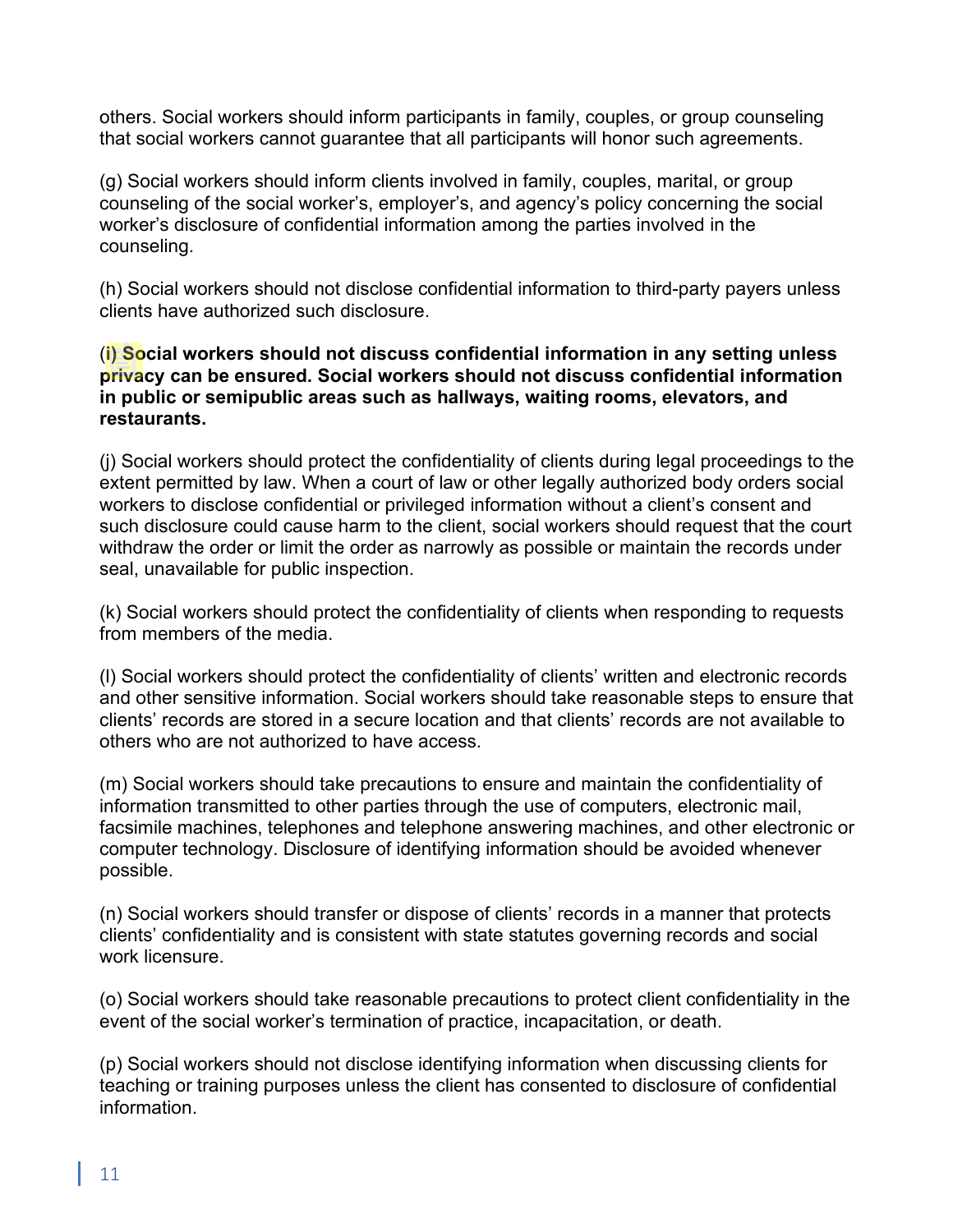(q) Social workers should not disclose identifying information when discussing clients with consultants unless the client has consented to disclosure of confidential information or there is a compelling need for such disclosure.

#### **(r) Social workers should protect the confidentiality of deceased clients consistent with the preceding standards.**

## **1.08 Access to Records**

(a) Social workers should provide clients with reasonable access to records concerning the clients. Social workers who are concerned that clients' access to their records could cause serious misunderstanding or harm to the client should provide assistance in interpreting the records and consultation with the client regarding the records. Social workers should limit clients' access to their records, or portions of their records, only in exceptional circumstances when there is compelling evidence that such access would cause serious harm to the client. Both clients' requests and the rationale for withholding some or all of the record should be documented in clients' files.

(b) When providing clients with access to their records, social workers should take steps to protect the confidentiality of other individuals identified or discussed in such records.

#### **1.09 Sexual Relationships**

#### (**a) Social workers should under no circumstances engage in sexual activities or sexual contact with current clients, whether such contact is consensual or forced.**

(b) Social workers should not engage in sexual activities or sexual contact with clients' relatives or other individuals with whom clients maintain a close personal relationship when there is a risk of exploitation or potential harm to the client. Sexual activity or sexual contact with clients' relatives or other individuals with whom clients maintain a personal relationship has the potential to be harmful to the client and may make it difficult for the social worker and client to maintain appropriate professional boundaries. Social workers—not their clients, their clients' relatives, or other individuals with whom the client maintains a personal relationship—assume the full burden for setting clear, appropriate, and culturally sensitive boundaries.

(c) Social workers should not engage in sexual activities or sexual contact with former clients because of the potential for harm to the client. If social workers engage in conduct contrary to this prohibition or claim that an exception to this prohibition is warranted because of extraordinary circumstances, it is social workers—not their clients—who assume the full burden of demonstrating that the former client has not been exploited, coerced, or manipulated, intentionally or unintentionally.

#### **(d) Social workers should not provide clinical services to individuals with whom they have had a prior sexual relationship. Providing clinical services to a former sexual**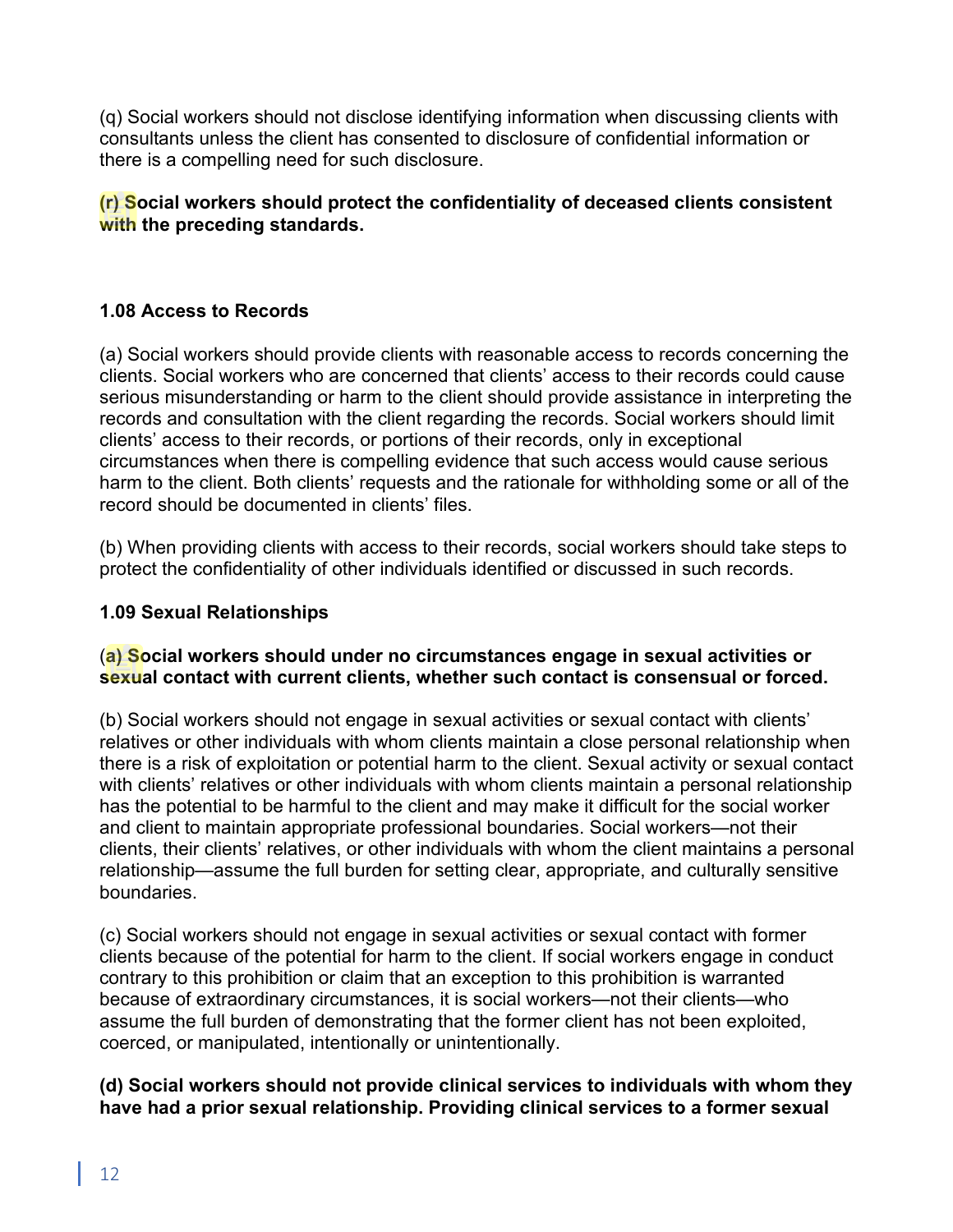**partner has the potential to be harmful to the individual and is likely to make it difficult for the social worker and individual to maintain appropriate professional boundaries.**

## **1.10 Physical Contact**

Social workers should not engage in physical contact with clients when there is a possibility of psychological harm to the client as a result of the contact (such as cradling or caressing clients). Social workers who engage in appropriate physical contact with clients are responsible for setting clear, appropriate, and culturally sensitive boundaries that govern such physical contact.

#### **1.11 Sexual Harassment**

**Social workers should not sexually harass clients. Sexual harassment includes sexual advances, sexual solicitation, requests for sexual favors, and other verbal or physical conduct of a sexual nature.**

#### **1.12 Derogatory Language**

**Social workers should not use derogatory language in their written or verbal communications to or about clients. Social workers should use accurate and respectful language in all communications to and about clients.**

#### **1.13 Payment for Services**

(a) When setting fees, social workers should ensure that the fees are fair, reasonable, and commensurate with the services performed. Consideration should be given to clients' ability to pay.

(b) Social workers should avoid accepting goods or services from clients as payment for professional services. Bartering arrangements, particularly involving services, create the potential for conflicts of interest, exploitation, and inappropriate boundaries in social workers' relationships with clients. Social workers should explore and may participate in bartering only in very limited circumstances when it can be demonstrated that such arrangements are an accepted practice among professionals in the local community, considered to be essential for the provision of services, negotiated without coercion, and entered into at the client's initiative and with the client's informed consent. Social workers who accept goods or services from clients as payment for professional services assume the full burden of demonstrating that this arrangement will not be detrimental to the client or the professional relationship.

(c) Social workers should not solicit a private fee or other remuneration for providing services to clients who are entitled to such available services through the social workers' employer or agency.

## **1.14 Clients Who Lack Decision-Making Capacity**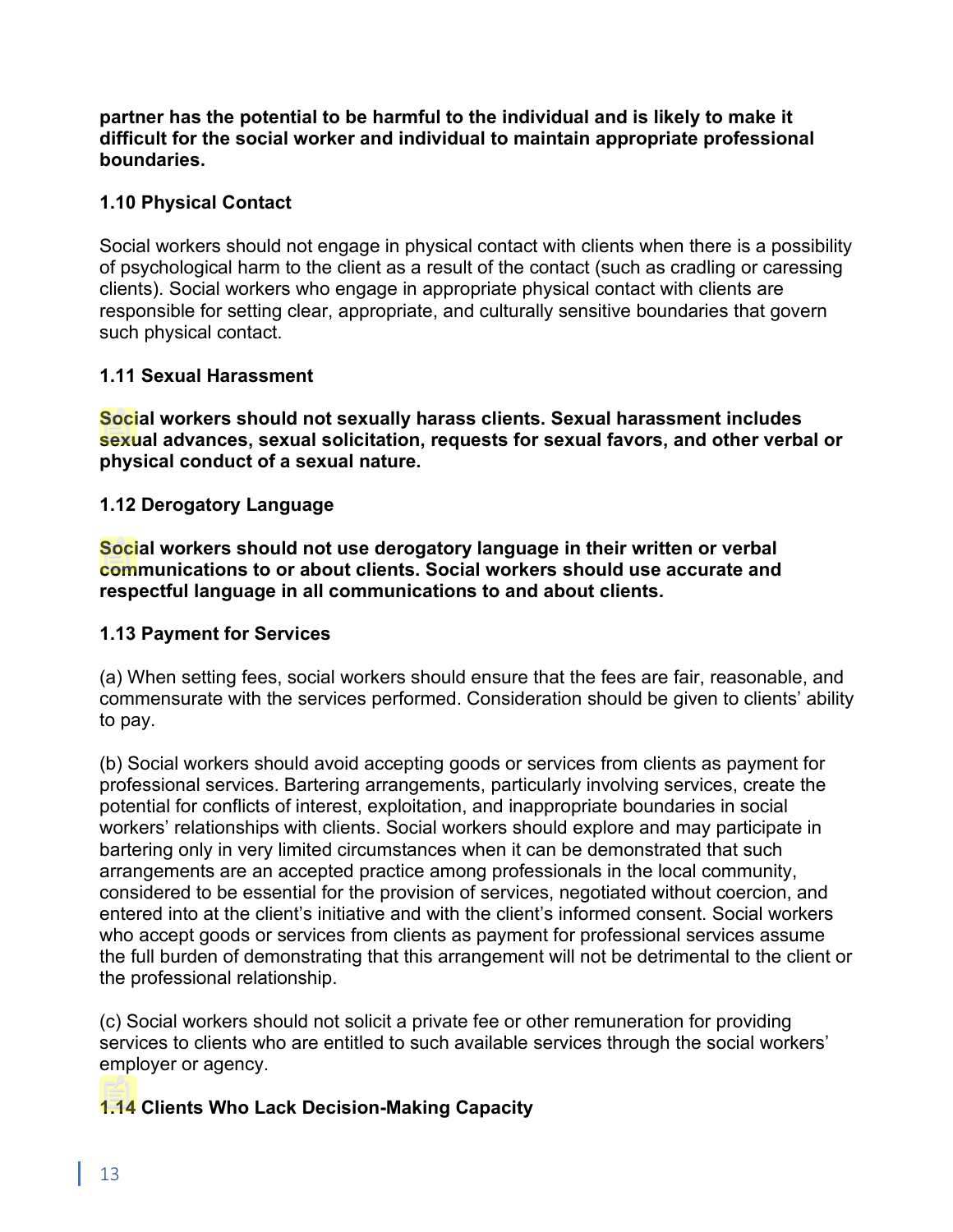When social workers act on behalf of clients who lack the capacity to make informed decisions, social workers should take reasonable steps to safeguard the interests and rights of those clients.

## **1.15 Interruption of Services**

Social workers should make reasonable efforts to ensure continuity of services in the event that services are interrupted by factors such as unavailability, relocation, illness, disability, or death.

## **1.16 Termination of Services**

(a) Social workers should terminate services to clients and professional relationships with them when such services and relationships are no longer required or no longer serve the clients' needs or interests.

(b) Social workers should take reasonable steps to avoid abandoning clients who are still in need of services. Social workers should withdraw services precipitously only under unusual circumstances, giving careful consideration to all factors in the situation and taking care to minimize possible adverse effects. Social workers should assist in making appropriate arrangements for continuation of services when necessary.

(c) Social workers in fee-for-service settings may terminate services to clients who are not paying an overdue balance if the financial contractual arrangements have been made clear to the client, if the client does not pose an imminent danger to self or others, and if the clinical and other consequences of the current nonpayment have been addressed and discussed with the client.

#### **(d) Social workers should not terminate services to pursue a social, financial, or sexual relationship with a client.**

(e) Social workers who anticipate the termination or interruption of services to clients should notify clients promptly and seek the transfer, referral, or continuation of services in relation to the clients' needs and preferences.

(f) Social workers who are leaving an employment setting should inform clients of appropriate options for the continuation of services and of the benefits and risks of the options.

## **2. SOCIAL WORKERS' ETHICAL RESPONSIBILITIES TO COLLEAGUES**

## **2.01 Respect**

(a) Social workers should treat colleagues with respect and should represent accurately and fairly the qualifications, views, and obligations of colleagues.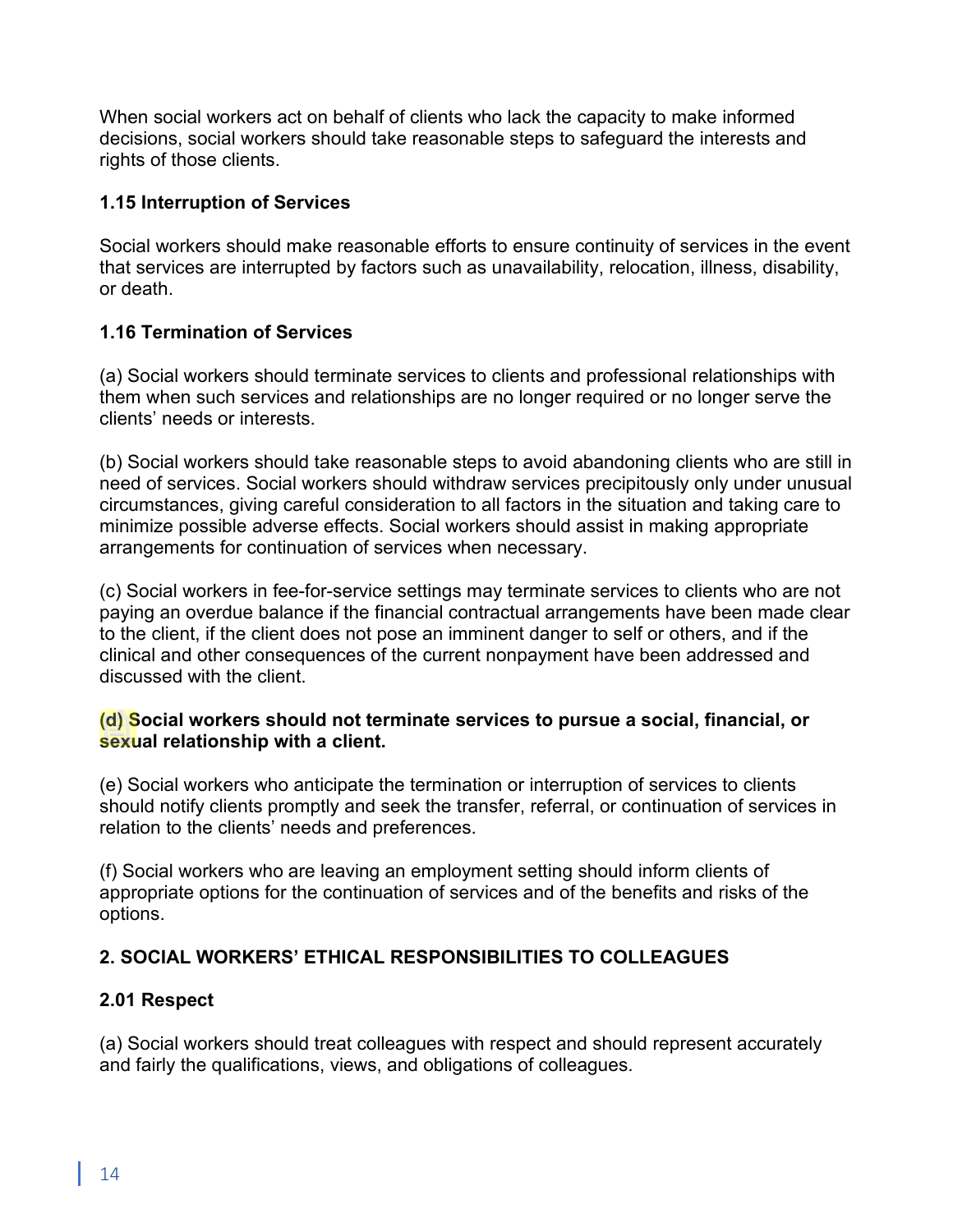(b) Social workers should avoid unwarranted negative criticism of colleagues in communications with clients or with other professionals. Unwarranted negative criticism may include demeaning comments that refer to colleagues' level of competence or to individuals' attributes such as race, ethnicity, national origin, color, sex, sexual orientation, gender identity or expression, age, marital status, political belief, religion, immigration status, and mental or physical disability.

(c) Social workers should cooperate with social work colleagues and with colleagues of other professions when such cooperation serves the well-being of clients.

## **2.02 Confidentiality**

Social workers should respect confidential information shared by colleagues in the course of their professional relationships and transactions. Social workers should ensure that such colleagues understand social workers' obligation to respect confidentiality and any exceptions related to it.

## **2.03 Interdisciplinary Collaboration**

(a) Social workers who are members of an interdisciplinary team should participate in and contribute to decisions that affect the well-being of clients by drawing on the perspectives, values, and experiences of the social work profession. Professional and ethical obligations of the interdisciplinary team as a whole and of its individual members should be clearly established.

(b) Social workers for whom a team decision raises ethical concerns should attempt to resolve the disagreement through appropriate channels. If the disagreement cannot be resolved, social workers should pursue other avenues to address their concerns consistent with client well-being.

## **2.04 Disputes Involving Colleagues**

(a) Social workers should not take advantage of a dispute between a colleague and an employer to obtain a position or otherwise advance the social workers' own interests.

(b) Social workers should not exploit clients in disputes with colleagues or engage clients in any inappropriate discussion of conflicts between social workers and their colleagues.

## **2.05 Consultation**

(a) Social workers should seek the advice and counsel of colleagues whenever such consultation is in the best interests of clients.

(b) Social workers should keep themselves informed about colleagues' areas of expertise and competencies. Social workers should seek consultation only from colleagues who have demonstrated knowledge, expertise, and competence related to the subject of the consultation.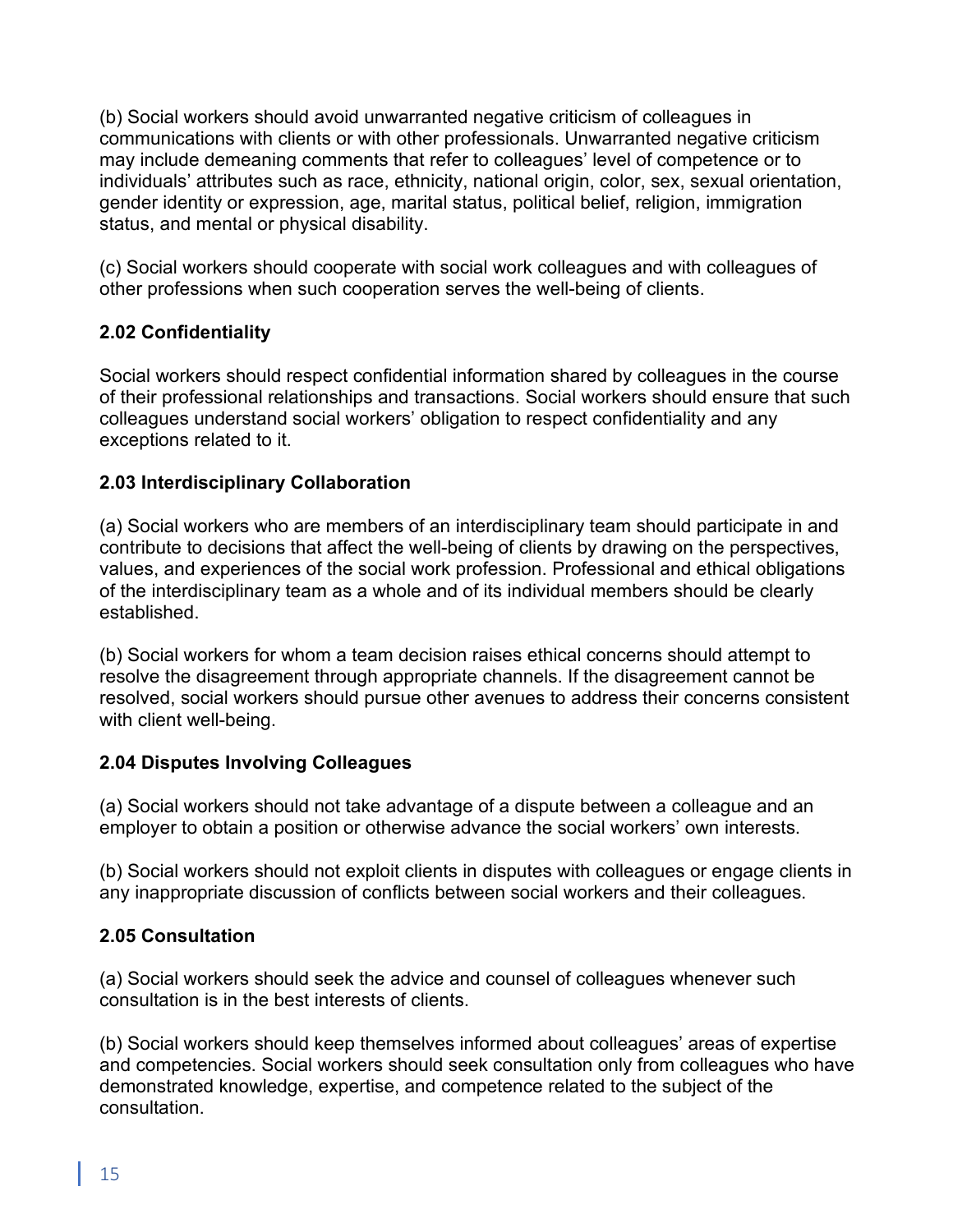(c) When consulting with colleagues about clients, social workers should disclose the least amount of information necessary to achieve the purposes of the consultation.

## **2.06 Referral for Services**

(a) Social workers should refer clients to other professionals when the other professionals' specialized knowledge or expertise is needed to serve clients fully or when social workers believe that they are not being effective or making reasonable progress with clients and that additional service is required.

(b) Social workers who refer clients to other professionals should take appropriate steps to facilitate an orderly transfer of responsibility. Social workers who refer clients to other professionals should disclose, with clients' consent, all pertinent information to the new service providers.

**(c) Social workers are prohibited from giving or receiving payment for a referral when no professional service is provided by the referring social worker.**

#### **2.07 Sexual Relationships**

(a) Social workers who function as supervisors or educators should not engage in sexual activities or contact with supervisees, students, trainees, or other colleagues over whom they exercise professional authority.

(b) Social workers should avoid engaging in sexual relationships with colleagues when there is potential for a conflict of interest. Social workers who become involved in, or anticipate becoming involved in, a sexual relationship with a colleague have a duty to transfer professional responsibilities, when necessary, to avoid a conflict of interest.

#### **2.08 Sexual Harassment**

Social workers should not sexually harass supervisees, students, trainees, or colleagues. Sexual harassment includes sexual advances, sexual solicitation, requests for sexual favors, and other verbal or physical conduct of a sexual nature.

#### **2.09 Impairment of Colleagues**

(a) Social workers who have direct knowledge of a social work colleague's impairment that is due to personal problems, psychosocial distress, substance abuse, or mental health difficulties and that interferes with practice effectiveness should consult with that colleague when feasible and assist the colleague in taking remedial action.

(b) Social workers who believe that a social work colleague's impairment interferes with practice effectiveness and that the colleague has not taken adequate steps to address the impairment should take action through appropriate channels established by employers, agencies, NASW, licensing and regulatory bodies, and other professional organizations.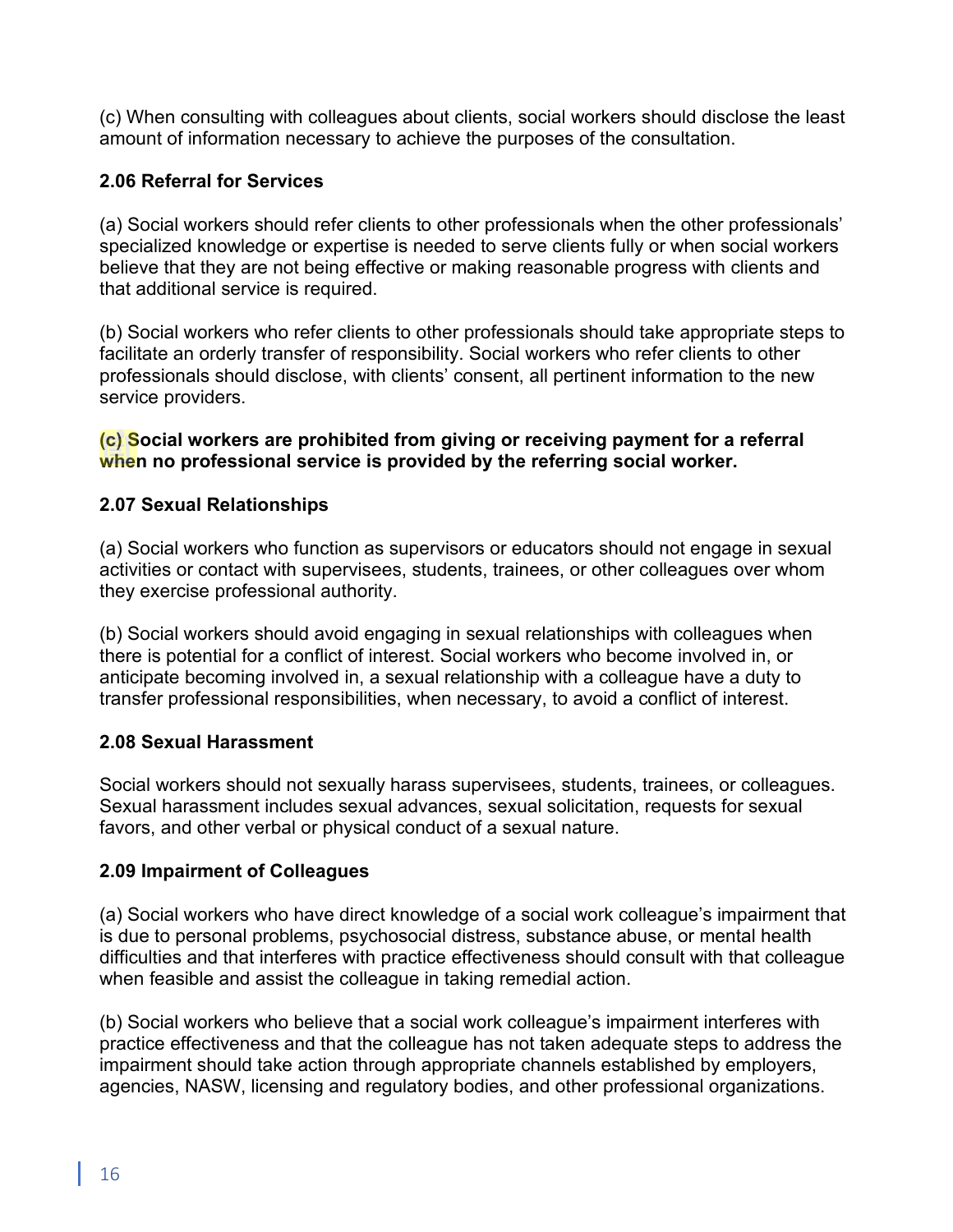## **2.10 Incompetence of Colleagues**

(a) Social workers who have direct knowledge of a social work colleague's incompetence should consult with that colleague when feasible and assist the colleague in taking remedial action.

(b) Social workers who believe that a social work colleague is incompetent and has not taken adequate steps to address the incompetence should take action through appropriate channels established by employers, agencies, NASW, licensing and regulatory bodies, and other professional organizations.

## **2.11 Unethical Conduct of Colleagues**

(a) Social workers should take adequate measures to discourage, prevent, expose, and correct the unethical conduct of colleagues.

(b) Social workers should be knowledgeable about established policies and procedures for handling concerns about colleagues' unethical behavior. Social workers should be familiar with national, state, and local procedures for handling ethics complaints. These include policies and procedures created by NASW, licensing and regulatory bodies, employers, agencies, and other professional organizations.

(c) Social workers who believe that a colleague has acted unethically should seek resolution by discussing their concerns with the colleague when feasible and when such discussion is likely to be productive.

(d) When necessary, social workers who believe that a colleague has acted unethically should take action through appropriate formal channels (such as contacting a state licensing board or regulatory body, an NASW committee on inquiry, or other professional ethics committees).

(e) Social workers should defend and assist colleagues who are unjustly charged with unethical conduct.

#### **3. SOCIAL WORKERS' ETHICAL RESPONSIBILITIES IN PRACTICE SETTINGS 3.01 Supervision and Consultation**

(a) Social workers who provide supervision or consultation should have the necessary knowledge and skill to supervise or consult appropriately and should do so only within their areas of knowledge and competence.

(b) Social workers who provide supervision or consultation are responsible for setting clear, appropriate, and culturally sensitive boundaries.

(c) Social workers should not engage in any dual or multiple relationships with supervisees in which there is a risk of exploitation of or potential harm to the supervisee.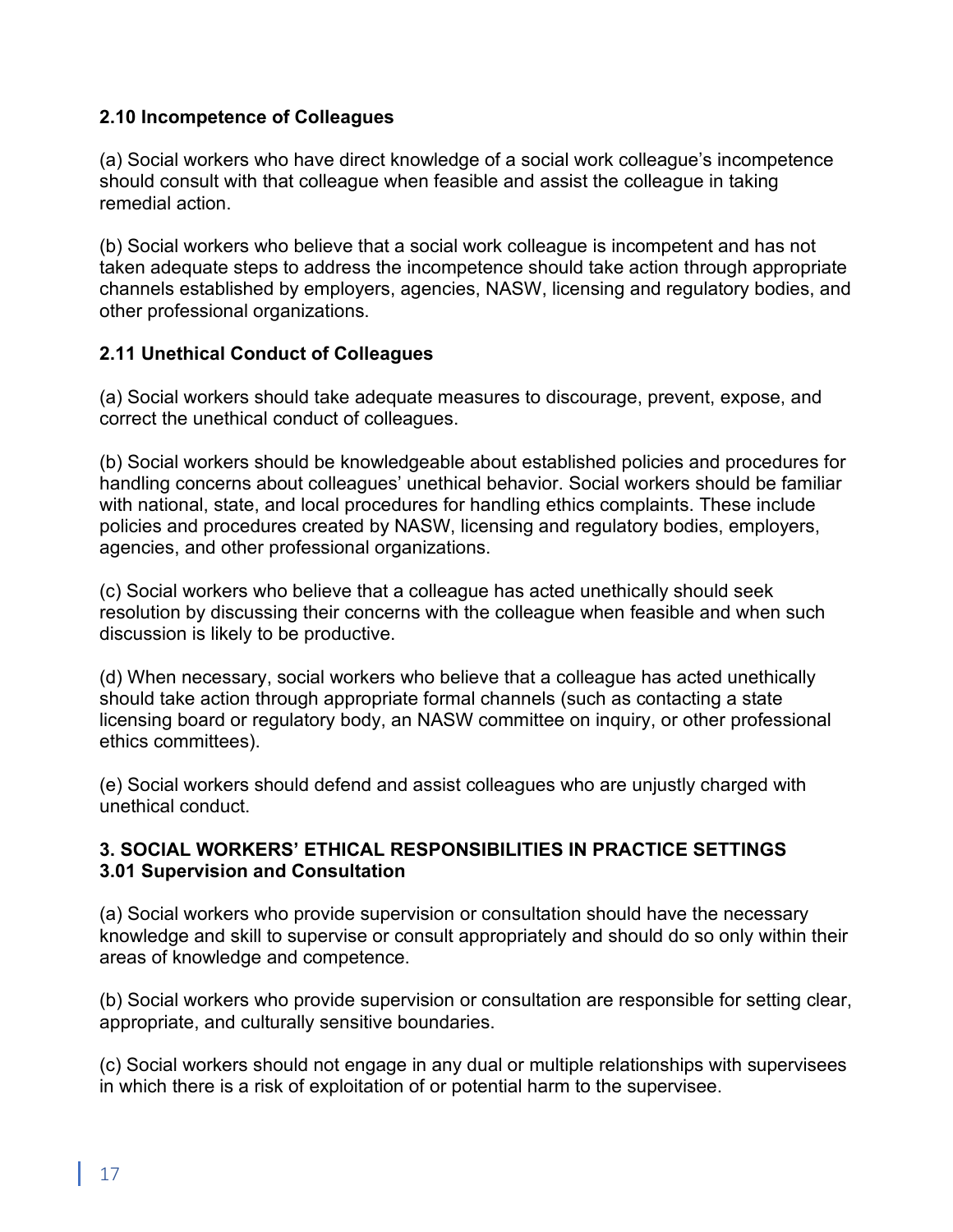(d) Social workers who provide supervision should evaluate supervisees' performance in a manner that is fair and respectful.

## **3.02 Education and Training**

(a) Social workers who function as educators, field instructors for students, or trainers should provide instruction only within their areas of knowledge and competence and should provide instruction based on the most current information and knowledge available in the profession.

(b) **Social workers who function as educators or field instructors for students should evaluate students' performance in a manner that is fair and respectful.**

**(c) Social workers who function as educators or field instructors for students should take reasonable steps to ensure that clients are routinely informed when services are being provided by students.**

**(d) Social workers who function as educators or field instructors for students should not engage in any dual or multiple relationships with students in which there is a risk of exploitation or potential harm to the student. Social work educators and field instructors are responsible for setting clear, appropriate, and culturally sensitive boundaries**.

#### **3.03 Performance Evaluation**

Social workers who have responsibility for evaluating the performance of others should fulfill such responsibility in a fair and considerate manner and on the basis of clearly stated criteria.

## **3.04 Client Records**

(a) Social workers should take reasonable steps to ensure that documentation in records is accurate and reflects the services provided.

(b) Social workers should include sufficient and timely documentation in records to facilitate the delivery of services and to ensure continuity of services provided to clients in the future.

(c) Social workers' documentation should protect clients' privacy to the extent that is possible and appropriate and should include only information that is directly relevant to the delivery of services.

(d) Social workers should store records following the termination of services to ensure reasonable future access. Records should be maintained for the number of years required by state statutes or relevant contracts.

## **3.05 Billing**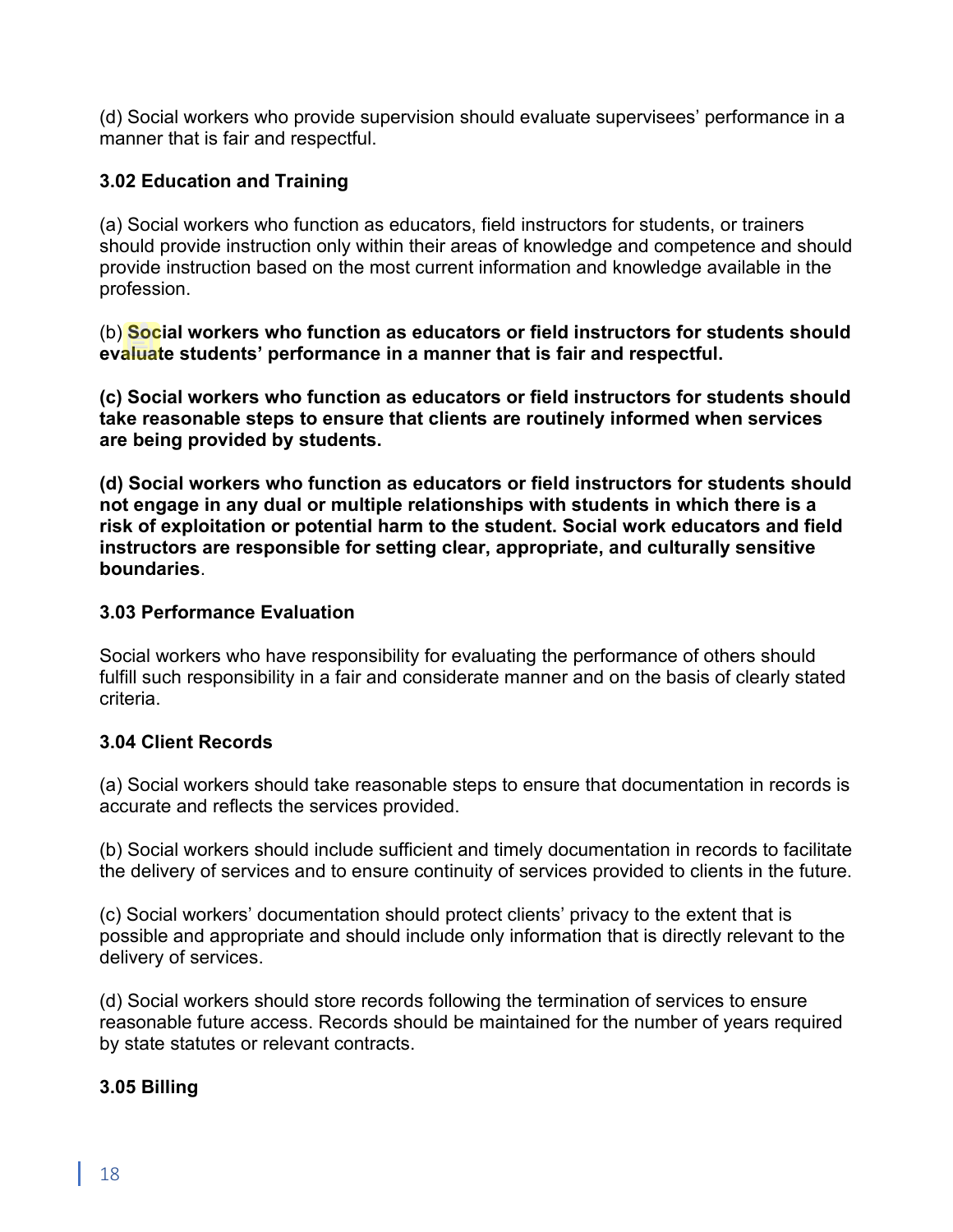Social workers should establish and maintain billing practices that accurately reflect the nature and extent of services provided and that identify who provided the service in the practice setting.

## **3.06 Client Transfer**

(a) When an individual who is receiving services from another agency or colleague contacts a social worker for services, the social worker should carefully consider the client's needs before agreeing to provide services. To minimize possible confusion and conflict, social workers should discuss with potential clients the nature of the clients' current relationship with other service providers and the implications, including possible benefits or risks, of entering into a relationship with a new service provider.

(b) If a new client has been served by another agency or colleague, social workers should discuss with the client whether consultation with the previous service provider is in the client's best interest.

#### **3.07 Administration**

(a) Social work administrators should advocate within and outside their agencies for adequate resources to meet clients' needs.

(b) Social workers should advocate for resource allocation procedures that are open and fair. When not all clients' needs can be met, an allocation procedure should be developed that is nondiscriminatory and based on appropriate and consistently applied principles.

(c) Social workers who are administrators should take reasonable steps to ensure that adequate agency or organizational resources are available to provide appropriate staff supervision.

(d) Social work administrators should take reasonable steps to ensure that the working environment for which they are responsible is consistent with and encourages compliance with the *NASW Code of Ethics*. Social work administrators should take reasonable steps to eliminate any conditions in their organizations that violate, interfere with, or discourage compliance with the *Code*.

## **3.08 Continuing Education and Staff Development**

Social work administrators and supervisors should take reasonable steps to provide or arrange for continuing education and staff development for all staff for whom they are responsible. Continuing education and staff development should address current knowledge and emerging developments related to social work practice and ethics.

## **3.09 Commitments to Employers**

(a) Social workers generally should adhere to commitments made to employers and employing organizations.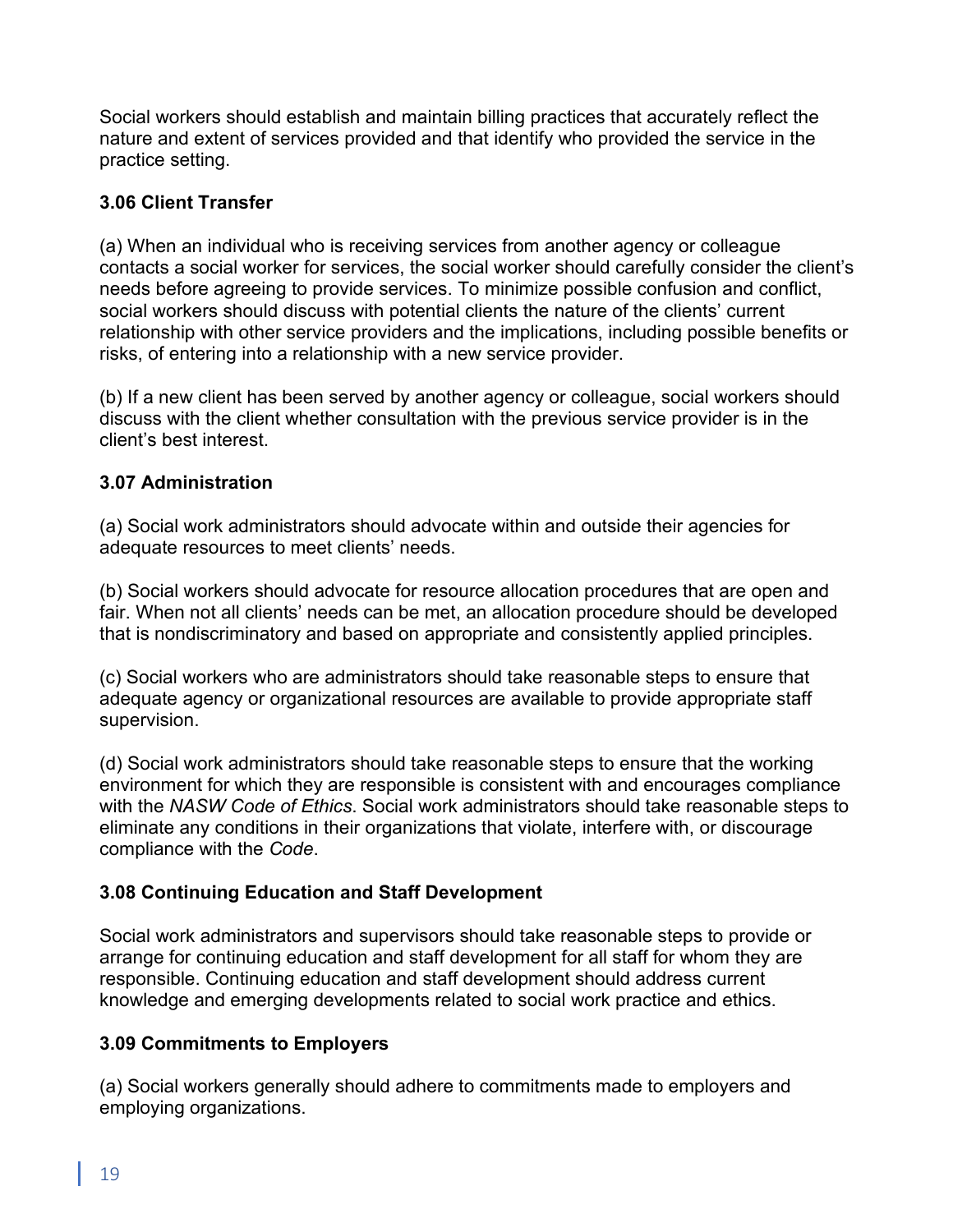(b) Social workers should work to improve employing agencies' policies and procedures and the efficiency and effectiveness of their services.

(c) Social workers should take reasonable steps to ensure that employers are aware of social workers' ethical obligations as set forth in the *NASW Code of Ethics* and of the implications of those obligations for social work practice.

(d) Social workers should not allow an employing organization's policies, procedures, regulations, or administrative orders to interfere with their ethical practice of social work. Social workers should take reasonable steps to ensure that their employing organizations' practices are consistent with the *NASW Code of Ethics*.

(e) Social workers should act to prevent and eliminate discrimination in the employing organization's work assignments and in its employment policies and practices.

(f) Social workers should accept employment or arrange student field placements only in organizations that exercise fair personnel practices.

(g) Social workers should be diligent stewards of the resources of their employing organizations, wisely conserving funds where appropriate and never misappropriating funds or using them for unintended purposes.

## **3.10 Labor-Management Disputes**

(a) Social workers may engage in organized action, including the formation of and participation in labor unions, to improve services to clients and working conditions.

(b) The actions of social workers who are involved in labor-management disputes, job actions, or labor strikes should be guided by the profession's values, ethical principles, and ethical standards. Reasonable differences of opinion exist among social workers concerning their primary obligation as professionals during an actual or threatened labor strike or job action. Social workers should carefully examine relevant issues and their possible impact on clients before deciding on a course of action.

## **4. SOCIAL WORKERS' ETHICAL RESPONSIBILITIES AS PROFESSIONALS**

## **4.01 Competence**

(a) Social workers should accept responsibility or employment only on the basis of existing competence or the intention to acquire the necessary competence.

(b) Social workers should strive to become and remain proficient in professional practice and the performance of professional functions. Social workers should critically examine and keep current with emerging knowledge relevant to social work. Social workers should routinely review the professional literature and participate in continuing education relevant to social work practice and social work ethics.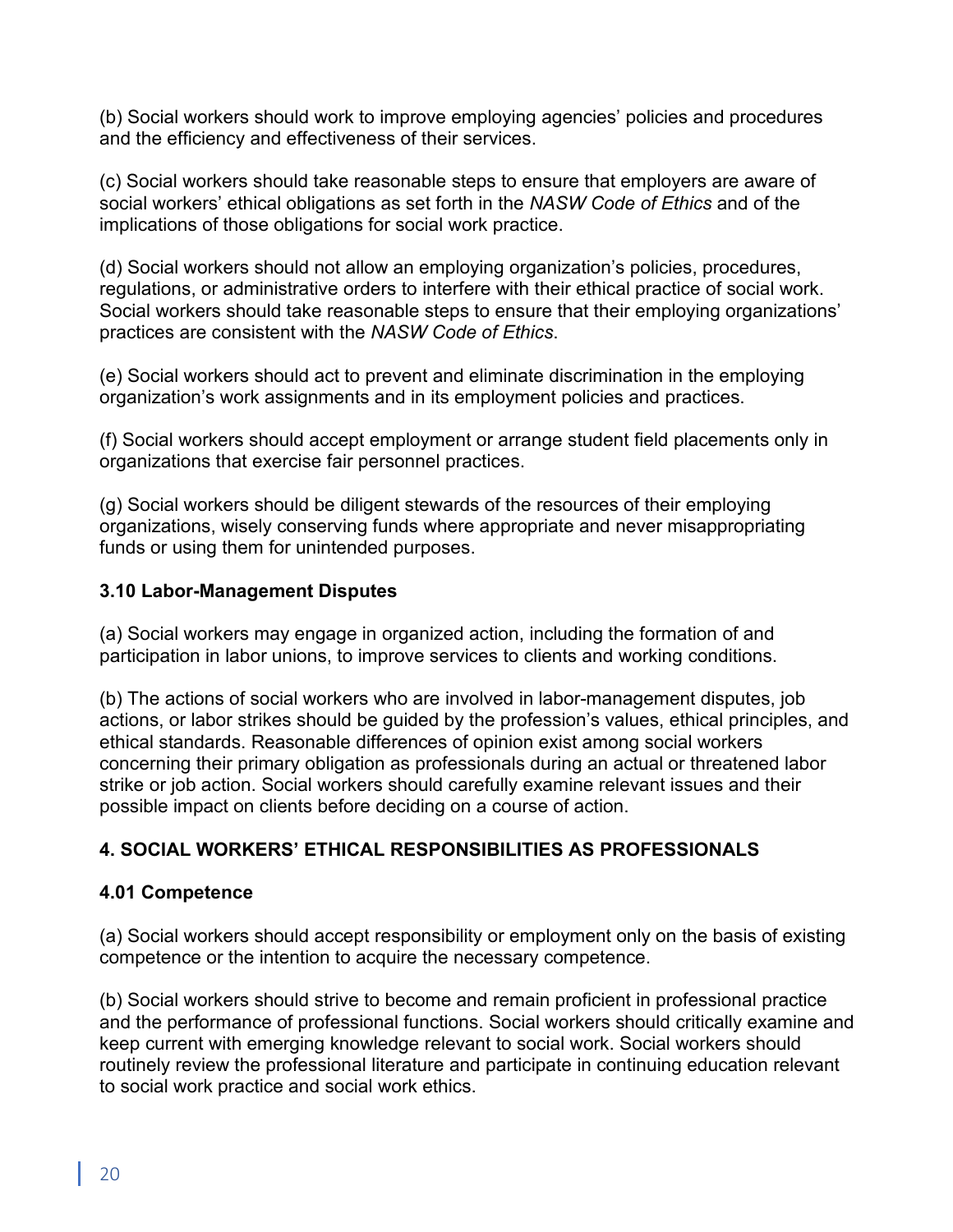(c) Social workers should base practice on recognized knowledge, including empirically based knowledge, relevant to social work and social work ethics.

## **4.02 Discrimination**

**Social workers should not practice, condone, facilitate, or collaborate with any form of discrimination on the basis of race, ethnicity, national origin, color, sex, sexual orientation, gender identity or expression, age, marital status, political belief, religion, immigration status, or mental or physical disability.**

## **4.03 Private Conduct**

Social workers should not permit their private conduct to interfere with their ability to fulfill their professional responsibilities.

## **4.04 Dishonesty, Fraud, and Deception**

Social workers should not participate in, condone, or be associated with dishonesty, fraud, or deception.

## **4.05 Impairment**

(a) Social workers should not allow their own personal problems, psychosocial distress, legal problems, substance abuse, or mental health difficulties to interfere with their professional judgment and performance or to jeopardize the best interests of people for whom they have a professional responsibility.

(b) Social workers whose personal problems, psychosocial distress, legal problems, substance abuse, or mental health difficulties interfere with their professional judgment and performance should immediately seek consultation and take appropriate remedial action by seeking professional help, making adjustments in workload, terminating practice, or taking any other steps necessary to protect clients and others.

## **4.06 Misrepresentation**

(a) Social workers should make clear distinctions between statements made and actions engaged in as a private individual and as a representative of the social work profession, a professional social work organization, or the social worker's employing agency.

(b) Social workers who speak on behalf of professional social work organizations should accurately represent the official and authorized positions of the organizations.

(c) Social workers should ensure that their representations to clients, agencies, and the public of professional qualifications, credentials, education, competence, affiliations, services provided, or results to be achieved are accurate. Social workers should claim only those relevant professional credentials they actually possess and take steps to correct any inaccuracies or misrepresentations of their credentials by others.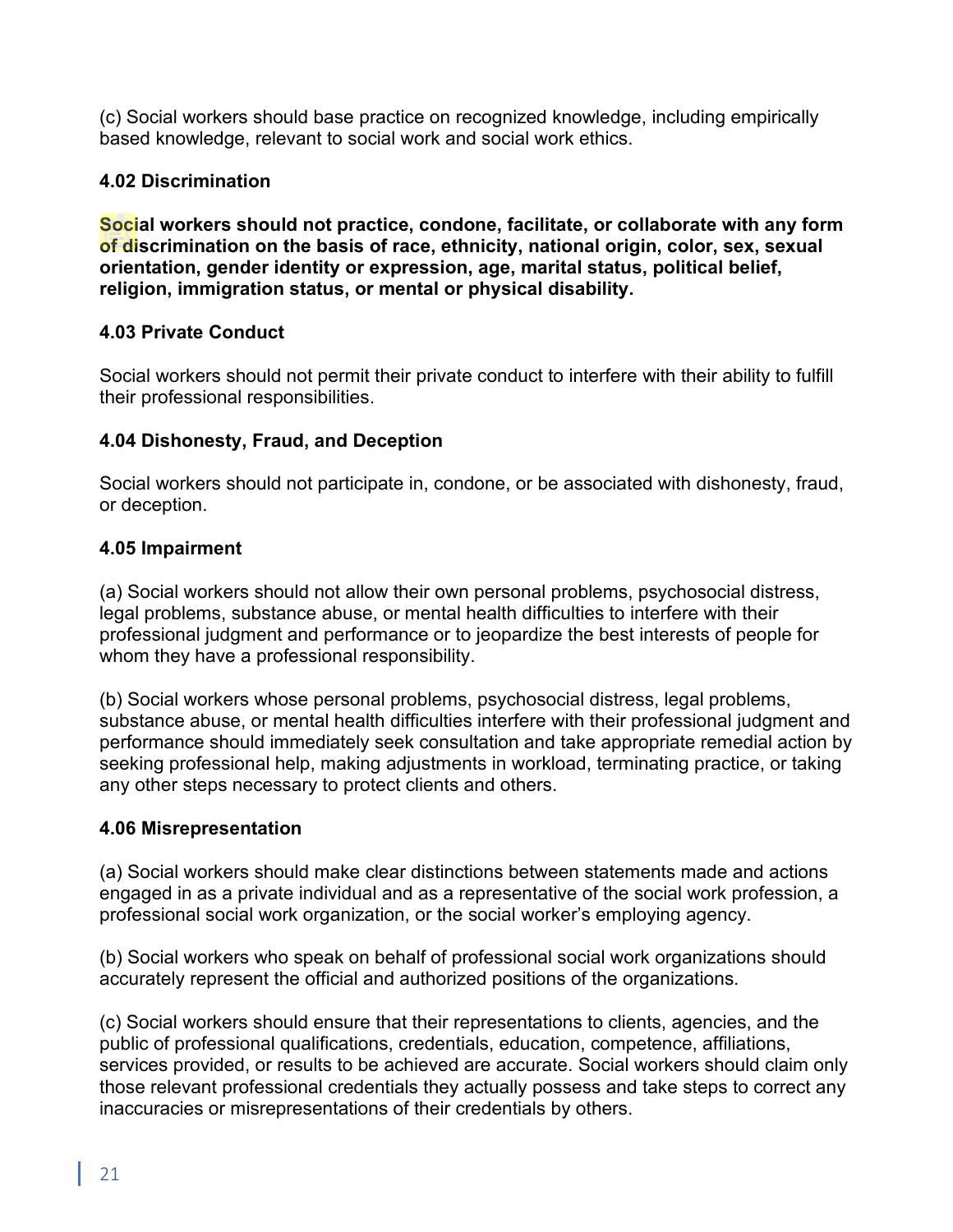## **4.07 Solicitations**

(a) Social workers should not engage in uninvited solicitation of potential clients who, because of their circumstances, are vulnerable to undue influence, manipulation, or coercion.

(b) Social workers should not engage in solicitation of testimonial endorsements (including solicitation of consent to use a client's prior statement as a testimonial endorsement) from current clients or from other people who, because of their particular circumstances, are vulnerable to undue influence.

#### **4.08 Acknowledging Credit**

(a) Social workers should take responsibility and credit, including authorship credit, only for work they have actually performed and to which they have contributed.

(b) Social workers should honestly acknowledge the work of and the contributions made by others.

# **5. SOCIAL WORKERS' ETHICAL RESPONSIBILITIES TO THE SOCIAL WORK PROFESSION**

#### **5.01 Integrity of the Profession**

(a) Social workers should work toward the maintenance and promotion of high standards of practice.

(b**) Social workers should uphold and advance the values, ethics, knowledge, and mission of the profession. Social workers should protect, enhance, and improve the integrity of the profession through appropriate study and research, active discussion, and responsible criticism of the profession.**

**(c) Social workers should contribute time and professional expertise to activities that promote respect for the value, integrity, and competence of the social work profession. These activities may include teaching, research, consultation, service, legislative testimony, presentations in the community, and participation in their professional organizations.**

**(d) Social workers should contribute to the knowledge base of social work and share with colleagues their knowledge related to practice, research, and ethics. Social workers should seek to contribute to the profession's literature and to share their knowledge at professional meetings and conferences.**

**(e) Social workers should act to prevent the unauthorized and unqualified practice of social work.**

#### **5.02 Evaluation and Research**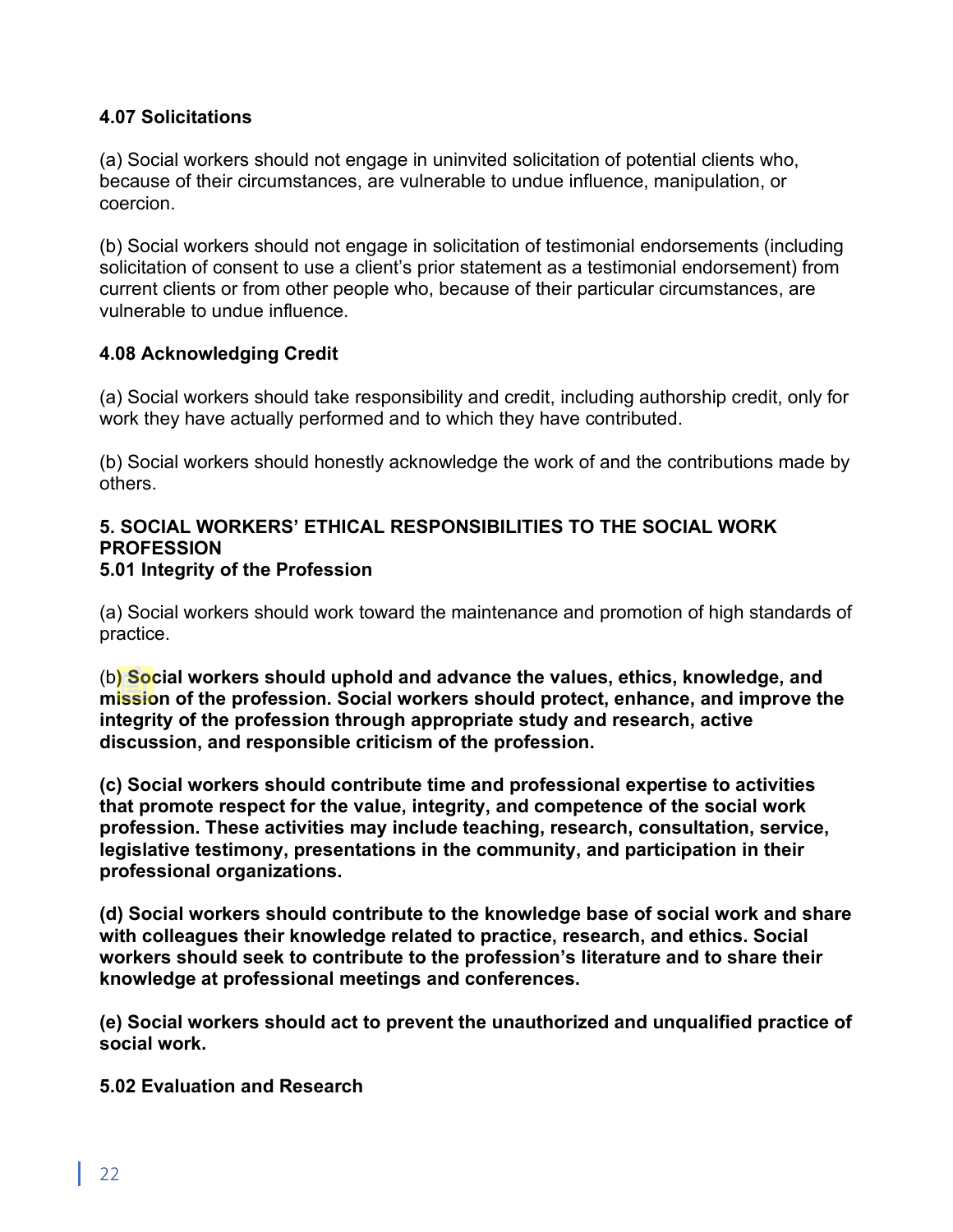(a) Social workers should monitor and evaluate policies, the implementation of programs, and practice interventions.

(b) Social workers should promote and facilitate evaluation and research to contribute to the development of knowledge.

(c) Social workers should critically examine and keep current with emerging knowledge relevant to social work and fully use evaluation and research evidence in their professional practice.

(d) Social workers engaged in evaluation or research should carefully consider possible consequences and should follow guidelines developed for the protection of evaluation and research participants. Appropriate institutional review boards should be consulted.

(e) Social workers engaged in evaluation or research should obtain voluntary and written informed consent from participants, when appropriate, without any implied or actual deprivation or penalty for refusal to participate; without undue inducement to participate; and with due regard for participants' well-being, privacy, and dignity. Informed consent should include information about the nature, extent, and duration of the participation requested and disclosure of the risks and benefits of participation in the research.

(f) When evaluation or research participants are incapable of giving informed consent, social workers should provide an appropriate explanation to the participants, obtain the participants' assent to the extent they are able, and obtain written consent from an appropriate proxy.

(g) Social workers should never design or conduct evaluation or research that does not use consent procedures, such as certain forms of naturalistic observation and archival research, unless rigorous and responsible review of the research has found it to be justified because of its prospective scientific, educational, or applied value and unless equally effective alternative procedures that do not involve waiver of consent are not feasible.

(h) Social workers should inform participants of their right to withdraw from evaluation and research at any time without penalty.

(i) Social workers should take appropriate steps to ensure that participants in evaluation and research have access to appropriate supportive services.

(j) Social workers engaged in evaluation or research should protect participants from unwarranted physical or mental distress, harm, danger, or deprivation.

(k) Social workers engaged in the evaluation of services should discuss collected information only for professional purposes and only with people professionally concerned with this information.

(l) Social workers engaged in evaluation or research should ensure the anonymity or confidentiality of participants and of the data obtained from them. Social workers should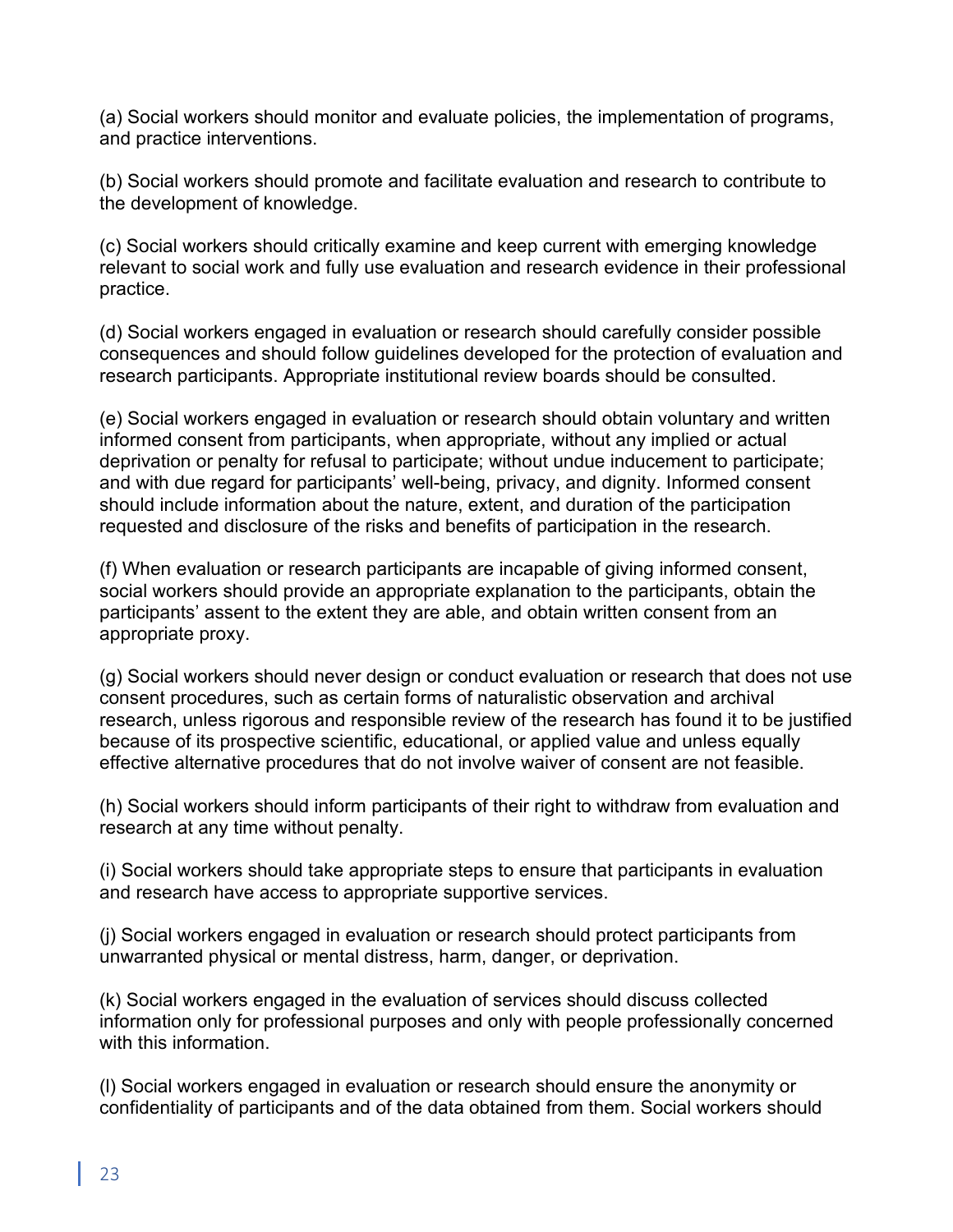inform participants of any limits of confidentiality, the measures that will be taken to ensure confidentiality, and when any records containing research data will be destroyed.

(m) Social workers who report evaluation and research results should protect participants' confidentiality by omitting identifying information unless proper consent has been obtained authorizing disclosure.

(n) Social workers should report evaluation and research findings accurately. They should not fabricate or falsify results and should take steps to correct any errors later found in published data using standard publication methods.

(o) Social workers engaged in evaluation or research should be alert to and avoid conflicts of interest and dual relationships with participants, should inform participants when a real or potential conflict of interest arises, and should take steps to resolve the issue in a manner that makes participants' interests primary.

(p) Social workers should educate themselves, their students, and their colleagues about responsible research practices.

## **6. SOCIAL WORKERS' ETHICAL RESPONSIBILITIES TO THE BROADER SOCIETY**

## **6.01 Social Welfare**

Social workers should promote the general welfare of society, from local to global levels, and the development of people, their communities, and their environments. Social workers should advocate for living conditions conducive to the fulfillment of basic human needs and should promote social, economic, political, and cultural values and institutions that are compatible with the realization of social justice.

## **6.02 Public Participation**

Social workers should facilitate informed participation by the public in shaping social policies and institutions.

## **6.03 Public Emergencies**

Social workers should provide appropriate professional services in public emergencies to the greatest extent possible.

## **6.04 Social and Political Action**

(a) Social workers should engage in social and political action that seeks to ensure that all people have equal access to the resources, employment, services, and opportunities they require to meet their basic human needs and to develop fully. Social workers should be aware of the impact of the political arena on practice and should advocate for changes in policy and legislation to improve social conditions in order to meet basic human needs and promote social justice.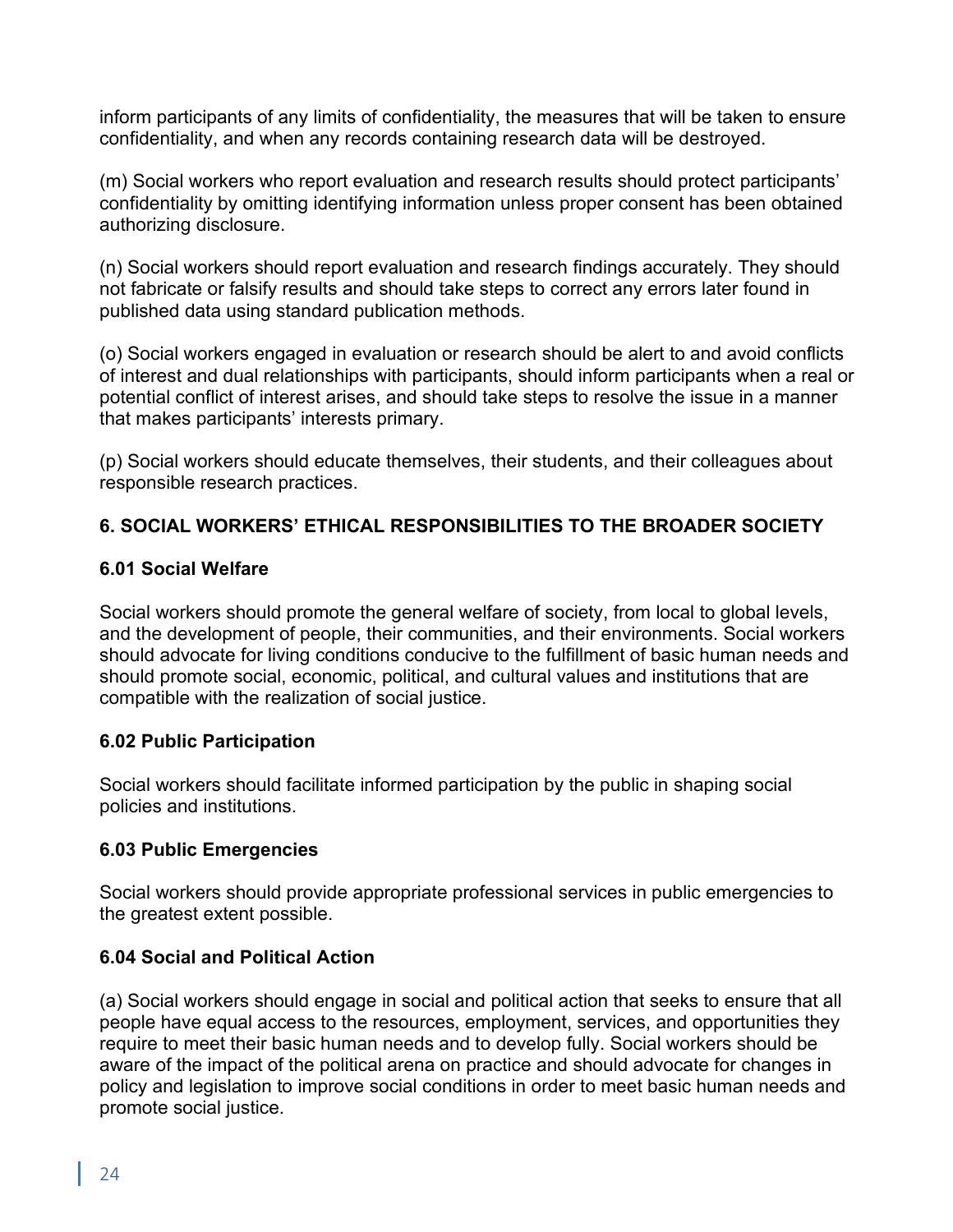(b) Social workers should act to expand choice and opportunity for all people, with special regard for vulnerable, disadvantaged, oppressed, and exploited people and groups.

(c) Social workers should promote conditions that encourage respect for cultural and social diversity within the United States and globally. Social workers should promote policies and practices that demonstrate respect for difference, support the expansion of cultural knowledge and resources, advocate for programs and institutions that demonstrate cultural competence, and promote policies that safeguard the rights of and confirm equity and social justice for all people.

(d) Social workers should act to prevent and eliminate domination of, exploitation of, and discrimination against any person, group, or class on the basis of race, ethnicity, national origin, color, sex, sexual orientation, gender identity or expression, age, marital status, political belief, religion, immigration status, or mental or physical disability. (NASW, 2020)

Below is the NBCC Code of Ethics which is found at this link:

<https://www.nbcc.org/Assets/Ethics/NBCCCodeofEthics.pdf>

## **NATIONAL BOARD FOR CERTIFIED COUNSELORS (NBCC) CODE OF ETHICS**

#### **PREAMBLE**

The National Board for Certified Counselors (NBCC) provides national certifications that recognize individuals who have voluntarily met standards for general and specialty areas of counseling practice. Counselors certified by NBCC may also identify with different professional associations and are often licensed by jurisdictions that promulgate standards of behavior. Regardless of any other affiliation, this Code of Ethics is applicable to all NBCC applicants and National Certified Counselors (NCCs).

This Code establishes the minimum ethical behaviors and provides an expectation of and assurance for the ethical practice for all who use the professional services of NCCs. Furthermore, it provides an enforceable set of directives and assures a resource for those served in the case of a perceived violation.

NCCs are required to adhere to all of the directives.

Sanctions of applicants and credential holders under this Code are issued by NBCC only if the provisions of the NBCC Code of Ethics are found to have been violated.

## **ALL DIRECTIVES**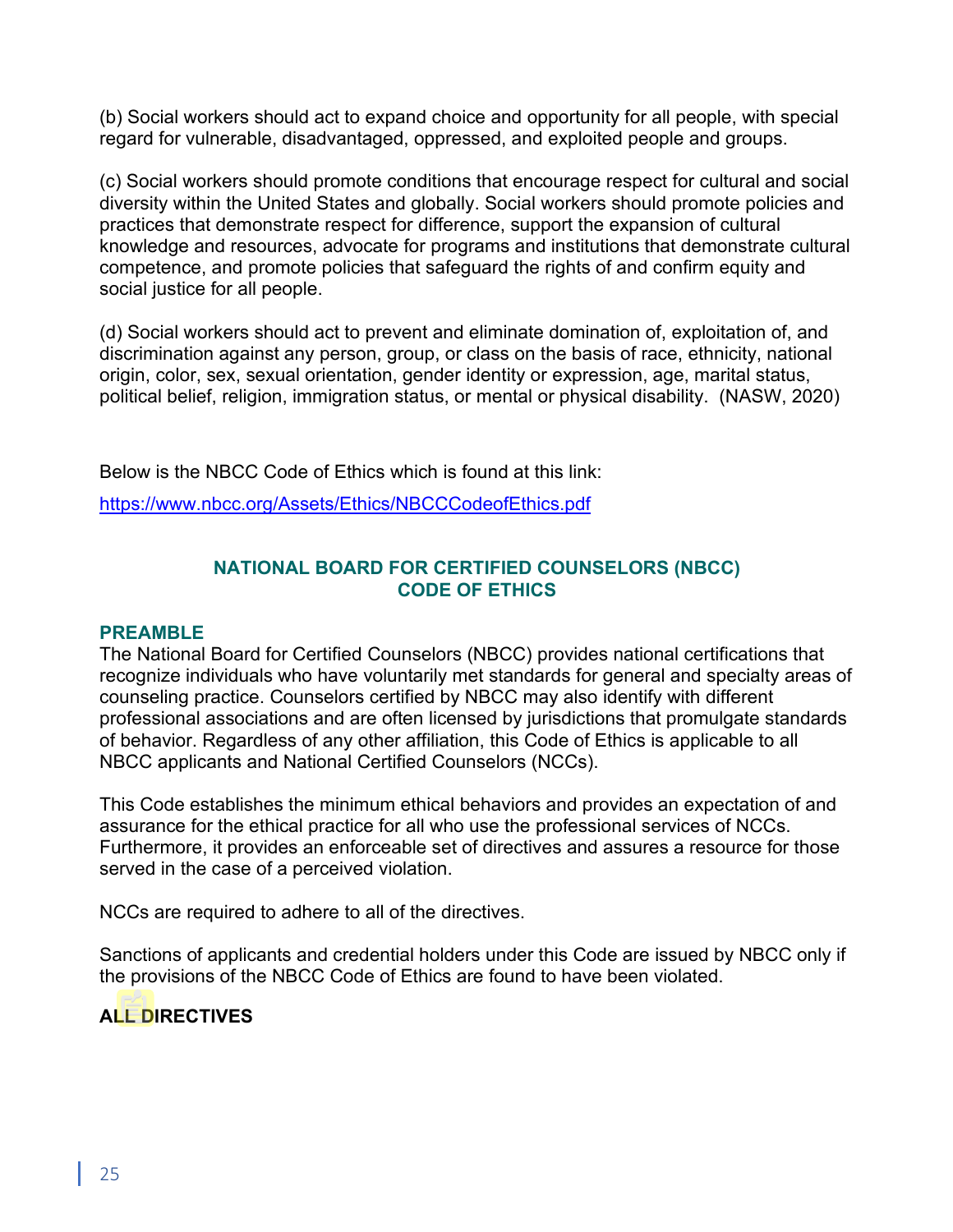#### *NCCs take appropriate action to prevent harm.*

- 1. NCCs, recognizing the potential for harm, shall not share information that is obtained through the counseling process without specific written consent by the client or legal guardian except to prevent clear, imminent danger to the client or others or when required to do so by a court order.
- 2. NCCs shall respect client's privacy and shall solicit only information that contributes to the identified counseling goals.
- 3. NCCs generally shall not accept goods or services from clients in return for counseling services in recognition of the possible negative effects, including perceived exploitation. NCCs may accept goods, services or other nonmonetary compensation from clients only in cases where no referrals are possible or appropriate and if the arrangement is discussed with the client in advance, is an exchange of a reasonable equivalent value, does not place the counselor in an unfair advantage, is not harmful to the client or their treatment and is documented in the counseling services agreement.
- 4. NCCs shall not accept gifts from clients except in cases when it is culturally appropriate or therapeutically relevant because of the potential confusion that may arise. NCCs shall consider the value of the gift and the effect on the therapeutic relationship when contemplating acceptance. This consideration shall be documented in the client's record.
- 5. NCCs shall not engage in harmful multiple relationships with clients. In the event that a harmful multiple relationship develops in an unforeseen manner, the NCC shall discuss the potential effects with the client and shall take reasonable steps to resolve the situation, including the provision of referrals. This discussion shall be documented in the client's record.
- 6. NCCs shall discuss important considerations to avoid exploitation before entering into a non-counseling relationship with a former client. Important considerations to be discussed include amount of time since counseling service termination, duration of counseling, nature and circumstances of client's counseling, the likelihood that the client will want to resume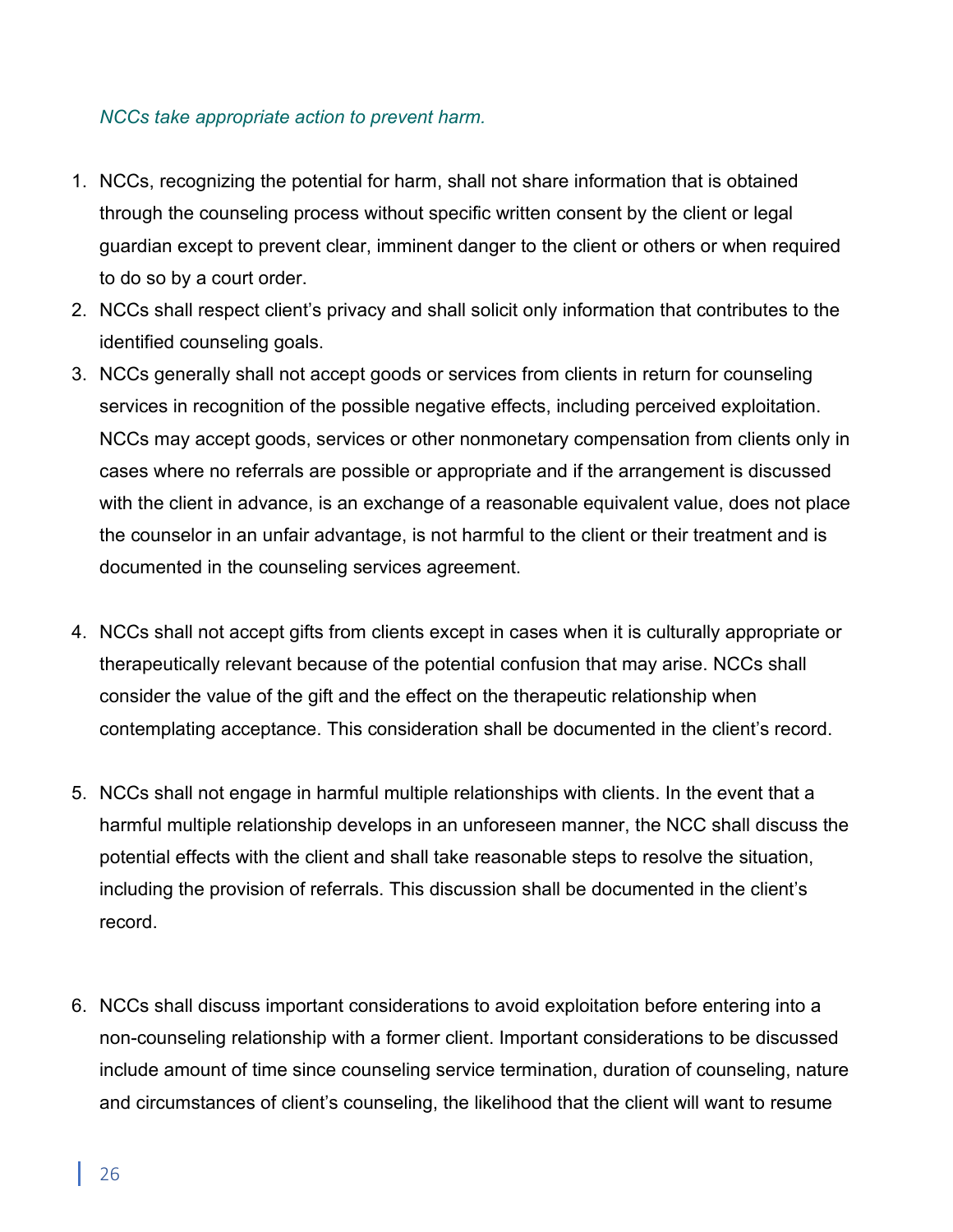counseling at some time in the future; circumstances of service termination and possible negative effects or outcomes.

- 7. NCCs shall not engage in any form of sexual or romantic intimacy with clients or with former clients for two years from the date of counseling service termination.
- 8. NCCs shall not engage in sexual harassment, which is defined as a single act or multiple occurrences of verbal, nonverbal or physical actions that are known to be unwelcome or that are of the severity to be perceived as harassment by a reasonable person.
- 9. NCCs shall take proactive measures to avoid interruptions of counseling services due to illness, vacations or unforeseen circumstances. To prevent the harm that may occur if clients are unable to access professional assistance, such measures shall identify other professionals with whom the NCC has a working agreement or local emergency service agencies that can respond to clients in a mental health crisis.
- 10.NCCs shall create written procedures regarding the handling of client records in the event of their unexpected death or incapacitation. In recognition of the harm that may occur if clients are unable to access professional assistance in these cases, these procedures shall ensure that the confidentiality of client records is maintained and shall include the identification of individual(s) who are familiar with ethical and legal requirements regarding the counseling profession and who shall assist clients in locating other professional mental health providers as well as ensure the appropriate transfer of client records. These written procedures shall be provided to the client, and the NCC shall provide an opportunity for the client to discuss concerns regarding the process as it pertains to the transfer of his or her record.
- 11.NCCs who act as counselor educators, field placement or clinical supervisors shall not engage in sexual or romantic intimacy with current students or supervisees. They shall not engage in any form of sexual or romantic intimacy with former students or supervisees for two years from the date of last supervision contact.
- 12.NCCs who provide clinical supervision services shall keep accurate records of supervision goals and progress and consider all information gained in supervision as confidential except to prevent clear, imminent danger to the client or others or when legally required to do so by a court or government agency order. In cases in which the supervisor receives a court or governmental agency order requiring the production of supervision records, the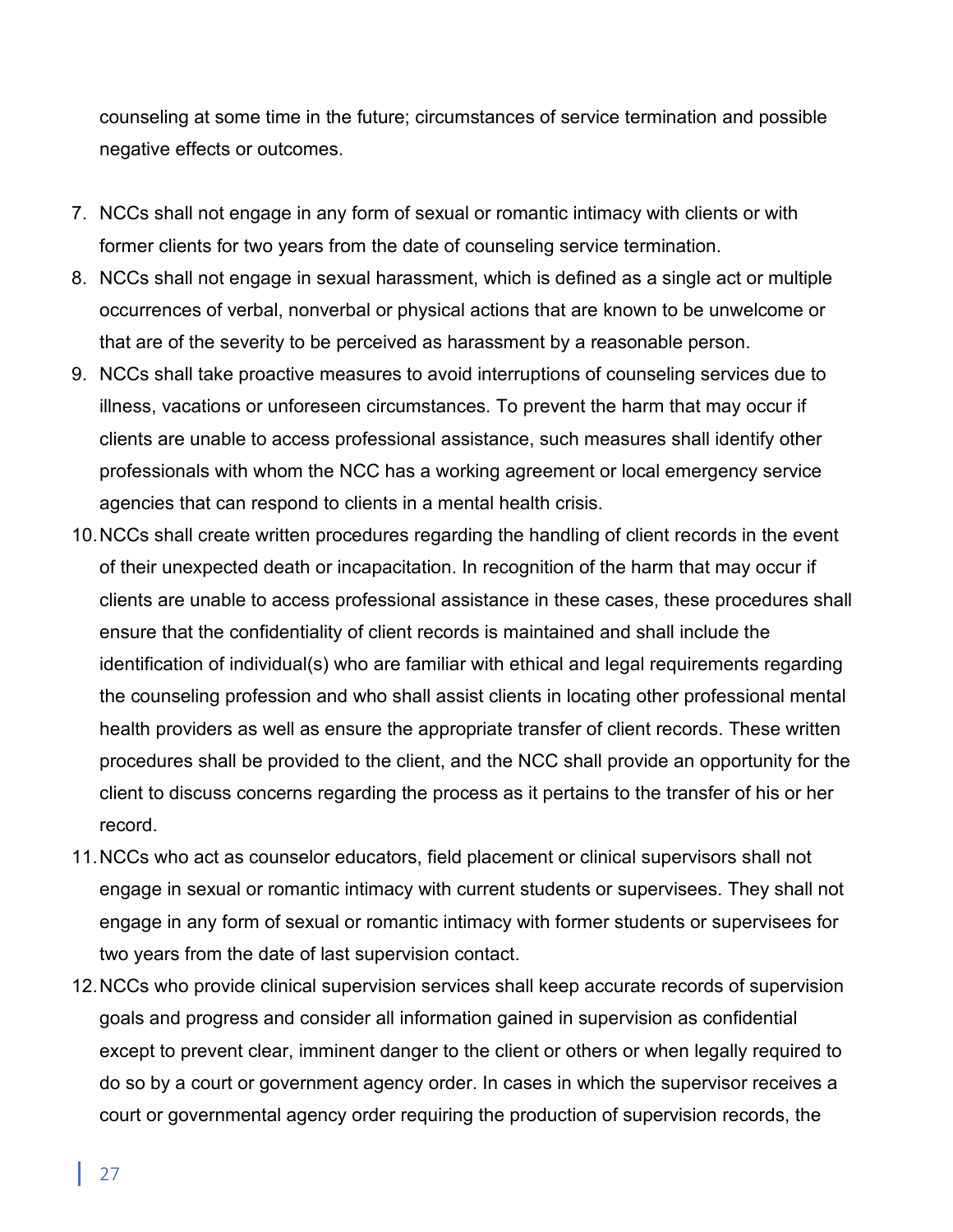NCC shall make reasonable attempts to promptly notify the supervisee. In cases in which the supervisee is a student of a counselor education program, the supervisor shall release supervision records consistent with the terms of the arrangement with the counselor education program.

- 13.NCCs who provide clinical supervision services shall intervene in situations where supervisees are impaired or incompetent and thus place client(s) at risk.
- 14.NCCs who provide clinical supervision services shall not have multiple relationships with supervisees that may interfere with supervisors' professional judgment or exploit supervisees. Supervisors shall not supervise relatives.
- 15.NCCs who seek consultation (i.e., consultees) shall protect client's confidentiality and unnecessary invasion of privacy by providing only the information relevant to the consultation and in a manner that protects the client's identity.
- 16.NCCs shall not release the results of tests and assessments to individuals other than the client without prior written consent except as required to prevent clear, imminent danger to the client or others; by written agreement with the client; or when legally required to do so by a court order or governmental agency.
- 17.NCCs shall protect the welfare of research participants by taking reasonable precautions to prevent negative psychological or physical effects.
- 18.NCCs shall protect the identities of research participants by appropriately disguising data except when there is a detailed written authorization.
- 19.NCCs shall recognize the potential harm of informal uses of social media and other related technology with clients, former clients and their families and personal friends. After carefully considering all of the ethical implications, including confidentiality, privacy and multiple relationships, NCCs shall develop written practice procedures in regard to social media and digital technology, and these shall be incorporated with the information provided to clients before or during the initial session. At a minimum, these social media procedures shall specify that personal accounts will be separate and isolated from any used for professional counseling purposes including those used with prospective or current clients. These procedures shall also address "friending" and responding to material posted.
- 20.NCCs shall not use social media sources (e.g., updates, tweets, blogs, etc.) to provide confidential information regarding client cases that have not been consented to by the client. To facilitate the secure provision of information, NCCs shall inform clients prior to or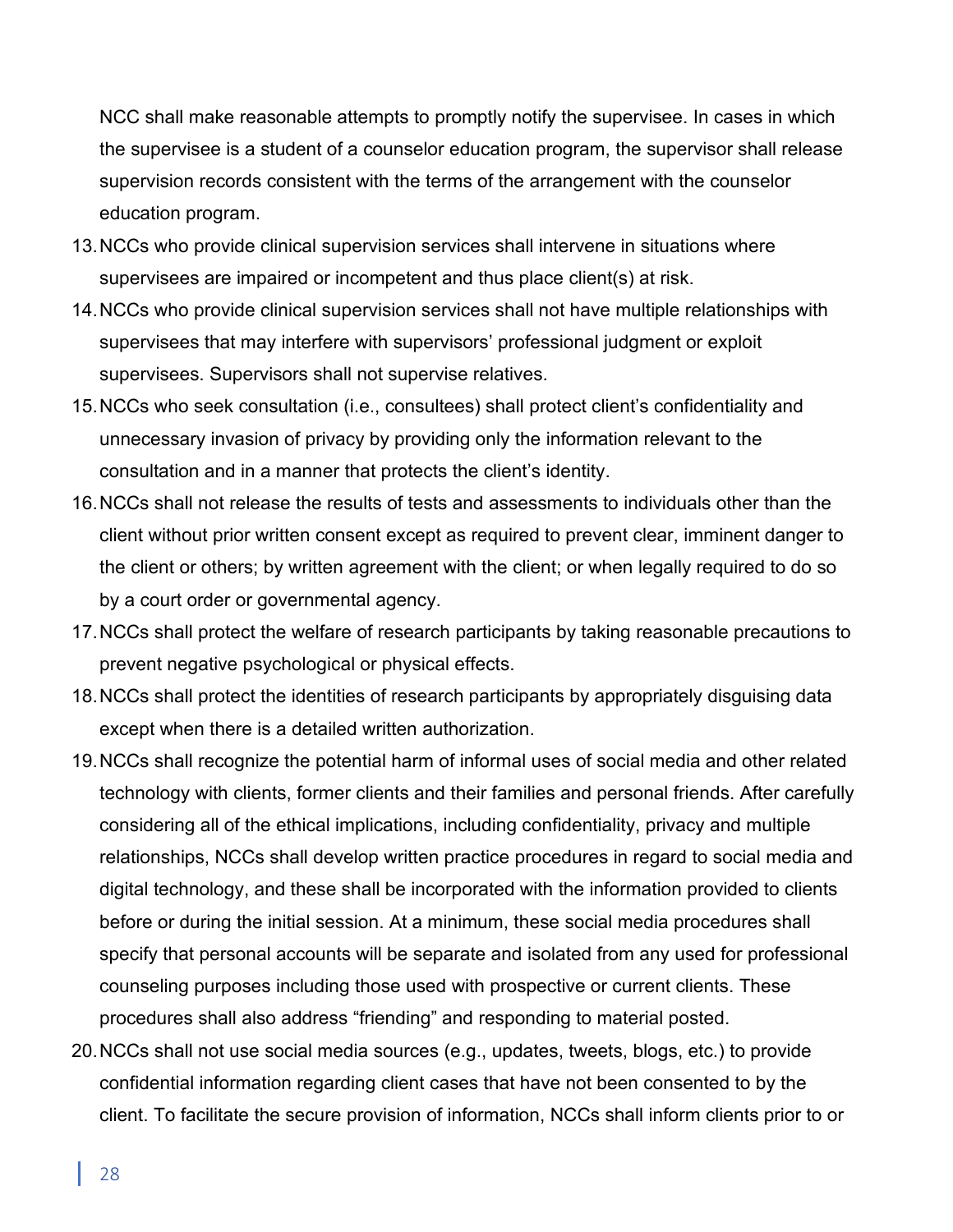during the initial session about appropriate ways to communicate with them. Furthermore, NCCs shall advise clients about the potential risks of sending messages through digital technology and social media sources.

21.NCCs who use digital technology (e.g., social media) for professional purposes shall limit information posted to that which does not create multiple relationships or which may threaten client confidentiality.

# *NCCs provide only those services for which they have education and qualified experience.*

- 22.NCCs shall perform only those professional services for which they are qualified by education and supervised experience.
- 23.NCCs shall seek professional assistance or withdraw from the practice of counseling if their mental or physical condition makes it unlikely that the counselor will be able to provide appropriate services.
- 24.NCCs shall seek supervision and consultation with other qualified professionals when unsure about client treatment or professional practice responsibilities.
- 25.NCCs shall use or interpret only the specific tests and assessments for which they have the required education and supervised experience.
- 26.NCCs shall demonstrate multicultural competence and shall not use techniques that discriminate against or show hostility towards individuals or groups based on gender, ethnicity, race, national origin, sexual orientation, disability, religion or any other legally prohibited basis. Techniques shall be based on established theory. NCCs shall discuss appropriate considerations and obtain written consent from the client(s) prior to the use of any experimental approach.

*NCCs promote the welfare of clients, students, supervisees or the recipients of professional services provided.*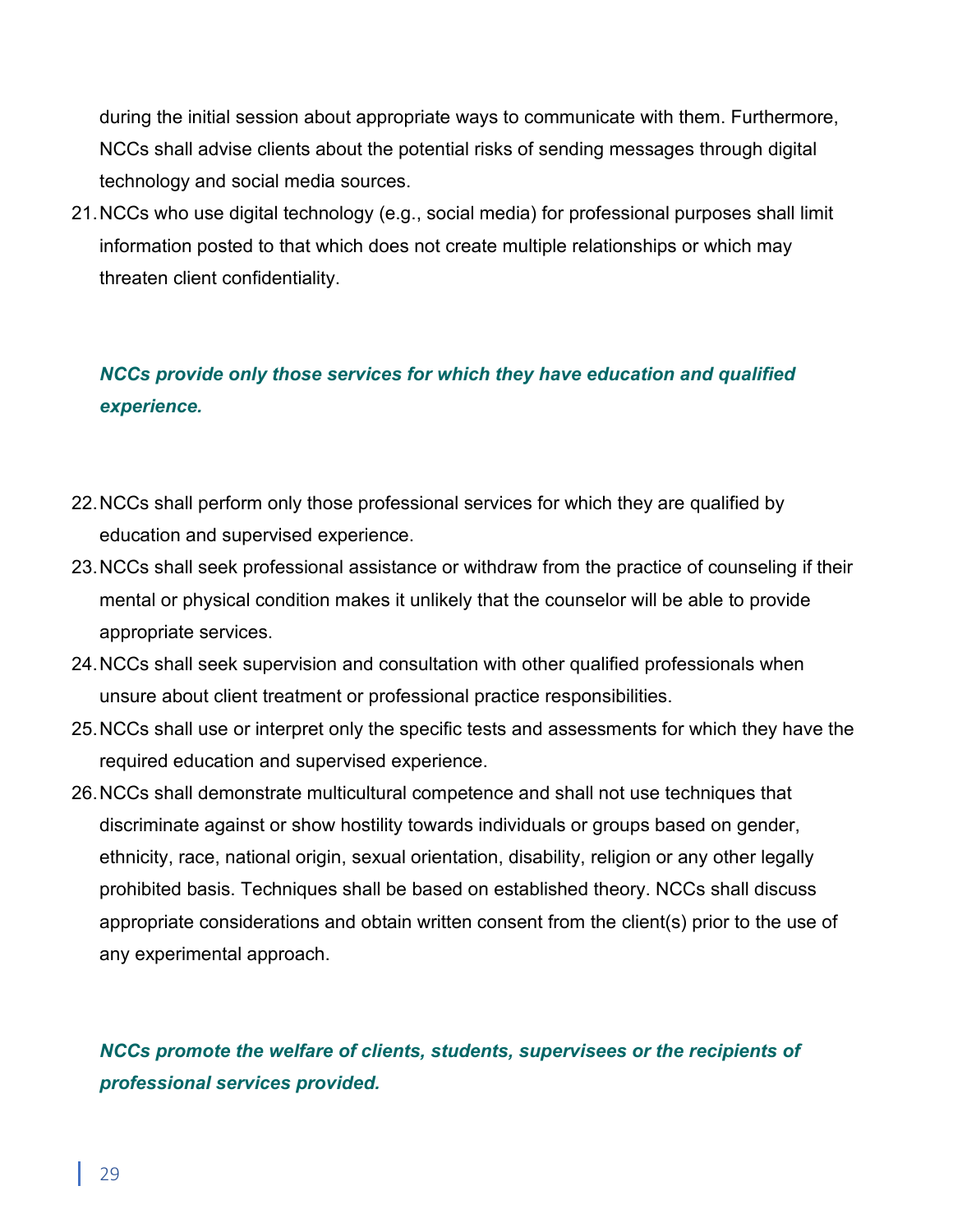- 27.NCCs shall discuss with prospective clients the appropriateness of counseling services offered and shall not offer services if there is reasonable cause to believe clients will not benefit.
- 28.NCCs who provide supervision services shall present supervisees with feedback according to a schedule with identified evaluation dates as well as on appropriate occasions throughout the process.
- 29.NCCs shall promote the welfare of supervisees by discussing ethical practices relating to supervision as well as the legal standards that regulate the practice of counseling.
- 30.NCCs who provide supervision services shall establish with their supervisees procedures for responding to crisis situations or expressing concerns regarding the supervision process. This information shall be provided in verbal and written formats.
- 31.NCCs who seek consultation (i.e., consultees) shall promote welfare by selecting appropriate professionals who can specifically respond to the identified issue with the client, supervisee or student.
- 32.NCCs who provide consultative services (i.e., consultants) shall establish a written plan with the professional seeking assistance. This plan shall include the identification of the primary client concern or issue, consultation goals, potential consequences of actions, evaluation and other future steps. The consultant shall document this information in their professional records. Brief collaborative conversations between an NCC and other professionals are not considered consultations as long as no identifying client information is provided.
- 33.NCCs shall limit the use of tests and assessments to those that are current, specifically necessary for the provision of quality services, and that have been carefully considered in terms of the instrument's validity, reliability, psychometric limitations and appropriateness for use in a given situation or with a particular client.
- 34.NCCs shall protect the confidentiality and security of tests or assessments, reports, data and any transmission of information in any form.
- 35.NCCs shall recognize results that are outside the norms for a given test and assessment, and shall document in the client's record how those results will be appropriately used in the counseling process.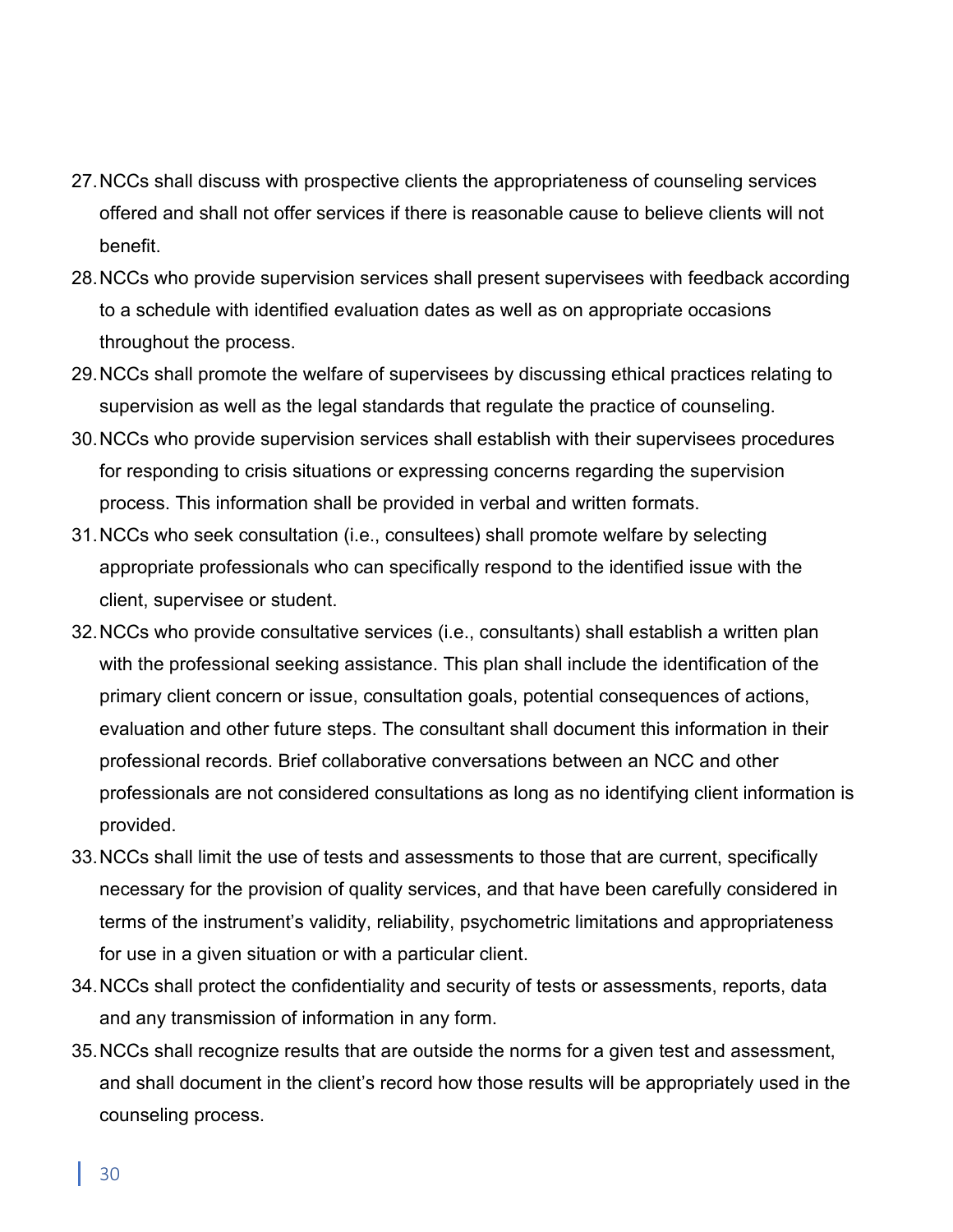- 36.NCCs who develop tests or assessments for measuring personal characteristics, development, diagnoses, goal attainment or other similar clinical uses shall provide test users with written information regarding the benefits and limitations of test instruments, including appropriate use, test results and interpretation.
- 37.NCCs who develop tests and assessments for measuring personal characteristics, development, diagnoses, goal attainment or other similar clinical uses shall identify other potential sources of appropriate information and shall emphasize to test users the importance of basing decisions on multiple sources rather than a single criterion.

#### *NCCs communicate truthfully.*

- 38.NCCs shall accurately represent their current qualifications and credentials in counseling or closely related disciplines. NCCs shall not use doctorate degrees with relation to professional counseling duties unless they are specific to counseling or mental health disciplines.
- 39.NCCs shall identify only earned degrees in counseling or closely related disciplines when it comes to all counseling work including publications. Listed degrees from programs in the United States must be from colleges and universities that were accredited at the time of graduation by one of the regional accrediting organizations recognized by the Council for Higher Education Accreditation (CHEA).
- 40.NCCs who have been awarded honorary degrees shall clearly distinguish these from earned degrees.
- 41.NCCs shall correct known misrepresentations of their qualifications and credentials by others and shall not allow such information to be used in a misleading way.
- 42.NCCs shall take credit only for work that they have performed, and when quoting the work of others, shall provide appropriate references.
- 43.NCCs shall provide accurate reports which are based on direct experiences with individual(s) or documentation from other professionals when providing opinions. NCCs shall limit opinions to areas within their expertise.
- 44.NCCs shall accurately note in the client's or supervisee's records all information necessary for the provision of quality services or as required by laws, regulations or institutional procedures.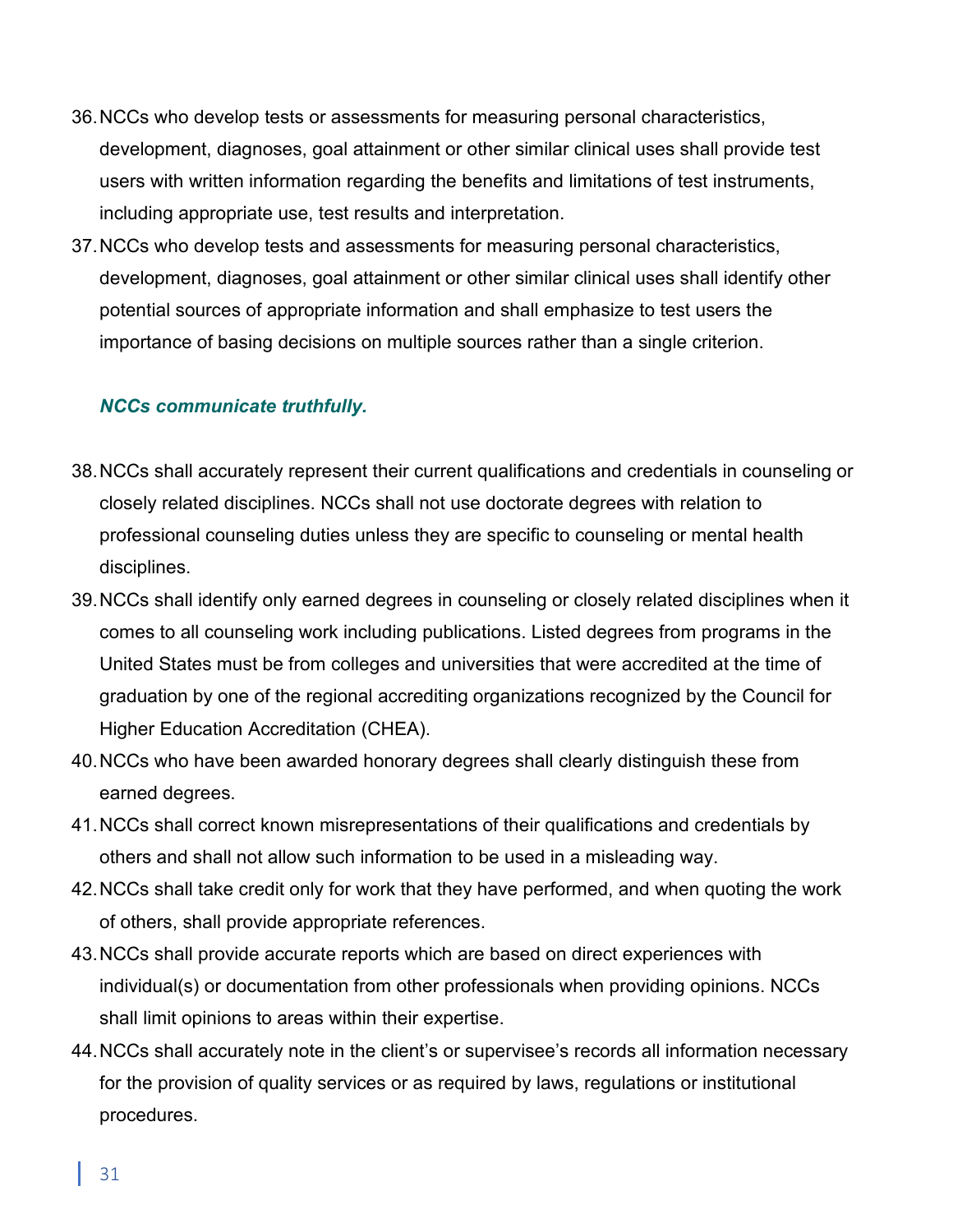- 45.NCCs who provide supervision services shall present accurate written information to supervisees regarding the NCC's credentials as well as information regarding the process of supervision. This information shall include any conditions of supervision, supervision goals, case management procedures, confidentiality and its limitations, appraisal methods and timing of evaluations.
- 46.NCCs who provide consultative services (i.e., consultants) shall use accurate information regarding their qualifications in relation to the identified concerns or situations.
- 47.NCCs who seek case consultation services from another professional shall document consultation in clients' records.
- 48.NCCs shall accurately report test and assessment results and limit conclusions to those based on evidence, taking into consideration any influences that may affect results such as health, motivation and multicultural factors. NCCs shall generally avoid making decisions based on a single test or assessment result.
- 49.NCCs shall note in the results and interpretation when tests and assessments are not administered under standard conditions or when unusual behavior or irregularities occur during the testing session.
- 50.NCCs shall not misrepresent a test or the results and shall provide accurate information in the event that he or she becomes aware of any false statements.
- 51.NCCs shall report to participants the subject and features of the study after research data is collected, as well as clarify any misconceptions about the research.
- 52.NCCs shall accurately report results of research, including limitations and variables that may have impacted the outcomes.
- 53.NCCs shall take reasonable steps to publicly correct errors in their published research if any are discovered.
- 54.NCCs shall include all electronic communications exchanged with clients and supervisees, including those through digital technology and social media methods, as a part of the record, even when strictly related to clerical issues such as change of contact information or scheduling appointments. All electronic therapeutic communication methods shall use encryption and password security.

# *NCCs recognize that their behavior reflects on the integrity of the profession as a whole, and thus, they avoid actions which can reasonably be expected to damage*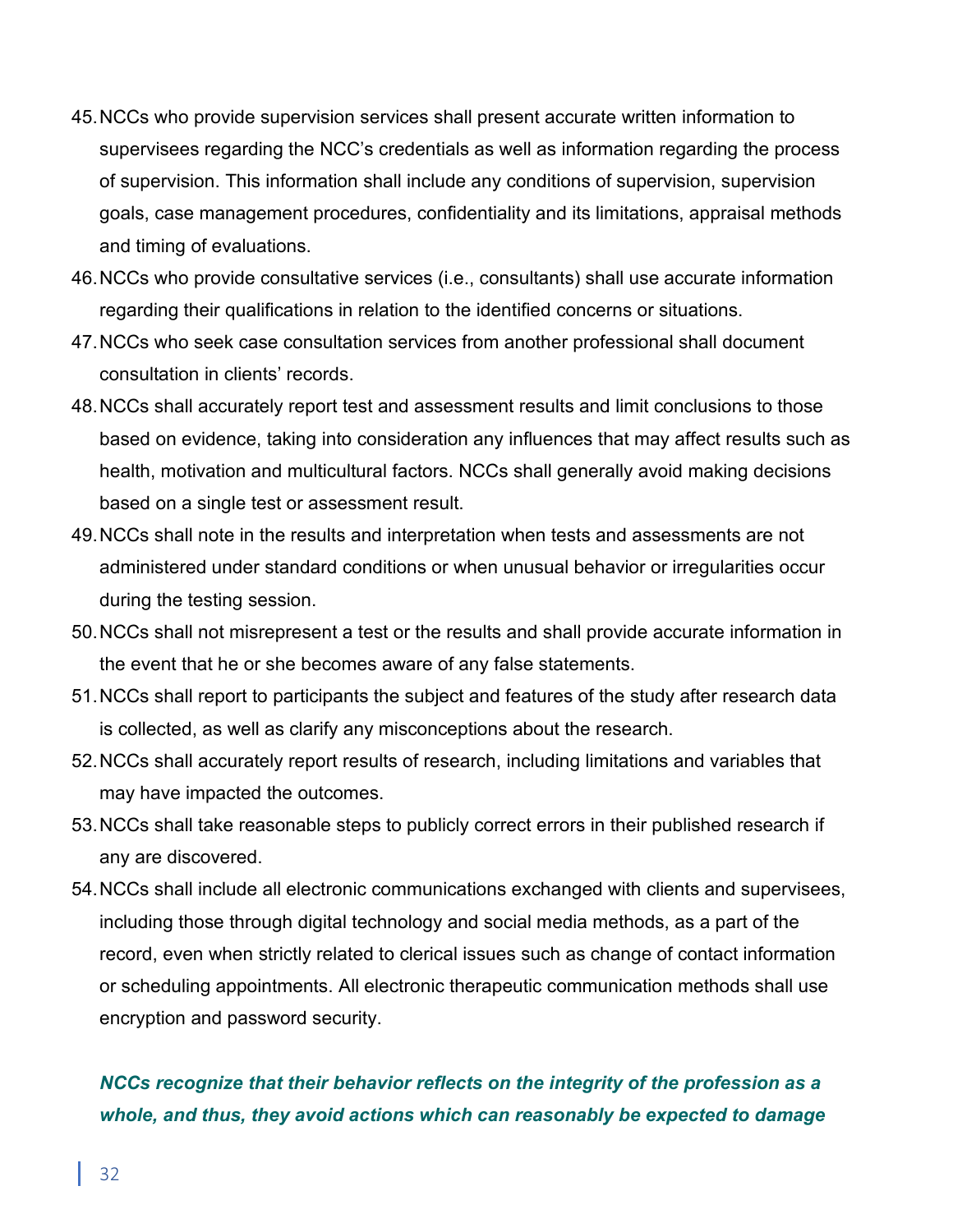#### *trust.*

- 55.NCCs shall retain client records for a minimum of five years unless state or federal laws require additional time. After the required retention period, NCCs shall dispose of records in a manner that protects client confidentiality.
- 56.NCCs shall act in a professional manner by protecting against unauthorized access to confidential information. This includes data contained in electronic formats. NCCs shall inform any subordinates who have physical or electronic access to information of the importance of maintaining privacy and confidentiality.
- 57.NCCs shall make all reasonable efforts to inform clients and former clients prior to the court-ordered release of confidential client information. In the event that the client seeks to prevent the release, the NCC shall request that a court withdraw any order to release confidential information due to the potential harm to the client or the counseling relationship. When ordered to disclose confidential client information by a court or governmental agency, NCCs shall release only the required information. Any release of information shall be appropriately documented in accordance with the practice setting.
- 58.NCCs shall not provide forensic evaluation services concerning current or past clients or client's family members. Also, NCCs shall not provide forensic evaluation services regarding their own family members, friends or professional associates.
- 59.NCCs who are retiring or departing from an established practice with other mental health professionals shall notify current and former clients as appropriate regarding their pending departure from the practice. Such notifications should include information about record availability and access, and contact information of appropriate referrals within the established practice.
- 60.NCCs who practice in multiple settings (e.g., agencies and private practice settings) shall not increase their private practices by referring clients from the setting of contact unless by specific prior arrangement with authorized individuals in the agency or group setting. In such situations, clients shall be instructed of their right to request to be referred to another professional in the original setting of contact.
- 61.NCCs shall not misuse their professional influence or meet their own needs at the expense of clients or their welfare. This shall include the promotion of products developed by the NCC.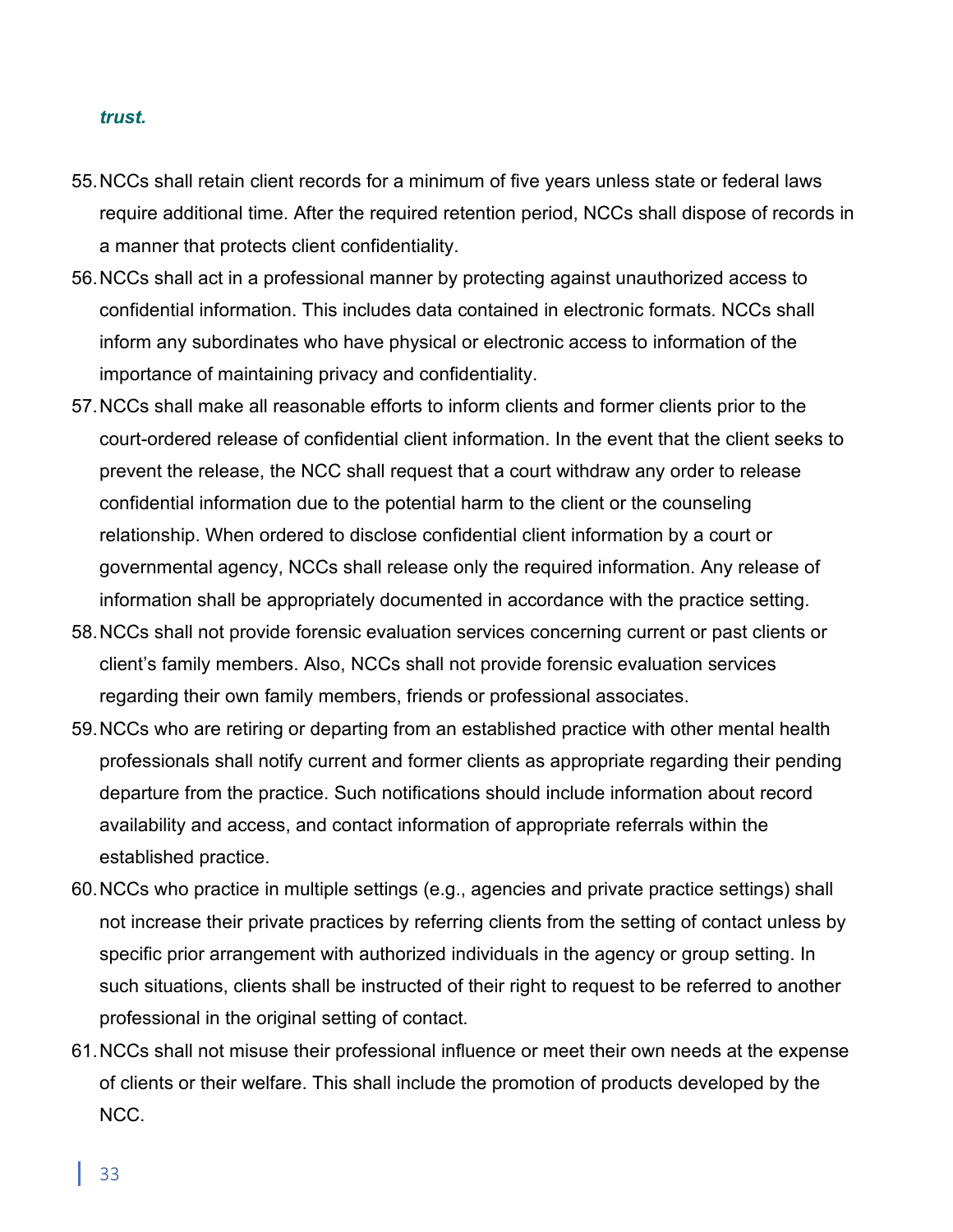- 62.NCCs shall not solicit testimonials from current clients or their families and close friends. Recognizing the possibility of future requests for services, NCCs shall not solicit testimonials from former clients within two years from the date of service termination.
- 63.NCCs shall not provide references if they have reasonable belief that the individual counselor is not qualified, is not able to provide competent professional services or presents a risk of harm to others.
- 64.NCCs who provide supervision services to supervisee's who have more than one supervisor (e.g., field placement and university) shall exchange contact information and communicate regularly about the shared supervisee's performance.
- 65.NCCs who develop tests or assessments for measuring personal characteristics, development, diagnoses, goal attainment or other similar clinical uses shall provide written evidence that technical features (e.g., reliability, validity) are consistent with the identified purposes.
- 66.NCCs shall limit use of information obtained through digital technology and social media sources (e.g., Facebook, LinkedIn, Twitter, etc.) in accordance with established practice procedures provided to clients at the initiation of services.

# *NCCs recognize the importance of and encourage active participation of clients, students or supervisees.*

- 67.NCCs conducting counseling with more than one client at a time (e.g., group or family counseling) shall discuss with clients the nature, the rights and responsibilities as well as the possible additional limitations of confidentiality. NCCs shall also describe the steps that they will take in the event that having multiple clients in session creates issues between or concerning clients.
- 68.NCCs who learn that a client is receiving additional mental health services from other professionals shall discuss with the client the importance of developing clear agreements to avoid client confusion and conflict. Following this discussion, NCCs shall request the client's written consent to inform the other professional(s) of the counseling relationship and to collaborate on the provision of mental health services. This discussion and the client's response to the request shall be documented in the client's record.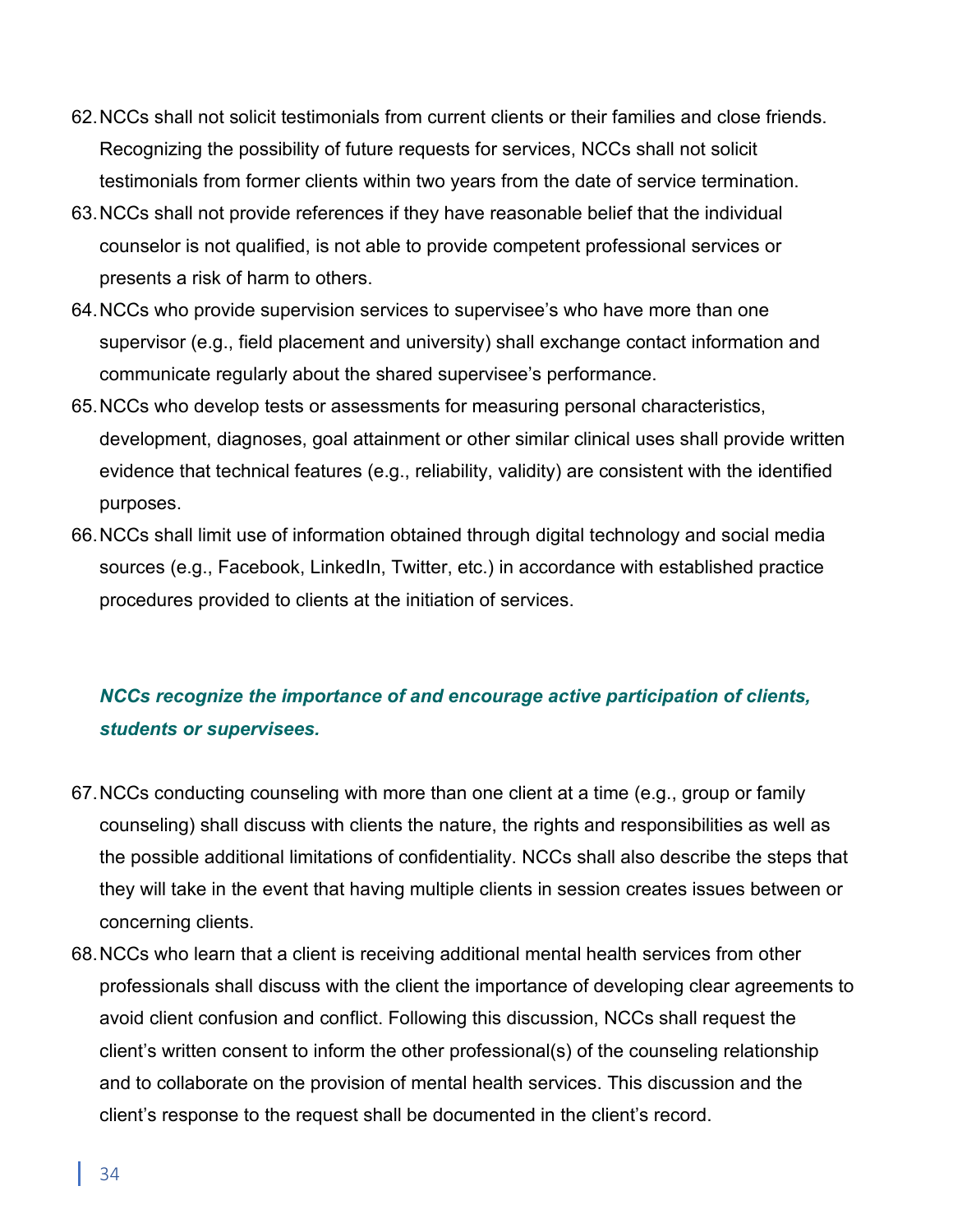- 69.NCCs shall inform clients of the purposes, goals, procedures, limitations, potential risks and benefits of services and techniques either prior to or during the initial session. NCCs also shall provide information about client's rights and responsibilities including billing arrangements, collection procedures in the event of nonpayment, confidentiality and its limitations, records and service termination policies as appropriate to the counseling setting. This professional information shall be provided to the client in verbal and written forms (i.e., the counseling services agreement). NCCs shall have a reasonable basis for believing that the information provided is understood. NCCs shall document any client concerns related to the information provided in the client's record.
- 70.NCCs shall respond to client requests for access to or copies of records within a practical timeframe. Additionally, NCCs shall provide an opportunity for the client to discuss the content of the record. If there is a reasonable basis to believe that providing such access will cause harm, the NCC shall discuss the request and possible effects; however, the information ultimately belongs to the client, and thus must be released. Records requests and any discussion regarding the provision shall be documented in the client's record.
- 71.NCCs who become aware of another mental health professional's unethical behavior shall first attempt to resolve issues through reasonable means except when state regulations require immediate reporting. In the event that it cannot be resolved, the NCC shall report the matter to all appropriate professional regulatory organizations and agencies.
- 72.NCCs shall obtain a client's consent prior to the provision of services. In private practice or other similar situations, this consent shall be documented in writing in a counseling services agreement. This counseling services agreement shall become a part of the client's record.
- 73.NCCs shall work collaboratively with clients in the creation of written plans of treatment that offer attainable goals and use appropriate techniques consistent with client's psychological and physical needs and abilities.
- 74.NCCs shall update the client's record throughout the counseling relationship when changes occur in the treatment plan, including those relating to goals, roles and techniques. The NCC shall obtain the client's written approval on such updates.
- 75.NCCs shall clearly designate in writing the primary client in the record. NCCs shall also identify in the record individuals who are receiving related professional services in connection with such client relationship. In the event of working with minors or individuals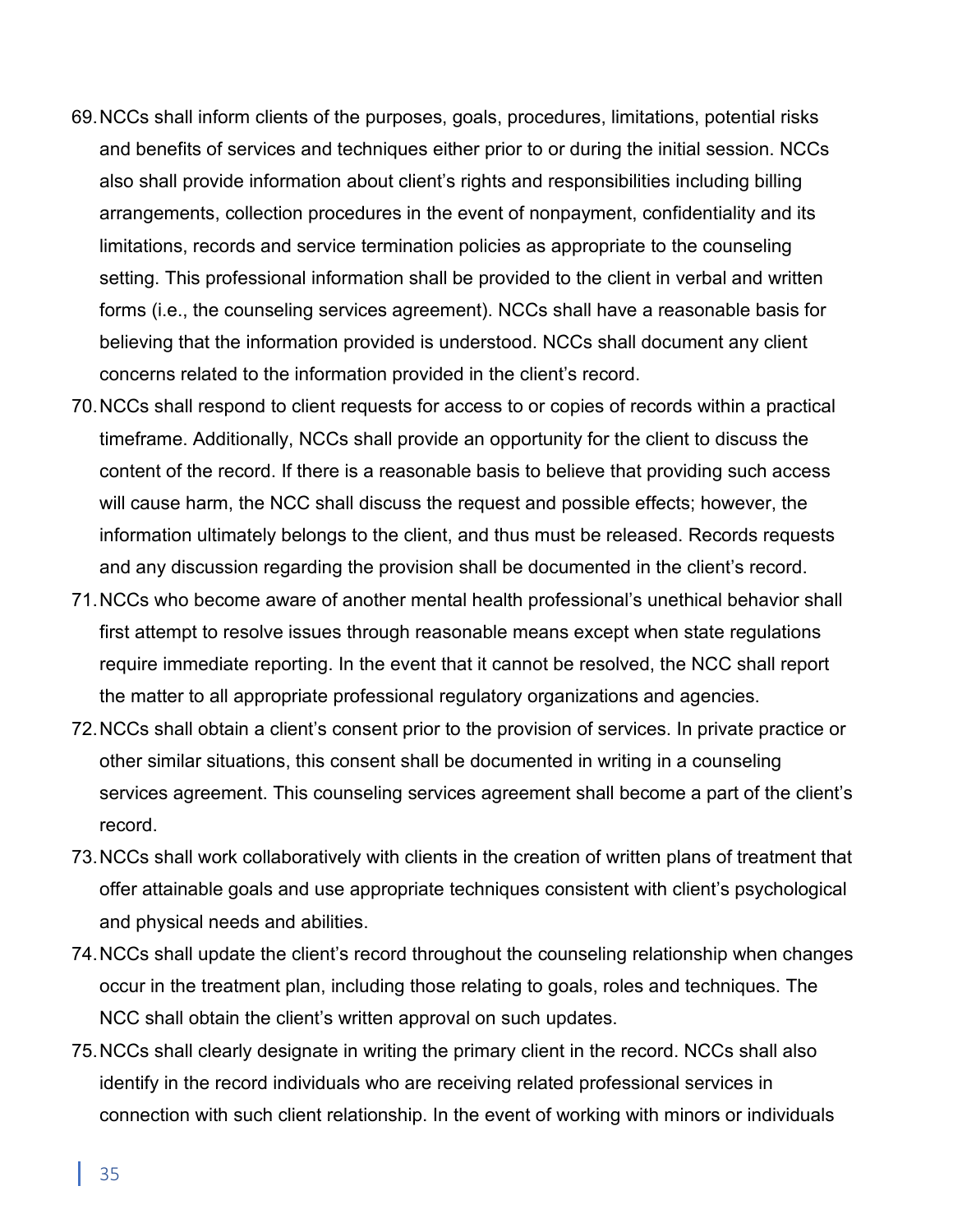who are unable to give informed consent, NCCs shall discuss relevant considerations regarding the preferences of the individuals receiving services and legal guardian's rights and obligations. This information shall become a part of the client's record.

- 76.NCCs shall discuss service termination with clients when there is a reasonable belief that the clients are no longer benefiting from or are unlikely to benefit from future services. NCCs shall not abruptly terminate counseling services without good cause or significant justification, and in such cases, shall provide appropriate referrals.
- 77.NCCs shall provide referrals if the client cannot afford services, at the client's request or as appropriate at the conclusion of a professional counseling service relationship.
- 78.NCCs who act as university, field placement or clinical supervisors shall ensure that supervisees provide accurate information to clients about the supervisee's professional status (i.e., intern, licensed, etc.)
- 79.NCCs shall provide complete information regarding the format (electronic or otherwise), administration purpose, and the desired outcome, risks and limitations prior to the use of a test or assessment. NCCs shall have a reasonable basis for believing that the information provided is understood.
- 80.NCCs shall seek information, such as limitations, regarding a client which may affect the administration or interpretation of results prior to use of a test or assessment. If appropriate, the NCC may provide a referral to another professional who specializes in the evaluation of individuals with similar conditions. This discussion shall be documented in the client's record.
- 81.NCCs shall provide critical information to potential research subjects that will assist them in reaching a determination about participation. This information shall include the research's purpose, process, duration, potential consequences, and procedures as well as the participant's right to refuse or withdraw participation.
- 82.NCCs shall obtain prior consent from all research participants. This consent process shall contain relevant information with regard to the recording of voices or images of participants. In the event of conducting research with individuals who are unable to give informed consent, NCCs shall document considerations between the potential subject's desire to participate and the legal guardian's consent.
- 83.NCCs shall not employ deceptive techniques in research unless there are no alternatives and there is significant prospective scientific, educational or clinical value. In all cases,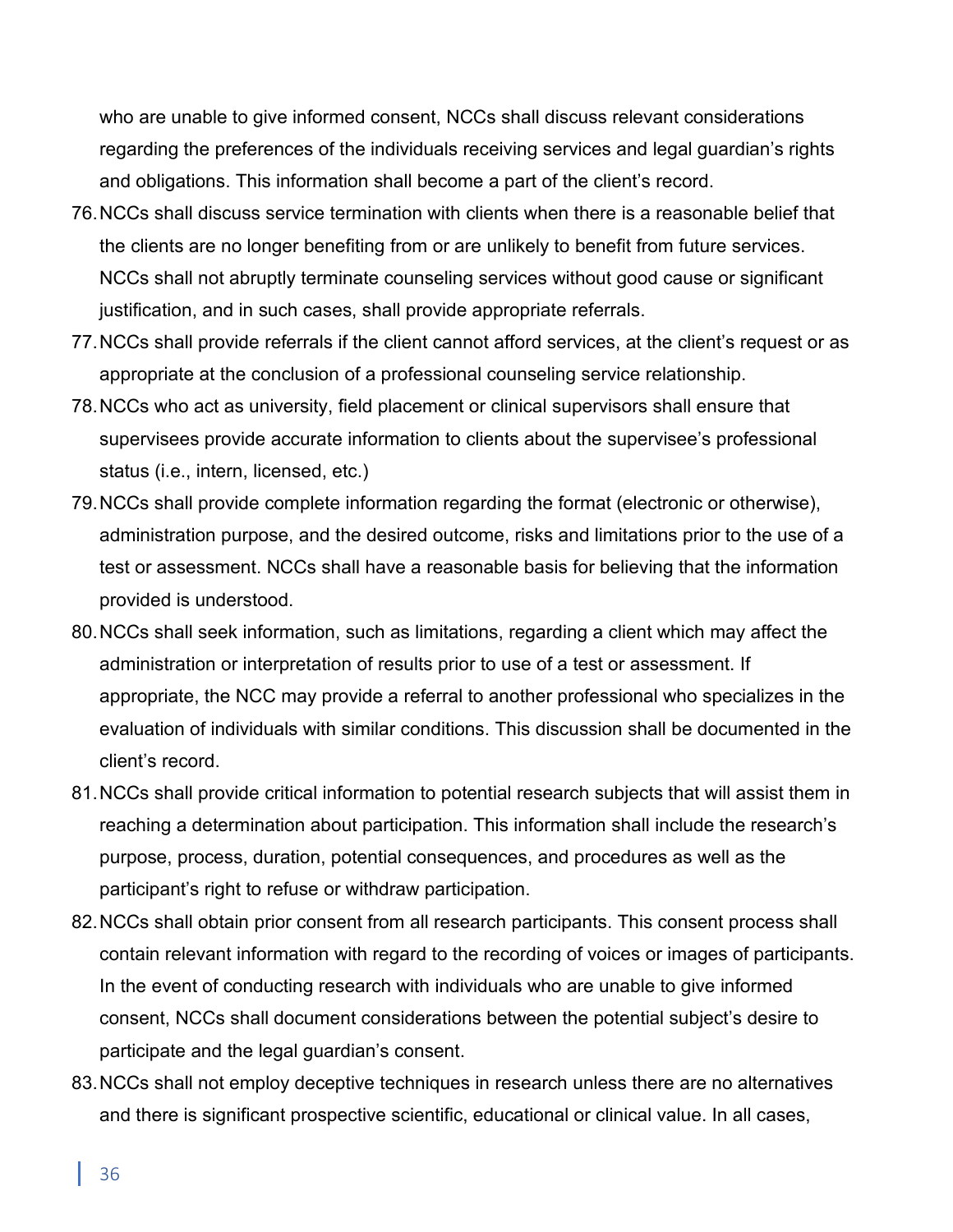NCCs shall review potential techniques and shall not use any that can be reasonably expected to cause harm, as well as provide an explanation to participants during the debriefing.

84.NCCs shall carefully consider ethical implications, including confidentiality and multiple relationships, prior to conducting research with students, supervisees or clients. NCCs shall not convey that participation is required or will otherwise negatively affect academic standing, supervision or counseling services.

# *NCCs are accountable in their actions and adhere to recognized professional standards and practices.*

- 85.NCCs shall comply with all NBCC policies, procedures and agreements, including all disclosure requirements.
- 86.NCCs shall adhere to legal standards and state board regulations.
- 87.NCCs shall not engage in unlawful discrimination.
- 88.NCCs who make statements in a public manner shall state that their opinions represent their personal views and not another organization unless officially authorized to do otherwise.
- 89.NCCs providing public presentations by any means, shall ensure that statements are consistent with this Code of Ethics.
- 90.NCCs who act as university, field placement or clinical supervisors shall require that supervisees provide the supervising NCC's name, credentials and contact information to the supervisee's clients.
- 91.NCCs shall follow administration and interpretation protocols for tests and assessments, including the use of appropriate software if using electronic measures.
- 92.NCCs shall comply with identified security protocols when using published tests and assessments.
- 93.NCCs shall comply with intellectual property laws and other accepted publication guidelines.
- 94.NCCs shall comply with applicable guidelines when designing, conducting or reporting research, including those of an institutional review board.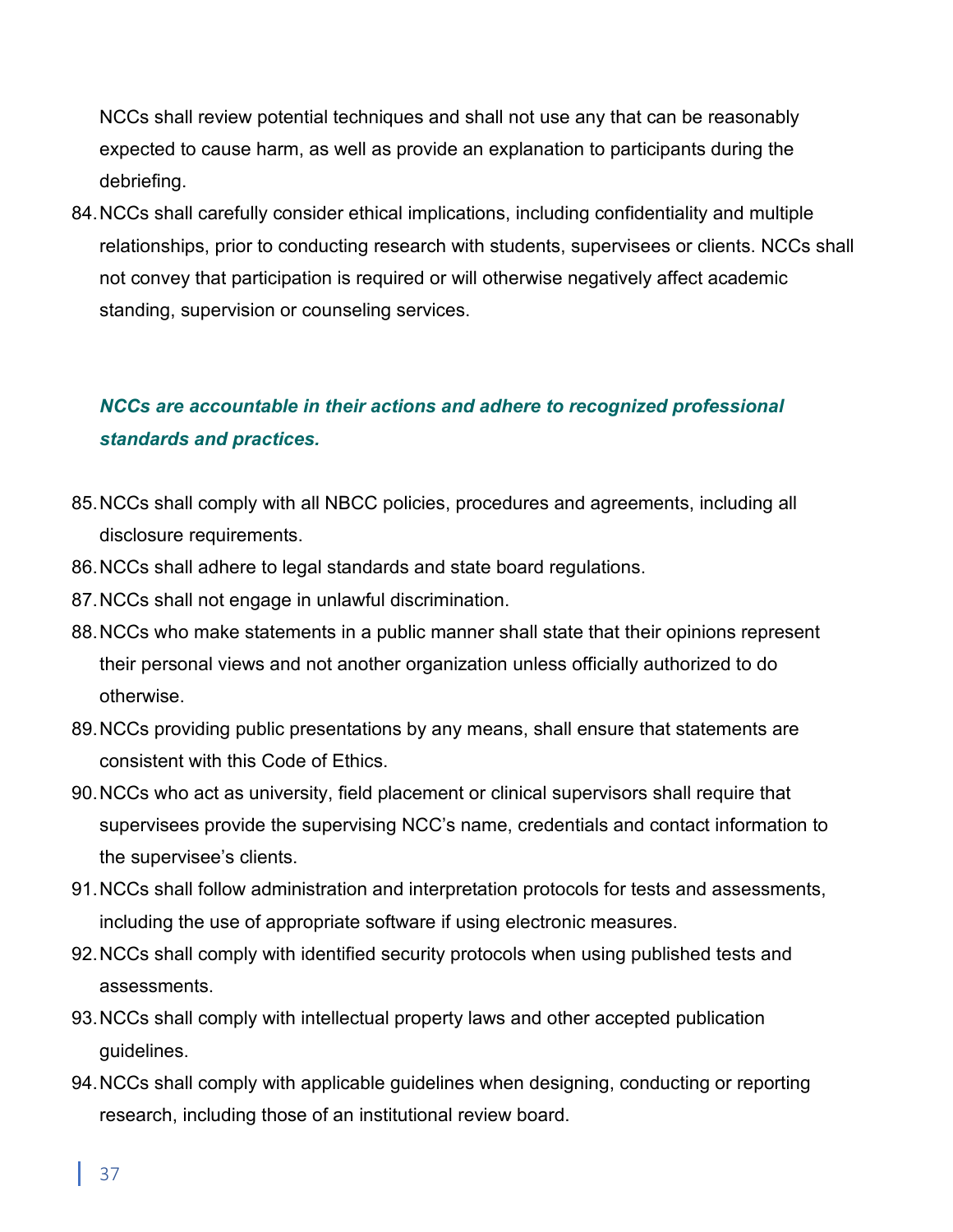95.NCCs shall credit the work of others who have contributed to research or publication either through joint authorship, acknowledgment or other appropriate means. (NBCC, 2016)

# **Chapter 3 – Laws and Regulations**

Each state governing board sets rules and regulations pertaining to the practice of the corresponding professions. You can usually find these regulations for your state by doing a web search for the board and following the links to the state's regulations. In this course the regulations for the state of California are more particularly made mention, because of the large number of healthcare professionals in the state, and the progressive nature of the governing board. It is also arguable that many of the California regulations pertain to the general practice of healthcare professionals. In California, the Board of Behavioral Sciences (BBS) has established a very thorough set of rules and regulations relating to the practice of Social Workers, Marriage and Family Therapists and Licensed Professional Counselors. In addition, because nurses have extensive interaction with patients and must respond to their behaviors, it is worthwhile for them to be aware of the ethical standards and issues related to social workers and therapists. To see the code applicable to BBS licenses you can link to: <https://www.bbs.ca.gov/pdf/publications/lawsregs.pdf>

The following are some highlights from the laws and regulations mentioned:

## *A. Necessity of a License*

Remember how happy you were when you received the notice that you had passed the exams and became a licensed clinician, or finally competed your master's degree and were able to obtain your registration number and certification? This was not just about that moment or even the thousands of hours of associate/internship work, or studying for the exams. It was the culmination of all your education from kindergarten, and that thought should still provide you a sense of accomplishment and elation. Now you can provide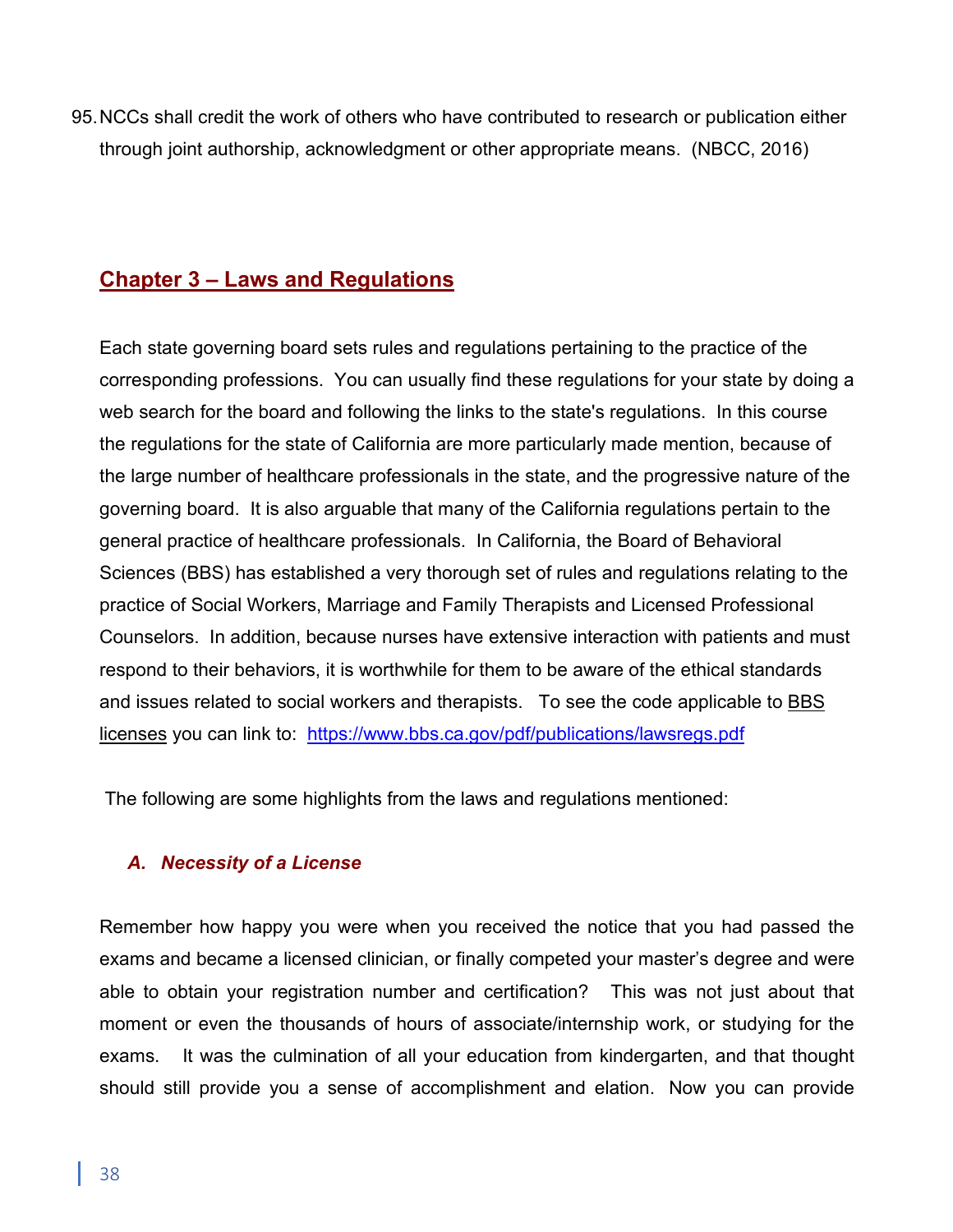services with confidence that your efforts will help others live a greater quality of life, and those who receive your services can have that same confidence in you.

 As you know, consumers of healthcare services are protected by regulations that require individuals providing those services to be competent. This level of competence is acquired through formal education and supervised experience. Competence is then evaluated through an examination process. When the individual has received the education, the experiences, and shown a high level of competence (that's you!) then the state issues a license, and some agencies issue certifications, as a notice to the consumer that the individual is capable of providing such services. In California, one who presents him/herself as a licensed healthcare professional who has not meet these qualifications is guilty of a misdemeanor.

As Stated in the BBS Statutes and Regulations:

The Necessity of a License for a Social Worker:

4996

- (a) Only individuals who have received a license under this article may style themselves as "Licensed Clinical Social Workers." Every individual who styles himself or herself or who holds himself or herself out to be a licensed clinical social worker, or who uses any words or symbols indicating or tending to indicate that he or she is a licensed clinical social worker, without holding his or her license in good standing under this article, is guilty of a misdemeanor.
- (b) It is unlawful for any person to engage in the practice of clinical social work unless at the timeof so doing such person holds a valid, unexpired, and unrevoked license under this article. (BBS, Laws and Statutes, 2020)

Similarly in the Statues regarding MFT's it states:

- (a) (1) Many California families and many individual Californians are experiencing difficulty and distress, and are in need of wise, competent, caring, compassionate, and effective counseling in order to enable them to improve and maintain healthy family relationships.
	- (2) Healthy individuals and healthy families and healthy relationships are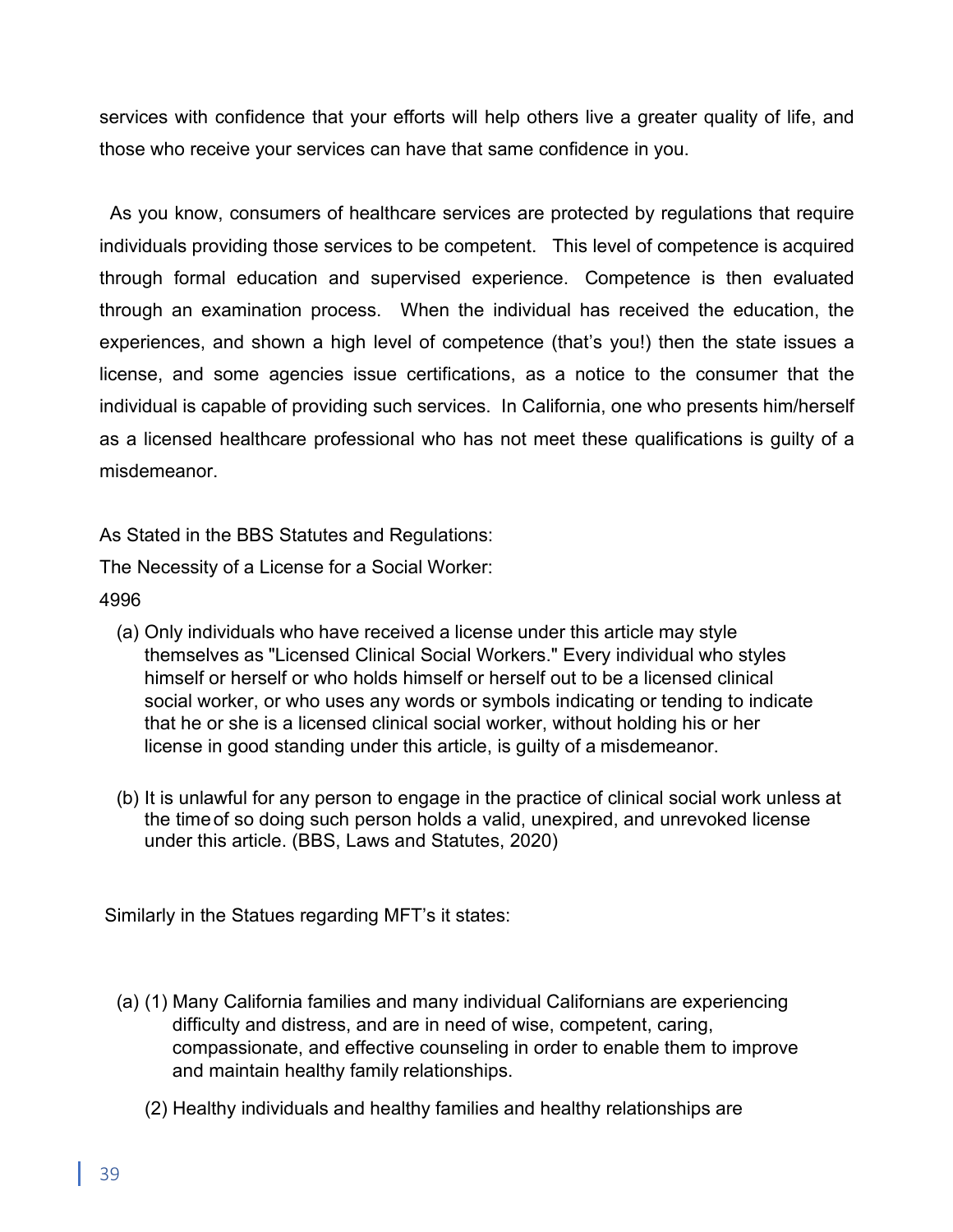inherently beneficial and crucial to a healthy society, and are our most precious and valuable natural resource. Licensed marriage and family therapists provide a crucial support for the well-being of the people and the State of California.

(b) No person may engage in the practice of marriage and family therapy as defined by Section 4980.02, unless he or she holds a valid license as a marriage and family therapist, or unless he or she is specifically exempted from that requirement, nor may any person advertise himself or herself as performing the services of a marriage, family, child, domestic, or marital consultant, or in any way use these or any similar titles, including the letters "L.M.F.T." "M.F.T," or "M.F.C.C," or other name, word initial, or symbol in connection with or following his or her name to imply that he or she performs these services without a license as provided by this chapter. Persons licensed under Article 4 (commencing with Section 4996) of Chapter 14 of Division 2, or under Chapter 6.6 (commencing with Section 2900) may engage in such practice or advertise that they practice marriage and family therapy but may not advertise that they hold the marriage and family therapist's license. (BBS, Laws and Statutes, 2020)

 The following are examples of Laws and Regulations (BBS, L&R Code) requiring individuals to possess a valid license from the state in California:

### *B. Application of Methods*

The laws and regulations regarding healthcare professionals also address the application of methods for each license. This defines the purpose of the services and how the services are performed.

### *Licensed Clinicians*

The application for social workers, as an example, covers a wide array of services and techniques that assist individuals, families and groups, both with their life satisfaction as individuals and relationships, but also in their community. Social Workers have awareness about the psychosocial environment in which a person's experiences are played out, and in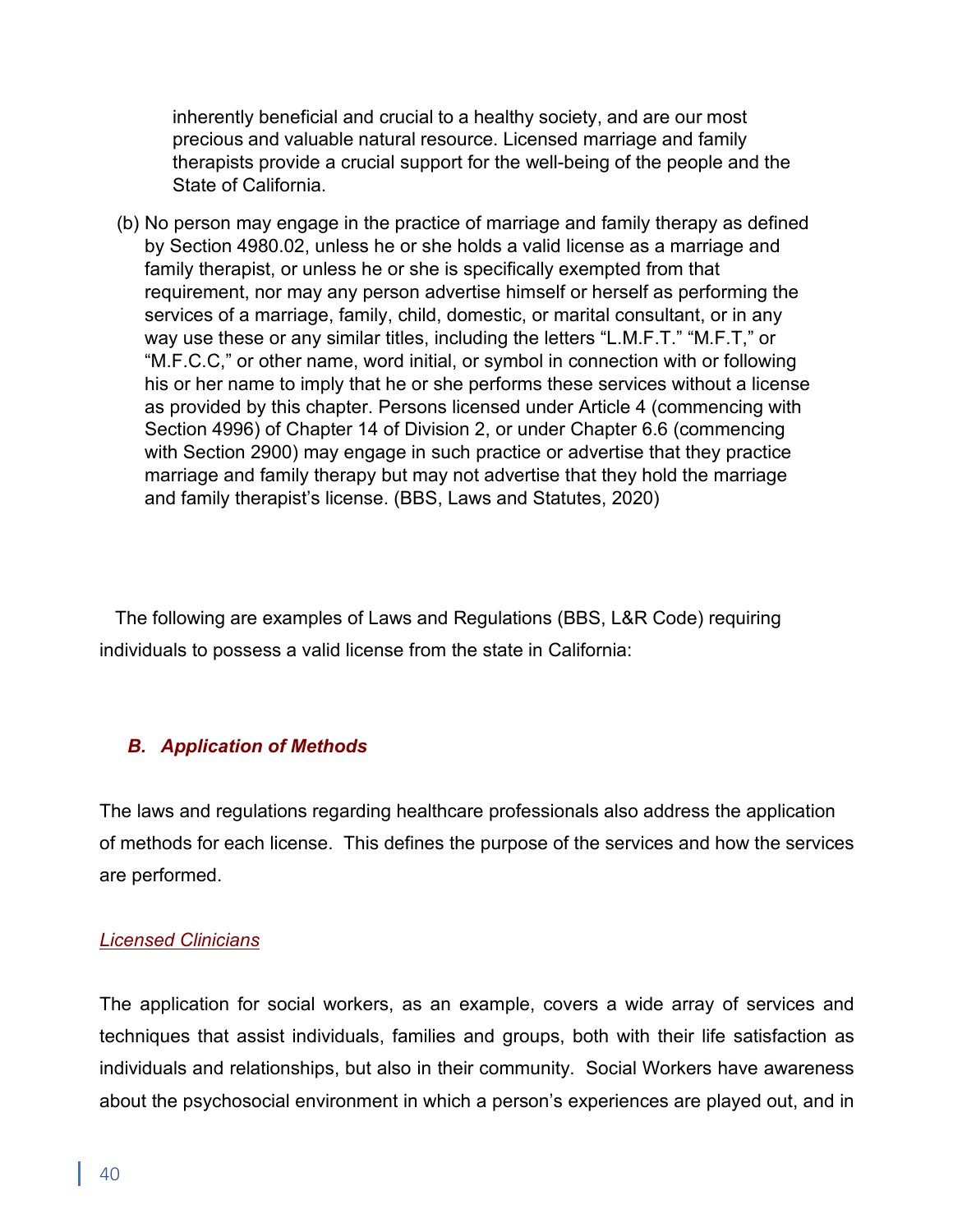addition to psychotherapy, can also help the person influence their environment to make circumstances and responses to them more satisfying.

"The practice of clinical social work is defined as a service in which a special knowledge of social resources, human capabilities, and the part that unconscious motivation plays in determining behavior, is directed at helping people to achieve *more adequate, satisfying, and productive social adjustments*. The application of social work principles and methods includes, but is not restricted to, counseling and *using applied psychotherapy* of a nonmedical nature with individuals, families, or groups; providing information and referral services; providing or arranging for the provision of social services; explaining or interpreting the psychosocial aspects in the situations of individuals, families, or groups; helping communities to organize, to provide, or to improve social or health services; or doing research related to social work.

Psychotherapy,…is the use of psychosocial methods within a professional relationship, to assist the person or persons to achieve a better psychosocial adaptation, to acquire greater human realization of psychosocial potential and adaptation, to modify internal and external conditions which affect individuals, groups, or communities in respect to behavior, emotions, and thinking, in respect to their intrapersonal and interpersonal processes." (BBS, L&S, 2020)

**When a clinician feels it would benefit the client, it is important to refer them to a psychiatrist for an evaluation for medication. It is out of the scope of social workers, Therapists and Counselors to prescribe or tell a client that they should be on medication outside of what has been prescribed by a medical doctor.**

### *C. Hiring and Supervision of Interns /Associates*

A recent change in the regulations for California effective January 1, 2018 represents a title change:

The title "marriage and family therapist intern" or "marriage and family therapist registered intern" is hereby renamed "Associate Marriage and Family Therapist" or "Registered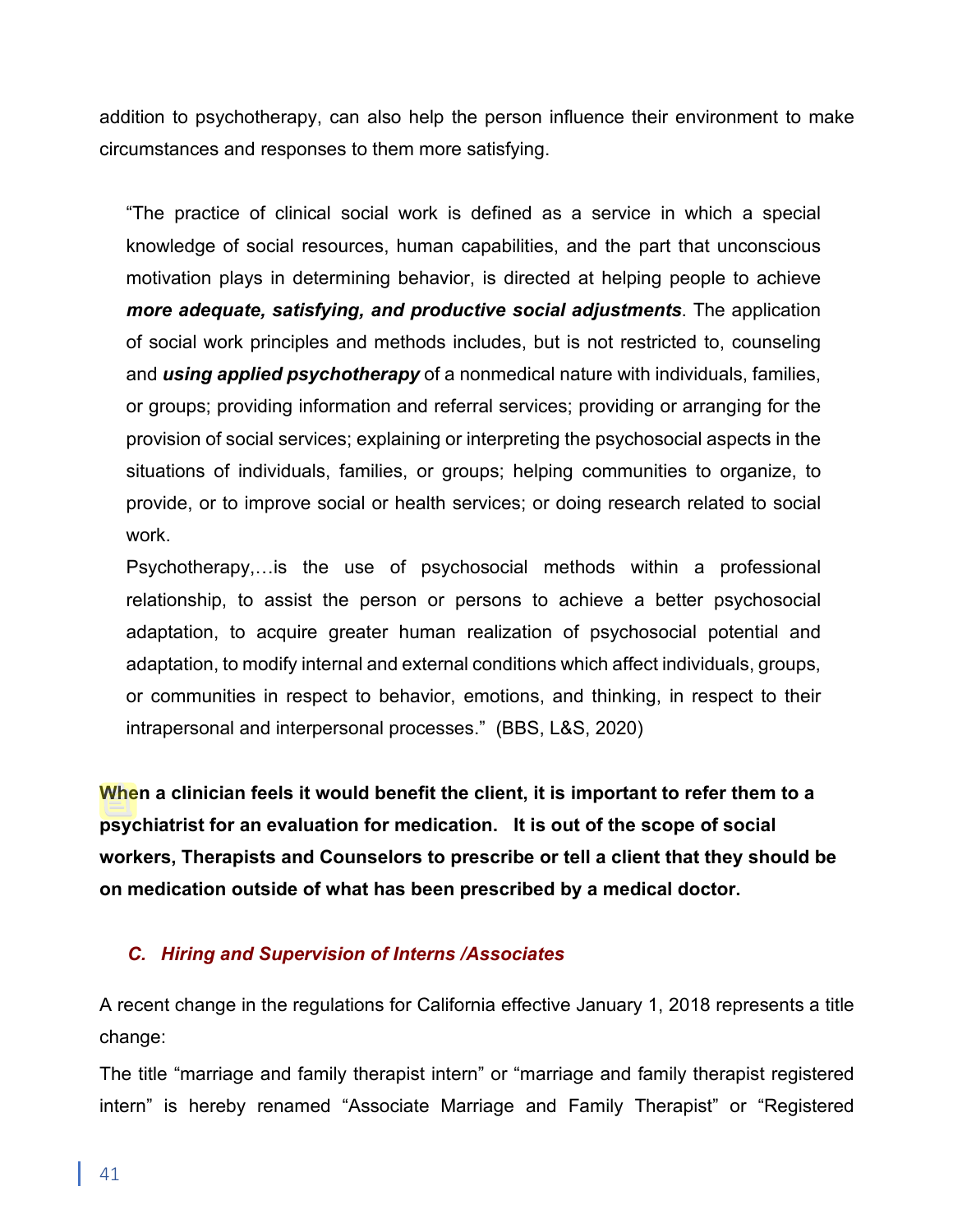Associate Marriage and Family Therapist," respectively. Any reference in statute or regulation to a "marriage and family therapist intern" or "marriage and family therapist registered intern" shall be deemed a reference to an "associate marriage and family therapist" or "registered associate marriage and family therapist." (§4980.09 BBS, L&S Code) Additionally,

(a) Effective January 1, 2016, an applicant for licensure as a marriage and family therapist shall pass the following two examinations as prescribed by the board:

(1) A California law and ethics examination.

(2) A clinical examination.

(b) Upon registration with the board, a marriage and family therapist intern shall, within the first year of registration, take an examination on California law and ethics. (§4980.397 BBS L&S, 2020)

When hiring and/or supervising a Clinical Social Worker, MFT or Counseling Associate/Intern the employer must provide appropriate supervision. Clinical supervision has been defined as "Responsibility for, and control of, the quality of clinical social work services being provided." This direct supervision must be performed with a qualified licensed professional, and must be performed each week with face to face contact of at least one hour of individual supervision or two hours of group supervision.

The supervisor and the associate/intern will need to develop a plan of supervision that describes the goals and objectives of supervision. The supervisory responsibility is a very active one as the supervisor helps the associate/intern reach the level of competence required for licensure. This is done through weekly direct supervision sessions, providing applicable, clinical experiences, and providing feedback and direction as laid out in the supervisory plan.

Each state has different pre-licensure requirements and it is important to be aware of those in the state you reside. Very often, the state will require some post graduate experience prior to becoming licensed. For example, in order to sit for the licensing examinations in California a Social worker must obtain at least 3200 supervised hours after obtaining their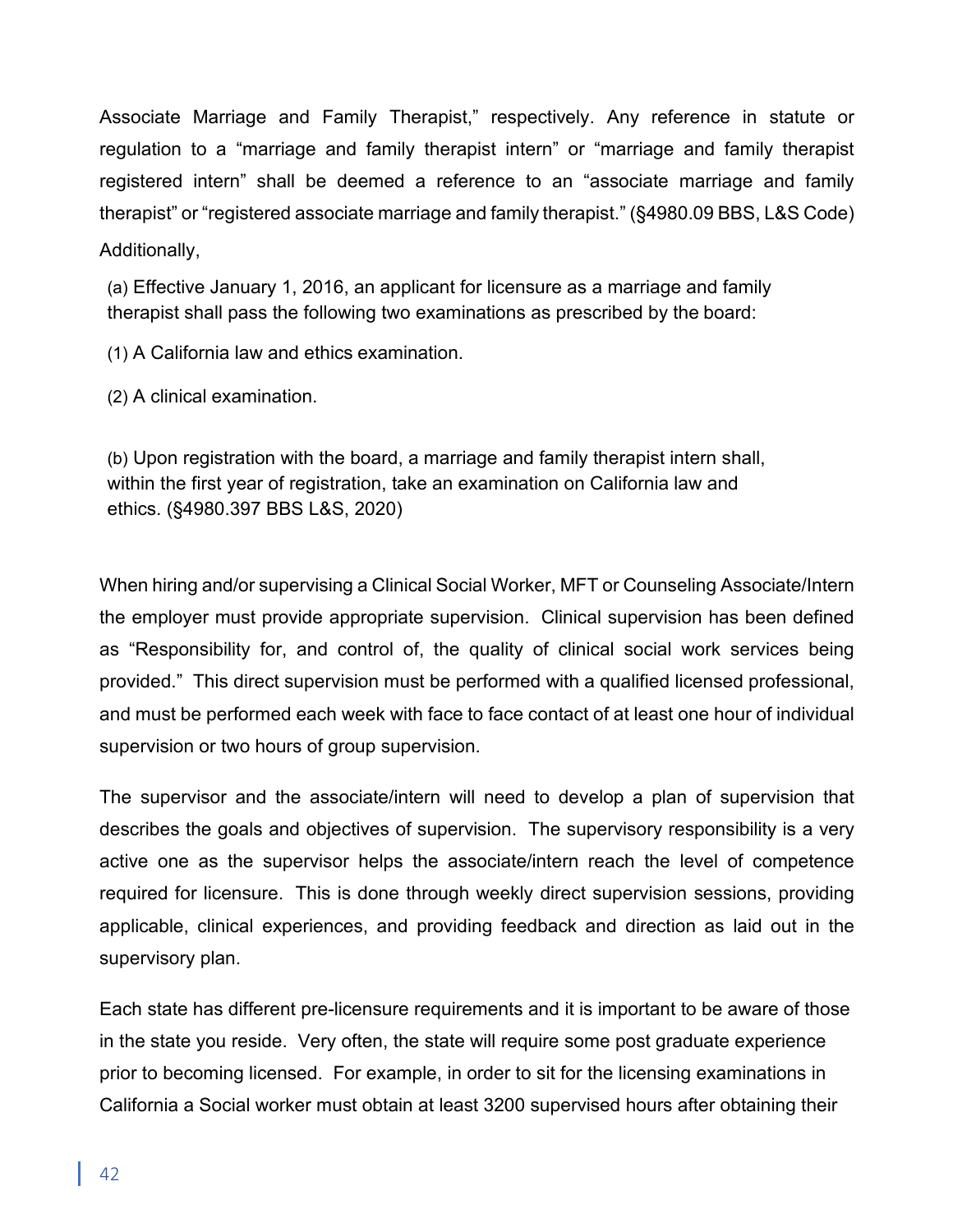master's degree. In addition, the supervisor must be qualified as such and may not supervise more than two unlicensed individuals. (BBS, L&S Code, 2020)

# **Supervising Associate Clinical Social Workers**

A licensed mental health professional who provides supervision to an Associate Clinical Social Worker (ASW) who is pursuing LCSW licensure must meet certain minimum qualifications.

- Licensed Marriage and Family Therapist (LMFT)
- Licensed Clinical Social Worker (LCSW)
- Licensed Professional Clinical Counselor (LPCC)
- Licensed Psychologist (Licensed by the [California Board of Psychology\)](http://www.psychology.ca.gov/)
- [Board-Certified](http://www.abpn.com/) Psychiatrist (Licensed by the [Medical Board of California\)](http://www.mbc.ca.gov/)
- Have been licensed in California or any other state for at least two (2) years out of the last five (5) years prior to the commencement of supervision.
- Have practiced psychotherapy during at least two (2) years out of the last five (5) years prior to the commencement of supervision (or, if an LEP, has provided psychological counseling pursuant to Business and Professions Code (BPC) section 4989.14) OR
- Provided direct supervision to ASWs, Associate Professional Clinical Counselors, Marriage and Family Therapist Trainees, or Associate Marriage and Family Therapists who perform psychotherapy during at least two (2) years out of the last five (5) years prior to the commencement of supervision. Supervision of psychotherapy performed by a student shall be accepted if substantially equivalent to the supervision required for registrants.
- Sign and comply with the Supervisor Responsibility Statement

\*LEPs may only supervise the provision of educationally related mental health services consistent with the LEP scope of practice described in BPC section 4989.14, up to a maximum of 1,200 hours.

# **Supervisor Training Requirements**

LCSWs, LMFTs, LPCCs and LEPs must complete a minimum of 15 hours of supervision training prior to the commencement of supervision. No further training is required.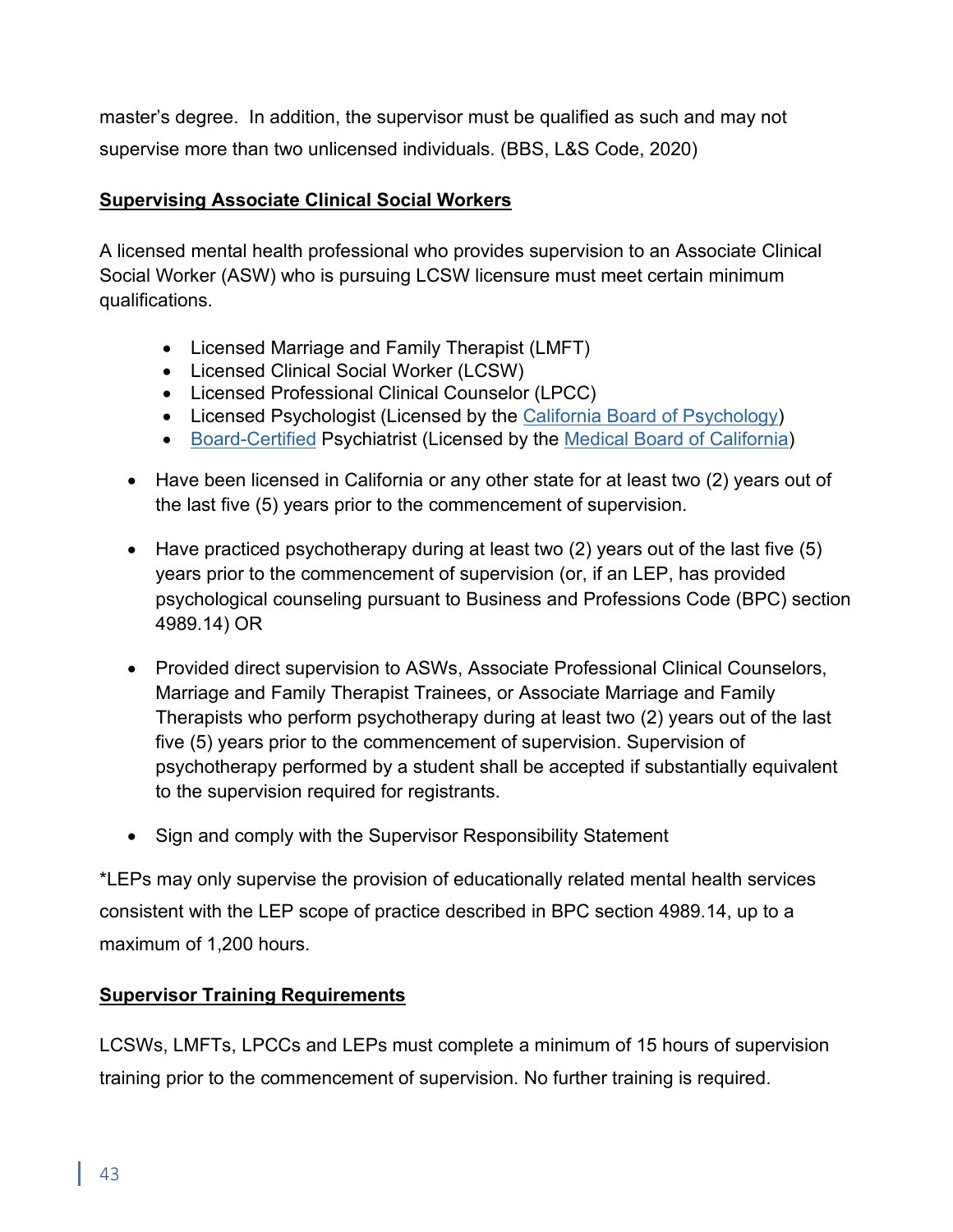NOTE: Licensed Clinical Psychologists and Psychiatrists are exempt from this requirement

## **Supervising Associate Marriage and Family Therapists (AMFT) and Trainees**

The following information pertains to supervising AMFTs and Trainees.

Mental health professionals authorized to supervise AMFTs, under California law, must maintain a current and valid license, for the following:

- Licensed Marriage and Family Therapist (LMFT)
- Licensed Clinical Social Worker (LCSW)
- Licensed Professional Clinical Counselor (LPCC)
- Licensed Educational Psychologist (LEP)
- Licensed Psychologist (Licensed by the [California Board of Psychology\)](http://www.psychology.ca.gov/)
- [Board-Certified](http://www.abpn.com/) Psychiatrist (Licensed by the [Medical Board of California\)](http://www.mbc.ca.gov/)
- Have been licensed in California or any other state for at least two (2) years out of the last five (5) years prior to the commencement of supervision.
- Have practiced psychotherapy during at least two (2) years out of the last five (5) years prior to the commencement of supervision (or, if an LEP, has provided psychological counseling pursuant to Business and Professions Code (BPC) section 4989.14) OR
- Provided direct supervision to MFT Trainees, AMFTs, Associate Professional Clinical Counselors, or Associate Clinical Social Workers who perform psychotherapy during at least two (2) years out of the last five (5) years prior to the commencement of supervision. Supervision of psychotherapy performed by a student shall be accepted if substantially equivalent to the supervision required for registrants.
- Sign and comply with the Supervisor Responsibility Statement

\*LEPs may only supervise the provision of educationally related mental health services consistent with the LEP scope of practice described in BPC section 4989.14, up to a maximum of 1,200 hours.

# **Requirements Applicable ONLY to Supervisors Licensed as an LPCC**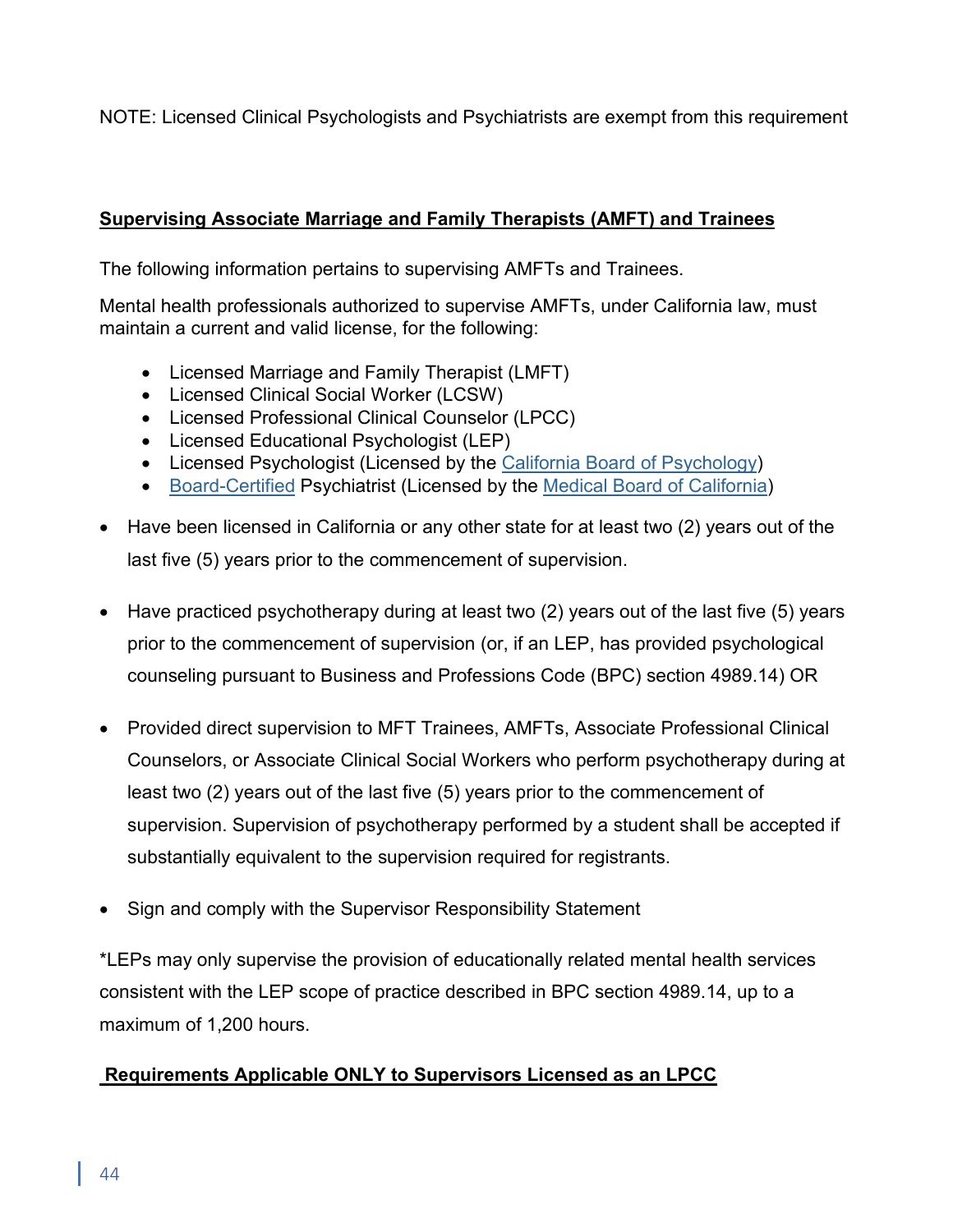An LPCC who supervises an MFT Trainee or an AMFT must provide the supervisee, prior to the commencement of supervision, with written confirmation from the Board verifying that he or she is qualified to assess and treat couples and families.

## **Supervisor Training Requirements**

LMFTs, LCSWs, LPCCs and LEPs must complete a minimum of six (6) hours of supervision training within 60 days of commencement of supervision, and six (6) hours of supervision training each renewal period.

NOTE: Licensed Clinical Psychologists and Psychiatrists are exempt from this requirement.

For a more detailed report of supervisory requirements for California Social Workers, Counselors and MFT's you can go to the BBS website at this link: <https://www.bbs.ca.gov/licensees/supervisor.html>

# **Evaluation of the Supervisee**

In spite of the awareness that a big part of supervision is the supervisor's evaluation of the supervisee, it's apparently something that is often far from the favorite task of a supervisor. Some of the reasons for this include (Lichtenberg et al., 2007):

- Defining competencies in precise and measurable terms
- Reaching agreement within the profession about the key elements of each competence domain
- Establishing an armamentarium of tools for assessing all components of competence, including the knowledgebase, skills, and attitudes (and their integration)
- Determining appropriate, agreed-upon minimal levels of competence for individuals at different levels of professional development and when "competence problems" exist for individuals assuring the fidelity of competency assessments
- Establishing mechanisms for providing effective evaluative feedback and remediation

But Lichtenberg et al. (2007) believed that "the single biggest obstacle would be convincing those who are skeptical of the value of … implementation of comprehensive competence assessments across the professional lifespan."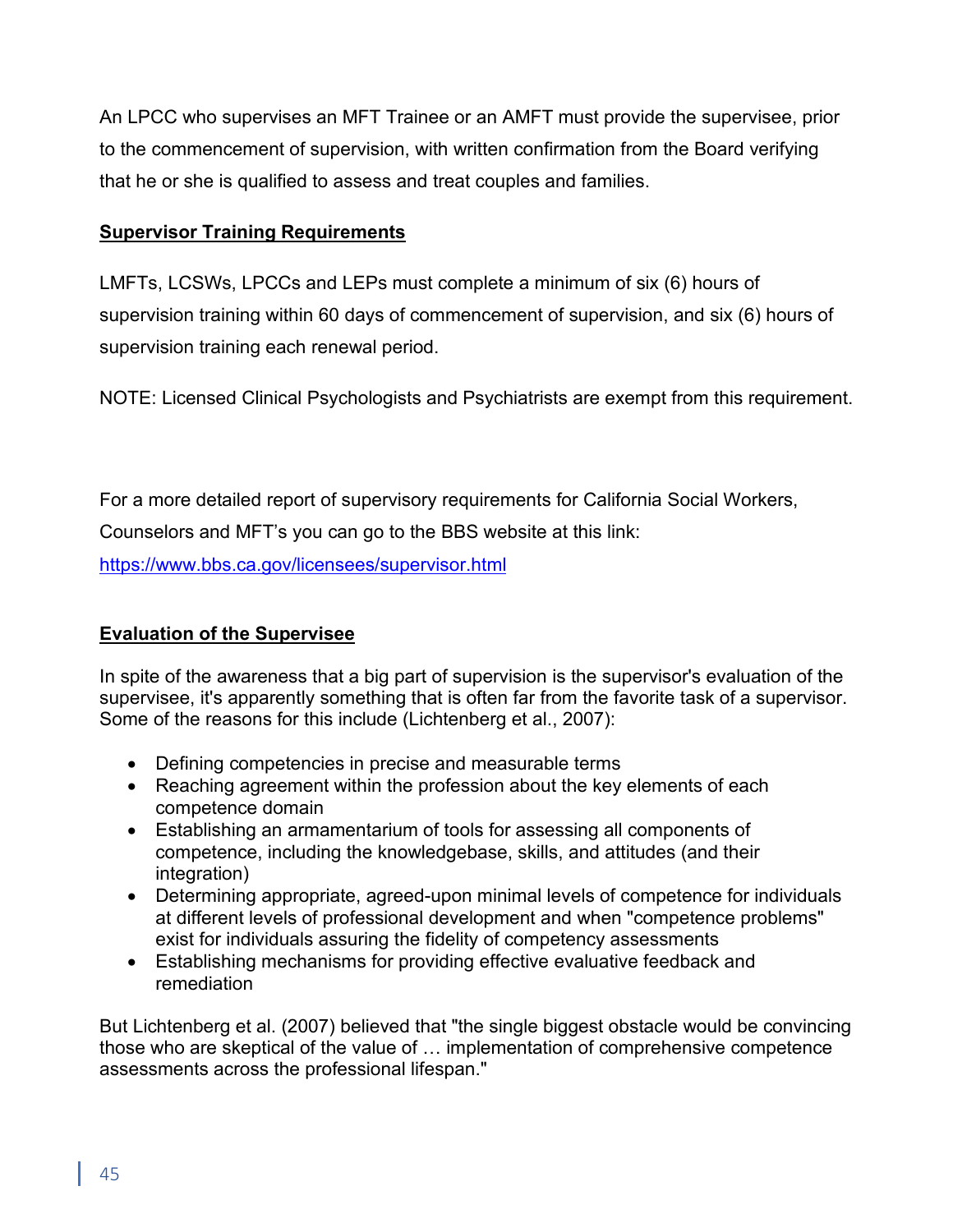However, no matter what problems are related to it, supervisor evaluation of the supervisee is an established fact and must be faced. Interestingly, unless things have dramatically changed in the 21st century, supervisees frequently receive no evaluation until the last day of the required training, and then receive some negative feedback about which they had heard nary a word in the course of training. You can see why the lack of performance evaluation has been the most commone ethical violation reported by supervisees in supervision (Ladany and Lehrman-Waterman, 1999).

For contrast with the above list from Lichtenberg et al. (2007), the primary reasons given in 1993 of why supervisors often *don't give* negative feedback were (Robiner, Fuhrman, and Ristvedt, 1993):

- 1. Definition and Measurement: Supervisors reported concern about the methodology, reliability, and validity of the scales or measures they use, or they're concerned that anecdotal feedback does not meet criteria for accurate assessment.
- 2. Legal Liability: Supervisors were concerned with legal and administrative issues-legal liability if the supervisee would dispute the feedback (especially in light of the first concern, fearing the feedback may not be defensible).
- 3. Interpersonal Issues: Many supervisors feared that the evaluation might cause the supervisor to come under unwelcome scrutiny; they also feared that it might risk jeopardizing the supervisory alliance or interpersonal relationship established with the supervisee.

It's ironic that supervisees report that supervisors who give abundant constructive feedback and evaluation are their best supervisors (Falender, 2010). The Association of State and Provincial Psychology Boards (2003) suggested that summative evaluation be given to supervisees in written form four times during each training year.

Summative evaluations of supervisees would examine the outcome of their clinical work. It would include:

- Outcome evaluations that investigate whether the supervisee caused demonstrable effects on specifically defined target outcomes
- Impact evaluation is broader and assesses the overall or net effects--intended or unintended--of the supervisee as a whole
- Secondary analysis reexamining existing data to address new questions or methods not previously employed (Trochim, 2006)

A related type of evaluation is formative evaluation, which tries to improve or strengthen the person being evaluated. As it relates to supervisees, it examines their delivery of therapy or a social work program, the quality of this delivery, and assessment of the context. A formative evaluation includes:

- Praise or support
- Constructive feedback focused on suggestions or analysis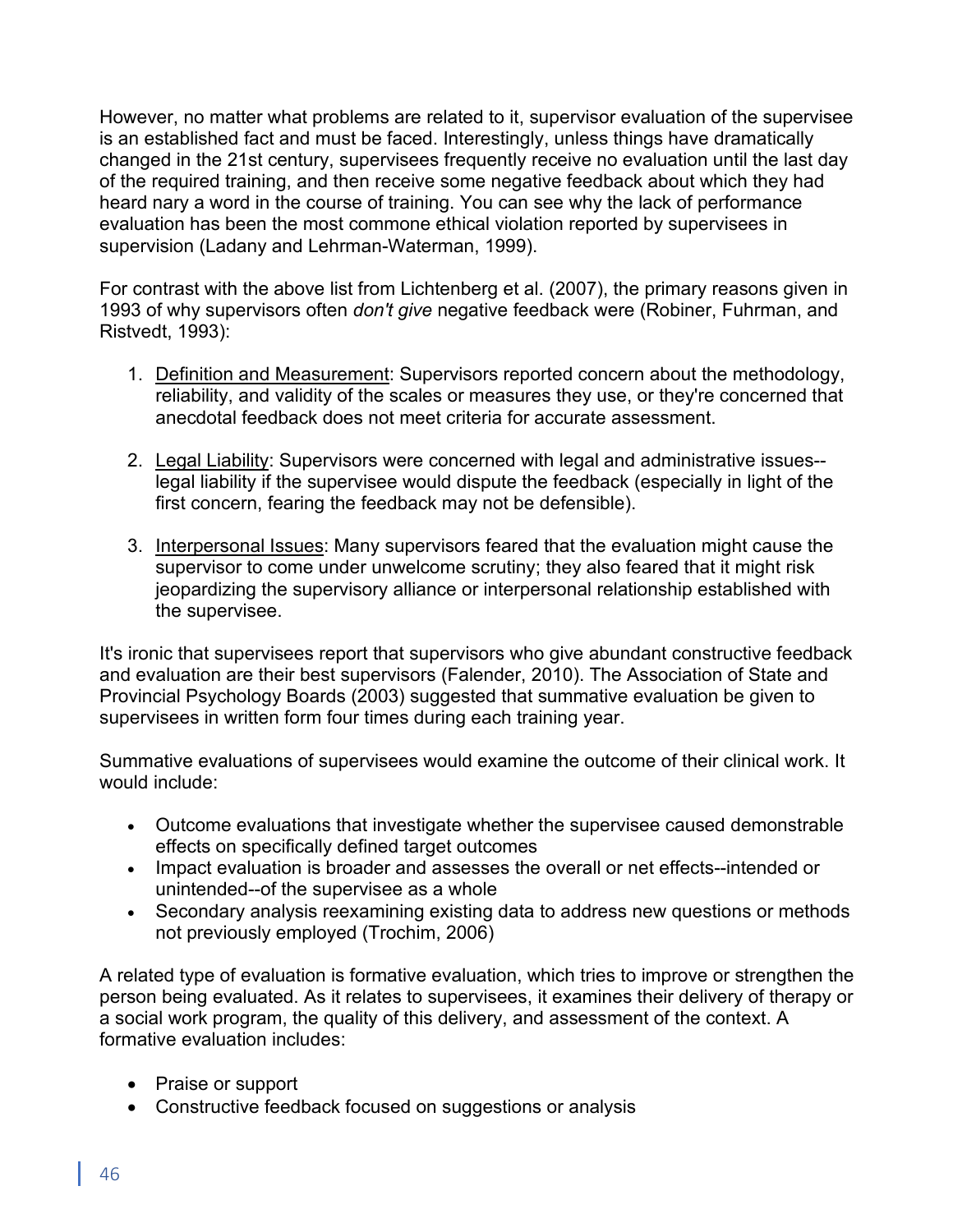- $\circ$  Thinking about what other options might have been helpful
- o Wondering about the rationale for particular interventions
- o Thinking more about process than content, effect rather than content, or generally refocusing the therapy process
- o Specific and directive for beginning level supervisees; more open-ended and thought provoking for more advanced supervisees

Current thinking is moving towards a 2-way feedback, where supervisees also evaluate supervisors. Supervisees might fear that summative feedback could influence their own evaluations negatively, and thus be cautious in giving summative feedback to supervisors. However if you, the supervisor, are truly open to feedback and accepting of it, it can be very helpful to both you and the supervisee. If, however, you respond with dismissive behaviors, resistance, or even anger, it will obviously not be a helpful process (Falender, 2010).

Options to aid effective competency-based evaluations:

- $\triangleright$  Track for outcomes in client progress; examples of a tool for this are Lambert's Outcome Questionnaire (OQ) and its child and adolescent equivalent (Y-OQ) and the other measurements that were discussed earlier in the course can be uses, such as depression scales.
- $\triangleright$  A self-assessment to assess and extend one's areas of practice, or just to see how current the supervisee's knowledge and skills are. Belar et al. (2001) offer a template that a supervisor can use to devise pertinent self-assessments for his specific use.
- Use a multi-source feedback (also known as "360-degree feedback"). The individual being rated (supervisor should do on himself first, then the supervisee would follow suit) first rates himself, and then is rated by peers, administrators, clerical staff, clients, supervisors (who were first rated by the supervisee), and others in the setting. The coordinating supervisor integrates the results to make a comprehensive feedback.
- $\triangleright$  The supervisor(s) should be certain that the evaluation documents include every important performance area in the supervisee's setting. If something is overlooked in the evaluation documents, it should necessarily also be overlooked in the final evaluations.
- $\triangleright$  Use other evaluation measures such as alliance measures, supervision outcomes, and diversity/multicultural competence assessments.

If the supervisee does not meet performance standards, she can be given an action plan for improvement, or in most drastic situations, a longer period of time of required supervision. Supervisees who don't meet standards after the action plan approach are rare (Falender, 2010).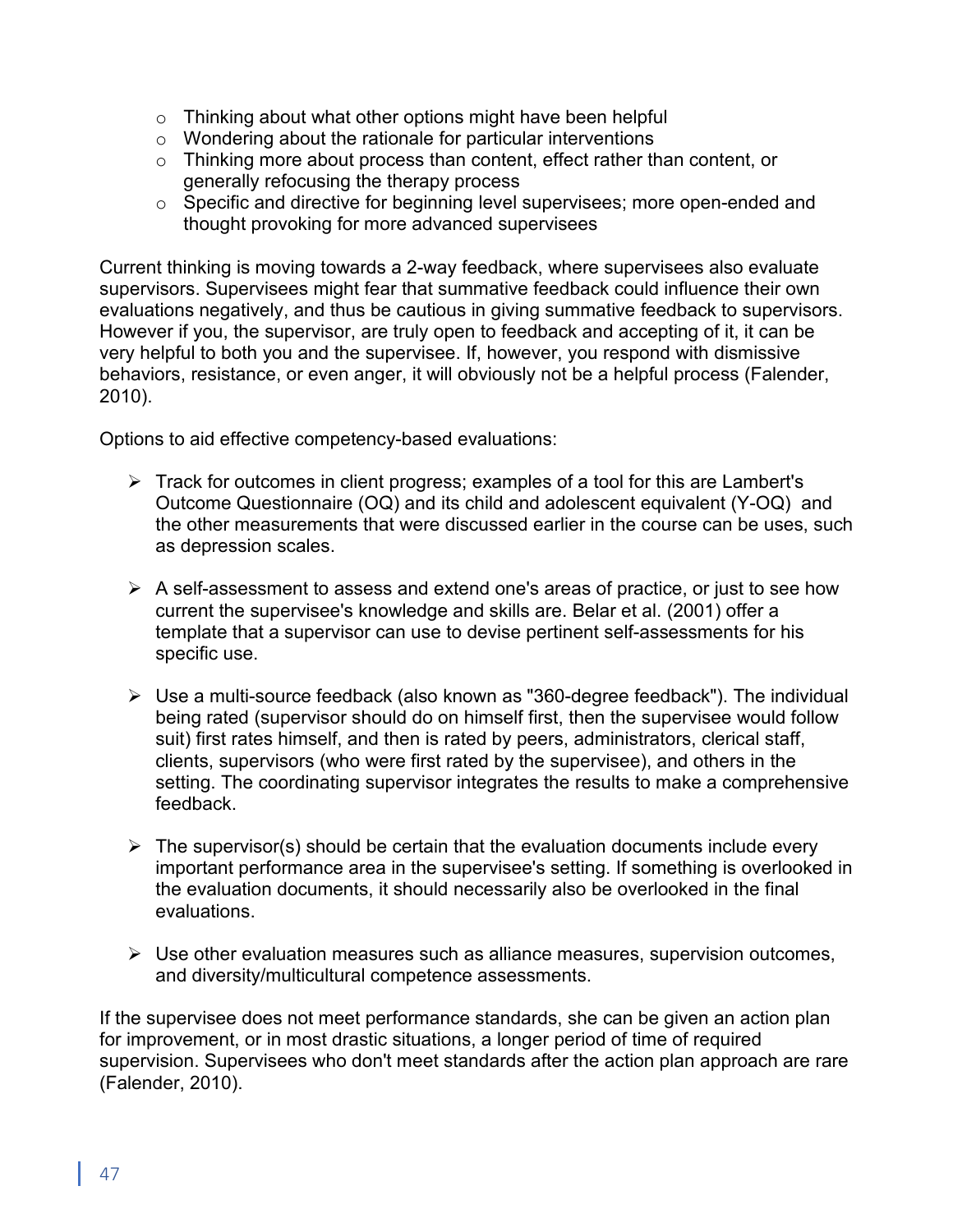**Red flags for performance problems include:**

- **Delinquent paperwork**
- **Chronic lateness**
- **Client cancellations (by client or supervisee)**
- **Changes in interaction style or behavior**
- **Inconsistencies between notes and descriptions of cases in supervision**

Not meeting performance standards are reflected in professional functions in one or more of the following (Lamb, Anderson, Rapp, Rathnow, qne Sesan, 1986):

- Inability or unwillingness to acquire and integrate professional standards into one's repertoire of professional behavior
- Inability to acquire professional skills to reach acceptable level of competence
- Inability to control personal stress, psychological dysfunction, and/or excessive emotional reactions that may affect professional functioning
- Supervisees don't acknowledge, understand, or address the problem even when raised
- The problem is not just a reflection of a skill deficit rectifiable through academic or didactics
- The quality of intern service is consistently negatively impacted
- The problem is not restricted to one area of functioning
- Disproportionate amounts of attention by training personnel is required
- The intern's behavior does not change as a function of feedback, remediation efforts, and/or time

After you've determined that the supervisee is not meeting performance criteria, and you've given feedback directly to him, work with the supervisee to develop a plan (based on data you can find in regard to successful completion of the behaviors in the past and factors that facilitated those) for change or completion. Construct a time-line with intermediate check-in points that are fairly close together, and document the meeting in which all of this took place (Falender, 2010).

The initial check-in should be within a few days of the meeting; be sure to follow up to see if appropriate progress is being made. Even with appropriate progress, continue monitoring even past indications that the behavior has changed. If the problem behaviors don't decrease, take appropriate steps that might include:

- Consultation with the school (a step that could even have occurred earlier)
- Consultation with Human Resources or Personnel Department
- Consultation with Administrative personnel on site
- Increased supervision or different supervision modalities
- Introducing a co-therapist
- Reducing workload or, if necessary, removing clients from caseload as needed
- Suggesting outside supports such as therapy or whatever is indicated
- Leave of absence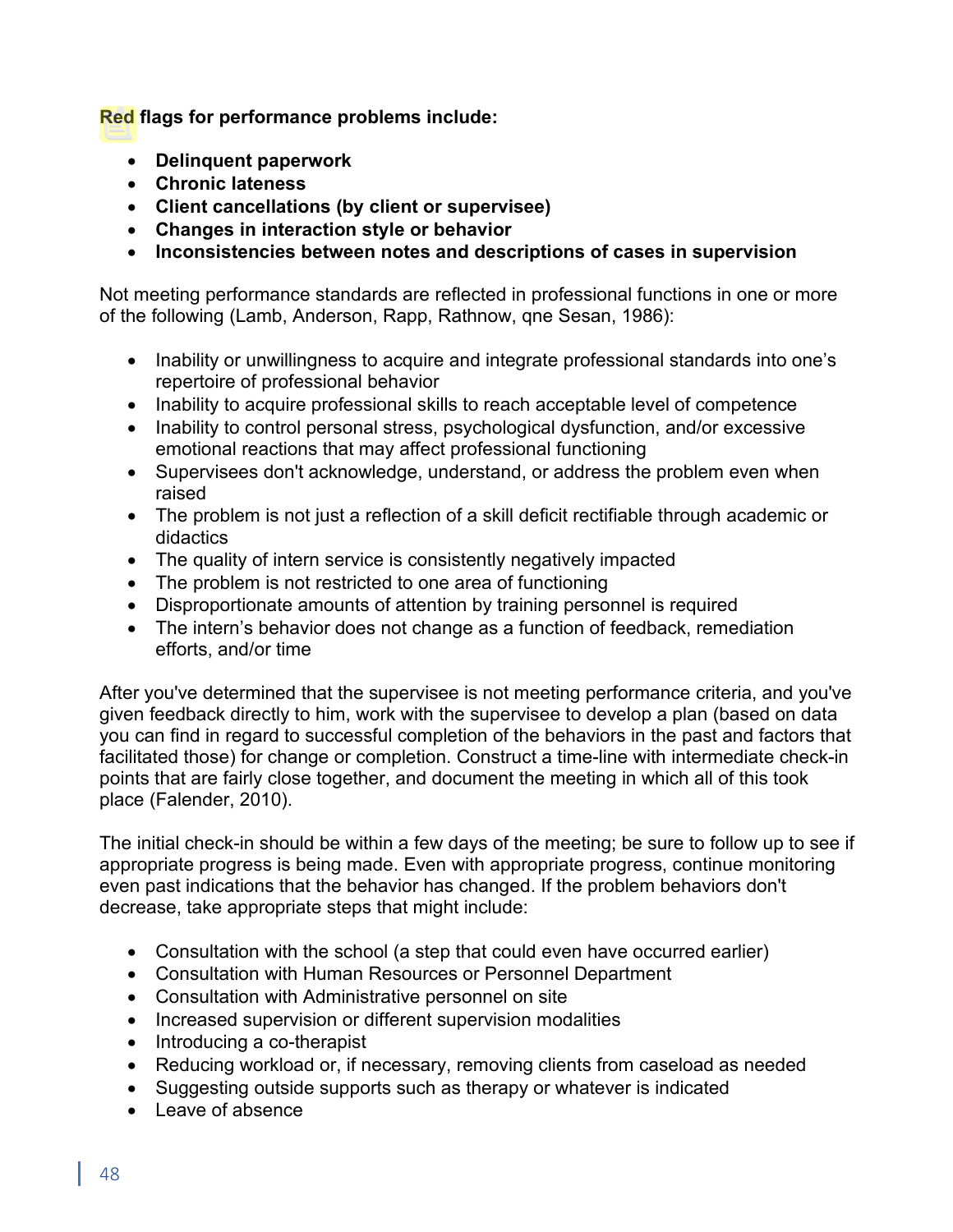Continue with these steps until the problem is solved or until you determine that the supervisee's position must be terminated (Falender, 2010). All steps must be carefully documented.

## *D. Social Worker Corporations*

Licensed Clinical Social Worker Corporations in California must abide by **the** *Moscone-Knox Professional Corporation Act.* To see the full code link here: [http://leginfo.legislature.ca.gov/faces/codes\\_displayText.xhtml?division=3.&part=4.&lawCo](http://leginfo.legislature.ca.gov/faces/codes_displayText.xhtml?division=3.&part=4.&lawCode=CORP&title=1) [de=CORP&title=1.](http://leginfo.legislature.ca.gov/faces/codes_displayText.xhtml?division=3.&part=4.&lawCode=CORP&title=1)

These corporations are authorized to render professional services pursuant to a license such as doctors, lawyers, registered nurses, social workers and marriage and family therapists. There are advantages and disadvantages to forming corporations including liability issues and tax issues. If you are interested in forming your own corporation or even doing private practice as an individual the following website can be helpful:

[http://nolo.com](http://nolo.com/) A particularly useful book found at the website is *Working for Yourself* by Attorney Stephen Fishman. (There is no connection or relationship, financial or otherwise, between Mr. Fishman or Nolo Press and the author). It is also very important to speak to an experienced and knowledgeable tax professional.

Some other regulations pertaining to Social Work Corporations include that "the name of a licensed clinical social worker corporation and any name or names under which it may be rendering professional services shall contain the words "licensed clinical social worker" and wording or abbreviations denoting corporate existence.

A licensed clinical social worker corporation that conducts business under a fictitious business name shall not use any name which is false, misleading, or deceptive, and shall inform the patient, prior to the commencement of treatment, that the business is conducted by a licensed clinical social worker corporation." (BBS, L&S, 2020)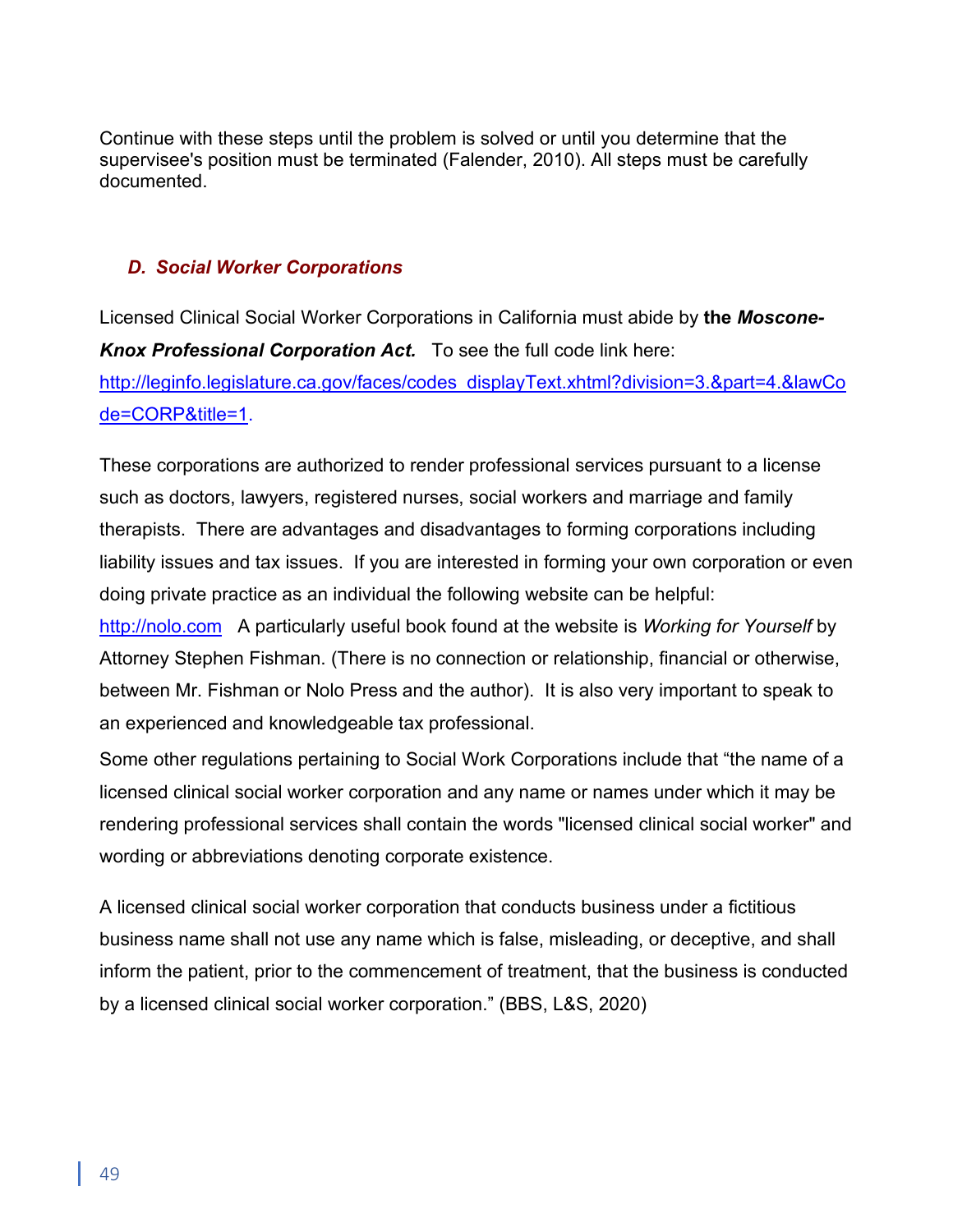### *E. Disciplinary Issues*

In the State of California BSS members had expressed concerns over the ethical violations in a number of disciplinary cases. It was expressed that the laws and ethics had not been taught sufficiently and the constant changing of laws and regulations required a revolving requirement of training. Thus the requirement of six hour of training was put into effect on January 1, 2004. It is the only such required course for each license renewal period.

The following are some violations which can result in the suspension, revocation or denial of a license or registration:

The board may deny a license or a registration, or may suspend or revoke the license or registration of a licensee or registrant if the licensee or registrant has been guilty of unprofessional conduct. Unprofessional conduct includes, but is not limited to, the following:

(a) The conviction of a crime substantially related to the qualifications, functions, or duties of a licensee or registrant under this chapter. The record of conviction shall be conclusive evidence only of the fact that the conviction occurred. The board may inquire into the circumstances surrounding the commission of the crime in order to fix the degree of discipline or to determine if the conviction is substantially related to the qualifications, functions, or duties of a licensee or registrant under this chapter. A plea or verdict of guilty or a conviction following a plea of nolo contendere made to a charge substantially related to the qualifications, functions, or duties of a licensee or registrant under this chapter is a conviction within the meaning of this section. The board may order any license or registration suspended or revoked, or may decline to issue a license or registration when the time for appeal has elapsed, or the judgment of conviction has been affirmed on appeal, or, when an order granting probation is made suspending the imposition of sentence, irrespective of a subsequent order under Section 1203.4 of the Penal Code allowing the person to withdraw a plea of guilty and enter a plea of not guilty, or setting aside the verdict of guilty, or dismissing the accusation, information, or indictment.

(b) Securing a license or registration by fraud, deceit, or misrepresentation on any application for licensure or registration submitted to the board, whether engaged in by an applicant for a license or registration, or by a licensee in support of any application for licensure or registration.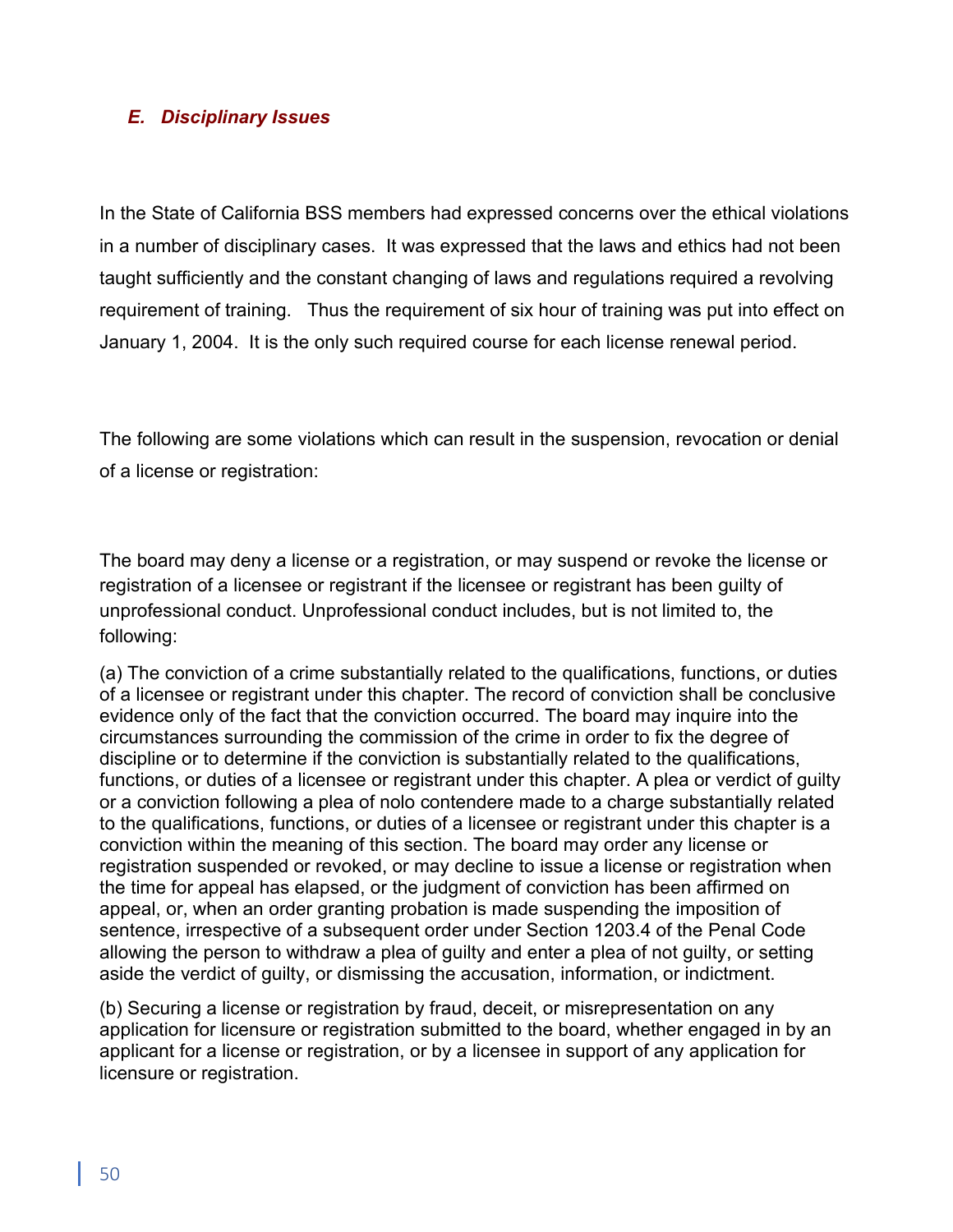(c) Administering to themself any controlled substance or using any of the dangerous drugs specified in Section 4022 or any alcoholic beverage to the extent, or in a manner, as to be dangerous or injurious to the person applying for a registration or license or holding a registration or license under this chapter, or to any other person, or to the public, or, to the extent that the use impairs the ability of the person applying for or holding a registration or license to conduct with safety to the public the practice authorized by the registration or license. The board shall deny an application for a registration or license or revoke the license or registration of any person who uses or offers to use drugs in the course of performing clinical social work. This provision does not apply to any person also licensed as a physician and surgeon under Chapter 5 (commencing with Section 2000) or the Osteopathic Act who lawfully prescribes drugs to a patient under the person's care.

(d) Incompetence in the performance of clinical social work.

(e) An act or omission that falls sufficiently below the standard of conduct of the profession as to constitute an act of gross negligence.

(f) Violating, attempting to violate, or conspiring to violate this chapter or any regulation adopted by the board.

(g) Misrepresentation as to the type or status of a license or registration held by the licensee or registrant or otherwise misrepresenting or permitting misrepresentation of the licensee's or registrant's education, professional qualifications, or professional affiliations to any person or entity. For purposes of this subdivision, this misrepresentation includes, but is not limited to, misrepresentation of the person's qualifications as an adoption service provider pursuant to Section 8502 of the Family Code.

(h) Impersonation of another by any licensee, registrant, or applicant for a license or registration, or, in the case of a licensee or registrant, allowing any other person to use the licensee's or registrant's license or registration.

(i) Aiding or abetting, or employing, directly or indirectly, any unlicensed or unregistered person to engage in conduct for which a license or registration is required under this chapter.

(j) Intentionally or recklessly causing physical or emotional harm to any client.

(k) The commission of any dishonest, corrupt, or fraudulent act substantially related to the qualifications, functions, or duties of a licensee or registrant.

(l) Engaging in sexual relations with a client or with a former client within two years from the termination date of therapy with the client, soliciting sexual relations with a client, or committing an act of sexual abuse, or sexual misconduct with a client, or committing an act punishable as a sexually related crime, if that act or solicitation is substantially related to the qualifications, functions, or duties of a clinical social worker.

(m) Performing, or holding oneself out as being able to perform, or offering to perform or permitting, any registered associate, trainee, or applicant for licensure under supervision to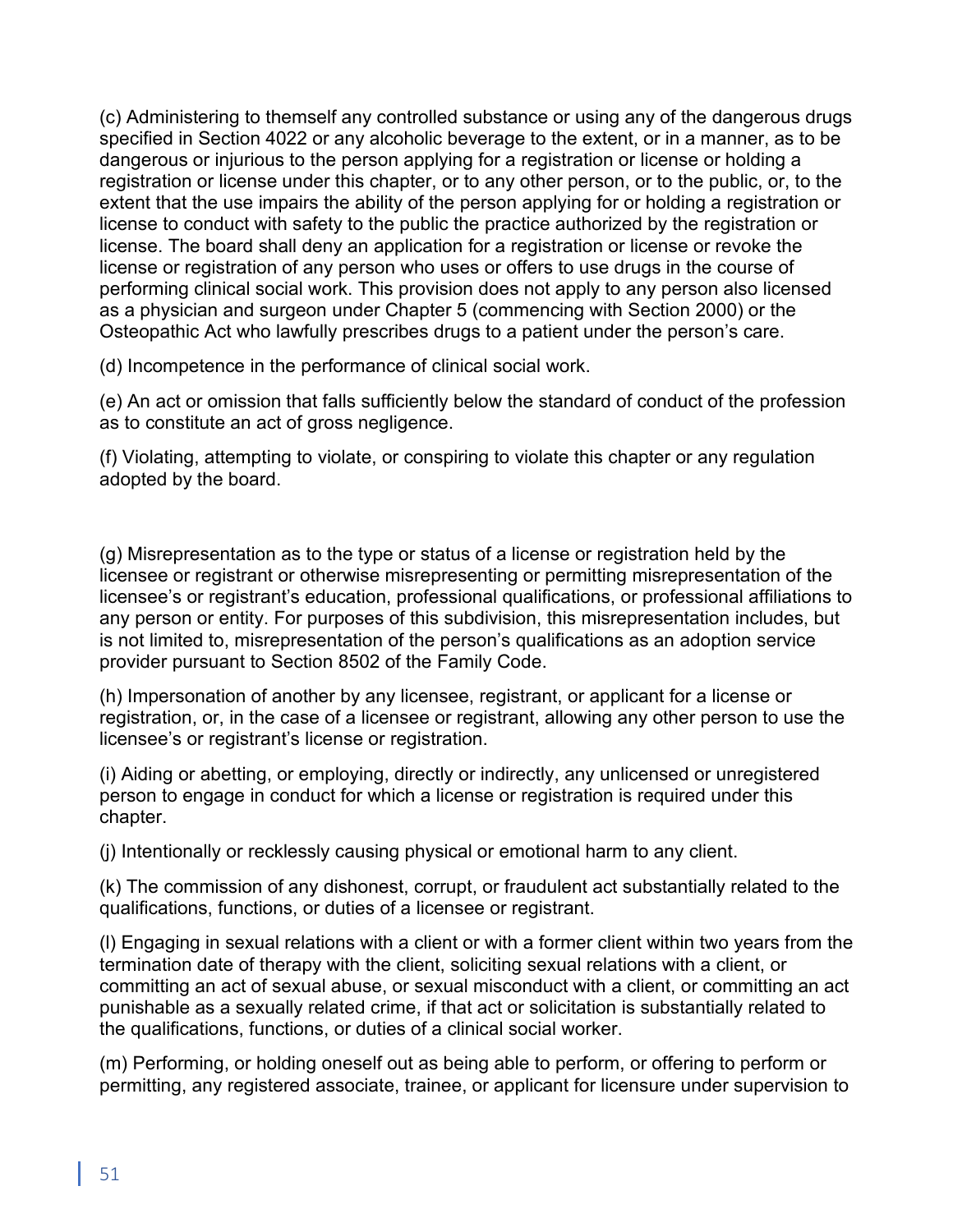perform any professional services beyond the scope of the license authorized by this chapter.

(n) Failure to maintain confidentiality, except as otherwise required or permitted by law, of all information that has been received from a client in confidence during the course of treatment and all information about the client that is obtained from tests or other means.

(o) Prior to the commencement of treatment, failing to disclose to the client or prospective client the fee to be charged for the professional services, or the basis upon which that fee will be computed.

(p) Paying, accepting, or soliciting any consideration, compensation, or remuneration, whether monetary or otherwise, for the referral of professional clients. All consideration, compensation, or remuneration shall be in relation to professional counseling services actually provided by the licensee. This subdivision does not prevent collaboration among two or more licensees in a case or cases. However, no fee shall be charged for that collaboration, except when disclosure of the fee has been made in compliance with subdivision (o).

(q) Advertising in a manner that is false, fraudulent, misleading, or deceptive, as defined in Section 651.

(r) Reproduction or description in public, or in any publication subject to general public distribution, of any psychological test or other assessment device, the value of which depends in whole or in part on the naivete of the subject, in ways that might invalidate the test or device. A licensee shall limit access to that test or device to persons with professional interest who are expected to safeguard its use.

(s) Any conduct in the supervision of any registered associate, trainee, or applicant for licensure by any licensee that violates this chapter or any rules or regulations adopted by the board.

(t) Performing or holding oneself out as being able to perform mental health services beyond the scope of one's competence, as established by one's education, training, or experience. This subdivision shall not be construed to expand the scope of the license authorized by this chapter.

(u) Permitting an applicant for licensure, trainee, or registrant under one's supervision or control to perform, or permitting the supervisee to hold themself out as competent to perform, mental health services beyond the supervisee's level of education, training, or experience.

(v) The violation of any law governing the gaining or supervision of experience required by this chapter.

(w) Failure to keep records consistent with sound clinical judgment, the standards of the profession, and the nature of the services being rendered.

(x) Failure to comply with the child abuse reporting requirements of Section 11166 of the Penal Code.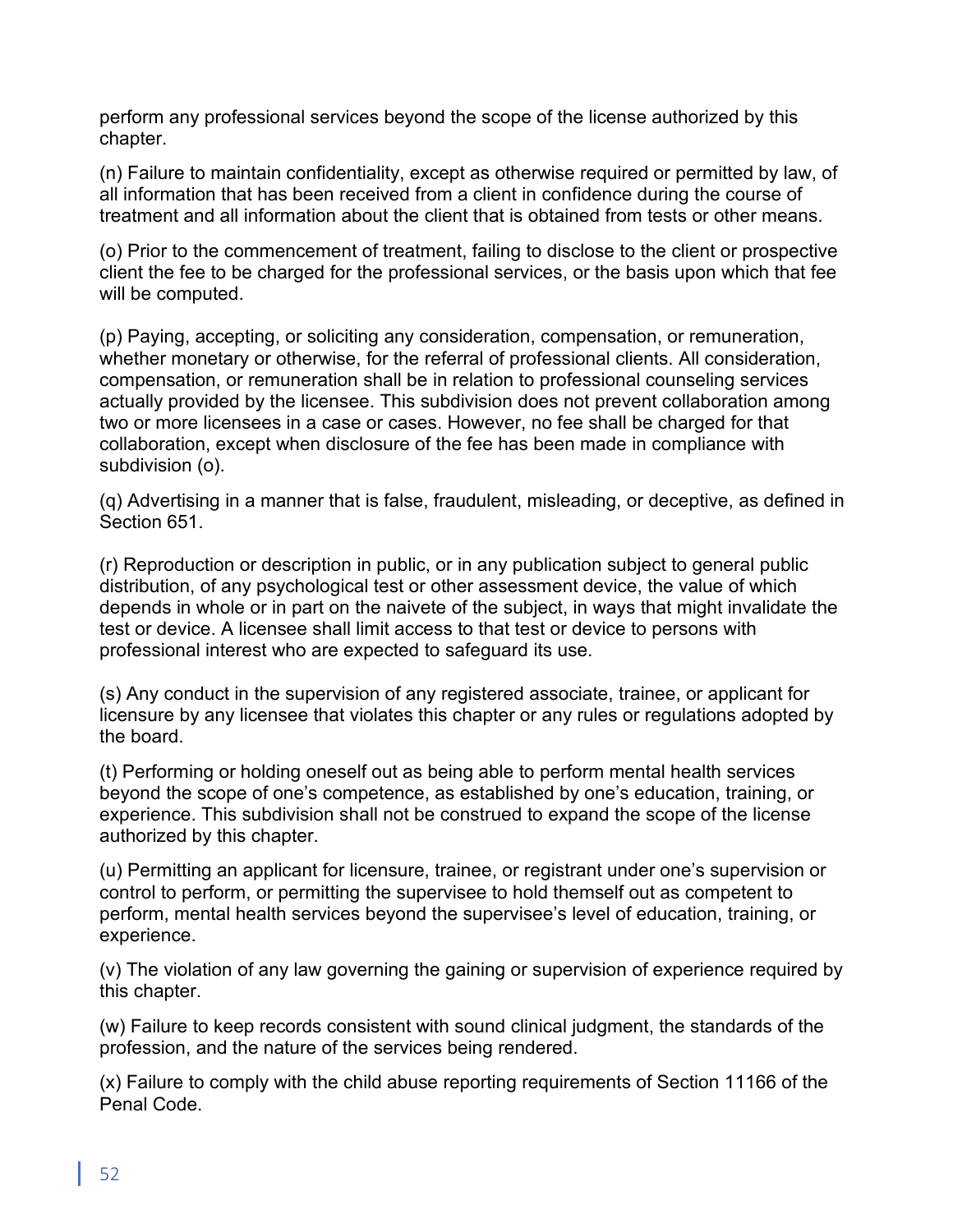(y) Failure to comply with the elder and dependent adult abuse reporting requirements of Section 15630 of the Welfare and Institutions Code.

(z) Willful violation of Chapter 1 (commencing with Section 123100) of Part 1 of Division 106 of the Health and Safety Code.

- (aa) Failure to comply with Section 2290.5.
- (ab) (1) Engaging in an act described in Section 261, 286, 287, or 289 of, or former Section 288a of, the Penal Code with a minor or an act described in Section 288 or 288.5 of the Penal Code regardless of whether the act occurred prior to or after the time the registration or license was issued by the board. An act described in this subdivision occurring prior to the effective date of this subdivision shall constitute unprofessional conduct and shall subject the licensee to refusal, suspension, or revocation of a license under this section.
	- (2) The Legislature hereby finds and declares that protection of the public, and in particular minors, from sexual misconduct by a licensee is a compelling governmental interest, and that the ability to suspend or revoke a license for sexual conduct with a minor occurring prior to the effective date of this section is equally important to protecting the public as is the ability to refuse a license for sexual conduct with a minor occurring prior to the effective date of this section.

(ac) Engaging in any conduct that subverts or attempts to subvert any licensing

examination or the administration of the examination as described in Section 123.

(BBS, L&S Code, 2020)

Or in other words, there are a whole bunch of ways to get into trouble, so be aware and make good decisions.

# **Chapter 4 – Applying Ethical Principles in Practice**

As already covered, having a working knowledge of current laws and ethics empowers you both in being a more effective healthcare practitioner, and in strengthening you against the possibility of litigation, criminal action, or action against your license and livelihood. Although reviewing laws and regulations can be tedious, the violation of such and the consequences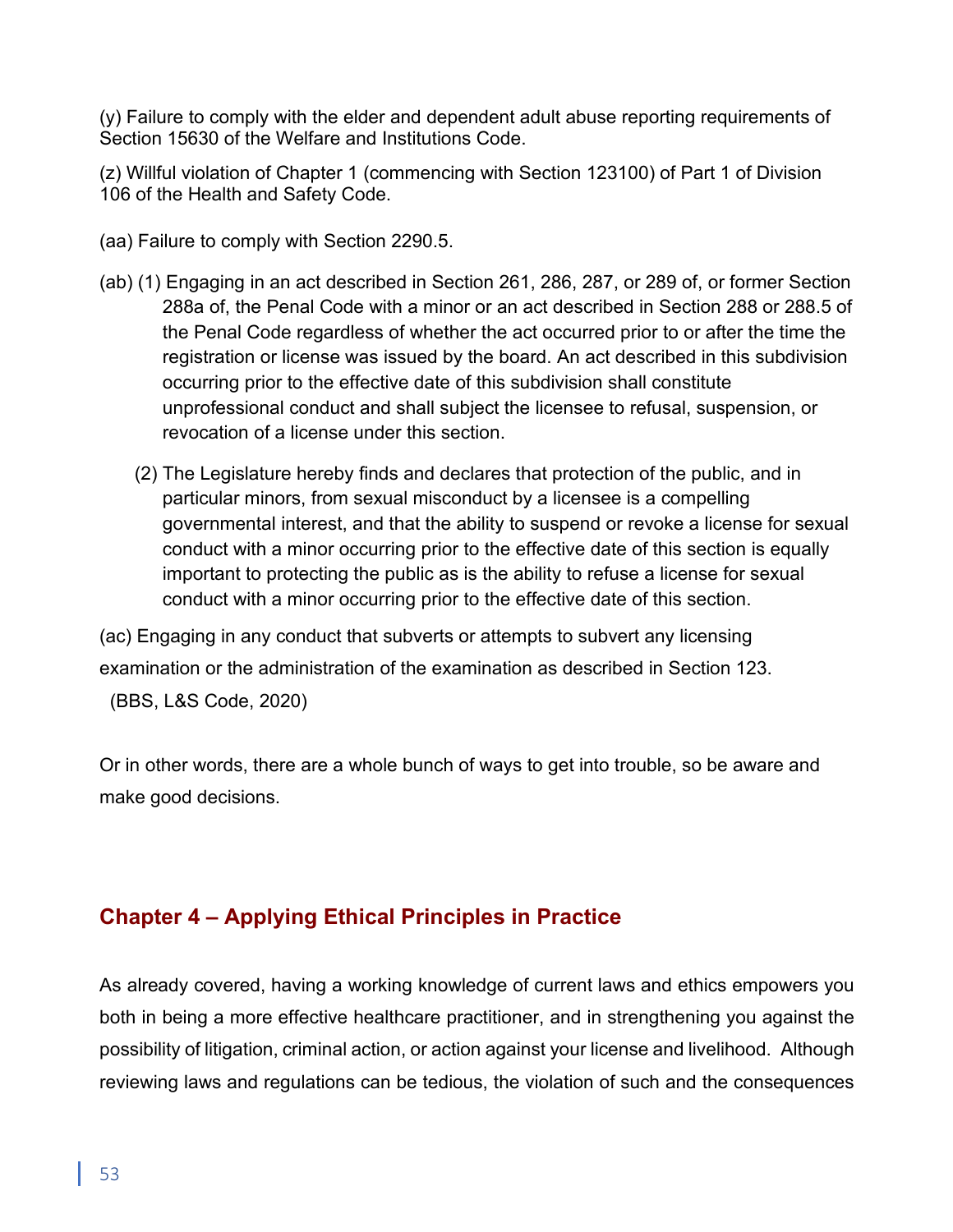that come, are worse. Laws, ethics and regulations also give the consumer confidence of what they can expect from you and will therefore be more likely to seek your services.

The importance of ethics in society is clear. Take the example of going to a mechanic…an evil, unethical mechanic. My wife took her car to one such person. Her car was making an unflattering noise. The mechanic told her he would need to replace the catalytic converter for close to \$1000. She took the car to another mechanic and he fixed it for under \$100. He just needed to replace a small part. Another, more recent example, is the issues we has with a plumber. We had a small leak in our home. The first plumber wanted over \$1000 to repair the leak and all it entailed. We were referred to a different handyman who only charged \$65.

Now, you could argue that most auto mechanics and plumbers are ethical and try to do the best they can and stand behind their work. However, one bad mechanic's or plumber's reputation can tarnish the reputation of all of them. When you practice your profession, you are not only representing yourself, but all licensed professionals in your field. What will clients tell their friends and family about their experience in therapy? What happens when a bad story hits the news? People who really need help will be reluctant to do so because of what they have heard.

### *A. An Ethical Philosophy of Practice*

 It is wise for every professional to have a philosophy of practice made up of principles and values that help guide their services. The professional codes of ethics help define these principles and values. The following is also an example of such principles "gathered from a variety of sources and experiences" by Dean H. Hepworth and Jo Ann Larsen (1986).

1. People are capable of making their own choices and decisions. Although controlled to some extent by their environment, they are able to direct their lives more than they realize. They always have freedom and responsibility to exercise in shaping their own lives.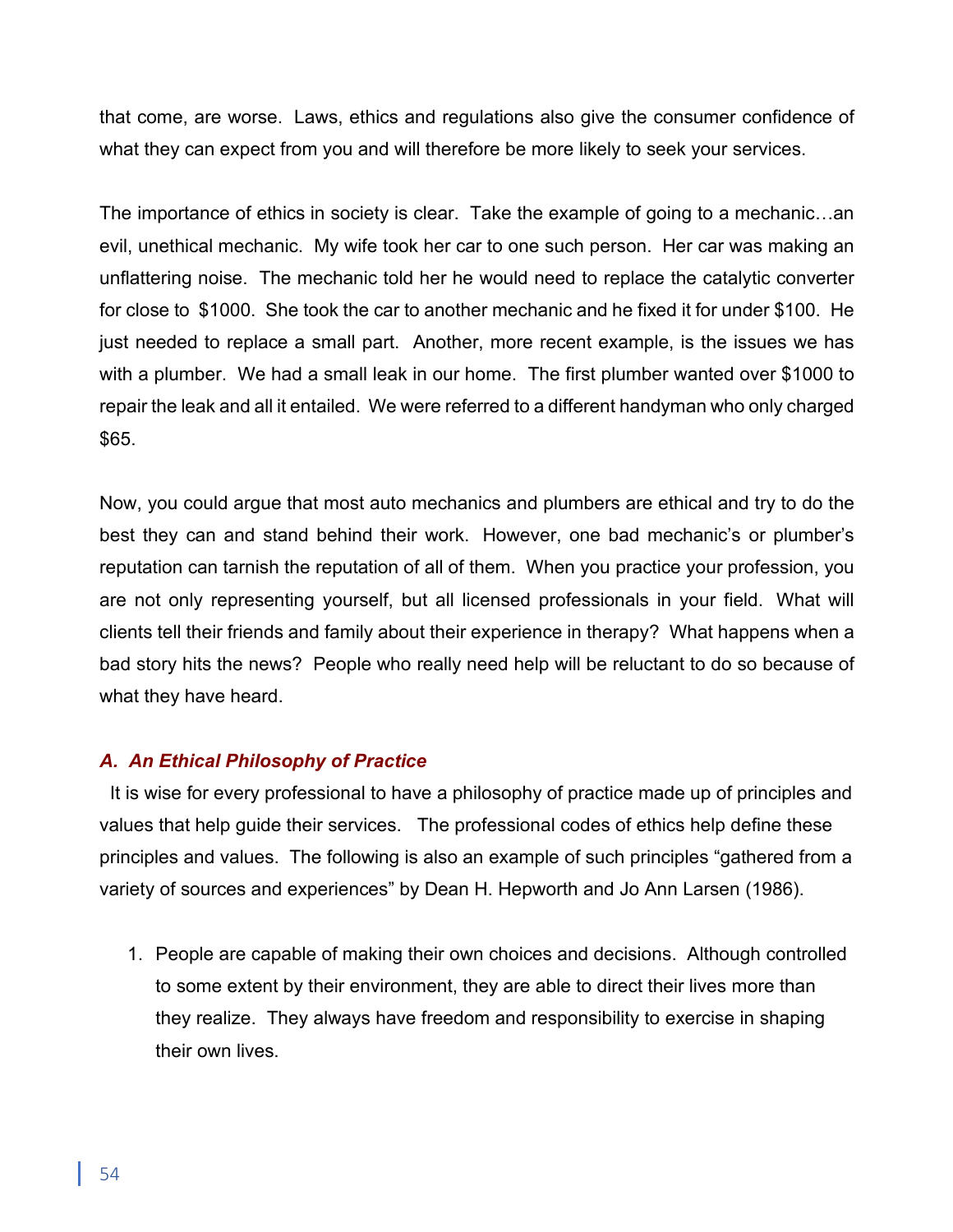- 2. Helping persons have a responsibility to assist people to achieve maximal independence. Clients grow in strength as social workers promote independent action.
- 3. Helping persons have a responsibility to work toward changing the environmental influences that adversely impact upon clients.
- 4. Human behavior is purposive and goal directed, although the purpose and goals are often not readily discernible.
- 5. People are capable of learning new behaviors. Helping professionals have a responsibility to assist people to discover and employ their strengths and to affirm their capacity to grow and change.
- 6. Although problems of living may stem from past relationships and events, and although limited focus on the past may be beneficial in some instances, most difficulties can be resolved by focusing on present choices and by mobilizing extant and latent strengths and coping patterns.
- 7. Problems of living are often produced by inadequate knowledge and/or coping mechanisms. By gaining knowledge and learning new skills, people often not only resolve difficulties, but also achieve personal growth in the process.
- 8. Many problems of living are societal and systemic rather than personal or interpersonal. By learning to implement effective strategies, people can effect changes in various types of systems.
- 9. Adversity is an inherent part of the human condition, but human beings grow in strength through meeting adversities. Life's crises, therefore, represent opportunities for growth and mastery as well as sources of strain.
- 10.Human beings want and need to have self-esteem. To gain and maintain selfesteem, people need confirmation of their worth from significant others (spouse, parents, children, other relatives, and friends). Many interpersonal conflicts are indirect expressions of not feeling loved and esteemed.
- 11.Human growth occurs in the context of relationships with other human beings. Growth in helping relationships is fostered by the power of love, as manifested by acceptance, respect, concern, encouragement, and affirmation of clients' self-worth.
- 12.A prized aspect of human growth is becoming an open, authentic person. Open, authentic behavior by social workers fosters like behavior in clients.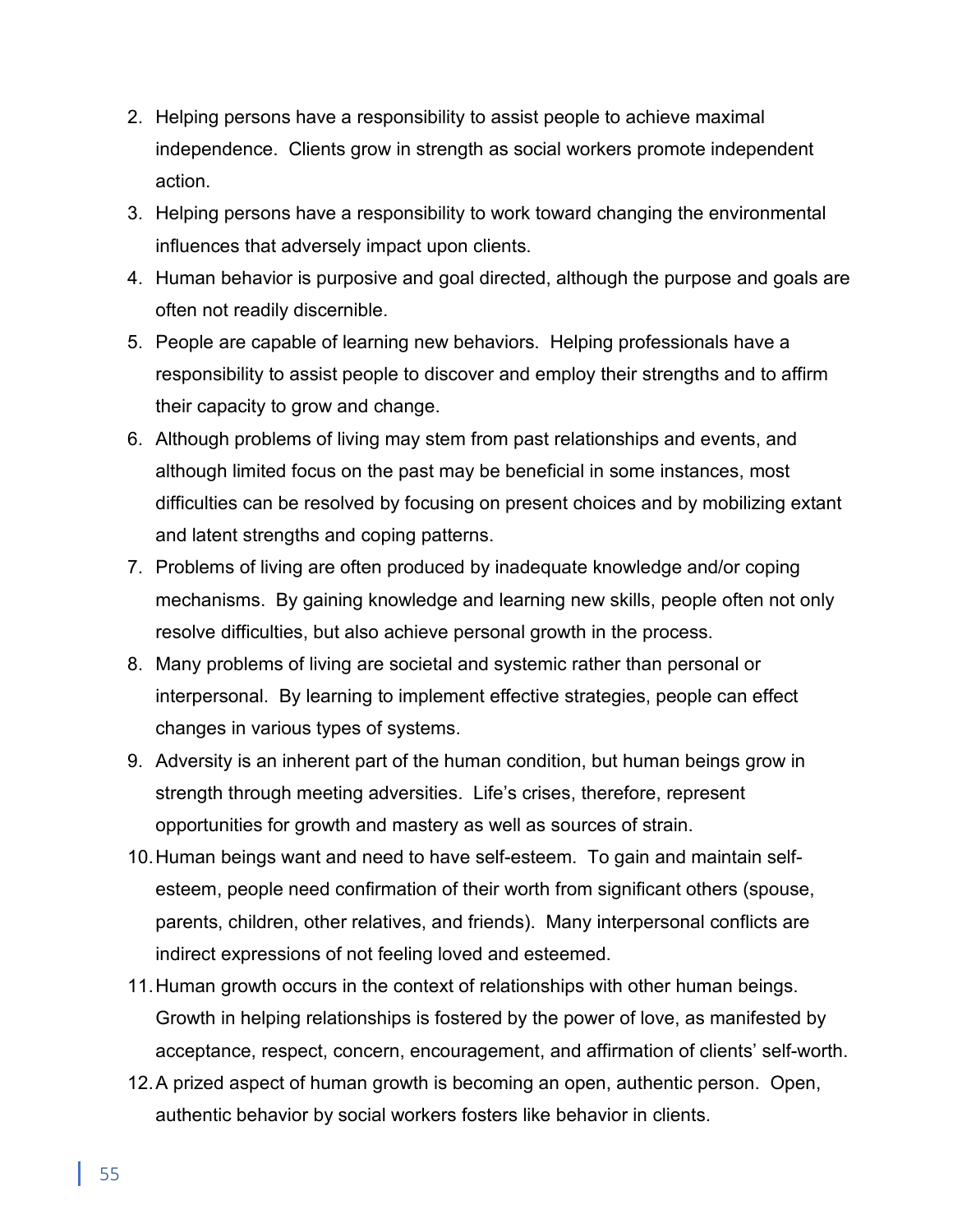- 13.Another prized aspect of human growth is becoming attuned to, concerned about, and responsive to the needs of loved ones and other people.
- 14.To live in the reality of the present moment is to exercise potentialities more fully.
- 15.Means to an end are equally important as the ends themselves. Any means of assisting clients to achieve goals should safeguard dignity, self-esteem, selfdetermination, and confidentiality.
- 16.Awareness of self is the first step to self-realization; astute and sensitive understanding by social workers facilitates self-understanding by clients. A genuine desire to understand is a gift of the self.
- 17.Peoples' right to their own values and belief systems are inviolate. Nevertheless, certain values and beliefs lead to dysfunctional and self-defeating behavior. When such is the case, social workers have a responsibility to assist clients to face these aspects of their difficulties.

**(**Pages 20-21)

## *B. The complexities in managing ethical dilemmas*

"[Healthcare professionals] will inevitably encounter ethical dilemmas in their work. Ethical dilemmas can impact on [professionals] positively or negatively, at a number of levels, and in a range of ways" (McAuliffe, 2005). There are some rules that are clear cut. Most of these are written as laws or regulations. Other issues that confront the healthcare professional are written in ethical codes or rules of organizations. Sometimes the ethics of an organization and that of a profession may conflict.

McAuliffe points out that "identification of ethical dilemmas in practice situations is not always an easy task. While the social work literature provides many examples of definitions of the term 'ethical dilemma', a useful construct has been provided by Rothman (1998) to assist in determining the ethical components of a case, in order to decide whether an ethical *dilemma* actually exists. Rothman suggests applying a 'dilemma formulation' to a practice situation that will reduce the conflicting principles to "\_\_\_\_\_\_v. \_\_\_\_\_." An example might be an agency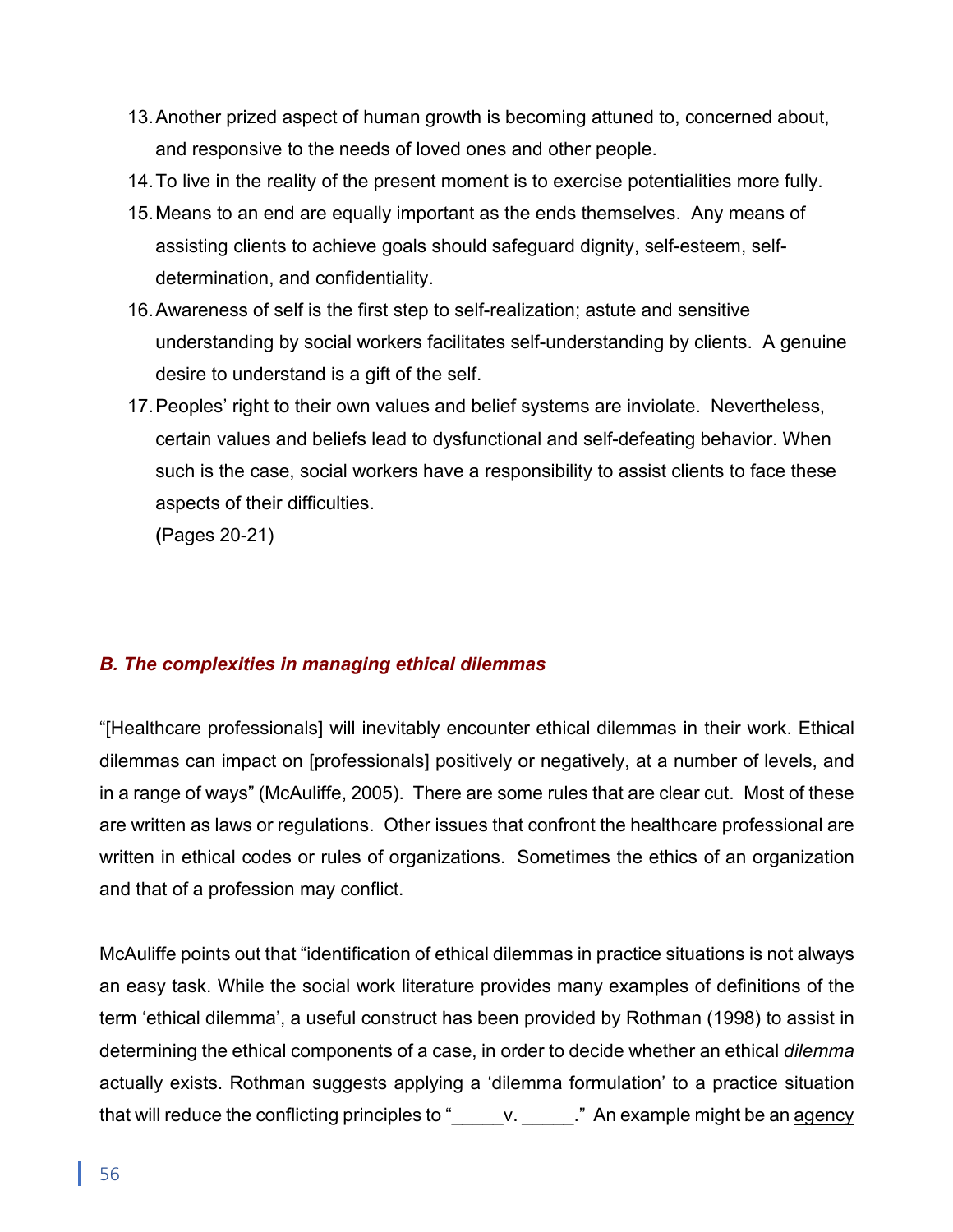# policy mandating communication to parents of their daughter's desire to obtain an abortion **versus** maintaining confidentiality of the client.

As mentioned before, no code or laws can be written to cover every possible issue of ethics as it relates to the healthcare professional and their clients. For example: most of us, (hopefully all of us) would agree that it is not okay to steal—in fact, it is absolutely wrong to steal. But is it wrong in all circumstances?

For example: Many are familiar with the story of Jean Valjean in Victor Hugo's book, *Les Miserables.* Jean Valjean steals a loaf of bread, a crime for which he is sentenced to prison. Was stealing the loaf of bread wrong? It was against the law. Or was there a greater wrong in not stealing the loaf of bread. Jean Valjean stole the bread to feed his sister's starving children. He was not able to provide food for them any other way he had tried. What is the worse crime: to steal the bread, or allow the child to starve?

Regardless of your answer to such a dilemma, it is a good bet that a number of people would disagree with you. So there are times when there is not a clear cut path but differing opinions as to what is the right decision in a given set of circumstances.

Another ethical dilemma was presented on the television show *24:* Terrorists who had already shot down Air Force One, critically injured the President of the United States, and caused nuclear power plants to melt down where thousands died, have now gotten hold of a nuclear warhead, and the government does not know their location. They do, however, have an individual in custody who does know, and who has information that will help the agents recover the warhead and capture the terrorists responsible. The expectation is that the warhead will be used as quickly as possible. The man they have in custody refuses to talk. Should he be tortured in violation of all such rules and regulations to the treatment of suspects?

Again, there are strong arguments and doubtless strong opinions for both sides of this question. The point of this course is not to debate the validity of the arguments, but to present some of the complexities as it applies to laws and ethics. These examples illustrate that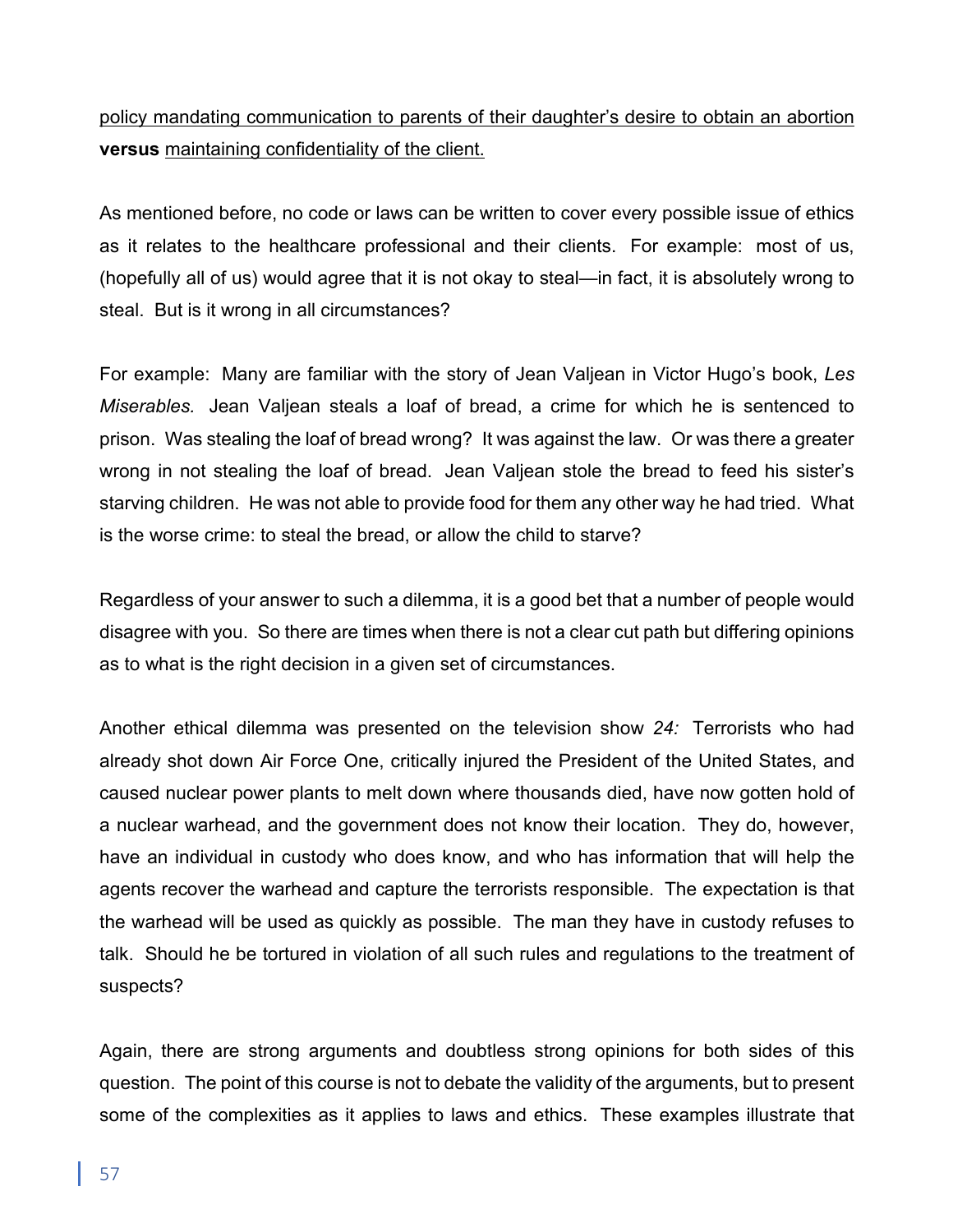there can be more than one answer to a problem, thus a dilemma is created. A dilemma is a situation where there are two competing principles that must be considered against each other. Either may seem like the right thing to do, or it may be a case of agency policy verses ethics.

"Further clarification has been offered about the distinction between technical, legal and ethical issues, with the latter referring to those problematic situations that in some way relate to rights, responsibilities and obligations that have a moral and value-based foundation (Banks, 2012). As the debate about ethics and practice standards inhabits a contextual and often contested landscape within social work, it is acknowledged that what constitutes an ethical dilemma for one social worker, may not necessarily constitute an ethical dilemma for another social worker – even within the same workplace or in relation to the same practice situation. It is important then, to recognise that when a social worker becomes involved in what they consider to be a moral quandary, this can be an intensely personal experience that can cut deep to the heart of entrenched personal values."

(McAuliffe, 2005)

Let us consider ethical dilemmas that are similar to those healthcare providers may have to address. Healthcare providers often have to make difficult decisions as to which ethic should take precedence in different situations. For example, a practitioner may recognize that a particular agency policy is detrimental to a client, but may not want to question it because it may threaten their position in that agency, or create conflict in relationships with coworkers. Another dilemma occurs when the client confides information that indicates they are a threat to the health or well being of another person. Intervening in such a situation means disclosing confidential information to others. (Hepworth and Larsen, 1986)

F.G. Reamer developed a general guideline to assist providers in making difficult decisions they typically encounter. According to Reamer, "one's actual duty in instances where prima facie duties conflict should be based on a determination of which duty is most necessary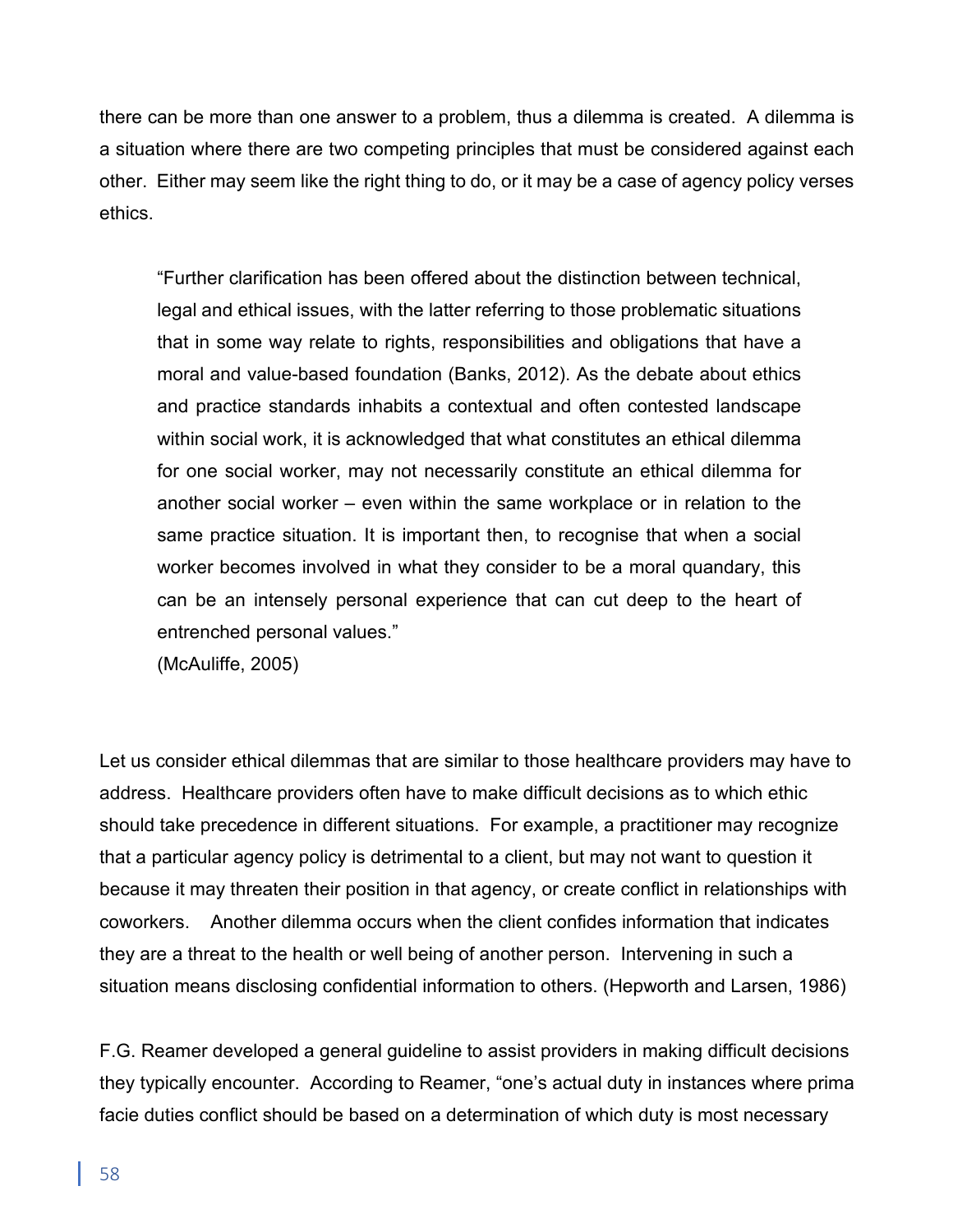for the performance of action and represents the least threat to the well-being of individuals" (p. 583)

### **What was that again? Prima Facie means "as it seems at first sight."**

The principles Reamer uses also help the practitioner in determining priorities in that "it is based on a ranking of goods and resources according to the extent to which they are necessary for individual well-being and the extent to which their absence threatens the opportunities and abilities of individuals to fulfill their intentions" (p. 583). **Reamer clarifies that "goods and resources can be ranked, qualitatively ranging from, on one hand, those which are necessary for the performance of any and all human action (life, physical health, food, shelter, and basic mental equilibrium) to, on the other, goods and resources which may enhance an individual's ability to fulfill his or her goal but are not, in the strict sense, necessary for human action (excessive wealth, recreational facilities, and artistic artifacts.)"** (Pp.583-34).

It is obvious, then, that choices vital to enabling relevant others (clients, colleagues and employers) to take essential actions take precedence over choices that are less essential.

Reamer gives a specific situation of how these principles can be applied:

"The duty to save a human life would take precedence over the duty to keep information shared by a client confidential…because the former is more necessary for the possibility of human action (that is, represents a greater threat to basic human well-being) than is the latter. Thus, if conflicts force practitioners to make hard choices, protecting individuals from threats to life itself…is more important than for, for example, keeping information confidential, telling the truth, keeping promises, and avoiding deception." (p. 584).

Ethical dilemmas in treatment may appear in many different scenarios. As a practitioner, you have seen, and will continue to see, all sorts of people with all sorts of problems—some you had probably not even considered to be in the realm of possibilities. McAuliffe studied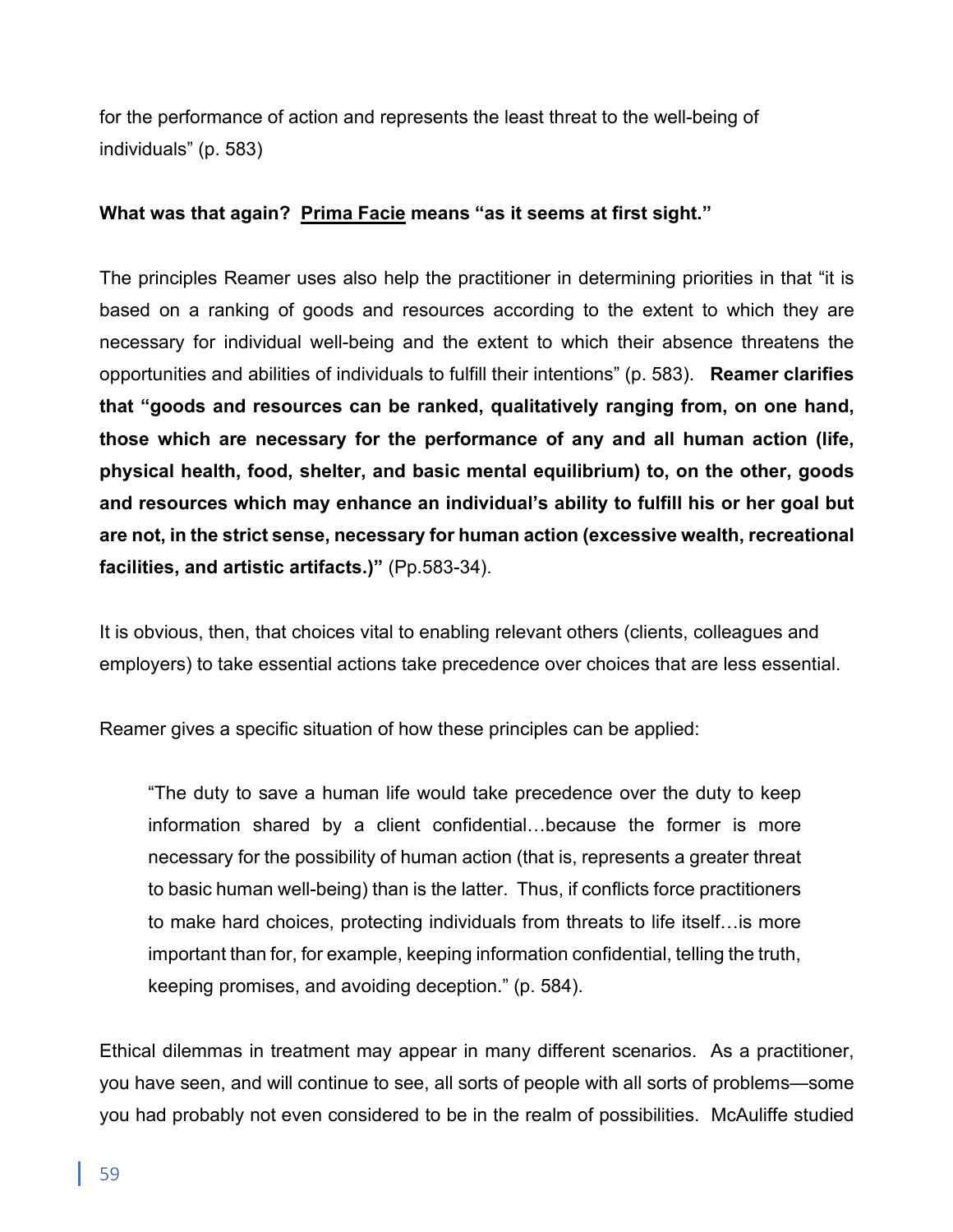ethical dilemmas that different social workers have to address and the effects of having to address them. A couple of possible dilemmas are illustrated here:

Case 1: A client dying of AIDS makes a confidential request that you supply him with information about euthanasia. Is it your ethical responsibility to provide information to the client? Would you provide that information to the client? You may have very strong values that run contrary to euthanasia. Many religiously oppose it. If you are in agreement that it is somebody's right, what if you live in a state where it is illegal? Or, if it is legal, but against agency policy to provide such information. Also, do you make a note in the medical chart of his request, or even report it to somebody else? Or if you oppose it, but you live in a state where it is legal, do you provide the information to him?

Case 2: A client of a disability service requested that Nell, the social worker, arrange respite care for her child, as she was no longer able to cope. No respite care was available due to lack of resources. Nell decided to covertly assist the mother to 'abandon' the child so that she could receive emergency respite. The ethical dilemma, as framed by Nell, was that she assisted the mother to deceive the government, placing the client in a potentially difficult situation, and putting her own job at risk in the process. Was this the right thing to do?…the ethical thing to do?

Having to face such ethical dilemmas regularly can bring a lot of pressure on the practitioner. There can be explicit links between work-related stress and moral indecision, and stress caused by moral indecision may manifest on the emotional, cognitive, behavioral and physical levels, and could affect front-line workers either personally and/or professionally.

Healthcare Practitioners need to be mindful of the risks inherent in dealing with ethical dilemmas in direct practice settings. As ethical dilemmas, by their very nature, involve a conflict of principles, social workers need to be clear about what principles are underpinning quality practice, and the professional responses that are expected by colleagues, managers, employers, and clients.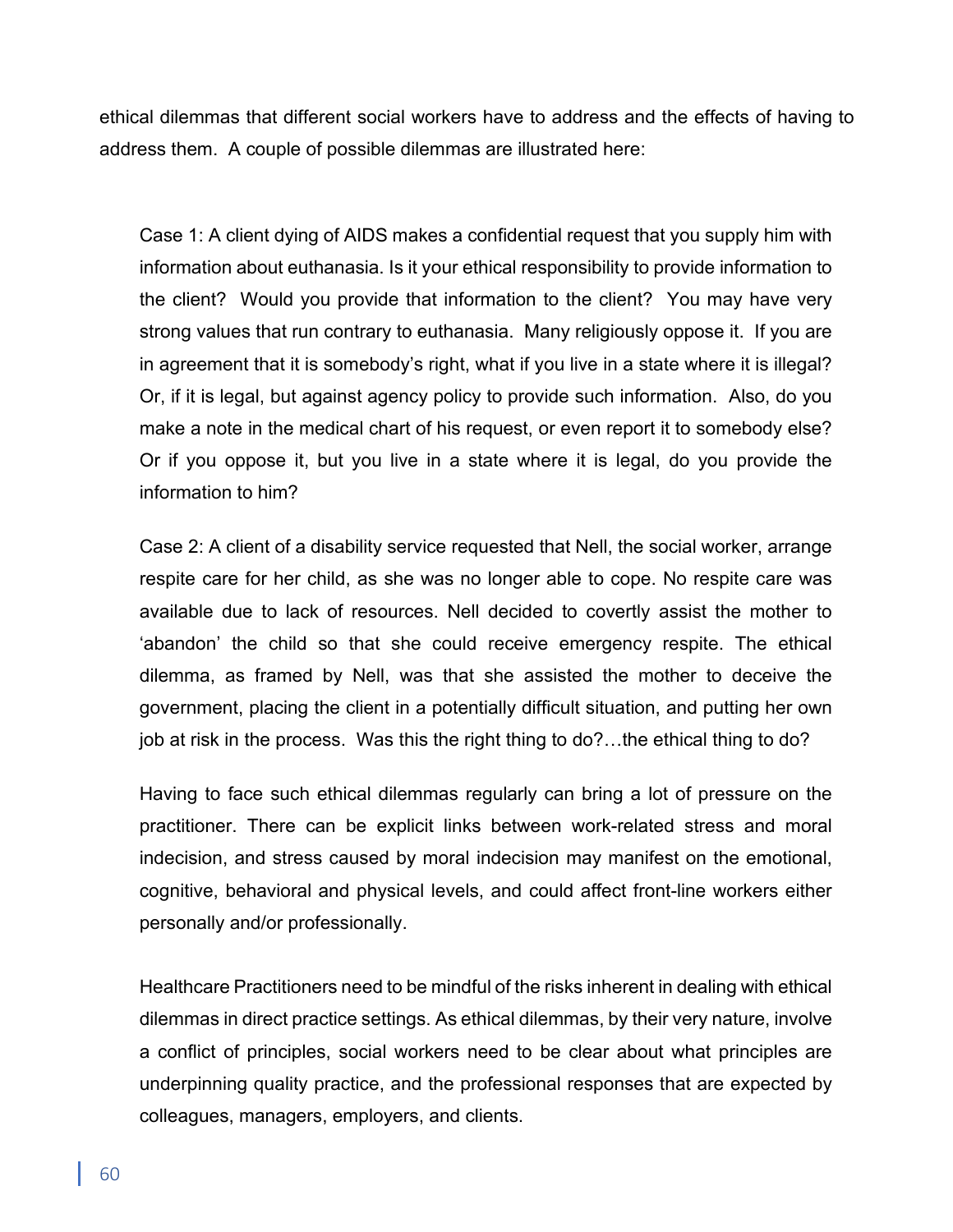**Social workers are strongly urged to consult others, to evaluate personal and professional value positions, to establish the legal, organizational and policy context, and have a sound working knowledge of ethical codes and standards of conduct (Loewenberg, Dolgoff and Harrington 2012)** 

### *C. Having a clinical self-awareness and counter-transference issues*

Practitioners need to have awareness if the goals of the client are uncomfortable to the practitioner for reasons of differing value systems. It is doubtful that practitioners will ever have identical value systems to those of their clients, so it is important to maintain a self awareness regarding how your values may impact the different stages of treatment.

"Certainly it is reasonable to assume that therapists who are upwardly mobile, socially marginal, non religious, divorced, and politically liberal will see social and moral issues differently from more socially integrated and conventional persons, and they will communicate quite different judgments. Because therapists' personalities and orientations are important aspects of therapy, and because psychotherapy is largely an influence process, the encounter inevitable involves the transmission of values. Therapists may wish to minimize personal biases, however, but they cannot help but transmit what they stand for. (Mechanic, 1989)

Indeed, we certainly all have values. It is doubtful that we would have become healthcare professionals if we did not have a very strong belief system based on some closely held values regarding helping people. We must be aware of the counter-transference issues of those who see things differently, behave differently, or express themselves differently than what we are comfortable with. We are all influenced by where we grew up, our socio-culture context, our experiences, and even by the agency cultures we work in and the school of training we attended. We may not be conscious of our own ideologies and orientations because they are so much a part of how we view the world. We must be careful with these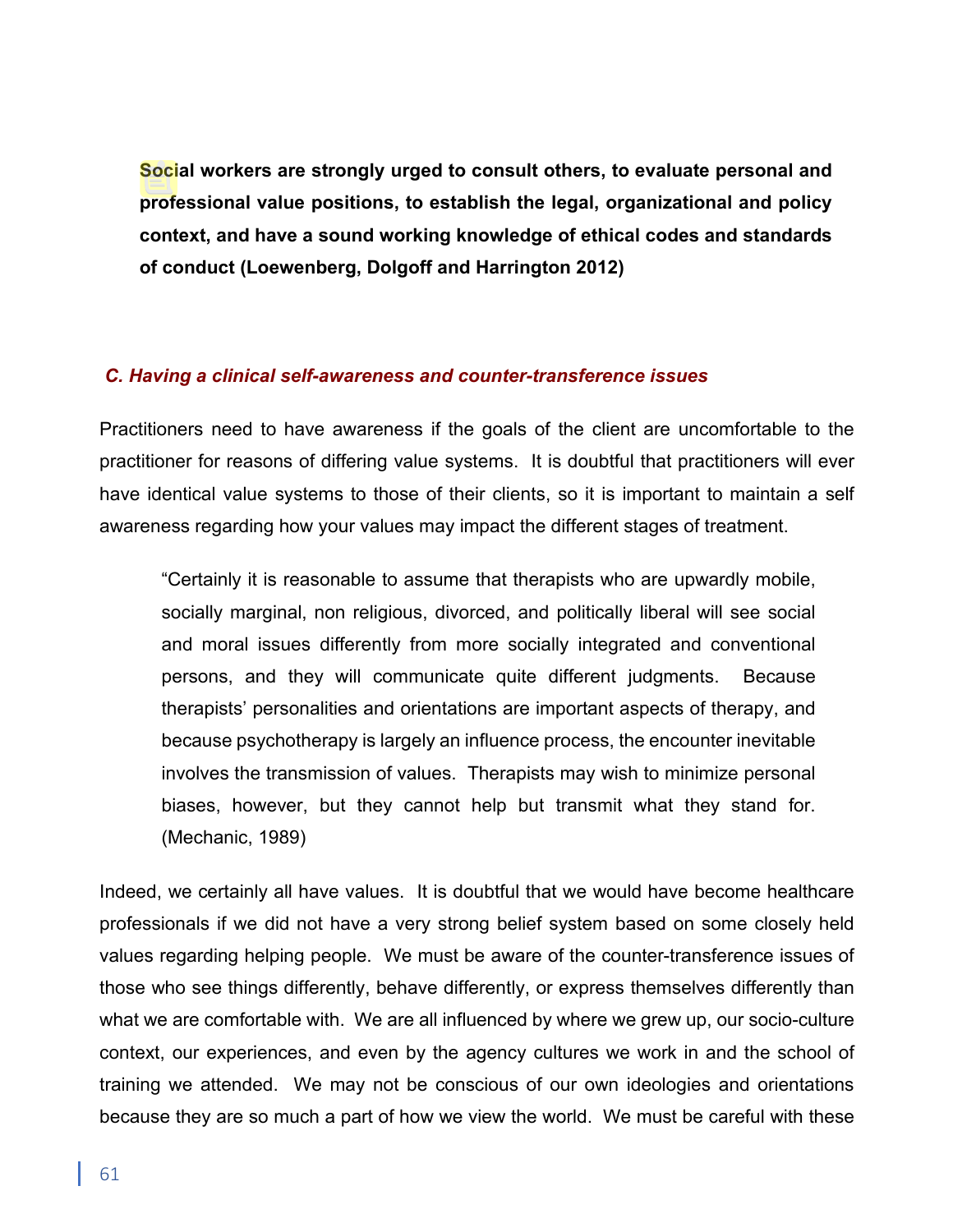values that we hold so dear that we do not go against the client's wishes, because they conflict with our own, or be careful that we automatically have a greater knowledge than the clients about what is best for them. (Mechanic, 1989)

**When treating a client, issues of counter-transference (personal feelings and thoughts we have towards a client) will often exist that, going unchecked, can have harmful effects on the therapeutic process.** These feelings may come up most strongly when somebody we treat resembles a person from our past in looks, mannerisms, behaviors, or opinions. These feelings can either be of fondness, as the client reminds us of a person we have good feelings for, or they can go to the other extreme, creating feelings in us of severe anger or fear. Maintaining a healthy self-awareness regarding counter-transference issues and obtaining consultation when needed are appropriate ways to make sure these feelings do not infringe on the treatment.

The following scenario can help increase awareness of our value system. This exercise, which is most enjoyable and effective when done as a group catalyst or a staff training, highlights how different cultures and upbringings cause people to make different judgments about the same circumstances. The activity is accomplished by passing out the story to each participant, having them rank the characters in the story, and then discussing why they ranked them as they did. Feel free to do it yourself:

A Case Study, Author Unknown:

### **The Girl, the Old Man, and the Sailor...**

On a beautiful and sunny day five people boarded a boat for an afternoon cruise: A girl, her Fiancé, her Fiancé's Best Friend, an Old Man, and a Sailor. A sudden storm blew in, sinking the boat. The five passengers were forced into two smaller boats to survive. In one boat was the Girl, the Old Man, and the Sailor. In the other boat was the girl's Fiancé, and his best friend.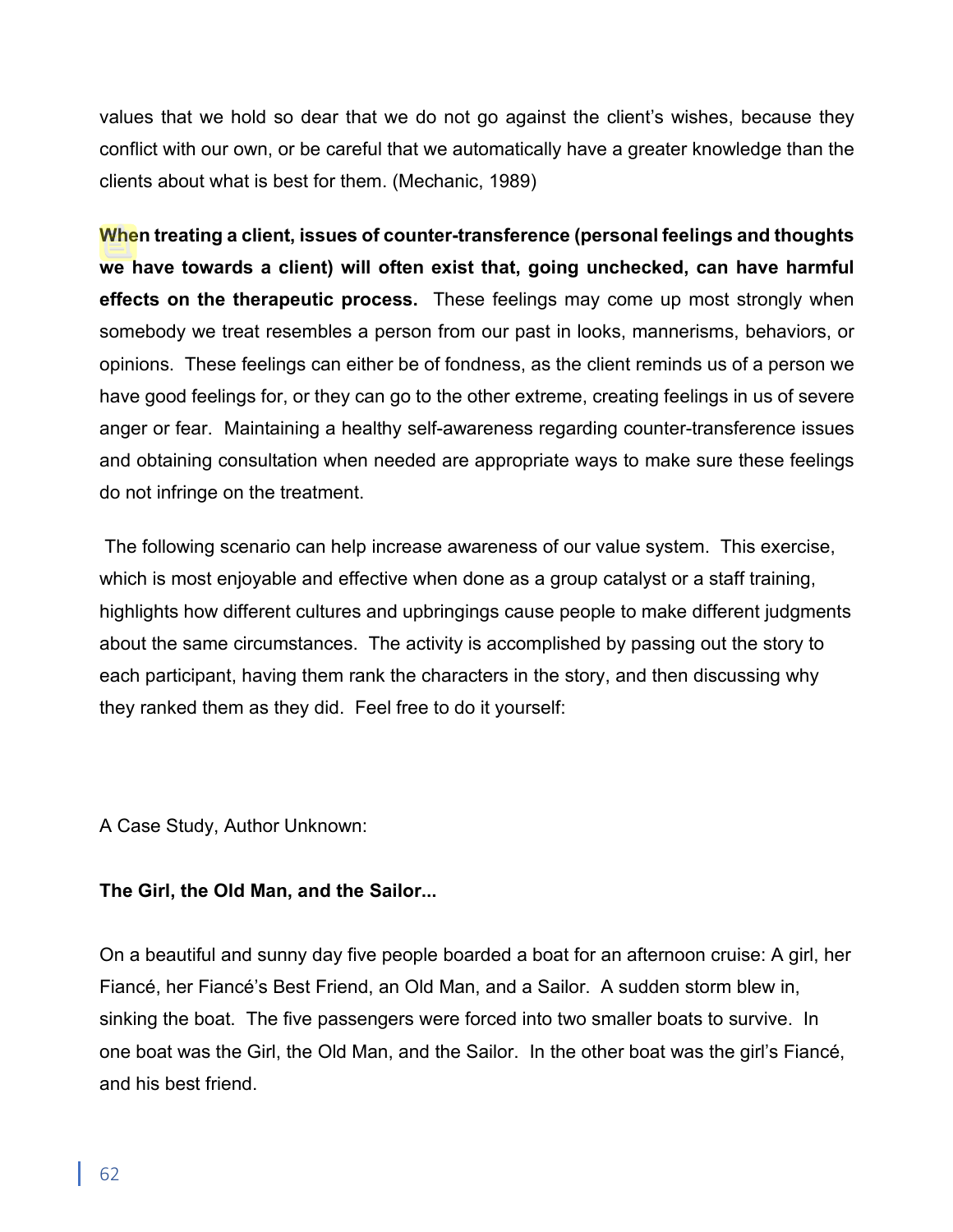The boats were separated in the swirl of the storm. The boat with the Girl, the Old Man and the Sailor ended up on one island and the boat with the Fiancé and his Best Friend on another island. The Girl was distraught being away from her Fiancé and kept searching the horizon looking for him. They knew there was another island nearby but the boat would need to be fixed to get to it. She went to the Sailor and asked him to fix the boat so she could be re-united with her Fiancé. The Sailor agreed to fix the boat but only on the condition the Girl sleep with him that night.

The Girl did not know what to do so she went to the Old Man for advice. The Old Man listened to her and then said, "I cannot tell you what you should do. Follow what your heart tells you." Confused and desperate she agreed to the Sailor's condition.

After the Sailor fixed the boat they sailed and reached the other Island. The Girl was very happy to see her Fiancé and rushed into his arms. He was very happy to see her and she then told him about sleeping with the Sailor to get there. The Fiancé became very angry and brushed her aside saying, "I never want to see you again. Crying profusely the Girl began walking down the beach. The Fiancé's Best Friend followed her and after about a quarter of a mile came to her and said, "I know you two have had a quarrel. I will try to work it out, but in the meantime I will take care of you."

# **PLEASE RANK THE FIVE PEOPLE IN ORDER THAT YOU LIKE THEM OR VALUE THEM THE MOST (1 IS HIGHEST AND 5 LOWEST)**

| The Girl          |  |
|-------------------|--|
| The Fiancé        |  |
| The Old Man       |  |
| <b>The Sailor</b> |  |
| The Best Friend   |  |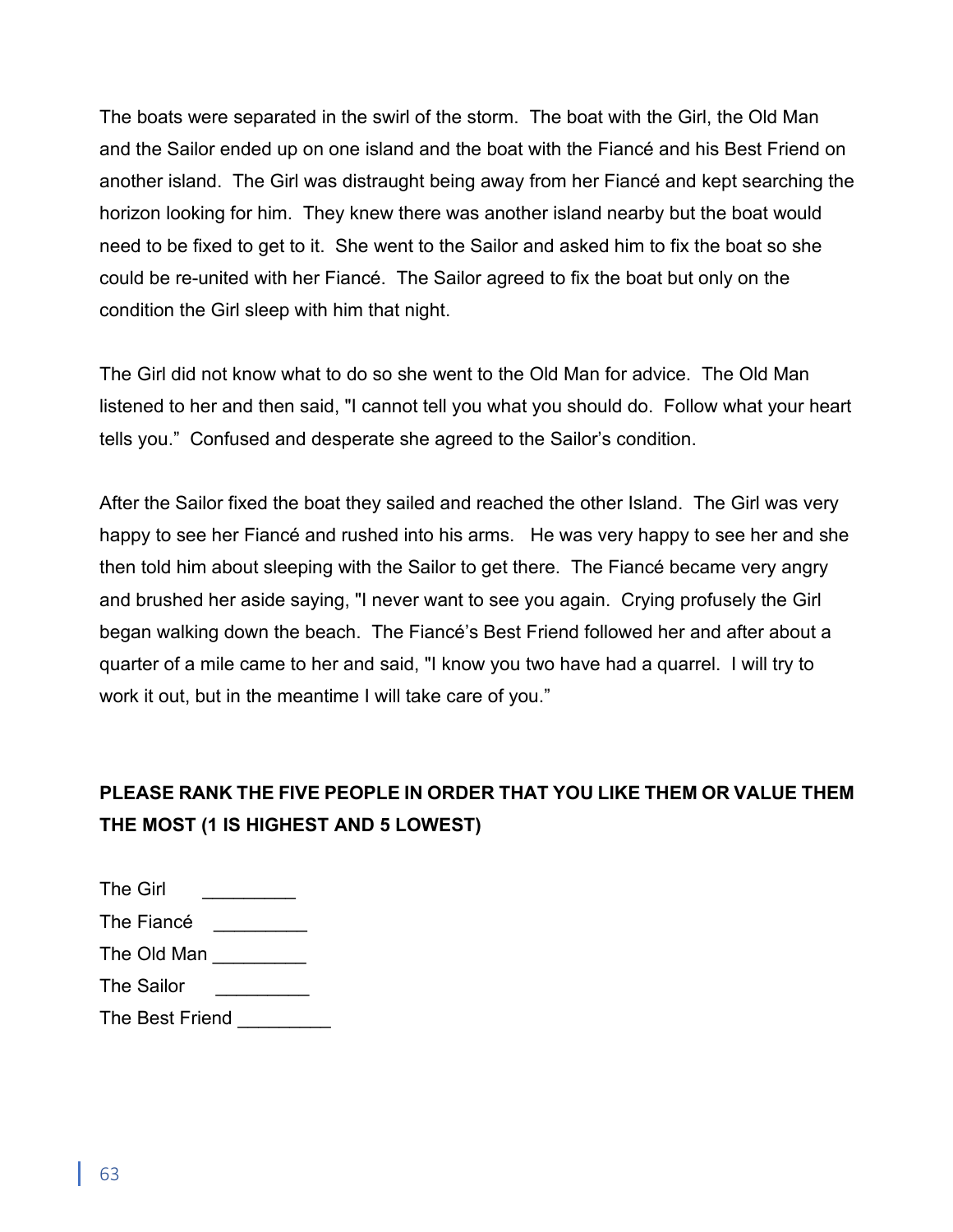There are many issues and questions that can make a difference in how people rank the characters. For example, some like the Old Man the best. Others are very angry with him because he offered the Girl no assistance. Others think the Fiancé's best friend is taking the opportunity to move in on the Girl, but what if the Fiancé's best friend is a woman? Some find the Girl to be immoral and at fault, while others are touched at her sacrifice and very upset with her Fiancé for not understanding. The case illustrates how culture and upbringing can result in different views of the same scenario.

This example adds cultural diversity as an aspect to ethical dilemmas. It is the responsibility of the healthcare practitioners to be aware of these cultural differences.

### *D. Consulting with another professional when in doubt*

 **When an ethical dilemma is complex, or occasionally when we are too close to a situation, we have difficulty seeing things clearly. It is a good idea to have an experienced professional with whom you can consult. A good consultant should be very helpful in the different ethical situations that may come up. Sometimes just being able to bounce ideas off another person can help you see the situation clearer. Consultation should not violate the agreed upon confidentiality of the client. It should be conducted in such a way that the identification of the client is not violated, or that there is a written waiver for such consultation as part of informed consent. Standards state that the practitioners should provide the least amount of information about the client possible to have a productive consultation. (NASW, Code of Ethics, 2.05c)**

Another reason to refer a client is if the presenting issues are different than your current competencies or, as addressed later, the presenting issues are contrary to your value system in such a way as to interfere with treatment.

#### *E. Having good judgment and using common sense*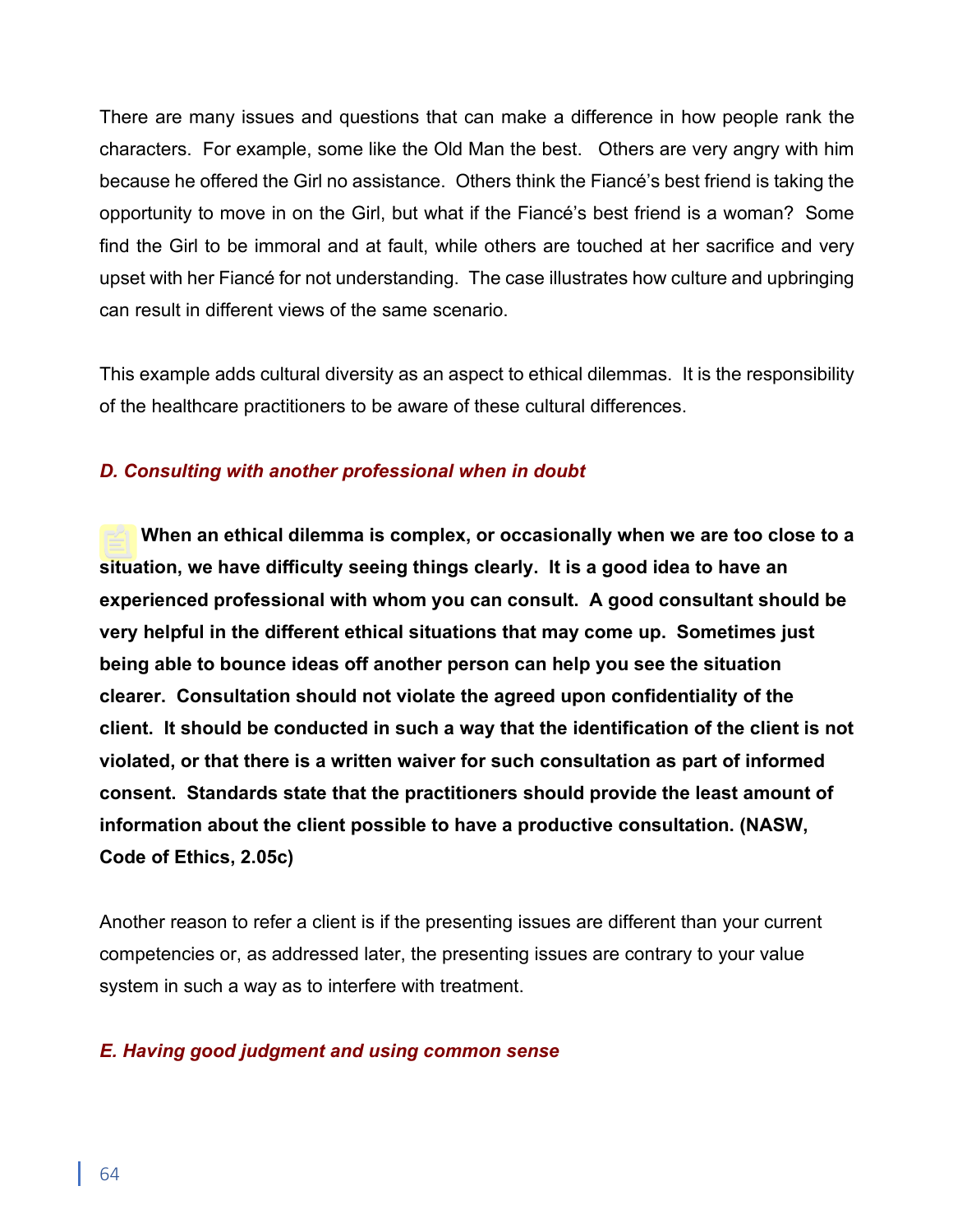There is a saying that common sense is not so common. Well, if it were, we probably would not need so many rules and regulations and codes. Be that as it may, without good judgment and common sense, the healthcare practitioner will probably find themselves in trouble. Remember that whatever your decision, you are responsible for that decision. When making a decision you should take into consideration the construct you have learned regarding the priorities in making decisions, also, the client's best interest and how you would justify it in front of a review hearing. You need to feel that you could justify the decision in application to ethical principles. You are expected to follow not only the letter of the codes that govern ethics, but also the intent and "spirit" of them.

### *F. Clients right to informed consent*

**In order to provide services to an individual in voluntary settings they must be clear about what to expect from the services so they might provide informed consent.** *This information includes appointment cancellation policies, limits of confidentiality, expected number of sessions and length of sessions, and agreement on the goals of treatment and policy of termination. In addition, it is a violation if "Prior to the commencement of treatment, [you fail] to disclose to the client or prospective client the fee to be charged for the professional services, or the basis upon which that fee will be computed."* **(BBS Laws, p. 27) Along with fees there should be a clear policy on what happens when the client fails to pay fees.** You also must have written informed consent prior to video taping sessions of clients. (AAMFT, Code of Ethics, 1.12)

### *G. Guidelines for Selecting and Defining Goals*

As mentioned, part of informed consent is having clear and measurable goals decided upon in a process with the client. These guidelines offer assistance in formulating goals:

**Goals must relate to the desired end result sought by the clients. The healthcare practitioner brings into therapy their own set of values and belief system about how people should behave and what makes somebody happy. When listening to a client's problem the provider needs to be wary of imposing their own**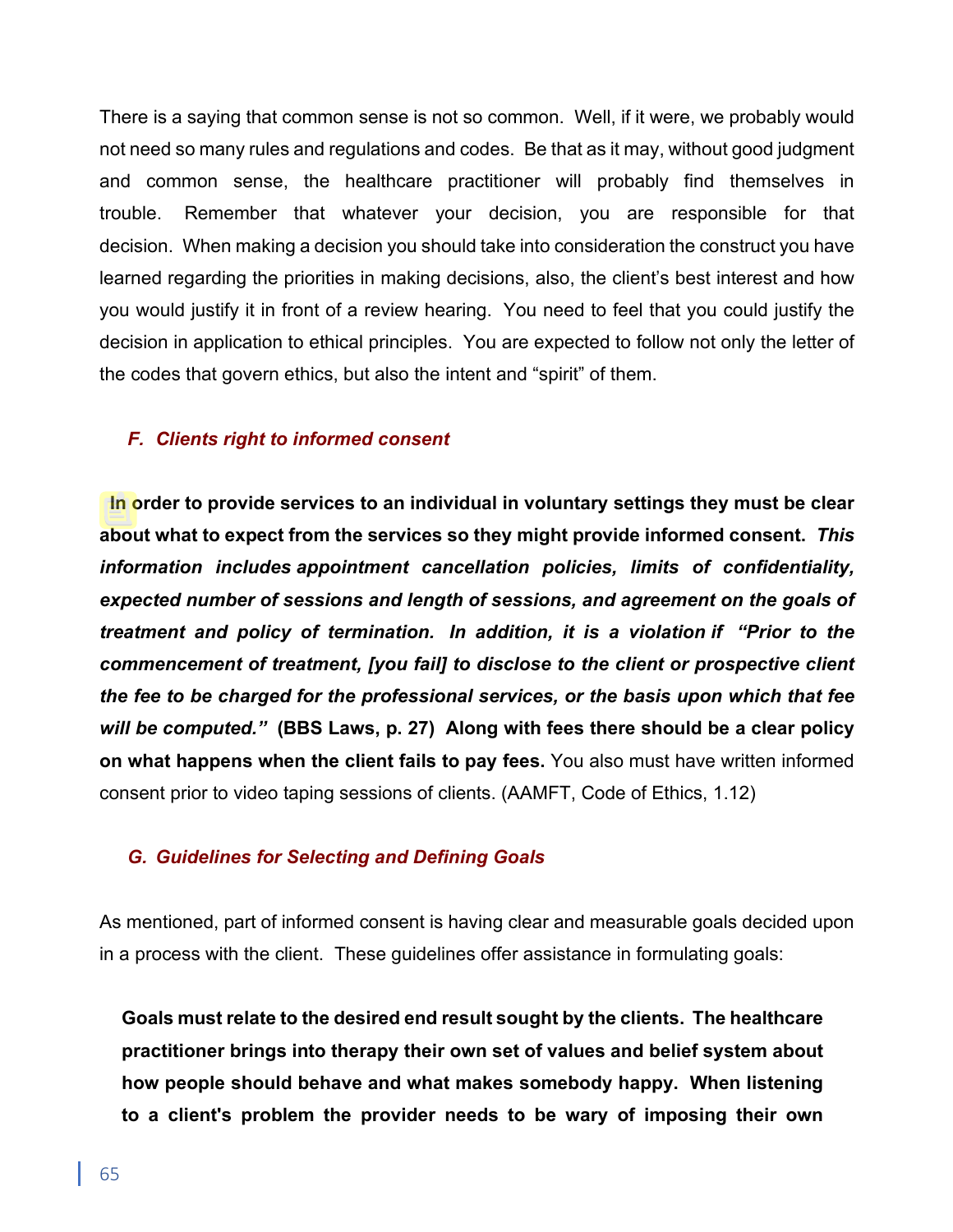**desires of therapeutic outcomes on the client. The client needs to feel the set goals are those they have had input on, and that the accomplishment of such goals will enhance their life situations. Clients will only pursue those goals to which they are emotionally invested; therefore, practitioners who define goals unilaterally or attempt to impose goals on clients are unlikely to enlist their cooperation. The client should be the final authority in deciding the goals of treatment, although the practitioner should take an active role in the goal setting process.** 

### **Goals should be defined in explicit and measurable terms**

In order to ensure the desired results, goals must specifically define the desired end result. The client and the practitioner should be clear on their responsibilities to help meet the goals and how things will be different as a result of obtaining the goals. When goals are too general it is difficult to create a path which leads there. **The following provides examples of general vs. specifically stated goals including the tools or activities learned in therapy to accomplish the goals:**

1. Global: Gain increased control over emotions.

Specific: Reduce frequency and intensity of anger outbursts by discerning cues that elicit anger, using internal dialogue that quells anger, and applying relaxation procedures that counter anger.

2. Global: Improve social relations.

Specific: Approach others and initiate and maintain conversations by employing listening skills and furthering responses.

3. Global: Enhance social environment.

Specific: Obtain living arrangements in a center for elderly persons that provide social activities.

4. Global: Enhance self-esteem.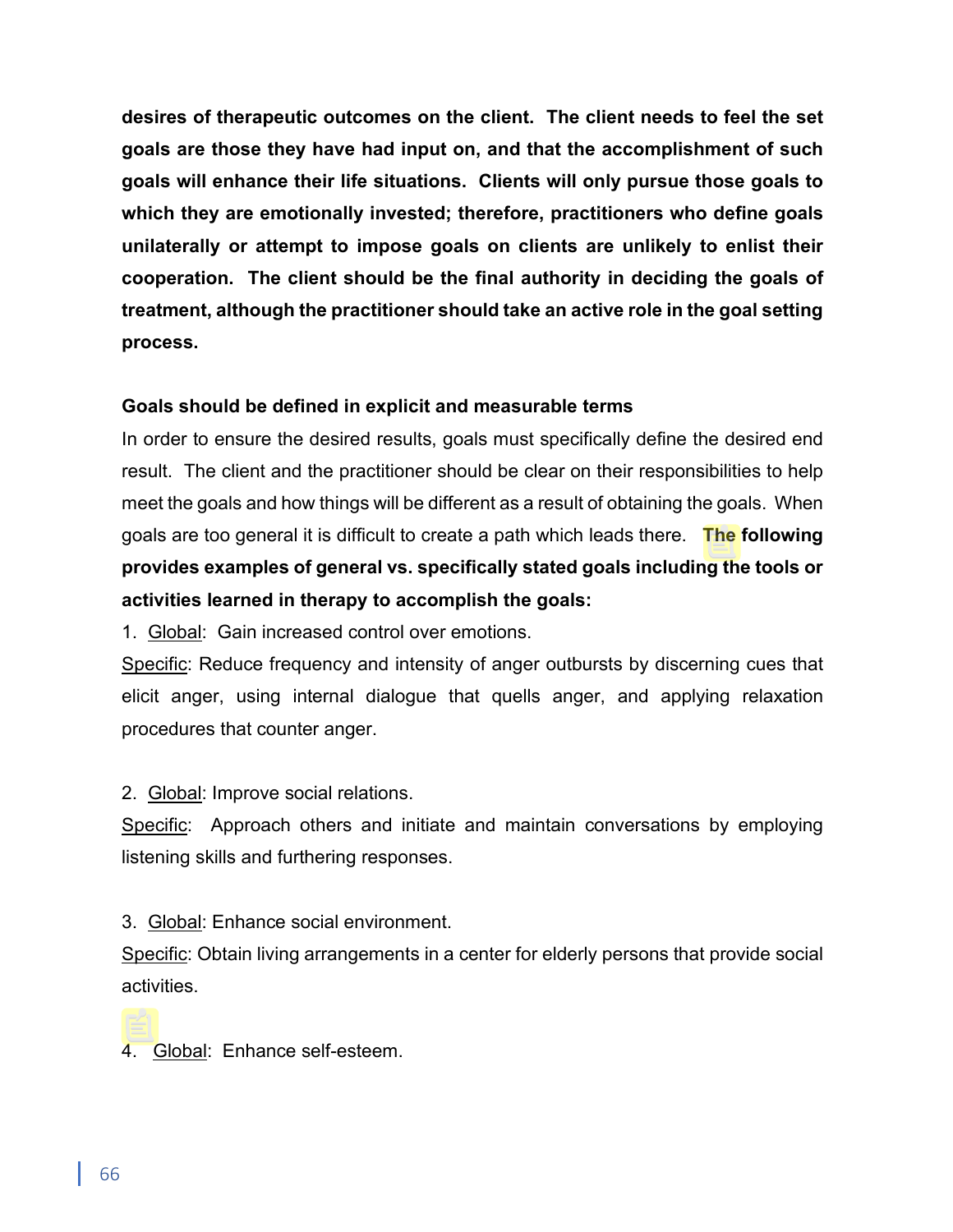Specific: Arrest habitual negative self-statements by engaging in self-dialogue about their destructive consequences: align performance expectations with realistic criteria; attend to strengths and positive qualities; express silent self-approval when merited.

### 5. Global: Improve quality of parenting.

Specific: Demonstrate competence and responsibility in assuring continuous child care, planning and preparing nutritional meals, and maintaining adequate sanitary and hygienic conditions.

### 6. Global: Increase social participation in a group context.

Specific: Resolve fears of "looking stupid," initiate discussion of personal views, ask questions, and participate in group exploring and problem-solving activities.

### 7. Global: Improve marital communication.

Specific: Express needs and wants to each other, listen without interrupting and check out meaning attributions, increase frequency of positive messages, avoid competitive interactions, reduce critical and blaming messages.

8. Global: Relate more comfortably with opposite sex.

Specific: Explore and resolve fears of rejections, introduce self and intimate conversation, ask for date, engage in appropriate activities.

**Goals must be feasible. Practitioners should avoid setting goals with the client that are overly ambitious or most likely unattainable. As much as you would like to see all of the clients problems solved, and see them living at the highest levels of functioning, this is not realistic. Clients usually come to therapy because their life, their current behaviors, feelings, relationships and attitudes are not satisfactory for them. Goals should look to reach a level where their functioning becomes satisfactory for them again. Some clients may expect too much of themselves and/or their abilities, or environment may limit their level of goal attainment. If a client has a goal that is too grandiose, it is better to**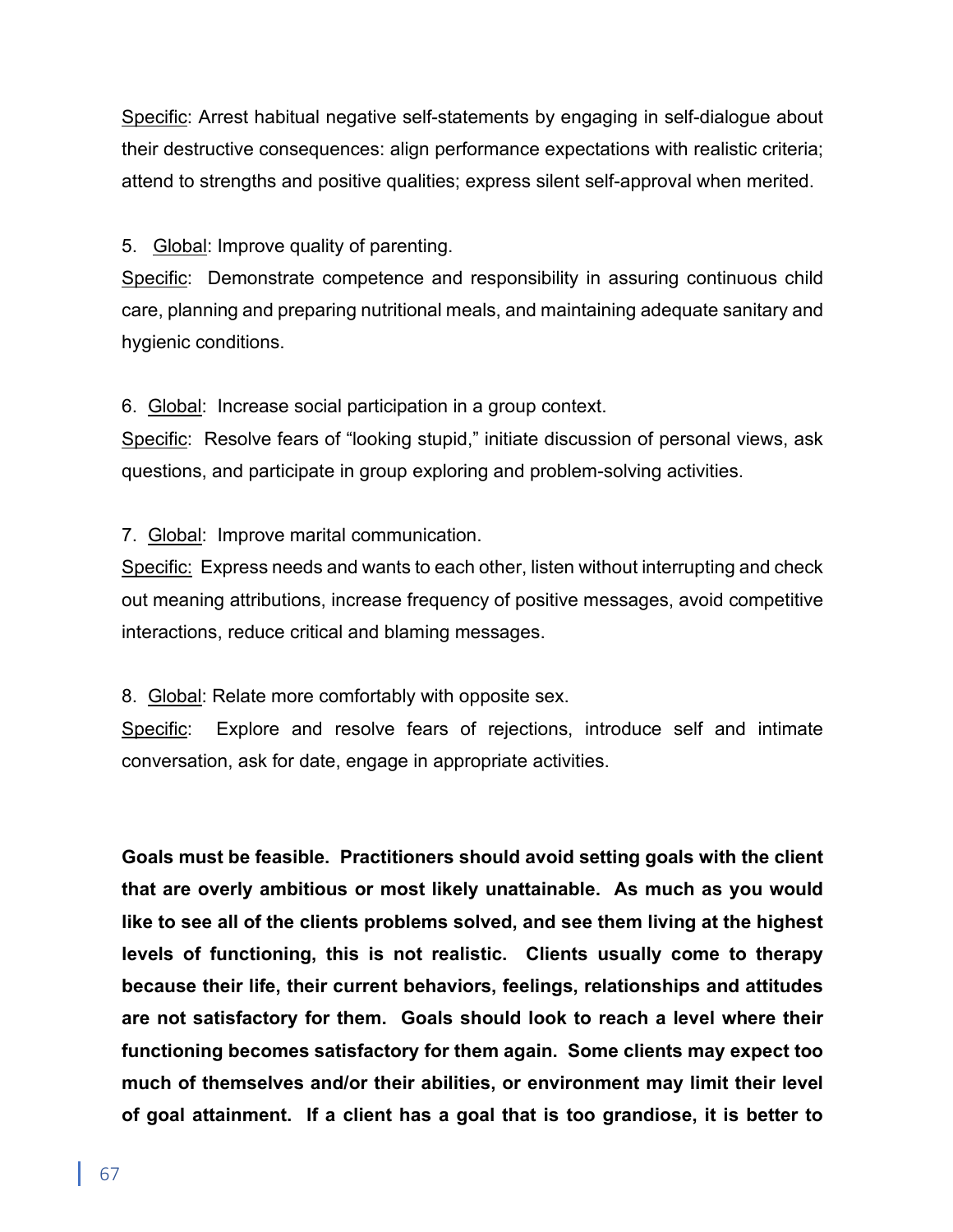**divide such a hopeful accomplishment into measurable smaller pieces. This way the client can make incremental improvements and gain satisfaction in accomplishments.**

### **Goals should be commensurate with the knowledge and skill of the practitioner.**

Just as a client's abilities can determine the level and types of goals that are set, so can the abilities of the practitioner. You should agree to work with clients only on those goals for which you have requisite knowledge and skill. As in the medical profession, where doctors specialize in a variety of skills and service populations, so practitioners of therapy have some specific skills that are most useful for particular problems. It is not something to feel inadequate about, but rather understand that it is very difficult, with the variety of problems that a person may present in therapy, that you will be an expert in treating all of them. You can, however, work with the client on the goals that are within your scope and abilities.

**Whenever possible, goals should be stated in positive terms that emphasize growth.** Define a goal in ways that stress growth or highlight beneficial changes or gains that will occur in the life of the client as a result of attaining the goal. In formulating goal statements, stipulating negative behaviors that must be eliminated tends to draw attention to what clients must give up. Defining goals in terms of gains rather than losses tends to enhance motivation and to mitigate opposition to change inherent in goal statements.

#### **The following are examples of negative versus positive stated goals:**

- 1. Negative: To reduce the frequency of criticism among family members. Positive: To increase the family members' awareness of each other's strengths and to increase the frequency of positive messages.
- 2. Negative: To eliminate pouting and cold wars between marital partners. Positive: To deal with disagreements openly, promptly, and constructively.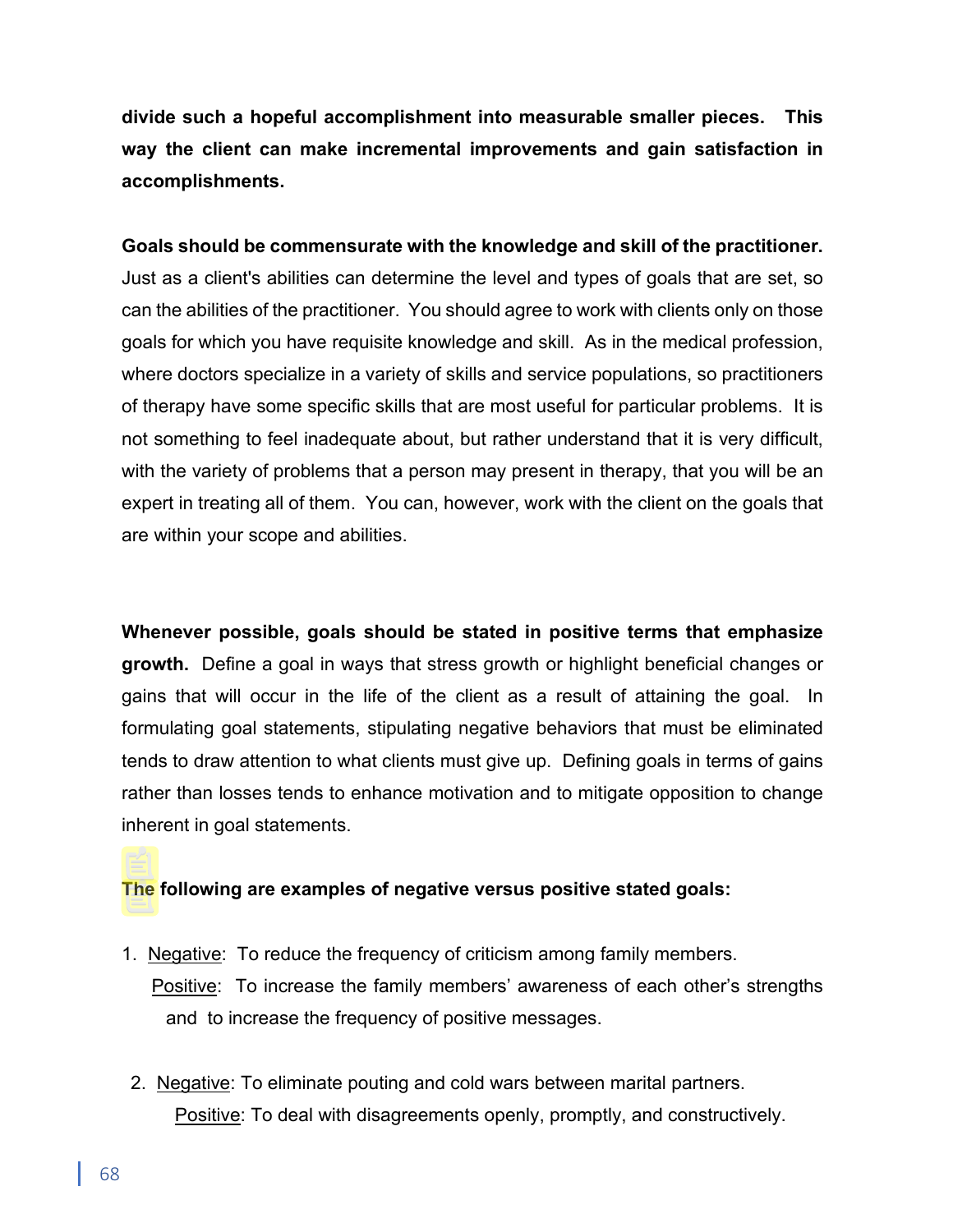3. Negative: To eliminate subgroups and non-participatory behavior by group members.

 Positive: To unite efforts of group members in working collectively and to draw each member into participation.

- 4. Negative: To eliminate or reduce the frequency of drinking binges. Positive: To achieve ever-increasing periods of sobriety, taking one day at a time.
- 5. Negative: To eliminate yelling at the children and resorting to physical punishment.

 Positive: To consistently apply new ways of influencing and disciplining children, such as utilizing "time out" procedures, increasing positive feedback, and employing a problem-solving approach with them.

**Avoid agreeing to goals about which you have major reservations**. **If clients posed goals about which you have strong reservations because of contradicting your own moral values or life philosophies it is generally better to refer the client to another therapist. It is important, with sensitivity to explain why you are referring the client elsewhere.** Occasionally, you may also have reservations about clients' goals that appear to be potentially harmful to the physical or mental well-being of themselves or others. Examples can include clients who want help exacting revenge on another person, or try in devious means to regain custody of children, or who want you to falsely testify for them in court. In cases like these you should explain why you have misgivings about such goals and express a willingness to work on other goals that would be more beneficial to the client and others. (Hepworth and Larsen, 1986)

### *H. Record Keeping*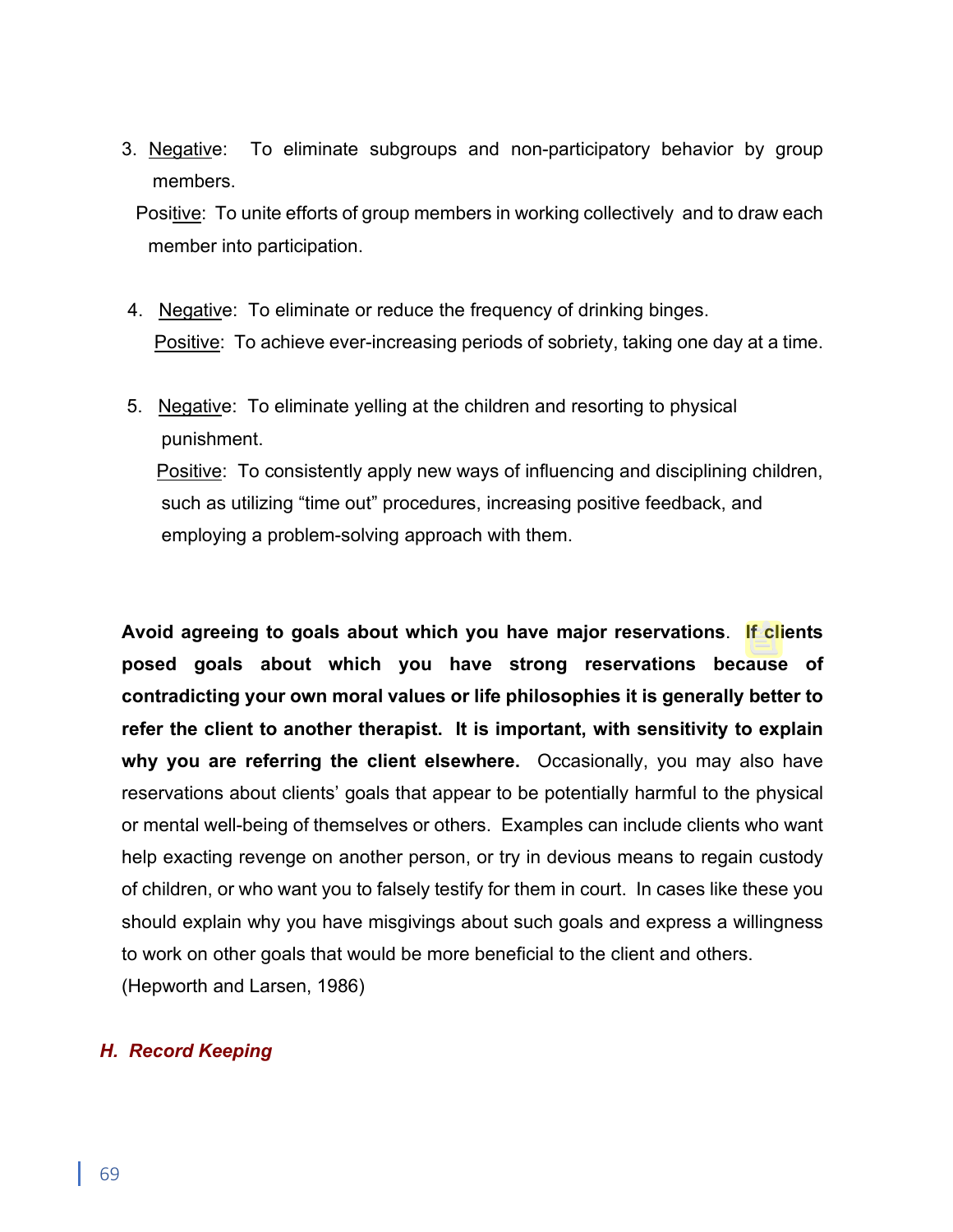Records should be kept according to professional standards and laws. It is a good idea to document services at the conclusion of a therapy session, if that is the service provided. The record needs to reflect the services provided and the progress of the client and should help maintain continuity in services. Records should not contain every story and detail of the client's personal life. "…documentation should protect clients' privacy to the extent that is possible and appropriate and should include only information that is directly relevant to the delivery of services." (NASW, Ethics, 3.04d) It is also important to safeguard client records so that confidentiality is maintained. Records, both clinical and financial should be kept as long as state law requires. Records disposed of should be done in such a way that protects the confidentiality of the client.

# **Chapter 5 - Setting and Maintaining Boundaries**

**Violations of professional boundaries are one of the most common ways that the healthcare practitioner violates ethical and legal regulations.** Boundaries can be weakened in any number of ways, from accepting or giving gifts to clients, to having sexual relationships with them. The therapeutic relationship is often an intense sharing of intimate information. The client, dissatisfied with his or her own relationships is vulnerable and may try to fill that void with you. There are many therapists who have lost their professional standing and many clients who have been emotionally damaged as a result of such relationships. It is important that the healthcare practitioner does not engage in behaviors that weaken boundaries, no matter how innocent they may appear.

We all have a desire to be accepted, and there is some level of desire in each of us to be well liked. This is normal and healthy; however, if our desire for acceptance is so great, we may create relationships that are damaging to both the client and the health care practitioner. You must always be aware that you are not there to get your own needs met.

### *C. The following is a list of some behaviors that weaken boundaries:*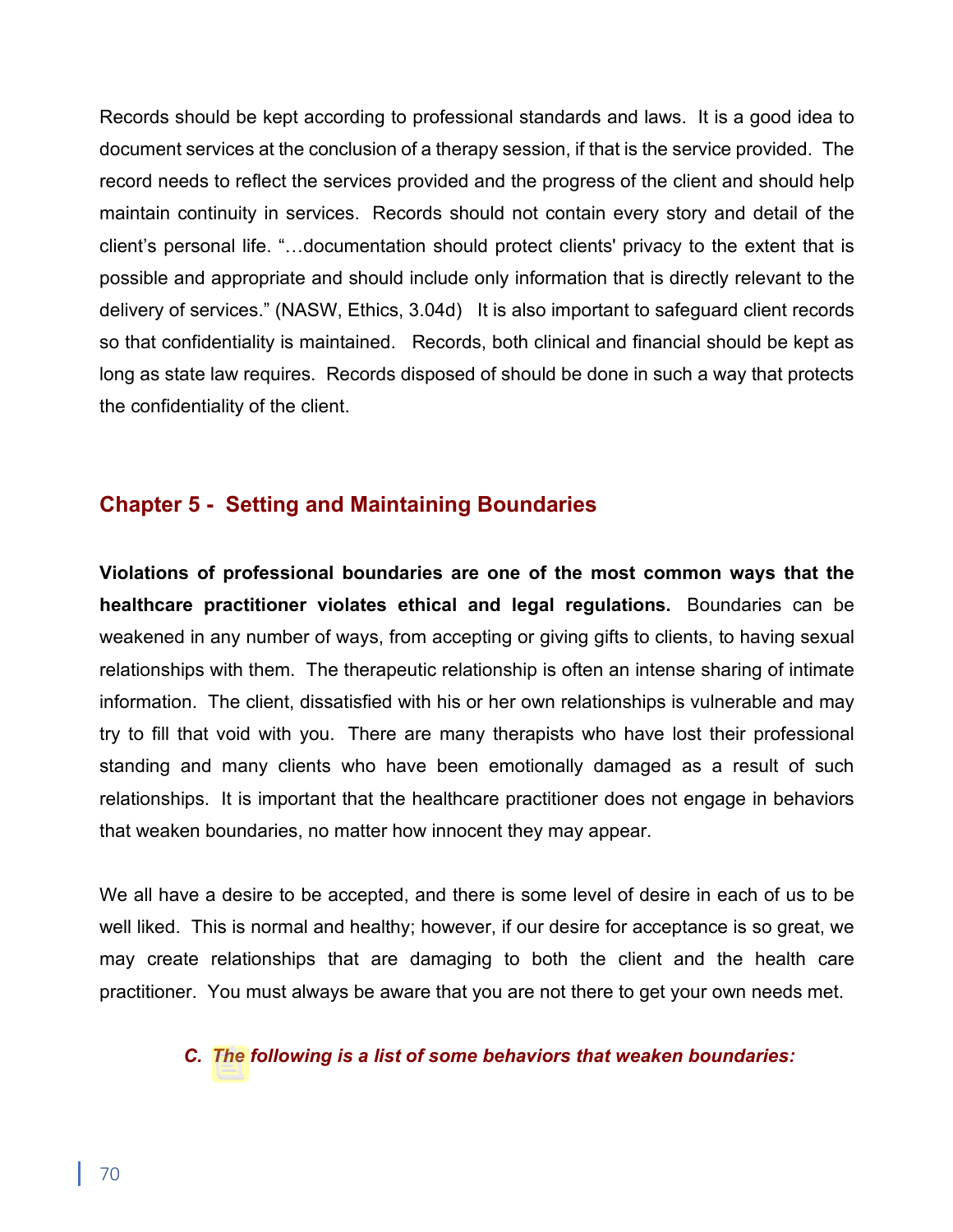- Physical contact
- Inappropriate dress
- Horseplay
- Divulging too much personal information like your own marriage problems, dating life, use of alcohol, etc.
- Language
- Allowing clients to break client therapist agreement
- Selling or buying items to or from clients
- Seeing each other outside of counseling sessions /socially
- Dating
- Extending individual sessions longer than agreed upon
- Longer term therapy than necessary
- Flirting
- Dual relationship: Serving client you know outside of the therapeutic relationship.

## *B. Behaviors which strengthen therapeutic boundaries include:*

- Maintain appropriate space
- Appropriate dress
- Professional consultation
- Keep time and number of session to agreed upon amount.
- Setting limits
- **Consistency**
- Role model appropriate behavior
- No personal favors
- Reinforce definition of relationship.

#### *C. The use of appropriate boundaries to enhance therapeutic outcomes*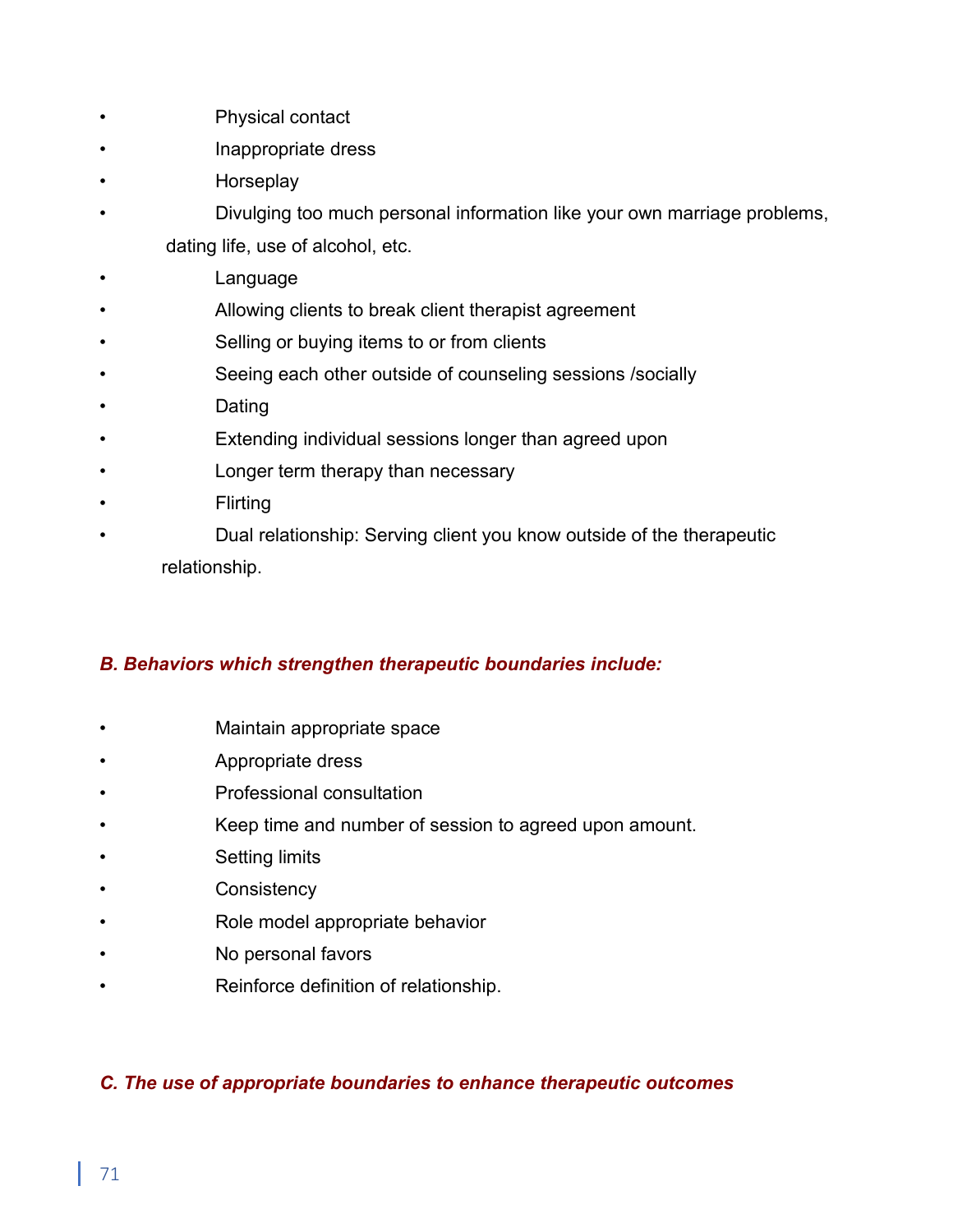People come to counseling for various reasons: usually as a result of some type of dissatisfaction with themselves, their lives and/or their relationships. It is important for them to have a safe environment to share thoughts feelings and emotions. Clients offer a high level of vulnerability in sharing with therapists intimate personal details of their lives. When the client can feel that there is positive regard and respect for their feelings, and this is maintained through appropriate boundaries, then the relationship becomes a significant part of the therapy itself. If those boundaries are broken, then the client enters an environment that only repeats, but at a more intense level, the issues that are the cause of them coming to therapy.

Levels of self-disclosure play a large part in the therapeutic relationship that can damage or help the relationship depending on the motivation, timing and content of the disclosure. When not sure about what to disclose, it is probably best to follow the rule: less is more. Therapy is not about the therapist. Talking too much about yourself can weaken boundaries and redefine the relationship as something more social than therapeutic.

When a client attempts to break down or bend the boundaries the therapist must be prepared to reinforce the relationship in a way that is clear, but not harsh. Experience and consultation are two tools that will help you maintain appropriate boundaries.

### *D. Risks of poor boundaries – How did that happen?*

Violations of legal and ethical boundaries do not usually occur suddenly. There is usually a process by which boundaries gradually are weakened until the therapist is before a disciplinary review board and asking him or herself, "How did that happen?" Maintaining the highest standards of ethics will keep you and your clients safe from what can turn out to be rather tragic events.

## *E. Illustration of How Boundaries may be Weakened*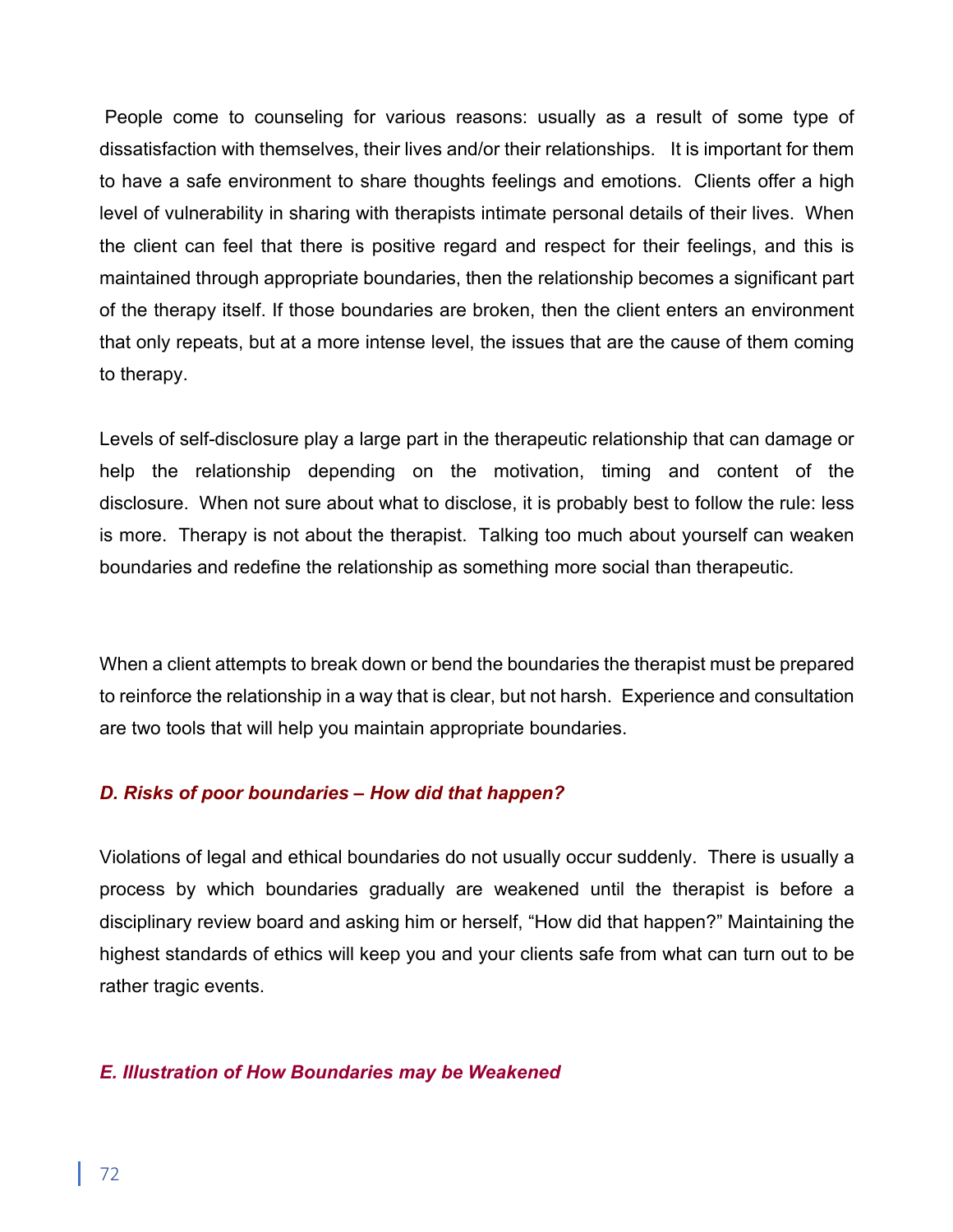Jeff is a handsome 25 year-old man who is going through a divorce. The separation was initiated by his wife who was seeing a previous boyfriend. He does not have any children and Jeff describes his marriage as having been seemingly happy for them both, and says he still loves his wife. He wants to develop a meaningful relationship with another woman, but is somewhat insecure about going through the dating scene again.

 The divorce dealt a major blow to his confidence and his willingness to trust someone to be close. That is the dilemma he presents: On the one hand he is lonely and would like to have a marital relationship again, on the other, he is insecure about initiating such a relationship and fearful what might occur if he does.

The therapist, a Licensed Clinical Social Worker named Anne, is a 32 year-old happily married woman with two children. She has been practicing for five years with a focus on couples therapy and families. She has counseled many individuals in relationships including males and has not had a problem with boundaries or inappropriate behaviors.

Anne notices that Jeff is not bad looking. She expresses empathic concern for his heartbreak and troubles. She feels for Jeff's sadness and he is very distraught. At the end of the first session, she thinks giving him a hug would be the natural thing to do to offer comfort. It is what she would do with a child, or even a woman who seemed to need such comfort. She chooses not to because at the moment she decides it would be a weakening of the boundaries.

In a later session, however, she justifies to herself that it would be okay to give Jeff hugs to comfort him. She finds herself being more aware of her personal appearance on the days that Jeff is scheduled to be seen. They are developing a rapport and Jeff seems to be getting happier as he adjusts to the separation from his wife. In helping Jeff with his insecurity of initiating relationships, Anne roll plays as a date partner in phone and date conversations. Jeff thanks Anne for her assistance but states he is still very worried about how things will go on a date. He asks her if they could have a practice date---just out to dinner or lunch. She is hesitant, but agrees as Jeff expresses his need for the help.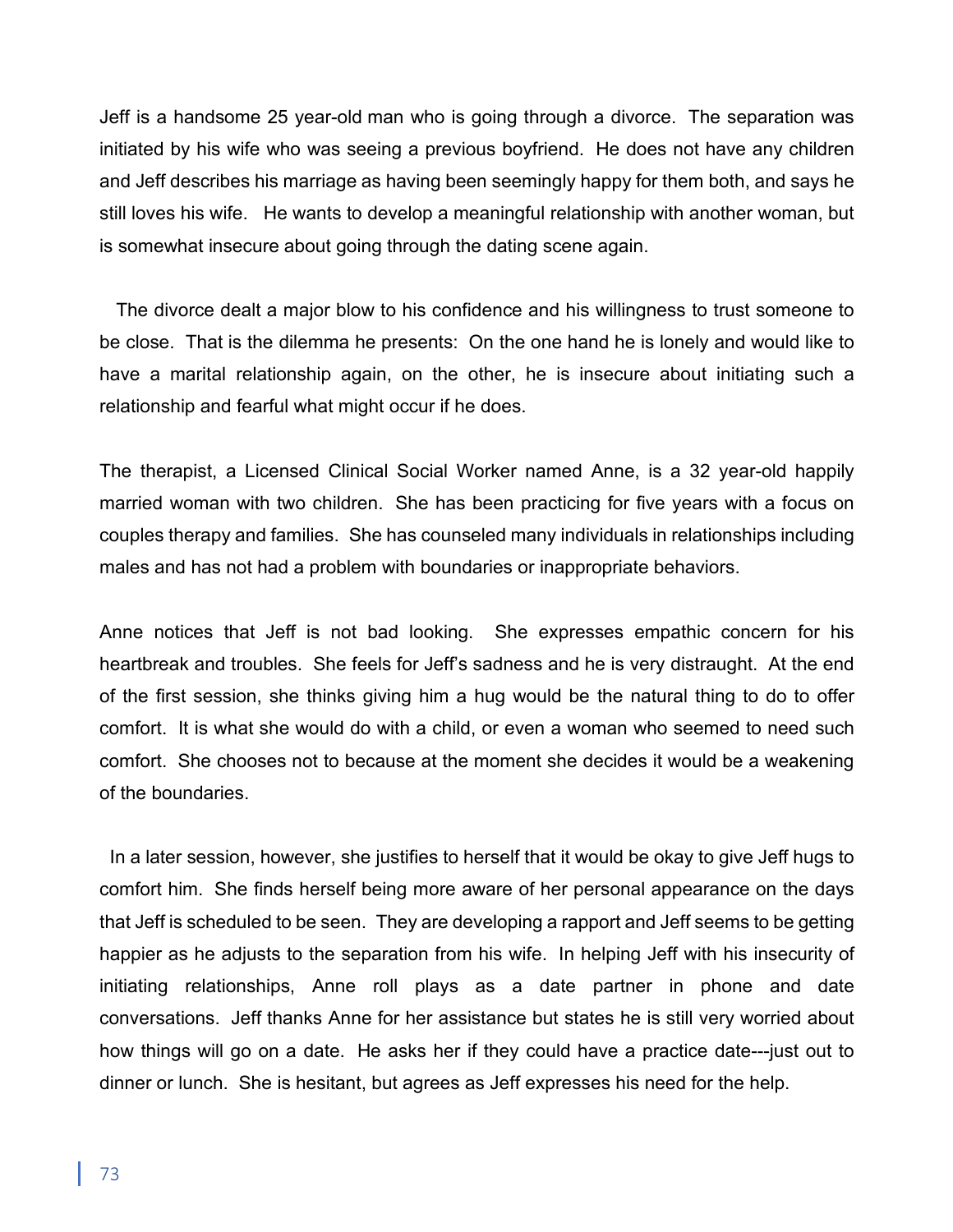#### *The Poor Choices*

Throughout this case there are turning points and decisions that Anne makes that either strengthen the therapeutic boundaries, or weaken them. In most decisions Anne is weakening them, in addition to passing over or disregarding the warning signs that she is on a slippery slope to losing her license, her career, and even worse, maybe her family. Anne is being faced with the same type of decisions that nearly every healthcare provider faces. Anne did not intend to begin a dual relationship. She had heretofore been very careful. In this case she gradually made those decisions that created that relationship.

First, Anne found Jeff to be handsome. Depending on Anne's internal response to this, it may or may not be a problem in itself; however, it would at least put up a red flag for her to be careful with her own thoughts, behaviors and emotions and to keep them in check. There are different rules of thought in regards to hugging clients, regardless of their age or gender. In this case, Anne did show some awareness by not hugging him at the first session, but then justified it later. Decisions such as these when justified through the foggy lens of human emotion often end up being poor decisions.

It is next noted that she is becoming more aware of wanting to look attractive to Jeff. Being aware of one's personal appearance would be a positive thing (and one more therapists should pay attention to!), but the fact that she was paying extra attention in regards to how she would look to Jeff was a sure sign that her boundaries and feelings were going beyond the therapeutic relationship. Anne's self-awareness as a therapist should have been a warning bell, but she ignored it. It is doubtful that she was not aware of what she was doing, but she was ignoring the potential consequences. With the proper response, she may have referred Jeff to another therapist, or at least at this point, if she had not from the beginning, sought consultation.

The roll playing could have been a positive therapeutic technique, except that Anne had weakened the boundaries to the point where the roll play wasn't just a roll play, and obviously the practice date was not going to be just practice. Anne has then created a dual relationship under the guise of therapy, and the path, if she continued on it, becomes obviously difficult.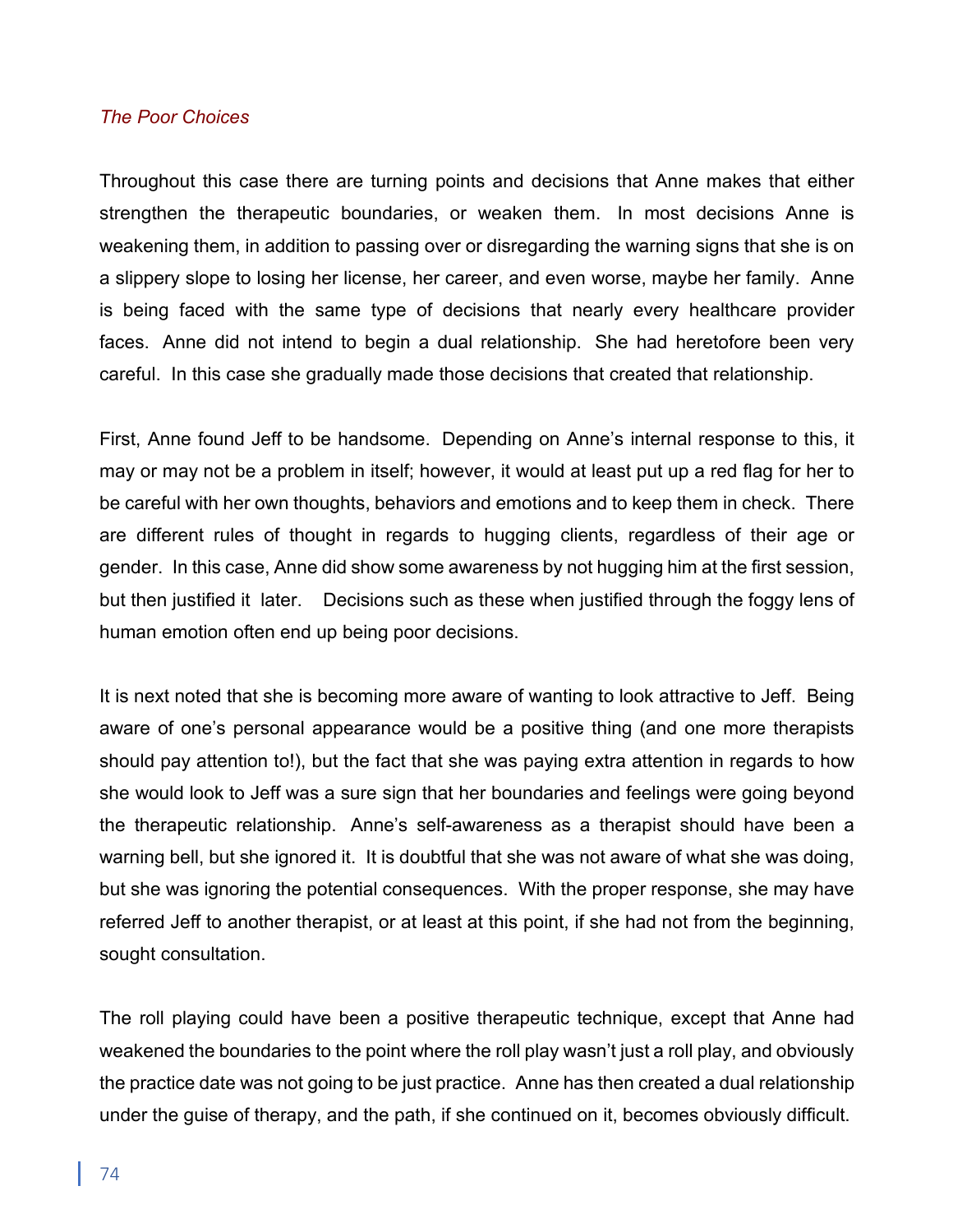Fortunately, Anne suddenly got a hold of herself, realized what she was doing and where it was leading. She sought consultation and, instead of the practice date, asked Jeff to see her in the office for an appointment. In that appointment, as discussed in her consultation session, she stated to Mark that it was out of the scope of their therapy for her to go on a "practice date" with him, and that she should not have set such an appointment to do so. They discussed the progress that he had made thus far in his counseling and suggested to him that if he still felt a need to see a therapist that she could refer him to another very qualified therapist.

To her credit, Anne eventually stopped the relationship from moving further in the direction it was. It was unfortunate that she let it go as far as it did, having potentially harmed the client, depending on his response to it. This vignette illustrates the need for the provider to have vigilant self-awareness in order to maintain appropriate boundaries. The harm that comes from the failure to do so can be severe.

## **Chapter 6 -- Reporting Requirements and Issues**

Mandatory reporting laws have been put in place to protect the most vulnerable among us. Mandated reporters are often times the first line of defense. It is crucial mandated reporters do just that: report. Others who have been trained and have further legal responsibilities will come assess and investigate the possible abuse. The mandated reporter does not need to determine if there has been abuse, only to suspect abuse and then report it. Reports typically include an immediate phone call and then a written report within the next day or so. The following are reporting laws for the state of California:

#### *A. Child Abuse & Neglect*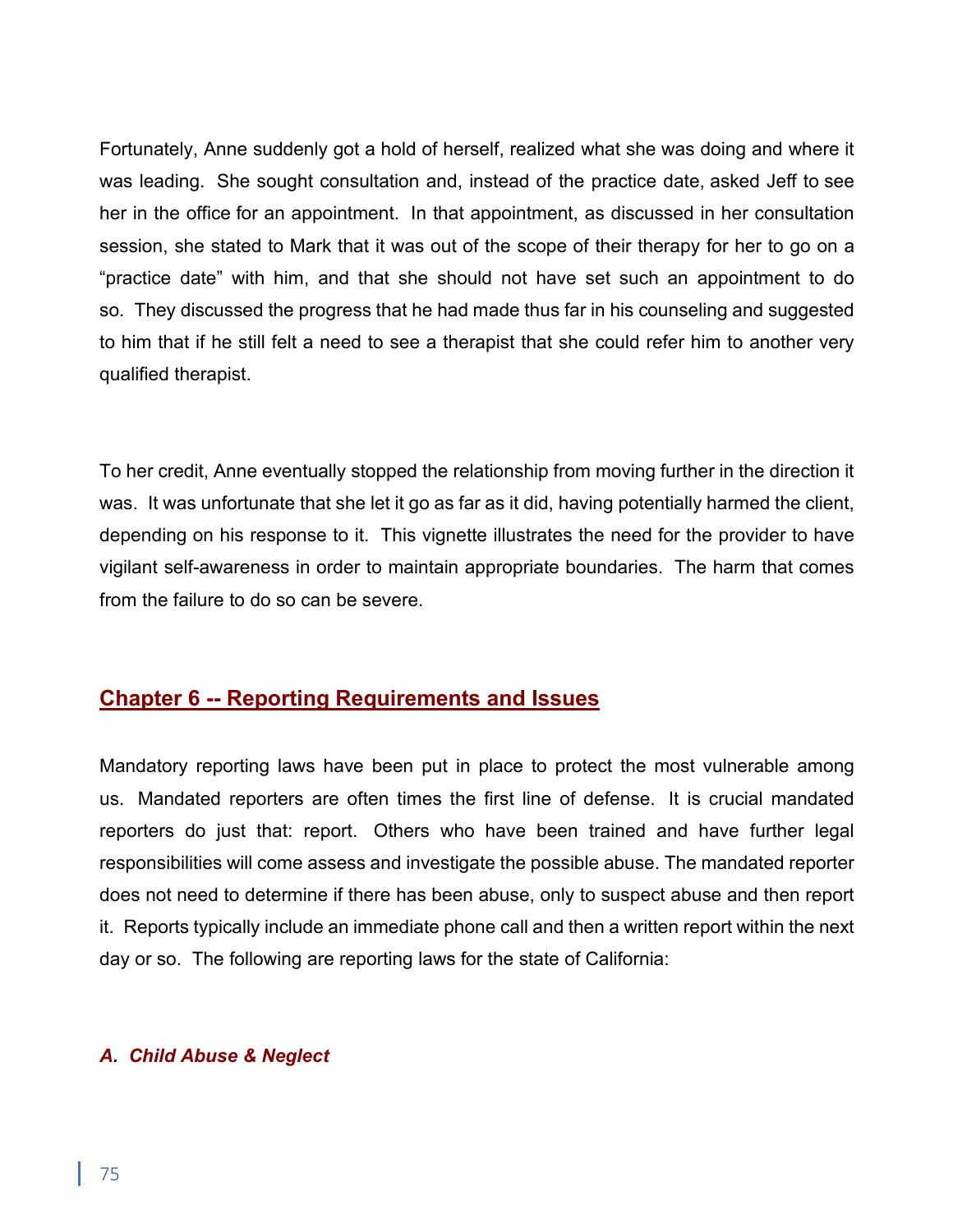#### *Mandated Reporter Requirements*

As a Helping Professional you are a mandated reporter. The specific requirements for reporting in each State may be slight different. In this section we will first, review the reporting requirements for California, then Second, review the penalties in each state for failing to report.

The most common types of abuse are physical, sexual, and neglect. Healthcare practitioners are required to know the symptoms of child abuse and are mandated to report any suspicion of such abuse by the California Penal Code.

The following is a list of **mandatory reporters** of child abuse in the state of California. (**Bold Font** added)

- (a) As used in this article, **"mandated reporter"** is defined as any of the following:
	- (1) A teacher.
	- (2) An instructional aide.
	- (3) A teacher's aide or teacher's assistant employed by any public or private school.
	- (4) A classified employee of any public school.
	- (5) An administrative officer or supervisor of child welfare and

 attendance, or a certificated pupil personnel employee of any public or private school.

- (6) An administrator of a public or private day camp.
- (7) An administrator or employee of a public or private youth

center, youth recreation program, or youth organization.

(8) An administrator or employee of a public or private

 organization whose duties require direct contact and supervision of children.

 (9) Any employee of a county office of education or the California Department of Education, whose duties bring the employee into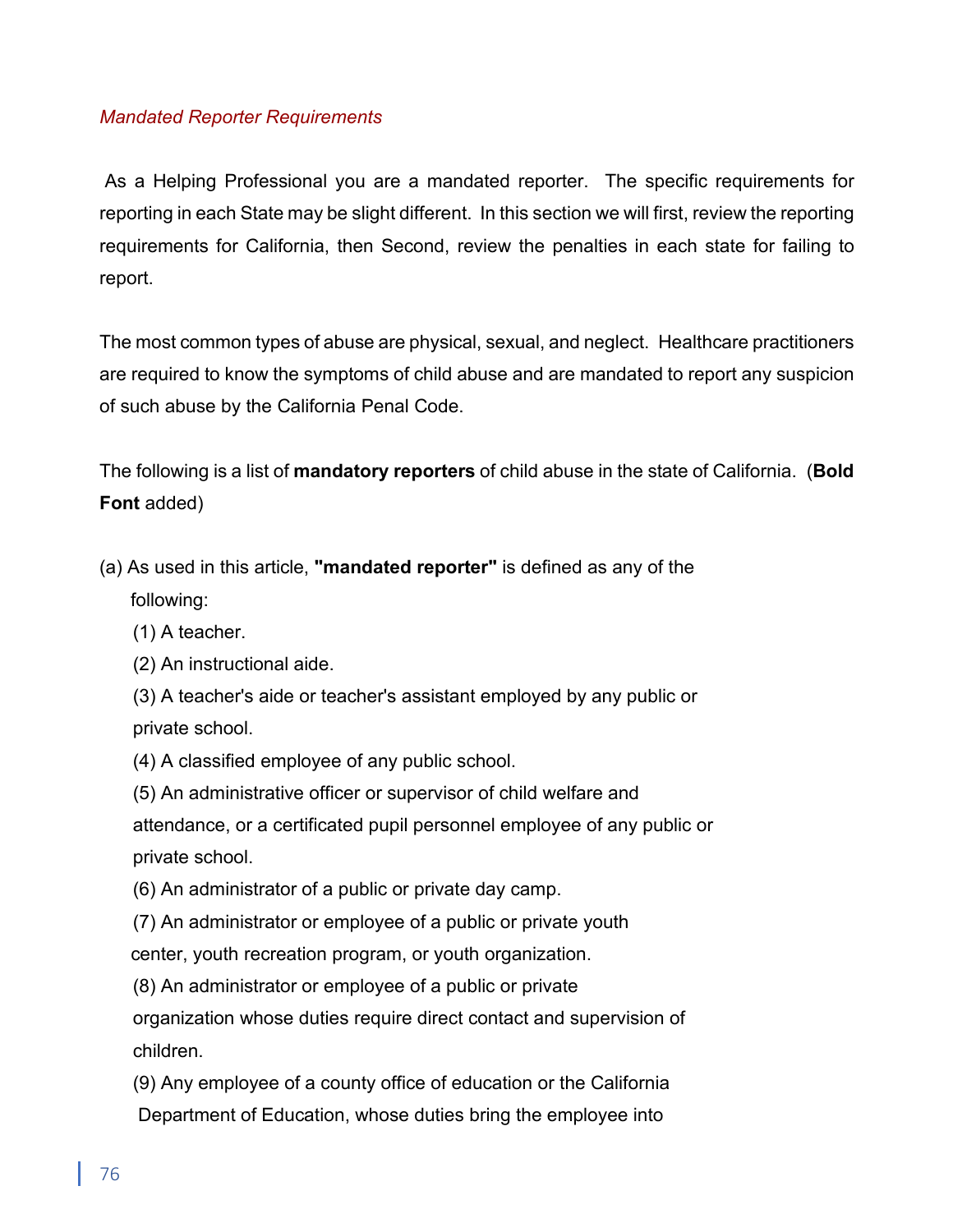contact with children on a regular basis.

 (10) A licensee, an administrator, or an employee of a licensed community care or child day care facility.

(11) A Head Start program teacher.

 (12) A licensing worker or licensing evaluator employed by a licensing agency.

(13) A public assistance worker.

(14) An employee of a child care institution, including, but not limited to, foster parents, group home personnel, and personnel of residential care facilities.

(15) A **social worker**, probation officer, or parole officer.

(16) An employee of a school district police or security department.

 (17) Any person who is an administrator or presenter of, or a counselor in, a child abuse prevention program in any public or private school.

 (18) A district attorney investigator, inspector, or local child support agency caseworker unless the investigator, inspector, or caseworker is working with an attorney appointed to represent a minor.

(19) A peace officer,

(20) A firefighter, except for volunteer firefighters.

 (21) A physician, surgeon, psychiatrist, psychologist, dentist, resident, intern, podiatrist, chiropractor, **licensed nurse**, dental hygienist,

optometrist, **marriage, family and child counselor, clinical social** 

 **worker, or any other person who is currently licensed**

(22) Any emergency medical technician I or II, paramedic

(23) A psychological assistant registered

(24) **A marriage, family, and child therapist trainee**,

## (25) An **unlicensed marriage, family, and child therapist intern**

(26) A state or county public health employee who treats a minor

for venereal disease or any other condition.

(27) A coroner.

(28) A medical examiner, or any other person who performs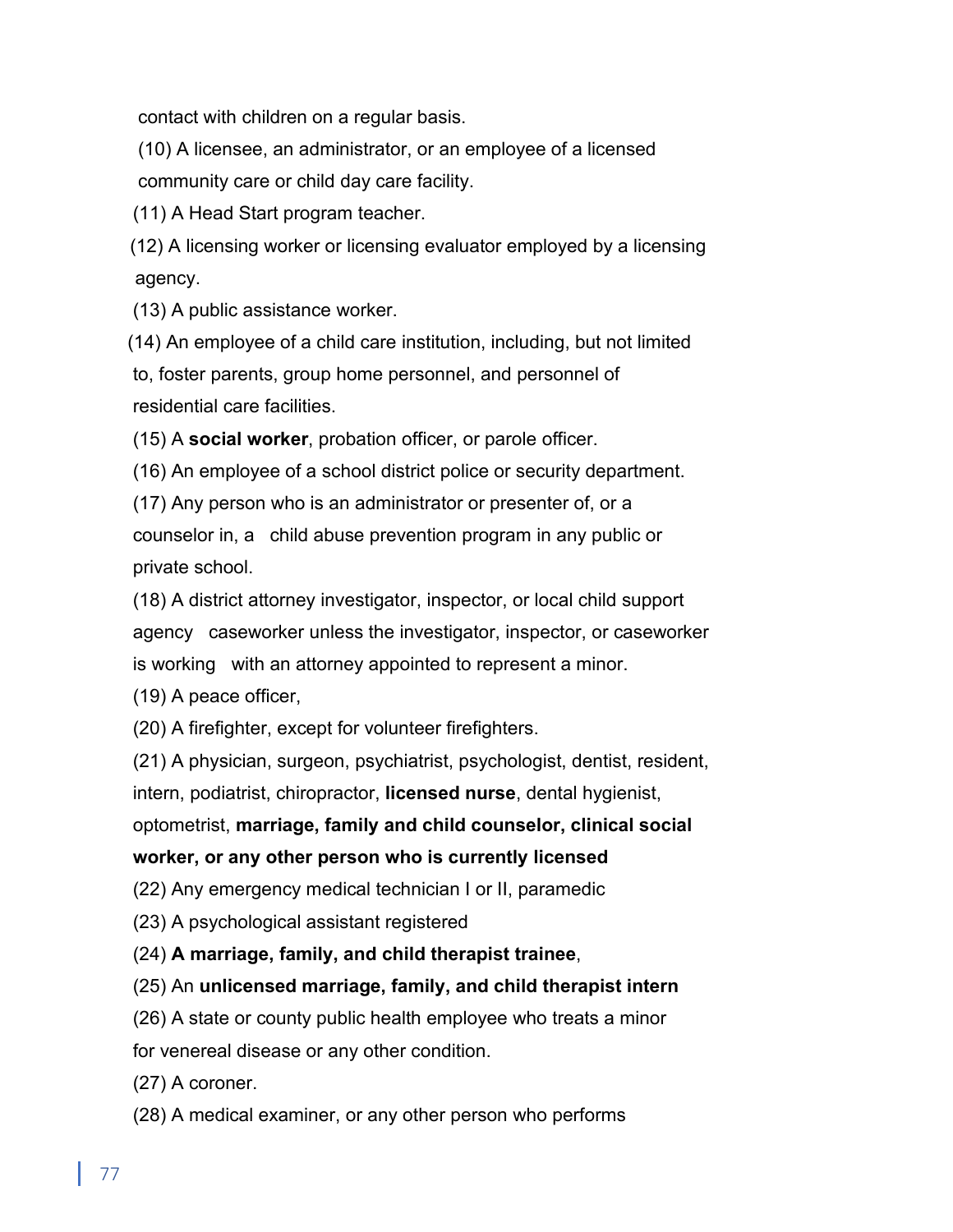autopsies.

(29) A commercial film and photographic print processor,

(30) A child visitation monitor.

(31) An animal control officer or humane society officer

(32) A clergy member

(33) Any custodian of records of a clergy member,

 (34) Any employee of any police department, county sheriff's department, county probation department, or county welfare department.

(35) An employee or volunteer of a Court Appointed Special

Advocate program

(36) A custodial officer

 (37) Any person providing services to a minor child under Section 12300 or 12300.1 of the Welfare and Institutions Code.

(b) Except as provided in paragraph (35) of subdivision (a), volunteers of public or private organizations whose duties require direct contact with and supervision of children are not mandated reporters but are encouraged to obtain training in the identification and reporting of child abuse and neglect and are further encouraged to report known or suspected instances of child abuse or neglect to an agency specified in Section 11165.9.

(c) Employers are strongly encouraged to provide their employees who are mandated reporters with training in the duties imposed by this article. This training shall include training in child abuse and neglect identification and training in child abuse and neglect reporting. Whether or not employers provide their employees with training in child abuse and neglect identification and reporting, the employers shall provide their employees who are mandated reporters with the statement required pursuant to subdivision (a) of Section 11166.5.

(d) School districts that do not train their employees specified in subdivision (a) in the duties of mandated reporters under the child abuse reporting laws shall report to the State Department of Education the reasons why this training is not provided.

(e) Unless otherwise specifically provided, the absence of

training shall not excuse a mandated reporter from the duties imposed by this article.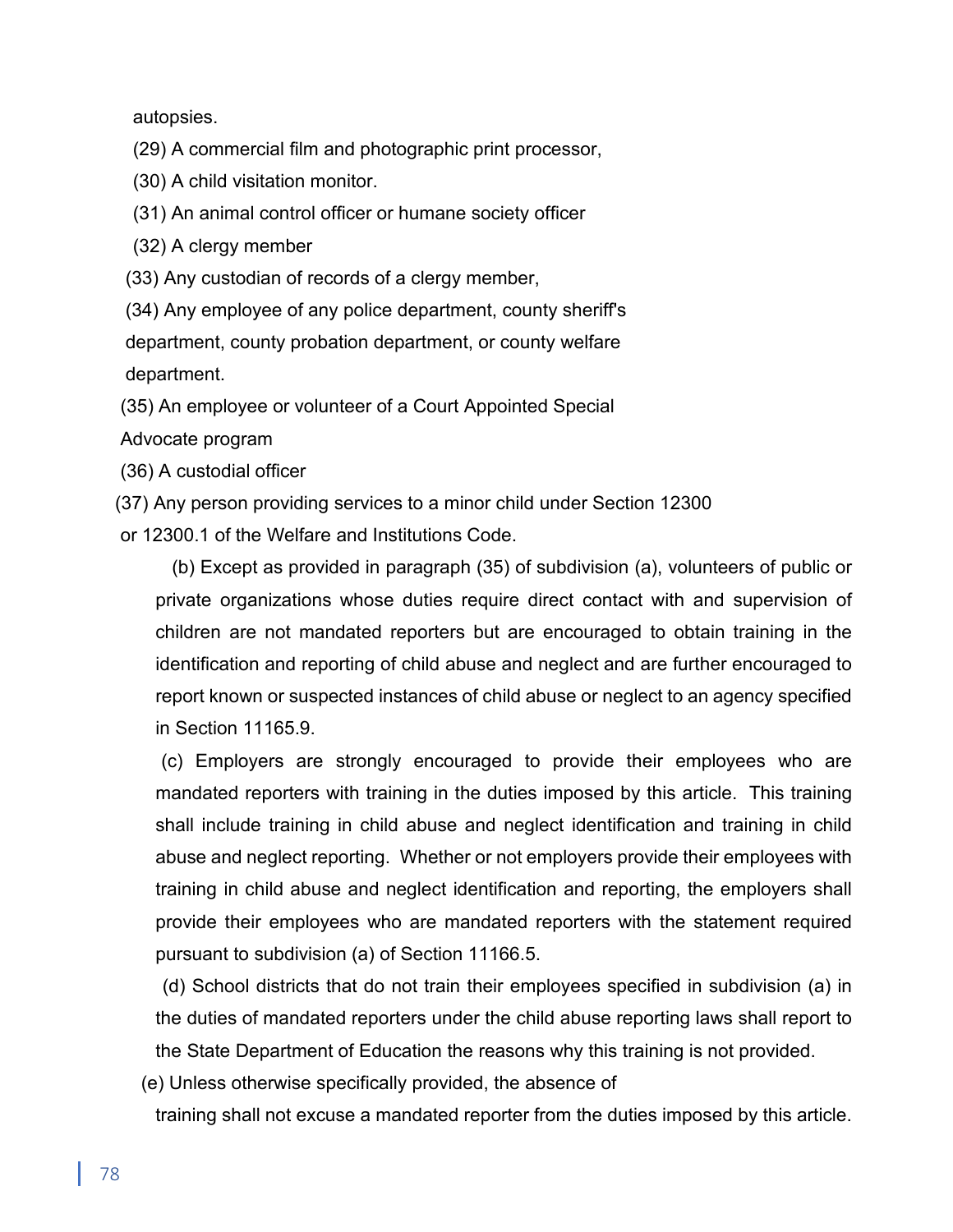(f) Public and private organizations are encouraged to provide their volunteers whose duties require direct contact with and supervision of children with training in the identification and reporting of child abuse and neglect." (CA Penal Code, 11165.7.)

#### **To whom should the report be made?**

 Make sure that you have access to child abuse hotlines. Regardless of the information you have, you must make a report if you have a reasonable suspicion of the abuse. Reports must be made to those designated by law to take such reports. These include the police, probation department if designated to receive such reports, or county welfare department.

The code reads as follows:

"Reports of suspected child abuse or neglect shall be made by mandated reporters to any police department or sheriff's department, not including a school district police or security department, county probation department, if designated by the county to receive mandated reports, or the county welfare department. Any of those agencies shall accept a report of suspected child abuse or neglect whether offered by a mandated reporter or another person, or referred by another agency, even if the agency to whom the report is being made lacks subject matter or geographical jurisdiction to investigate the reported case, unless the agency can immediately electronically transfer the call to an agency with proper jurisdiction. When an agency takes a report about a case of suspected child abuse or neglect in which that agency lacks jurisdiction, the agency shall immediately refer the case by telephone, fax, or electronic transmission to an agency with proper jurisdiction. (CA Penal Code, 11165.9)"

#### What does a **reasonable suspicion** mean?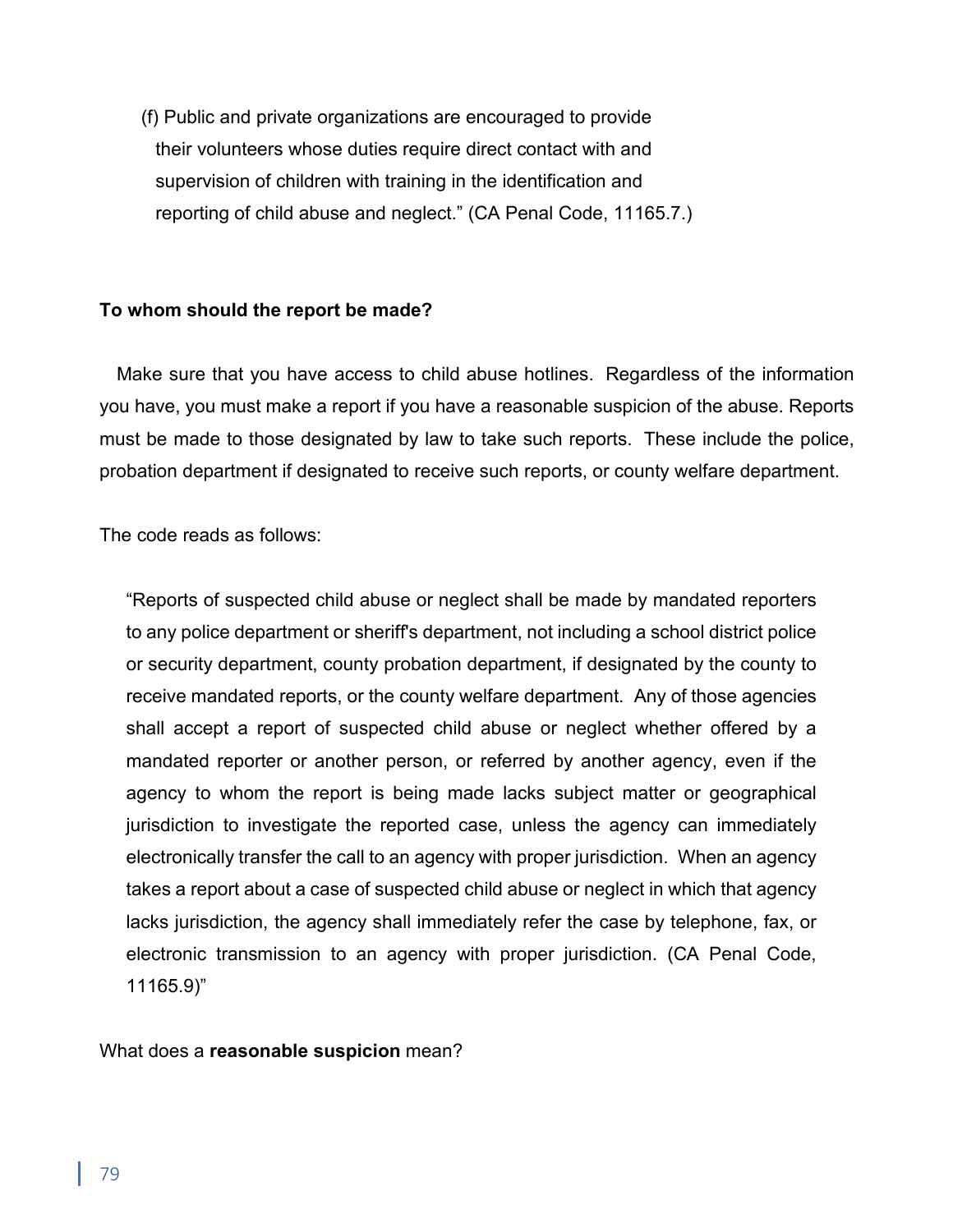"A "reasonable suspicion" means that *it is objectively reasonable for a person to entertain a suspicion,* based upon facts that could cause a reasonable person in a like position, drawing, when appropriate, on his or her training and experience, to suspect **child abuse** or neglect." (CA Penal Code, 11166)

#### What is the **reporting timetable**?

What are the possible legal penalties for **failing to report?**

Suspected child abuse must be reported immediately by telephone and followed up by a written report within 36 hours. Failure to do so can result in a \$1000 fine and./or six months of incarceration or both for each instance.

## *Penalties for Failure to Report and False Reporting of Child Abuse and Neglect*

This section is sourced from the Child Welfare Information Gateway. (2019). *Penalties for failure to report and false reporting of child abuse and neglect.* Washington, DC: U.S. Department of Health and Human Services, Children's Bureau.

To find statute information for a particular State, copy and paste this link:

#### <https://www.childwelfare.gov/topics/systtemwide/laws-policies/state/>

Many cases of child abuse and neglect are not reported, even when mandated by law. Therefore, nearly every State and U.S. territory imposes penalties, often in the form of a fine or imprisonment, on mandatory reporters who fail to report suspected child abuse or neglect as required by law.1 In addition, to prevent malicious or intentional reporting of cases that are not founded, many States and the U.S. Virgin Islands impose penalties against any person who files a report known to be false.

### **A. Penalties for Failure to Report**

Approximately 49 States, the District of Columbia, American Samoa, Guam, the Northern Mariana Islands, Puerto Rico, and the Virgin Islands impose penalties on mandatory reporters who knowingly or willfully fail to make a report when they suspect that a child is being abused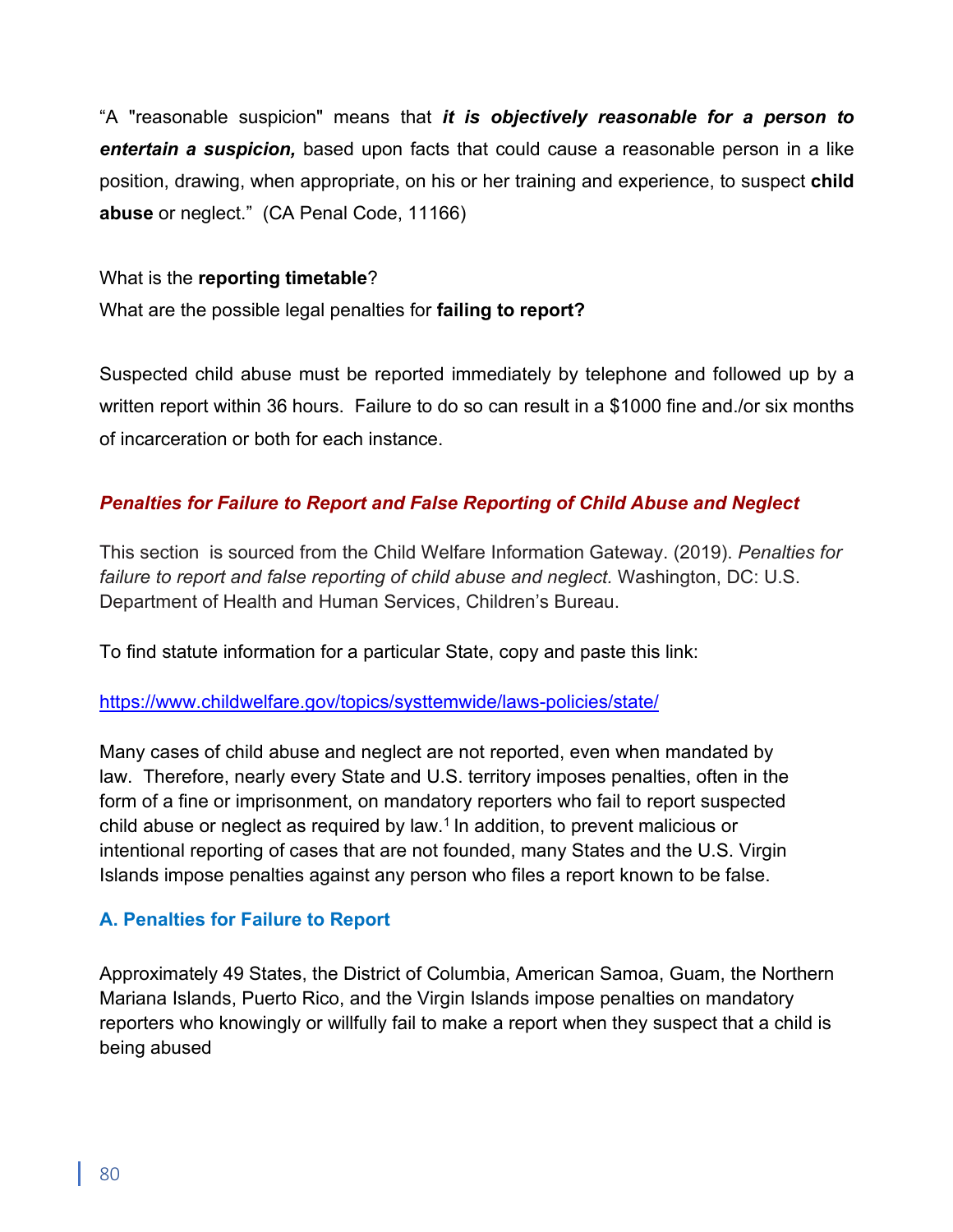or neglected.<sup>[1](#page-80-0)</sup> In Florida, a mandatory reporter who fails to report as required by law can be charged with a felony. Failure to report is classified as a misdemeanor or a similar charge in 40 States and American Samoa, Guam, and the Virgin Islands.<sup>[2](#page-80-1)</sup> Misdemeanors are upgraded to felonies for failure to report more serious situations in Arizona (for a serious offense such as child prostitution or incest) and Minnesota (for when a child has died because of the lack of medical care). In Connecticut, Illinois, Kentucky, and Guam, second or subsequent violations are classified as felonies.

Twenty States and the District of Columbia, Guam, the Northern Mariana Islands, and the Virgin Islands specify in the reporting laws the penalties for a failure to report.[3](#page-80-2) Upon conviction, a mandated reporter who fails to report can face jail terms ranging from 30 days to 5 years, fines ranging from \$300 to \$10,000, or both jail terms and fines. In seven States, harsher penalties may be imposed under certain circumstances.<sup>[4](#page-80-3)</sup> In seven States and American Samoa, in addition to any criminal penalties, the reporter may be civilly liable for any damages caused by the failure to report.[5](#page-80-4)

Florida imposes a fine of up to \$1 million on any institution of higher learning, including any State university and nonpublic college, who fails to report or prevents any person from reporting an instance of abuse committed on the property of the institution or at an event sponsored

<span id="page-80-0"></span> $1$  The word "approximately" is used to stress the fact that the States frequently amend their laws. This information is current through February 2019. Wyoming currently does not have a statute that imposes penalties on mandatory reporters for failure to report.

<span id="page-80-1"></span> $2$  Alabama, Alaska, Arizona, Arkansas, California, Colorado, Connecticut, Georgia, Hawaii, Idaho, Illinois, Indiana, Iowa, Kansas, Kentucky, Michigan, Minnesota, Missouri, Montana, Nebraska, Nevada, New Hampshire, New Jersey (charged as a disorderly person), New Mexico, New York, North Carolina, North Dakota, Ohio, Oklahoma, Oregon, Pennsylvania, Rhode Island, South Carolina, South Dakota, Tennessee, Texas, Utah, Virginia, Washington, and West Virginia.

<span id="page-80-2"></span> $3$  Alabama, California, Connecticut, Delaware, Florida, Louisiana, Maine, Massachusetts, Michigan, Minnesota, Mississippi, New Mexico, Rhode Island, South Carolina, Tennessee, Vermont, Virginia, Washington, West Virginia, and Wisconsin.

<span id="page-80-3"></span> $4$  In California and Massachusetts, harsher penalties are imposed when the failure to report results in the child's death or serious bodily injury. Louisiana imposes harsher penalties when the reporter fails to report sexual abuse or serious bodily injury. Delaware and Virginia impose harsher penalties upon second or subsequent convictions for failure to report. Vermont imposes its fine for failure to report when the reporter willfully fails to report with the intent to conceal the abuse. West Virginia imposes harsher penalties for failure to report the sexual assault of a child.

<span id="page-80-4"></span><sup>5</sup> Arkansas, Colorado, Iowa, Michigan, Montana, New York, and Rhode Island.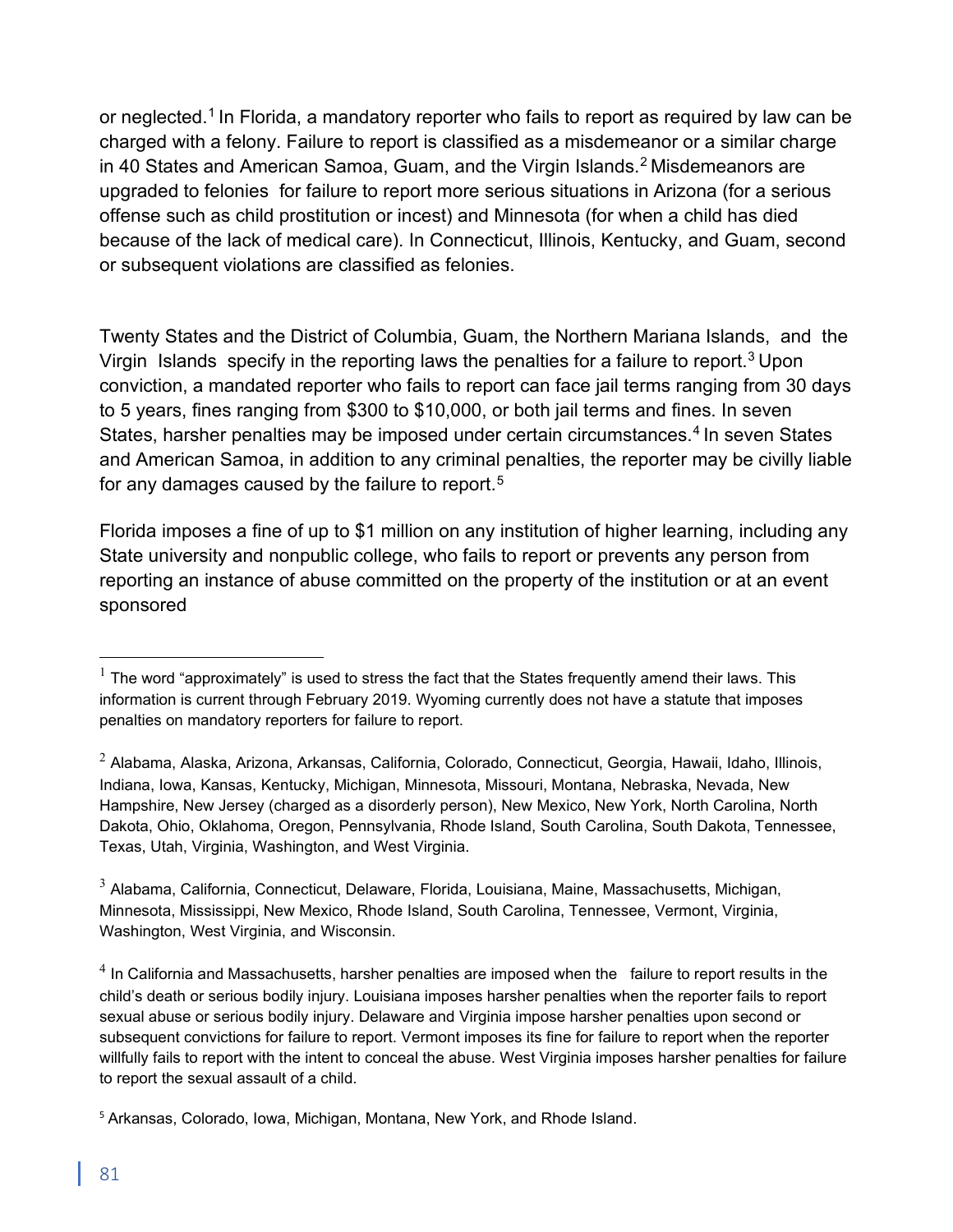by the institution. In Maryland, an agency participating in a child abuse or neglect investigation that has reason to suspect that a health-care practitioner, police officer, or educator has failed to report as required must file a complaint with that professional's respective licensing authority. In Missouri, a film or photographic film processor, computer technician, or internet provider who fails to report child pornography commits a misdemeanor.

### **a**. Obstructing Reports of Abuse or Neglect

Approximately 10 States impose penalties against any employer who discharges, suspends, disciplines, or engages in any action to prevent or prohibit an employee or volunteer from making a report of suspected child maltreatment as required by the reporting laws.<sup>[6](#page-81-0)</sup> In six States, an action to prevent a report is classified as a misdemeanor.<sup>[7](#page-81-1)</sup> In Connecticut, an employer who interferes with making a report will be charged with a felony and may be subject to a civil penalty of up to \$2,500. Three States specify the penalties for that action,<sup>[8](#page-81-2)</sup> and in four States the employer is civilly liable for damages for any harm caused to the mandatory reporter.<sup>[9](#page-81-3)</sup>

In Pennsylvania, a person commits a felony if he or she uses force, violence, or threat; offers a bribe to prevent a report; or has a prior conviction for the same or a similar offense. In Puerto Rico, any person who deliberately prevents another person from making a report commits a misdemeanor.<sup>[10](#page-81-4)</sup> In the Northern Mariana Islands, any person who is convicted of interfering with the good-faith efforts of any person making or attempting to make a report shall be subject to imprisonment for up to 1 year, or a fine of \$1,000, or both.

## B. Penalties for False Reporting

Approximately 29 States and Puerto Rico carry penalties in their civil child protection laws for any person who willfully or intentionally makes a false report of child abuse or

<span id="page-81-0"></span> $^6$  Alabama, Arkansas, Connecticut, Maryland, Minnesota, North Dakota, Oklahoma, Pennsylvania, Vermont, and Wyoming.

<span id="page-81-1"></span><sup>7</sup> Alabama, Arkansas, Maryland, North Dakota, Pennsylvania, and Wyoming.

<span id="page-81-2"></span> $8$  Maryland (\$10,000, 5 years in jail, or both), Minnesota (\$10,000), and Wyoming (\$750, 6 months in jail, or both).

<span id="page-81-3"></span> $9$  Minnesota, North Dakota, Oklahoma, and Vermont.

<span id="page-81-4"></span> $10$  Upon conviction, the person is subject to a fine of up to \$5,000 or imprisonment of up to 90 days.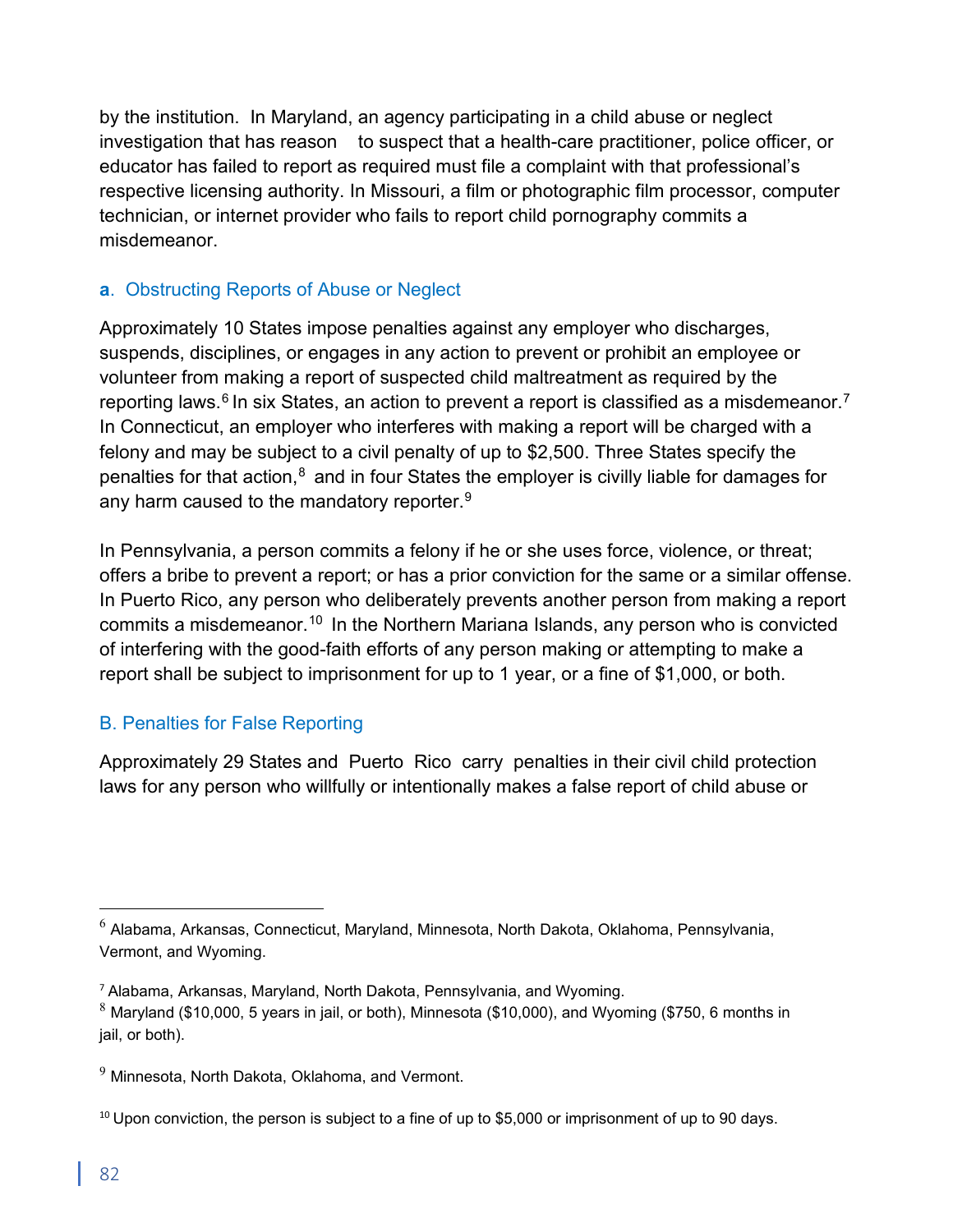neglect.[11](#page-82-0) In New York, Ohio, Pennsylvania, and the Virgin Islands, making false reports of child maltreatment is made illegal in criminal sections of State code.

Nineteen States and the Virgin Islands classify false reporting as a misdemeanor or similar charge.[12](#page-82-1) In Florida, Illinois, Tennessee, and Texas, false reporting is a felony; while in Arkansas, Indiana, Missouri, and Virginia, second or subsequent offenses are upgraded to felonies. In Michigan, false reporting can be either a misdemeanor or a felony, depending on the seriousness of the alleged abuse in the report. No criminal penalties are imposed in California, Maine, Minnesota, Montana, and Nebraska; however, the immunity from civil or criminal action that is provided to reporters of abuse or neglect is not extended to those who make a false report. In South Carolina, in addition to any criminal penalties, the Department of Social Services may bring civil action against the person to recover the costs of investigation and any proceedings related to the investigation.

Eleven States, Puerto Rico, and the Virgin Islands specify the penalties for making a false report.<sup>[13](#page-82-2)</sup> Upon conviction, the reporter can face jail terms ranging from 90 days to 5 years or fines ranging from \$500 to \$5,000. Florida imposes the most severe penalties: In addition to a court sentence of 5 years and \$5,000, the Department of Children and Family Services may fine the reporter up to \$10,000. In six States, the reporter may be civilly liable for any damages caused by the report.<sup>[14](#page-82-3)</sup>

### C. Citation

The previous chapter was from the Child Welfare Information Gateway. (2019). *Penalties for failure to report and false reporting of child abuse and neglect.* 

<span id="page-82-1"></span><span id="page-82-0"></span><sup>11</sup> Arizona, Arkansas, California, Colorado, Connecticut, Florida, Idaho, Illinois, Indiana, Iowa, Kansas, Kentucky, Louisiana, Maine, Massachusetts, Michigan, Minnesota, Missouri, Montana, Nebraska, North Dakota, Oklahoma, Rhode Island, South Carolina, Tennessee, Texas, Virginia, Washington, and Wyoming. <sup>12</sup> Arizona, Arkansas, Colorado, Indiana, Iowa, Kansas, Kentucky, Louisiana, Michigan, Missouri, New York, North Dakota, Ohio, Oklahoma, Rhode Island, South Carolina, Virginia, Washington, and Wyoming. In Iowa, a person who makes more than three reports regarding the same child victim or the same alleged abuser that are determined to be false or without merit may be subject to criminal charges.

<span id="page-82-2"></span><sup>&</sup>lt;sup>13</sup> Connecticut, Florida, Louisiana, Massachusetts, Michigan, Oklahoma, Rhode Island, South Carolina, Texas, Washington, and Wyoming.

<span id="page-82-3"></span><sup>&</sup>lt;sup>14</sup> California, Colorado, Idaho, Indiana, Minnesota, and North Dakota.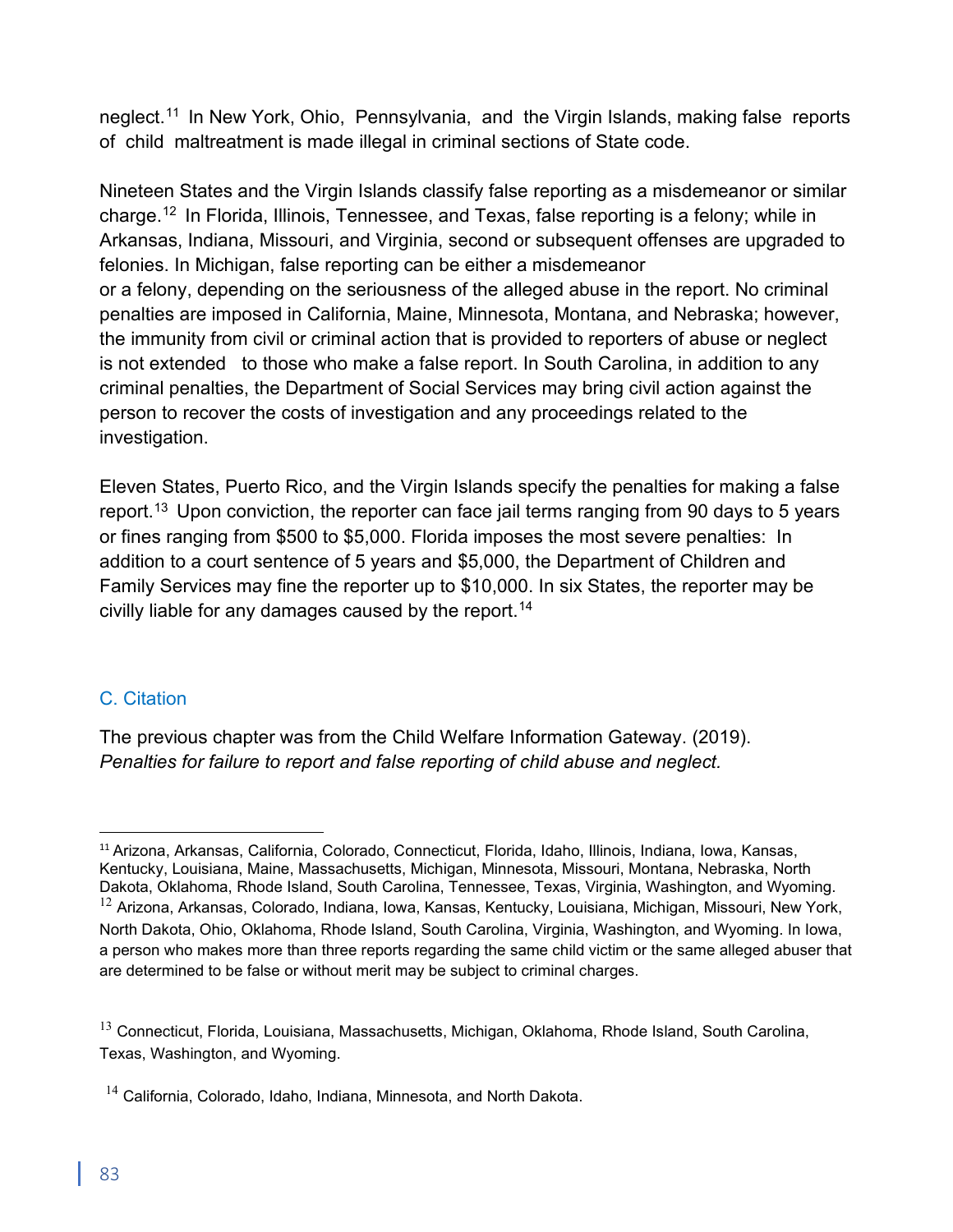Washington, DC: U.S. Department of Health and Human Services, Children's Bureau.

### D. Summaries of State Law

### **Alabama**

*Current Through February 2019*

Failure to Report

## **Citation: Ala. Code §§ 26-14-3(g); 26-14-13**

- Commencing on August 1, 2013, a public or private employer who discharges, suspends, disciplines, or penalizes an employee solely for reporting suspected child abuse or neglect pursuant to this section shall be guilty of a class C misdemeanor.
- Any person who knowingly fails to make the report required by the reporting laws shall be guilty of a misdemeanor and shall be punished by a sentence of not more than 6 months imprisonment or a fine of not more than \$500.

False Reporting

This issue is not addressed in the statutes reviewed.

## **Alaska**

*Current Through February 2019*

Failure to Report **Citation: Alaska Stat. § 47.17.068**

A person who fails to comply with the laws requiring reports of child abuse or neglect or child pornography and who knew or should have known that the circumstances gave rise to the need for a report is guilty of a class A misdemeanor.

False Reporting

This issue is not addressed in the statutes reviewed.

**American Samoa**

*Current Through February 2019*

Failure to Report **Citation: Ann. Code § 45.2002(d)**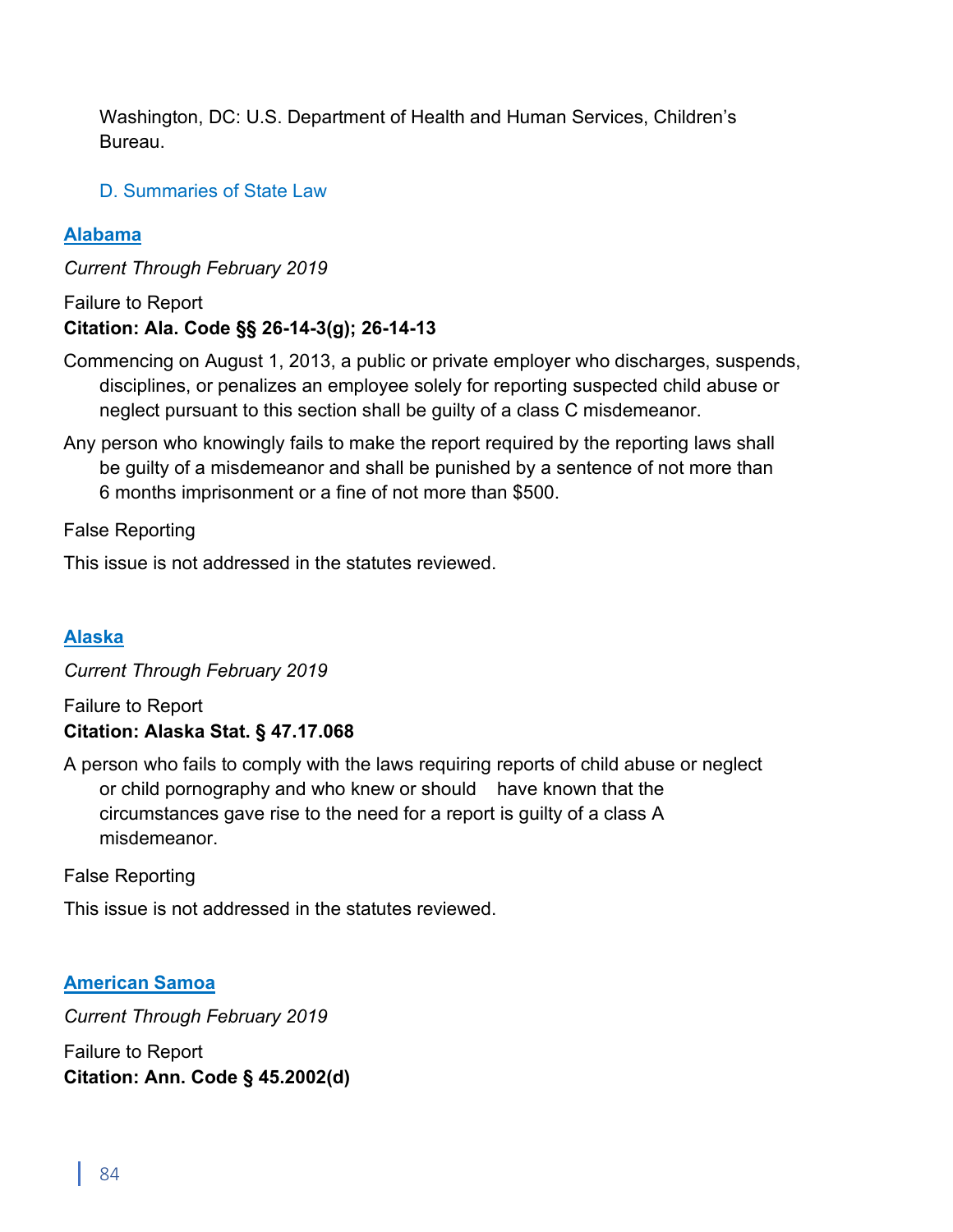Any person who willfully violates the provisions of § 45.2002(a) (requiring certain persons to report) commits a class A misdemeanor and is liable for damages proximately caused.

False Reporting

This issue is not addressed in the statutes reviewed.

## **Arizona**

*Current Through February 2019*

Failure to Report

### **Citation: Rev. Stat. § 13-3620(O), (P)**

A person who violates this section requiring the reporting of child abuse or neglect is guilty of a class 1 misdemeanor, except if the failure to report involves a reportable offense, in which case the person is guilty of a class 6 felony.

A 'reportable offense' means any of the following:

- Any offense listed in chapters 14 and 35.1 of this title or § 13-3506.01
- Surreptitious photographing, videotaping, filming, or digitally recording or viewing a minor pursuant to § 13-3019
- Child prostitution pursuant to § 13-3212
- Incest pursuant to § 13-3608
- Unlawful mutilation pursuant to § 13-1214

### False Reporting

### **Citation: Rev. Stat. § 13-3620.01**

A person acting with malice who knowingly and intentionally makes a false report of child abuse or neglect, or a person acting with malice who coerces another person to make a false report of child abuse or neglect, is guilty of a class 1 misdemeanor.

A person who knowingly and intentionally makes a false report that another person made a false report is guilty of a class 1 misdemeanor.

### **Arkansas**

*Current Through February 2019*

Failure to Report **Citation: Ann. Code §§ 12-18-201; 12-18-202; 12-18-206; 12-18-204**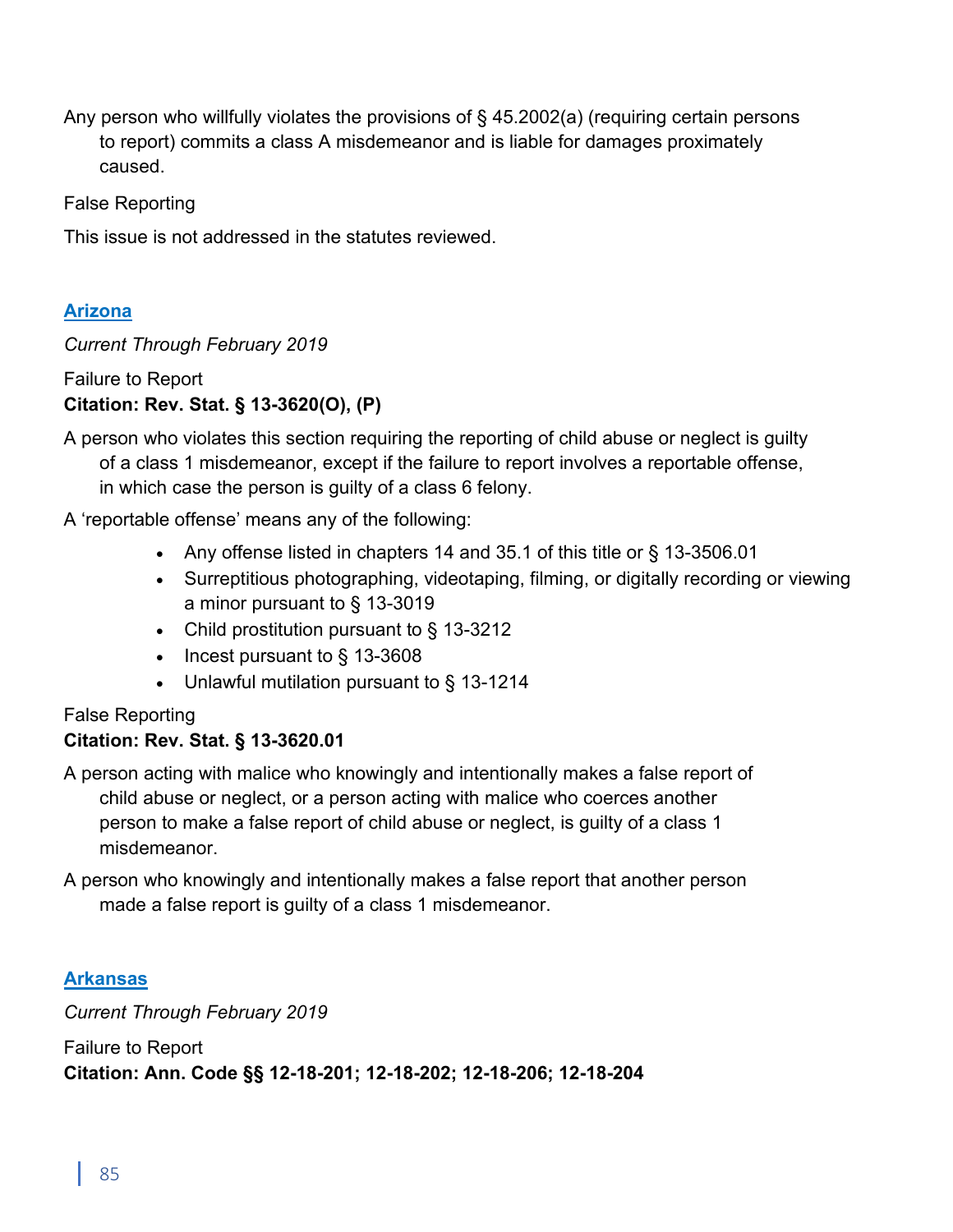A mandated reporter commits the offense of failure to notify by a mandated reporter in the first degree if he or she has reasonable cause to suspect that a child has been subjected to or has died as a result of child maltreatment or observes a child being subjected to conditions or circumstances that would reasonably result in child maltreatment, and he or she knowingly fails to notify the child abuse hotline of the child maltreatment or suspected child maltreatment.

Failure to notify by a mandated reporter in the first degree is a class A misdemeanor.

A mandated reporter commits the offense of failure to notify by a mandated reporter in the second degree if he or she has reasonable cause to suspect that a child has been subjected to or has died as a result of child maltreatment or observes a child being subjected to conditions or circumstances that would reasonably result in child maltreatment, and he or she recklessly fails to notify the child abuse hotline of the child maltreatment or suspected child maltreatment.

Failure to notify by a mandated reporter in the second degree is a class C misdemeanor.

- A mandated reporter who purposely fails to report as required is civilly liable for damages proximately caused by that failure.
- An employer or supervisor of an employee who is a mandated reporter commits the offense of unlawful restriction of child abuse reporting if he or she does the following:
	- Prohibits a mandated reporter from making a report of child maltreatment or suspected child maltreatment
	- Requires that a mandated reporter receive permission or notify a person before the mandated reporter makes a report
	- Knowingly retaliates against a mandated reporter for reporting child maltreatment or suspected child maltreatment Unlawful restriction of child abuse reporting is a class A misdemeanor.

# False Reporting

### **Citation: Ann. Code § 12-18-203**

- A person commits the offense of making a false report under this chapter if he or she purposely and knowingly makes a report containing a false allegation to the child abuse hotline.
- A first offense of making a false report under this chapter is a class A misdemeanor. A subsequent offense of making a false report under this chapter is a class D felony.

### **California**

*Current Through February 2019*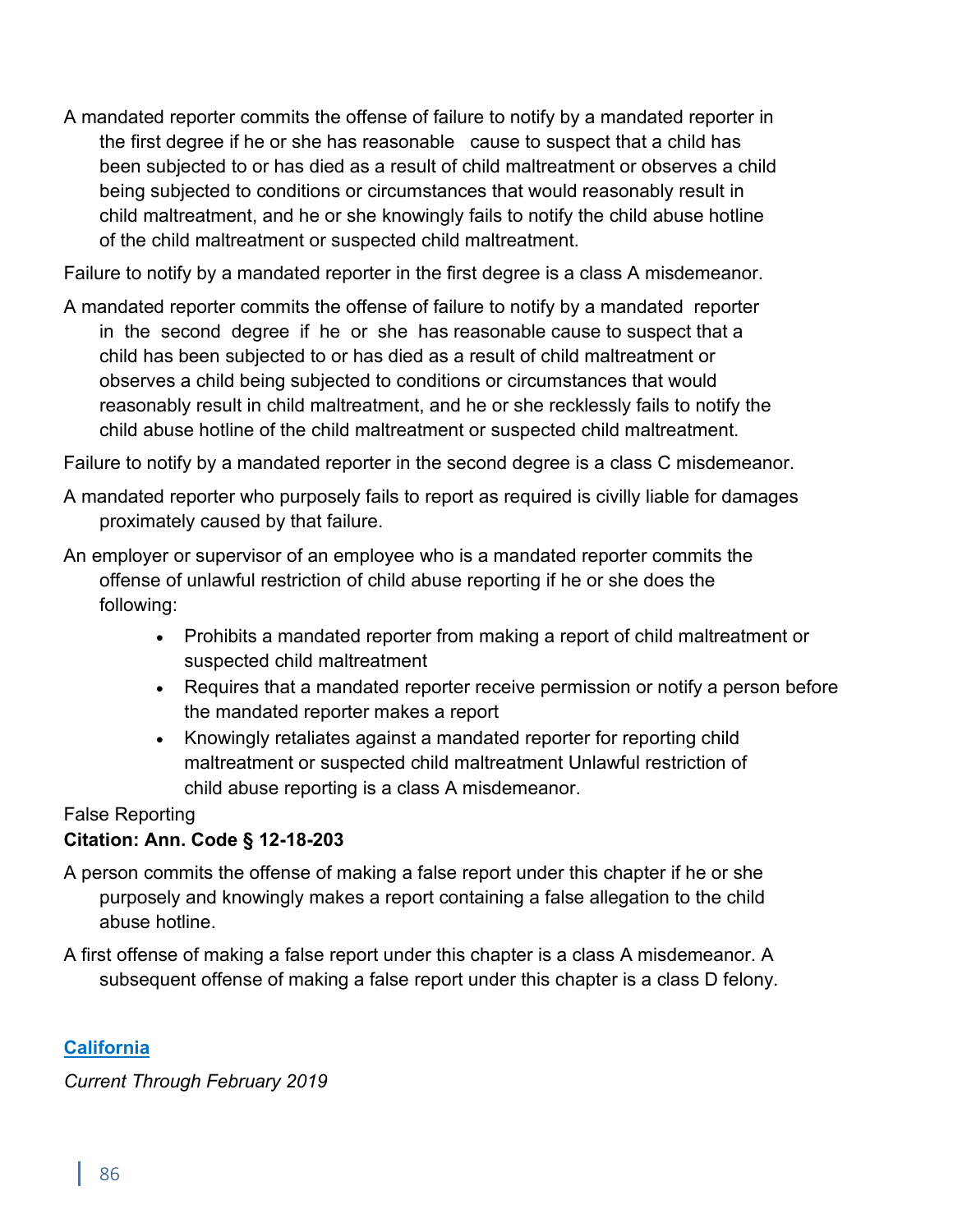# Failure to Report **Citation: Penal Code §§ 11166(c); 11166.01**

- Any mandated reporter who fails to report an incident of known or reasonably suspected child abuse or neglect is guilty of a misdemeanor punishable by up to 6 months in a county jail or by a fine of \$1,000, or both. If a mandated reporter intentionally conceals his or her failure to report an incident known by the mandated reporter to be abuse or severe neglect, the failure to report is a continuing offense until an agency specified in § 11165.9 discovers the offense.
- Any supervisor or administrator who violates § 11166(1) (that prohibits impeding others from making a report), shall be punished by not more than 6 months in a county jail or by a fine of not more than \$1,000, or both.
- Any mandated reporter who willfully fails to report abuse or neglect, or any person who impedes or inhibits a report of abuse or neglect, where that abuse or neglect results in death or great bodily injury, shall be punished by not more than 1 year in a county jail or by a fine of not more than \$5,000, or both.

# False Reporting **Citation: Penal Code § 11172(a)**

- Any person reporting a known or suspected instance of child abuse or neglect shall not incur civil or criminal liability as a result of any report, unless it can be proven that a false report was made and the person knew that the report was false or was made with reckless disregard of the truth or falsity of the report.
- Any person who makes a report of child abuse or neglect known to be false or with reckless disregard of the truth or falsity of the report is liable for any damages caused.

## **Colorado**

*Current Through February 2019*

Failure to Report

# **Citation: Rev. Stat. § 19-3-304(4)**

Any mandatory reporter who willfully fails to report as required by § 19-3-304(1) commits a class 3 misdemeanor and shall be punished as provided by law and shall be liable for damages proximately caused

False Reporting

## **Citation: Rev. Stat. § 19-3-304(3.5), (4)**

No person, including a mandatory reporter, shall knowingly make a false report of abuse or neglect to a county department or local law enforcement agency.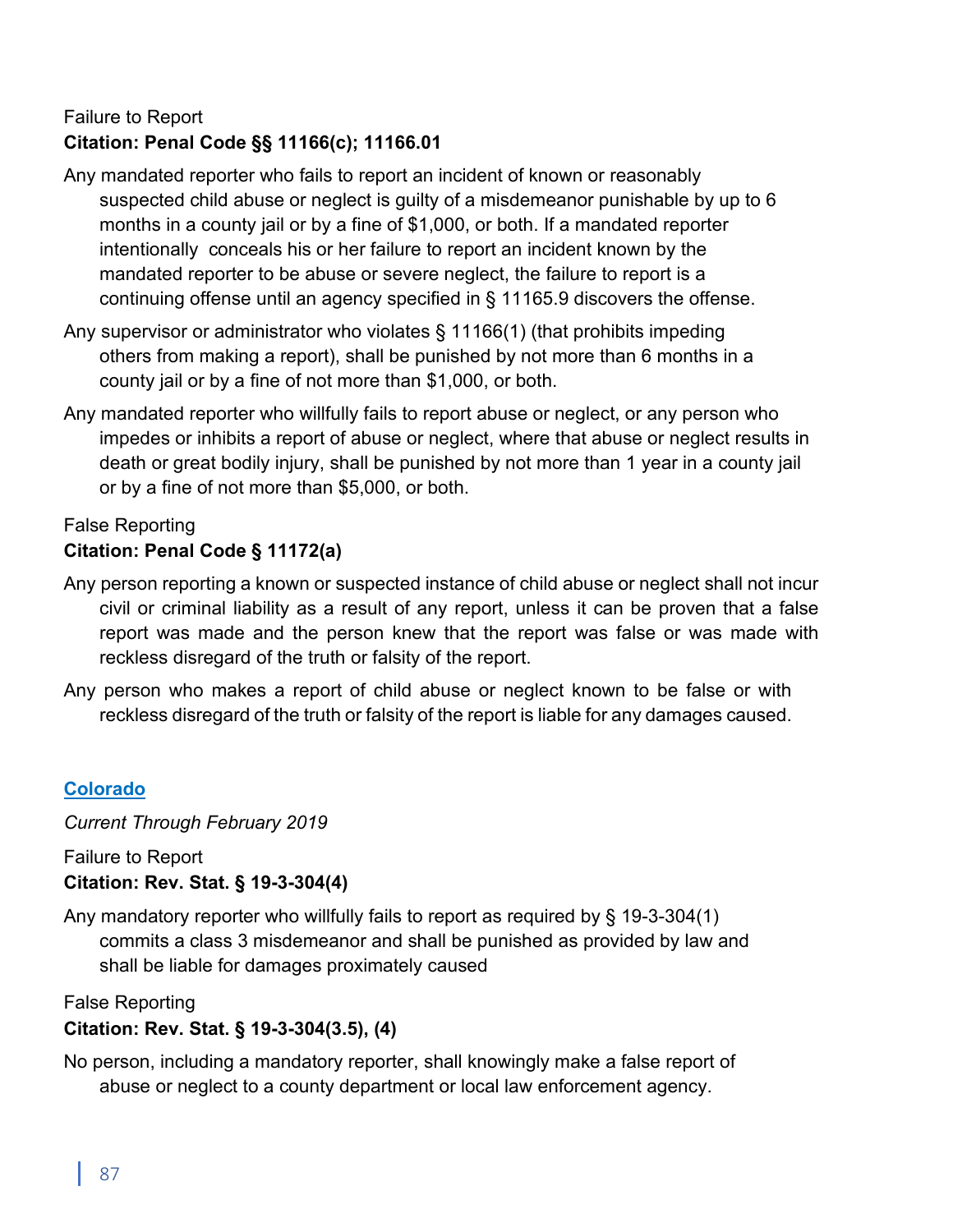Any person who violates this provision commits a class 3 misdemeanor and shall be punished as provided by law and shall be liable for damages proximately caused.

## **Connecticut**

### *Current Through February 2019*

Failure to Report

## **Citation: Gen. Stat. §§ 17a-101a; 17a-101e(a)**

Any mandated reporter who fails to report as required by law or fails to make such report within the time period prescribed by law shall be guilty of a class A misdemeanor. That person, however, shall be guilty of a class E felony if any of the following is true:

- The failure to report is a subsequent violation.
- The failure to report was willful, intentional, or due to gross negligence.
- The person had actual knowledge that a child was abused or neglected.
- Any person who intentionally and unreasonably interferes with or prevents the making of a report pursuant to this section, or attempts or conspires to do so, shall be guilty of a class D felony. The provisions of this subdivision shall not apply to any child under age 18 or any person who is being educated by the Technical Education and Career System or a local or regional board of education, other than as part of an adult education program.
- Any person found guilty under the provisions of this section shall be required to participate in an educational and training program.
- The attorney general may bring an action in superior court against an employer who discharges or in any manner discriminates or retaliates against any in employee who in good faith makes a report of child abuse or neglect. The court may assess a civil penalty of no more than \$2,500 and may order such other equitable relief as the court deems appropriate.

### False Reporting

# **Citation: Gen. Stat. § 17a-101e(c)-(d)**

- Any person who is alleged to have knowingly made a false report of child abuse or neglect shall be referred to the office of the Chief State's Attorney for purposes of a criminal investigation.
- Any person who knowingly makes a false report of child abuse or neglect shall be fined not more than \$2,000 or imprisoned for not more than 1 year, or both.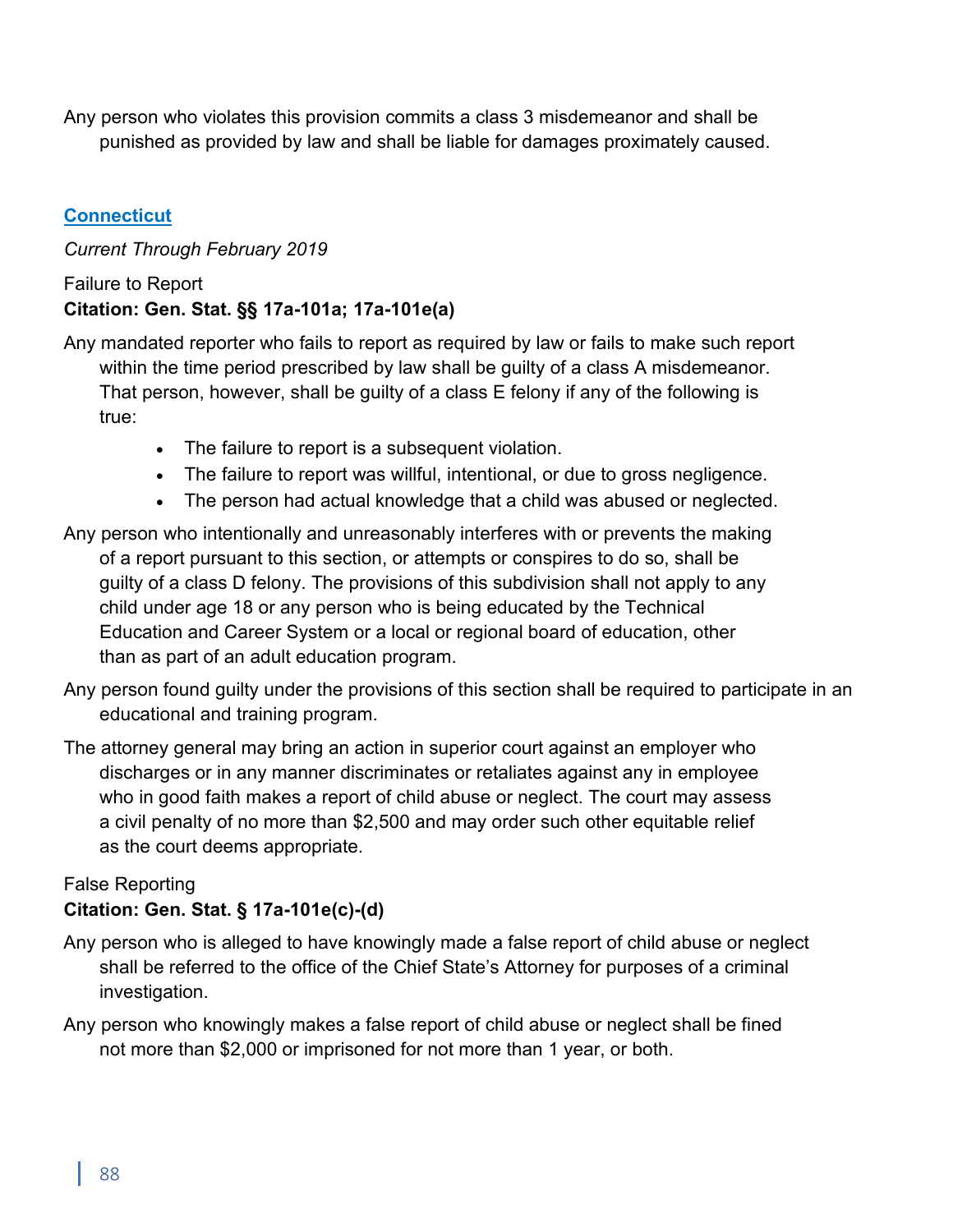#### **Delaware**

*Current Through February 2019*

Failure to Report **Citation: Ann. Code Tit. 16, § 914**

Any person who violates § 903 of this title requiring certain persons to report suspected child abuse or neglect shall be liable for a civil penalty not to exceed \$10,000 for the first violation and not to exceed \$50,000 for any subsequent violation.

In any action brought under this section, if the court finds a violation, the court may award costs and attorneys' fees.

False Reporting

This issue is not addressed in the statutes reviewed.

### **District of Columbia**

*Current Through February 2019*

Failure to Report **Citation: Ann. Code § 4-1321.07**

Any person required to make a report under the reporting laws who willfully fails to make such a report shall be fined no more than the amount set forth in § 22- 3571.01 (\$1,000) or imprisoned for no more than 180 days, or both.

False Reporting

This issue is not addressed in the statutes reviewed.

### **Florida**

*Current Through February 2019*

Failure to Report **Citation: Ann. Stat. § 39.205(1)-(4)**

A person who is required to report known or suspected child abuse and who knowingly and willfully fails to do so, or who knowingly and willfully prevents another person from doing so, commits a felony of the third degree, which is punishable as provided in §§ 775.082, 775.083, or 775.084. Upon conviction, the person may be punished as follows:

• Imprisoned for a term not to exceed 5 years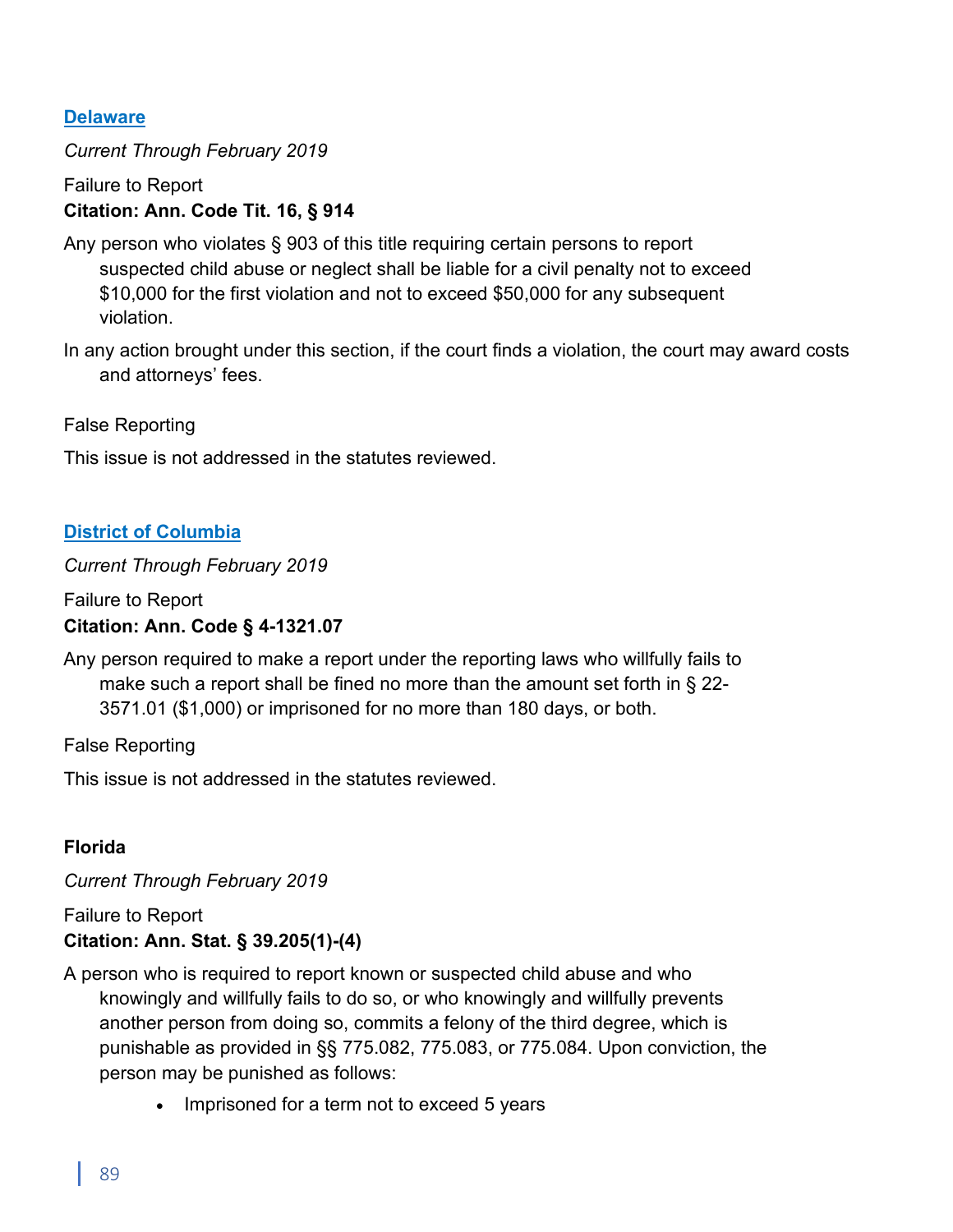- Fined \$5,000
- Unless the court finds that the person is a victim of domestic violence or that other mitigating circumstances exist, a person age 18 or older who lives in the same house or living unit as a child who is known or suspected to be a victim of child abuse and knowingly and willfully fails to report the child abuse commits a felony of the third degree.
- Any Florida College System institution; State university; or nonpublic college, university, or school whose administrators knowingly and willfully, upon receiving information from faculty, staff, or other institution employees, fail to report known or suspected child abuse, abandonment, or neglect committed on the property of the university, college, or school or during an event or function sponsored by the university, college, or school, or who knowingly and willfully prevents another person from doing so, shall be subject to fines of \$1 million for each such failure.
- Any Florida College System institution; State university; or nonpublic college, university, or school whose law enforcement agency fails to report known or suspected child abuse, abandonment, or neglect committed on the property of the university, college, or school or during an event or function sponsored by the university, college, or school shall be subject to fines of \$1 million for each such failure.

False Reporting

# **Citation: Ann. Stat. §§ 39.205(9); 39.206(1)**

- A person who knowingly and willfully makes a false report of child abuse, abandonment, or neglect, or who advises another to make a false report, is guilty of a felony of the third degree. Upon conviction, the person may be punished as follows:
	- Imprisoned for a term not to exceed 5 years
	- Fined \$5,000
- In addition to any other penalty authorized by this section or other law, the Department of Children and Family Services may impose a fine, not to exceed \$10,000 for each violation, upon a person who knowingly and willfully makes a false report of abuse, abandonment, or neglect of a child or a person who counsels another to make a false report.

## **Georgia**

*Current Through February 2019*

Failure to Report

## **Citation: Ann. Code § 19-7-5(h)**

Any person or official required by law to report a suspected case of child abuse who knowingly and willfully fails to do so shall be guilty of a misdemeanor.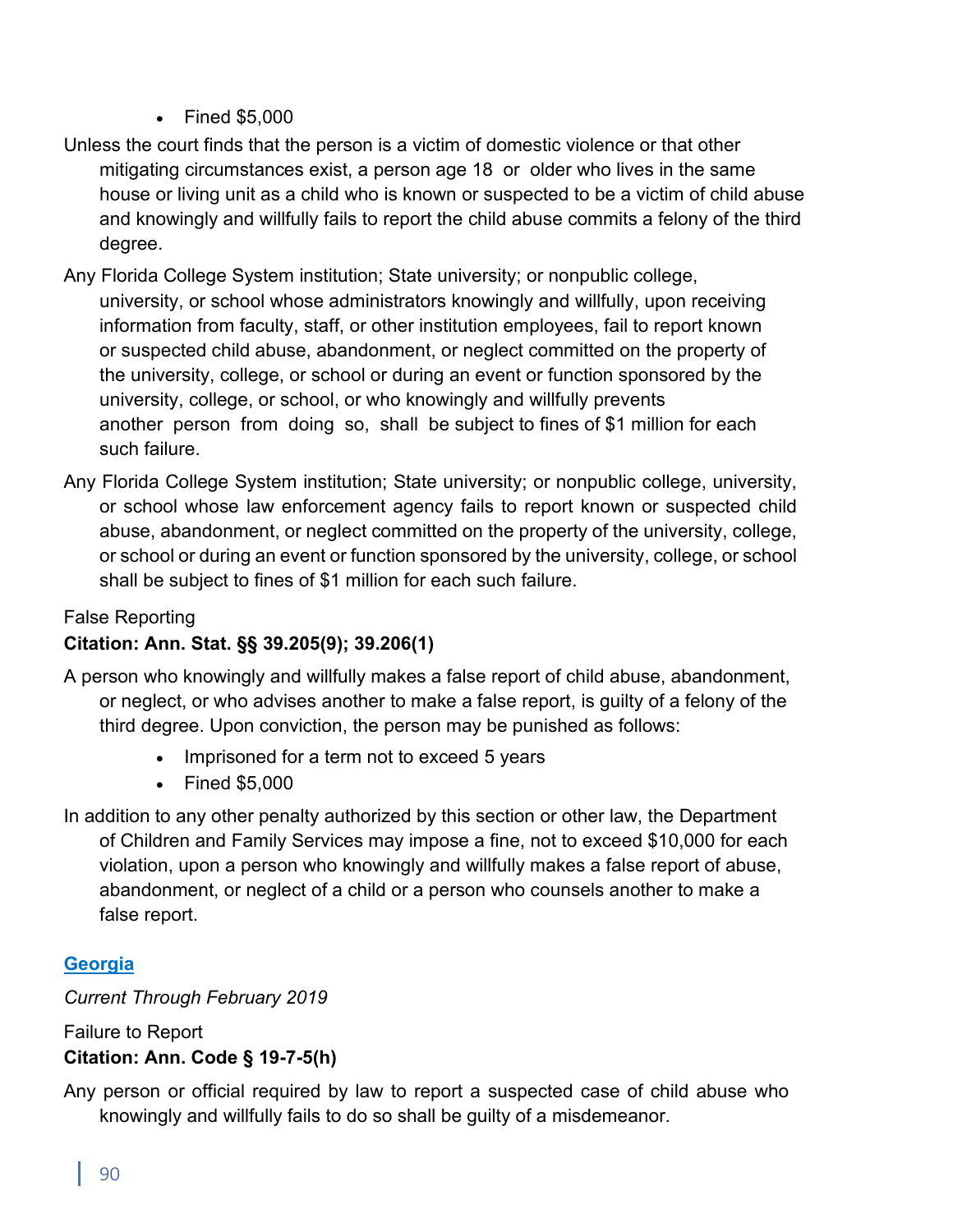### False Reporting

This issue is not addressed in the statutes reviewed.

### **Guam**

*Current Through February 2019*

Failure to Report

## **Citation: Ann. Code Tit. 19, § 13207**

Any person required to report who fails to report an instance of child abuse that he or she knows to exist or reasonably should know to exist is guilty of a misdemeanor that is punishable by imprisonment for a term not to exceed 6 months or a fine of no more than

\$1,000, or both.

A second or subsequent conviction shall be a felony in the third degree.

### False Reporting

This issue is not addressed in the statutes reviewed.

### **Hawaii**

*Current Through February 2019*

Failure to Report **Citation: Rev. Stat. § 350-1.2**

Any mandatory reporter who knowingly prevents another person from reporting, or who knowingly fails to provide information as required by the reporting laws, shall be guilty of a petty misdemeanor.

False Reporting

This issue is not addressed in the statutes reviewed.

## **Idaho**

*Current Through February 2019*

Failure to Report **Citation: Ann. Code § 16-1605(4)**

Failure to report as required by the reporting laws shall be a misdemeanor.

False Reporting **Citation: Ann. Code § 16-1607**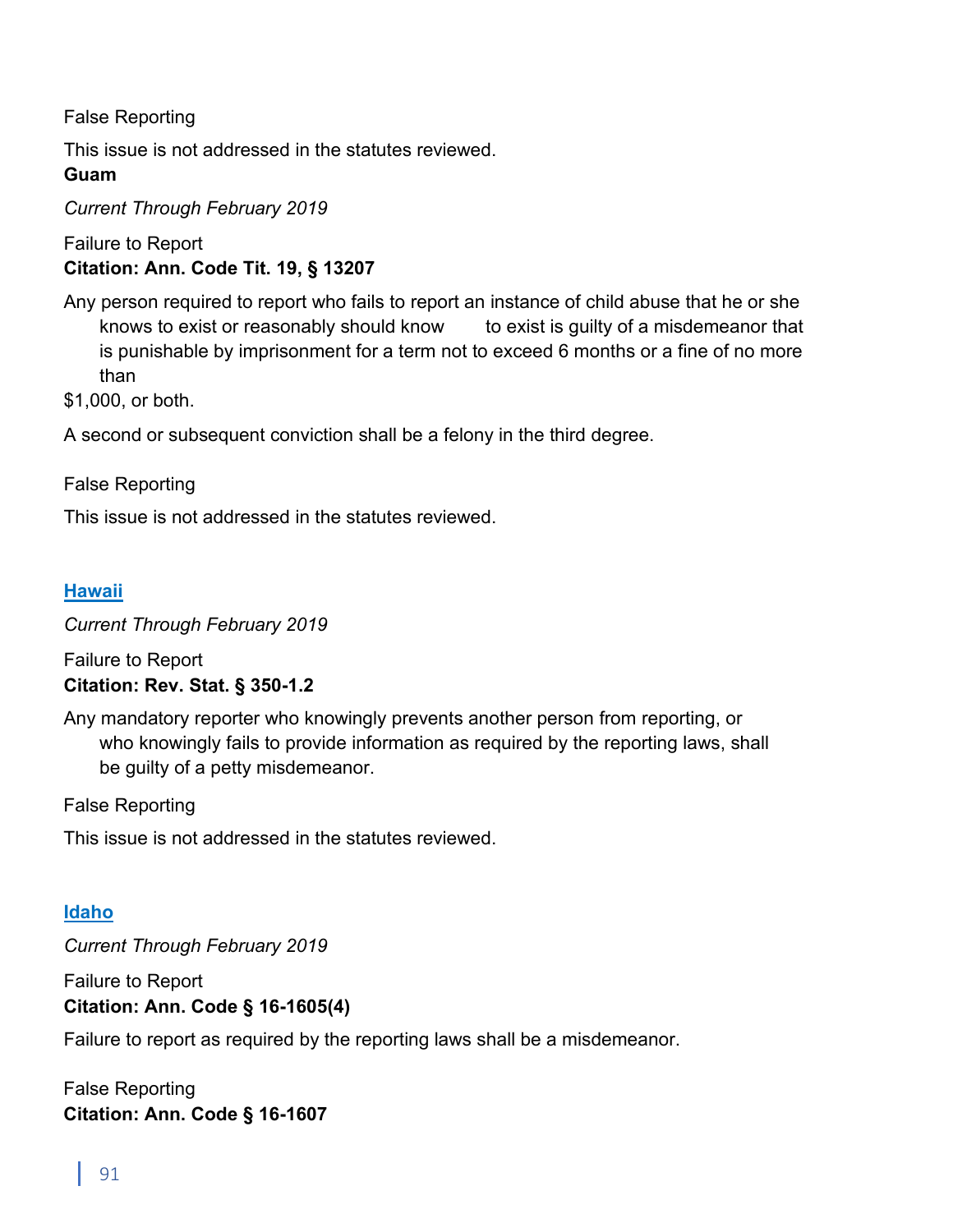- Any person who makes a report or allegation of child abuse, abandonment, or neglect knowing the report is false, or who reports or alleges the same in bad faith or with malice, shall be liable to the party or parties against whom the report was made for the amount of actual damages sustained or statutory damages of \$2,500, whichever is greater, plus attorney's fees and costs of suit.
- If the court finds that the defendant acted with malice or oppression, the court may award treble actual damages or treble statutory damages, whichever is greater.

### **Illinois**

#### *Current Through February 2019*

#### Failure to Report

### **Citation: Comp. Stat. Ch. 325, §§ 5/4.02; 5/4**

- Any physician who willfully fails to report suspected child abuse or neglect shall be referred to the Illinois State Medical Disciplinary Board for action in accordance with the Medical Practice Act of 1987. Any dentist or dental hygienist who willfully fails to report suspected child abuse or neglect shall be referred to the Department of Professional Regulation for action in accordance with the Illinois Dental Practice Act.
- Any mandatory reporter who willfully fails to report suspected child abuse or neglect shall be guilty of a Class A misdemeanor for a first violation and a class 4 felony for a second or subsequent violation.
- Any person who knowingly and willfully violates any provision of this section is guilty of a class A misdemeanor for a first violation and a class 4 felony for a second or subsequent violation.
- If the person acted as part of a plan or scheme with the object of preventing discovery of an abused or neglected child by lawful authorities for the purpose of protecting or insulating any person or entity from arrest or prosecution, the person is guilty of a class 4 felony for a first offense and a class 3 felony for a second or subsequent offense (regardless of whether the second or subsequent offense involves any of the same facts or persons as the first or other prior offense).

#### False Reporting

### **Citation: Comp. Stat. Ch. 325, § 5/4**

Any person who knowingly transmits a false report to the department commits the offense of disorderly conduct under Ch. 720, § 5/26.1(a)(7). A violation of this provision is a class 4 felony.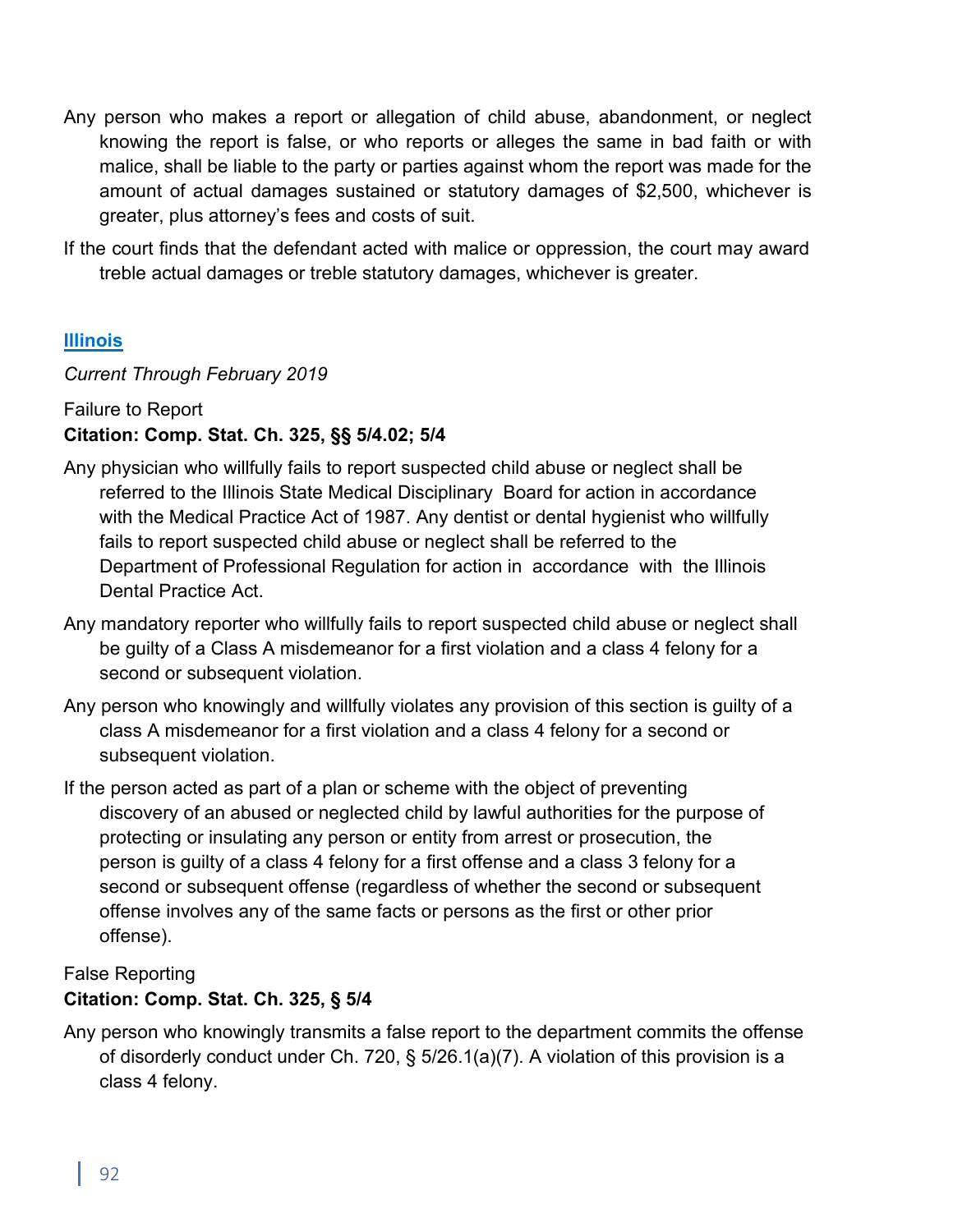### **Indiana**

### *Current Through February 2019*

## Failure to Report **Citation: Ann. Code § 31-33-22-1**

- A person who knowingly fails to make a report required by § 31-33-5-1 commits a class B misdemeanor.
- A person who, in his or her capacity as a staff member of a medical or other institution, school, facility, or agency is required to make a report to the individual in charge of the institution, school, facility, or agency, or his or her designated agent, as required by § 31-33-5-2 or 31-33-5-2.5, and who knowingly fails to make a report commits a class B misdemeanor. This penalty is imposed in addition to the penalty imposed above.

# False Reporting **Citation: Ann. Code § 31-33-22-3(a)-(b)**

- A person who intentionally communicates to a law enforcement agency or the Department of Child Services a knowingly false report of child abuse or neglect commits a class A misdemeanor. The offense is a level 6 felony if the person has a previous unrelated conviction for making a knowingly false report of child abuse or neglect.
- A person who intentionally communicates to a law enforcement agency or the department a report of child abuse or neglect knowing the report to be false is liable to the person accused of child abuse or neglect for actual damages. The finder of fact may award punitive damages and attorney's fees in an amount determined by the finder of fact against the person.

### **Iowa**

*Current Through February 2019*

Failure to Report **Citation: Ann. Stat. § 232.75(1)-(2)**

- Any person, official, agency, or institution required to report a suspected case of child abuse who knowingly and willfully fails to do so is guilty of a simple misdemeanor.
- Any person, official, agency, or institution required by § 232.69 to report a suspected case of child abuse who knowingly fails to do so, or who knowingly interferes with the making of such a report in violation of § 232.70, is civilly liable for the damages proximately caused by such failure or interference.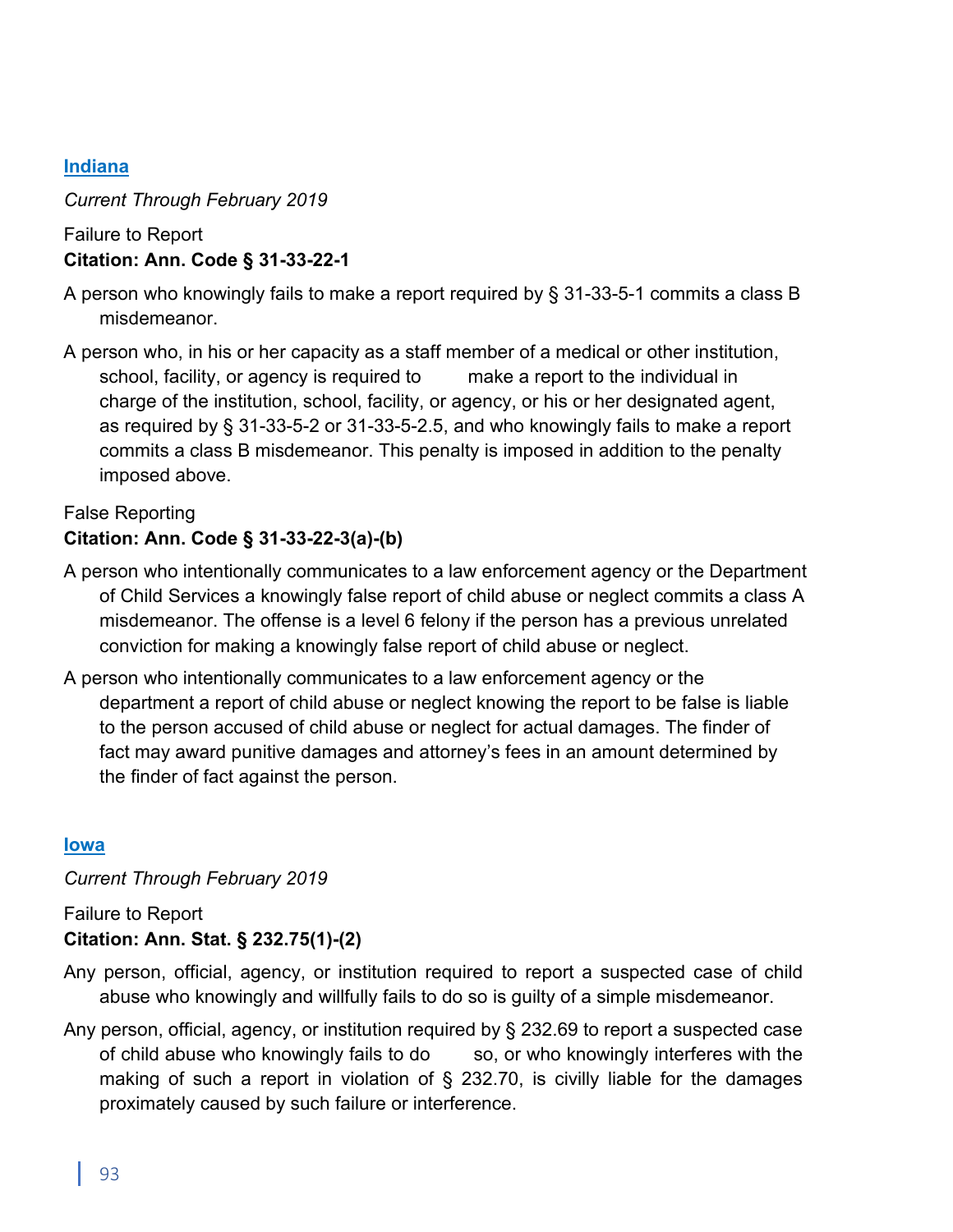## False Reporting **Citation: Ann. Stat. §§ 232.75(3); 232.71B**

- A person who reports or causes to be reported to the Department of Human Services false information regarding an alleged act of child abuse, knowing that the information is false or that the act did not occur, commits a simple misdemeanor.
- If the department receives more than three reports that identify the same child as a victim of child abuse or the same person as the alleged abuser of a child, or which were made by the same person, and the department determined the reports to be entirely false or without merit, the department shall provide information concerning the reports to the county attorney for consideration of criminal charges under § 232.75(3).

# **Kansas**

*Current Through February 2019*

Failure to Report **Citation: Ann. Stat. § 38-2223(e)**

- Willful and knowing failure to make a report required by this section is a class B misdemeanor. It is not a defense that another mandatory reporter made a report.
- Intentionally preventing or interfering with the making of a report required by this section is a class B misdemeanor.

## False Reporting **Citation: Ann. Stat. § 38-2223(e)**

Any person who willfully and knowingly makes a false report pursuant to this section or makes a report that such person knows lacks factual foundation is guilty of a class B misdemeanor.

# **Kentucky**

*Current Through August 2015*

## Failure to Report

## **Citation: Rev. Stat. § 620.030(6)**

Any person who intentionally violates the provisions of this section shall be guilty of one of the following:

- A class B misdemeanor for the first offense
- A class A misdemeanor for the second offense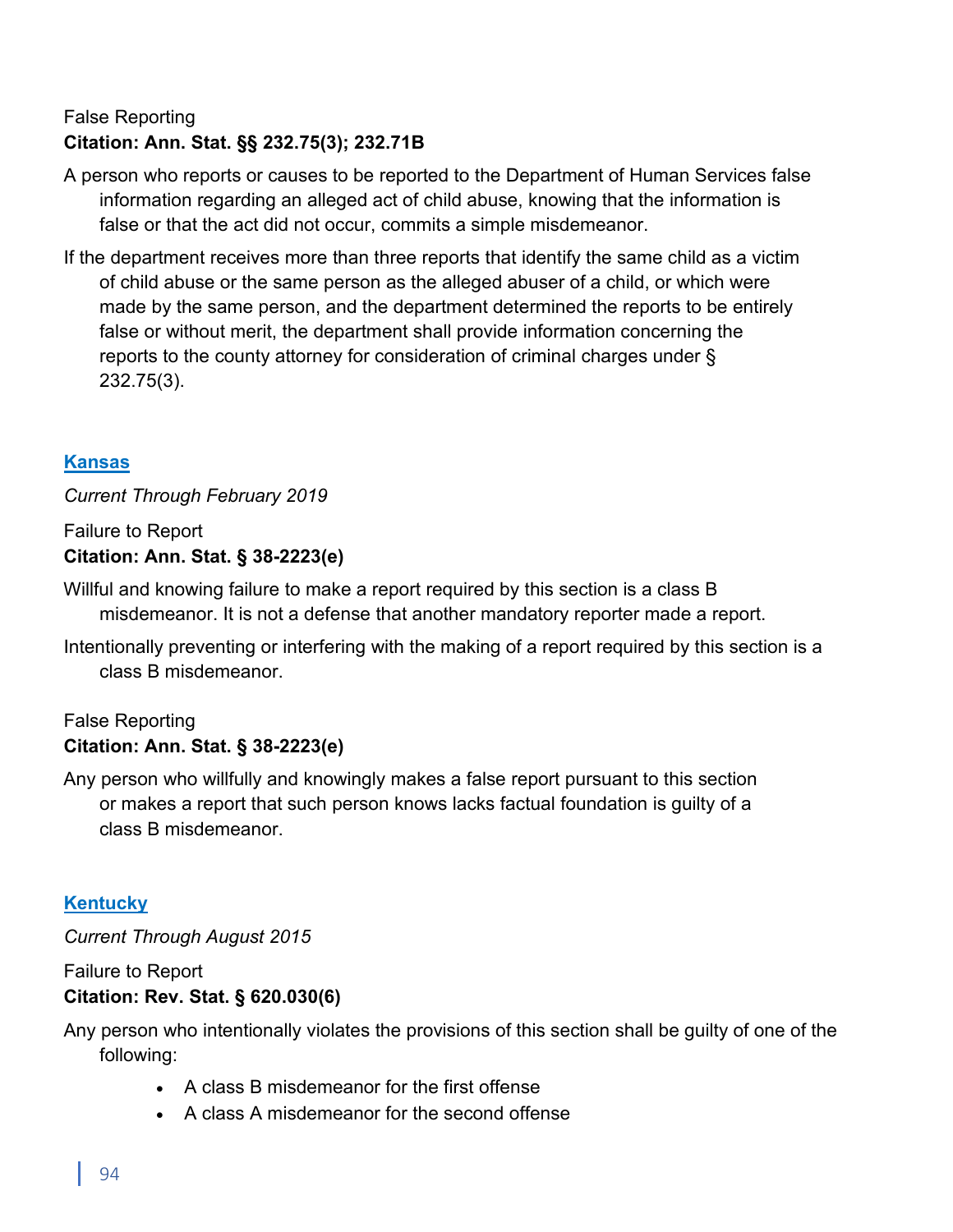• A class D felony for each subsequent offense

False Reporting

### **Citation: Rev. Stat. § 620.050(1)**

Any person who knowingly makes a false report and does so with malice shall be guilty of a class A misdemeanor.

## **Louisiana**

*Current Through February 2019*

Failure to Report

### **Citation: Children's Code Art. 609; Rev. Stat. § 14:403**

- Violation of the duties imposed upon a mandatory reporter subjects the offender to criminal prosecution.
- Any person who is required to report the abuse or neglect of a child and knowingly and willfully fails to do so shall be fined no more than \$500 or imprisoned for no more than 6 months, or both.
- Any person who is required to report the sexual abuse of a child or the abuse or neglect of a child that results in the serious bodily injury, neurological impairment, or death of the child and knowingly and willfully fails to report shall be fined no more than \$3,000 or imprisoned with or without hard labor for no more than 3 years, or both. The term 'serious bodily injury' includes, but is not limited to, injury involving protracted and obvious disfigurement or protracted loss or impairment of the function of a bodily member, organ, or mental faculty; substantial risk of death; or injury resulting from starvation or malnutrition.
- Notwithstanding the provisions above, any person who is age 18 or older who witnesses the sexual abuse of a child and knowingly and willfully fails to report the sexual abuse to law enforcement or to the Department of Children and Family Services, as required by law, shall be fined no more than \$10,000 or imprisoned with or without hard labor for no more than 5 years, or both.

## False Reporting

# **Citation: Children's Code Art. 609; Rev. Stat. § 14:403(A)(3)**

The filing of a report that is known to be false may subject the offender to criminal prosecution.

Any person who reports a child as abused or neglected or sexually abused to the department or to any law enforcement agency knowing that such information is false shall be fined no more than \$500 or imprisoned for no more than 6 months, or both.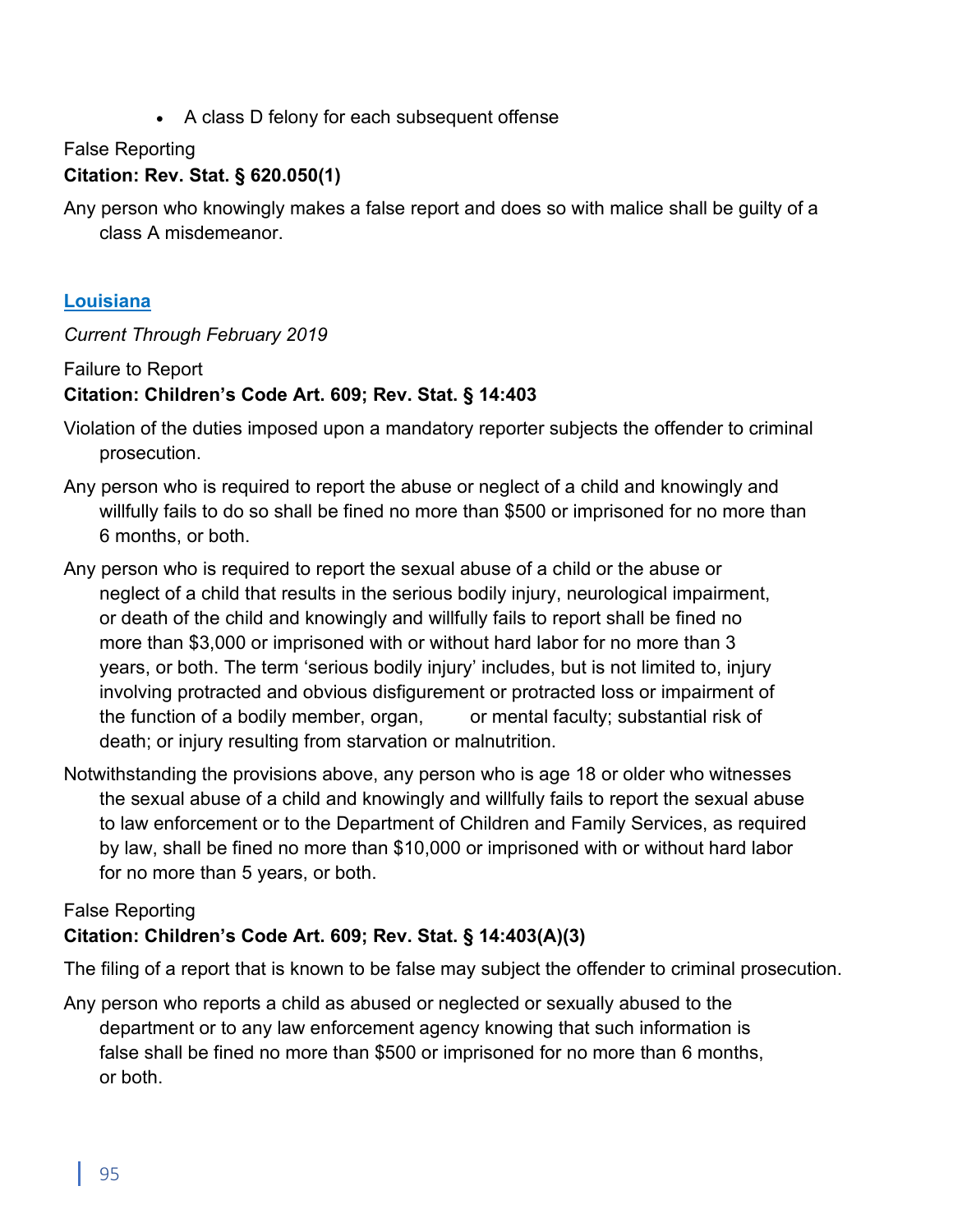### **Maine**

*Current Through February 2019*

Failure to Report **Citation: Rev. Stat. Tit. 22, § 4009**

A person who knowingly violates a provision of this chapter commits a civil violation for which a forfeiture of not more than \$500 may be adjudged.

False Reporting

### **Citation: Rev. Stat. Tit. 22, § 4014(1)**

Immunity from any criminal or civil liability for the act of reporting or participating in the investigation or proceeding is not extended in instances when a false report is made and the person knows the report is false. Nothing in this section may be construed to bar criminal or civil action regarding perjury.

### **Maryland**

*Current Through February 2019*

Failure to Report

### **Citation: Fam. Law §§ 5-705.2; 5-705.4**

An individual may not intentionally prevent or interfere with the making of a report of suspected abuse or neglect as required by law. A person who violates this section is guilty of a misdemeanor and, on conviction, is subject to imprisonment not exceeding 5 years or a fine not exceeding \$10,000, or both.

If an agency participating in an investigation under § 5-706 has substantial grounds to believe that a person has knowingly failed to report suspected abuse or neglect as required by § 5-704, the agency shall do any of the following:

- File a complaint with the appropriate licensing board in accordance with the provisions of the Health Occupations Article if the person is a health practitioner
- File a complaint with the appropriate law enforcement agency if the person is a police officer
- File a complaint with the county board of education or the appropriate agency, institution, or licensed facility at which the person is employed if the person is an educator or a human service worker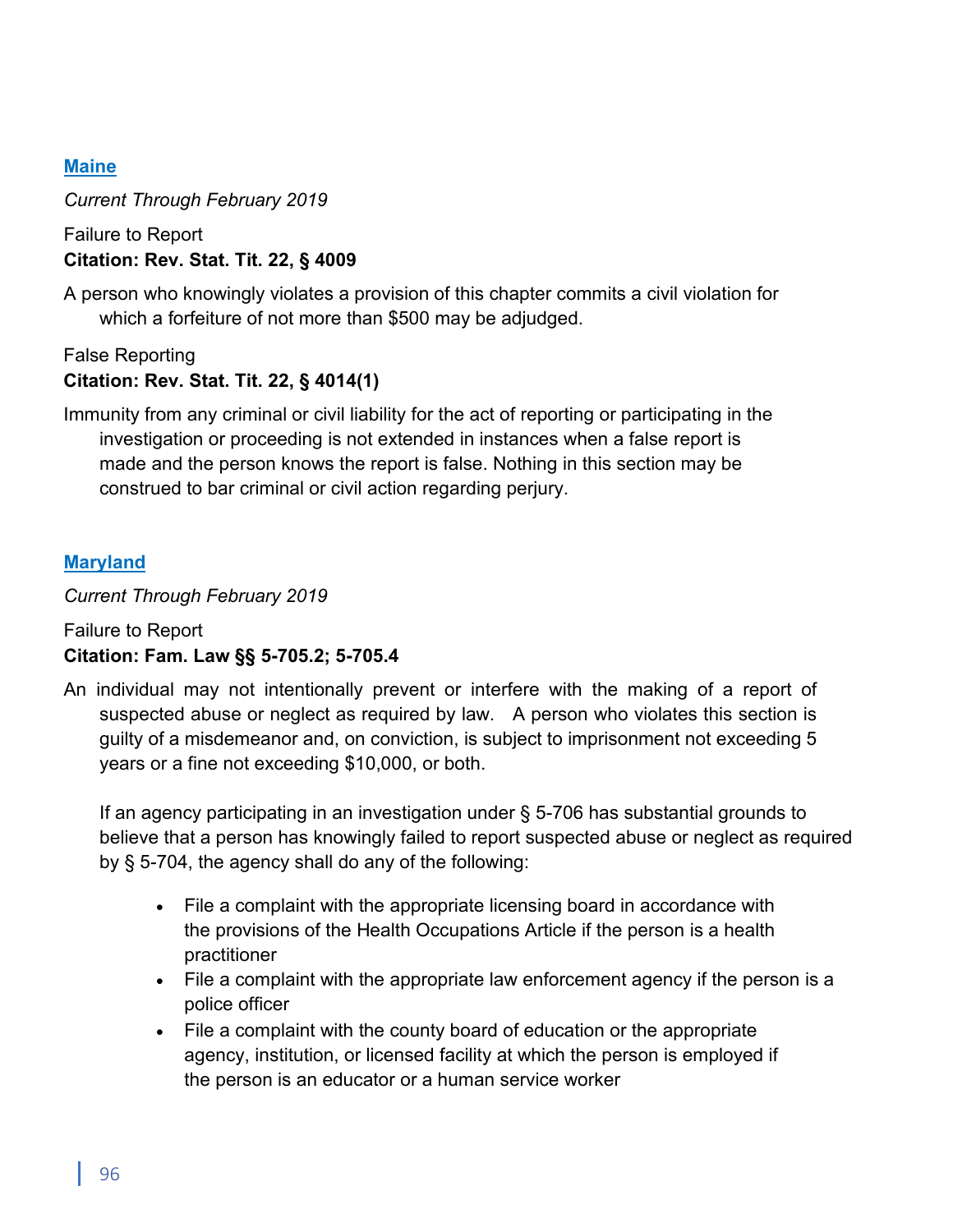False Reporting

This issue is not addressed in the statutes reviewed.

### **Massachusetts**

*Current Through February 2019*

## Failure to Report **Citation: Gen. Laws Ch. 119, § 51A**

Any mandatory reporter who fails to report shall be punished by a fine of not more than \$1,000.

Any mandated reporter who has knowledge of child abuse or neglect that resulted in serious bodily injury to or death of a child and willfully fails to report the abuse or neglect shall be punished by a fine of up to \$5,000 or imprisonment for no more than 2 ½ years or by both, and, upon a guilty finding or a continuance without a finding, the court shall notify any appropriate professional licensing authority of the mandated reporter's violation of this paragraph.

#### False Reporting **Citation: Gen. Laws Ch. 119, § 51A**

Whoever knowingly and willfully files a frivolous report of child abuse or neglect under this section shall be punished as follows:

- A fine of no more than \$2,000 for the first offense
- Imprisonment for no more than 6 months and a fine of no more than \$2,000 for the second offense
- Imprisonment for no more than 2  $\frac{1}{2}$  years and a fine of no more than \$2,000 for the third and subsequent offenses

# **Michigan**

*Current Through February 2019*

Failure to Report

# **Citation: Comp. Laws § 722.633(1), (2)**

- A mandatory reporter who fails to report as required is civilly liable for the damages proximately caused by the failure.
- A mandatory reporter who knowingly fails to report as required is guilty of a misdemeanor punishable by one or both of the following:
	- Imprisonment for not more than 93 days
	- A fine of not more than \$500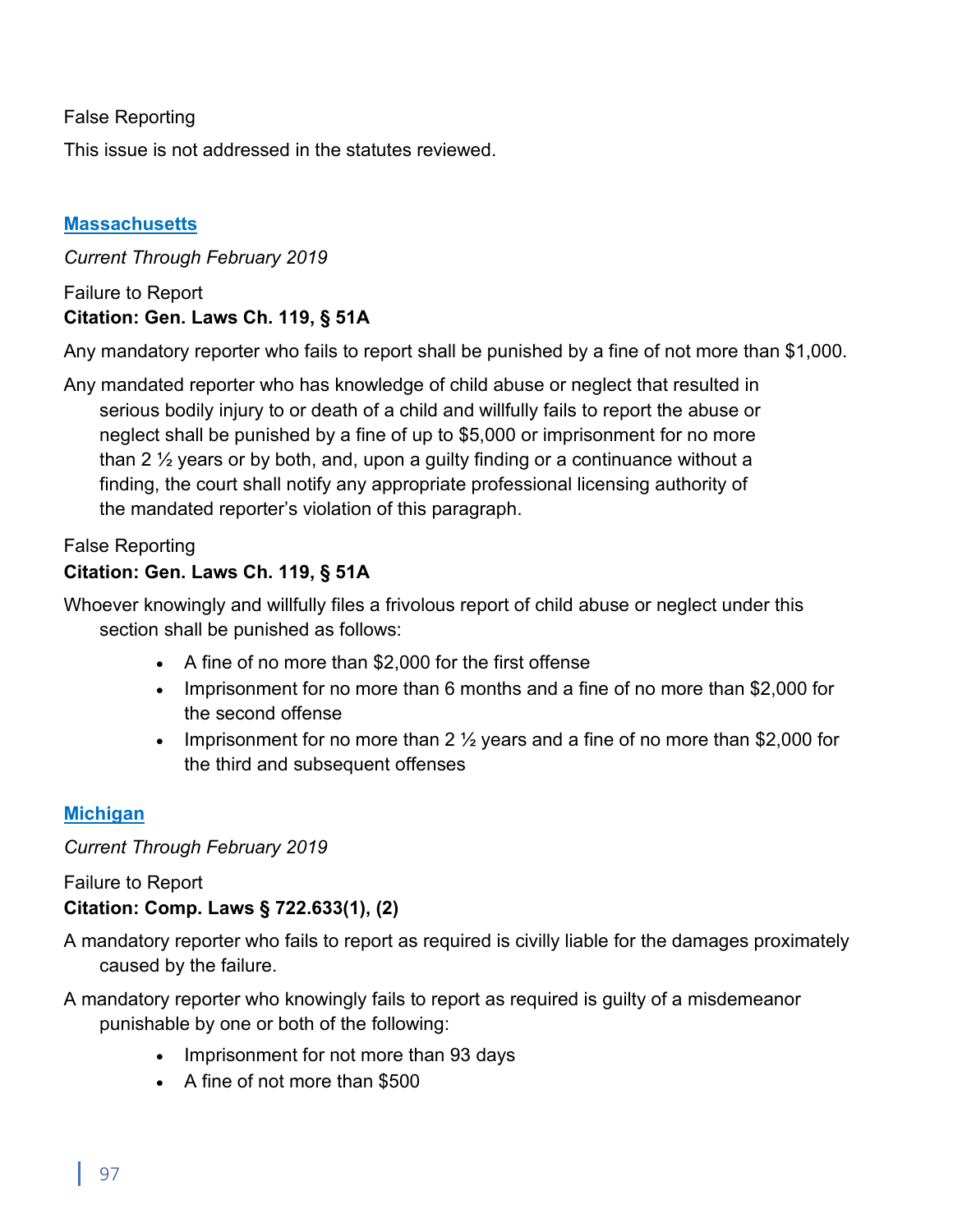### False Reporting **Citation: Comp. Laws § 722.633(5)**

Any person who intentionally makes a false report of child abuse or neglect knowing that the report is false is guilty of a crime as follows:

- If the child abuse or neglect would not constitute a crime but would constitute a misdemeanor if the report were true, the person is guilty of a misdemeanor punishable by imprisonment for not more than 93 days or a fine of not more than \$100, or both.
- If the child abuse or neglect reported would constitute a felony if the report were true, the person is guilty of a felony punishable by the lesser of the following:
- » The penalty for the child abuse or neglect falsely reported
- » Imprisonment for not more than 4 years or a fine of not more than \$2,000, or both

## **Minnesota**

*Current Through February 2019*

### **Failure to Report**

## **Citation: Ann. Stat. § 626.556, Subd. 4a; 6**

- An employer of any person required to make reports shall not retaliate against the person for reporting in good faith abuse or neglect pursuant to this section, or against a child with respect to whom a report is made, because of the report. The employer of any person required to report who retaliates against the person because of a report of abuse or neglect is liable to that person for actual damages and, in addition, a penalty up to \$10,000. There shall be a rebuttable presumption that any adverse action within 90 days of a report is retaliatory.
- A mandatory reporter who knows or has reason to believe that a child is neglected or physically or sexually abused or has been neglected or physically or sexually abused within the preceding 3 years, and fails to report the abuse, is guilty of a misdemeanor.
- A mandatory reporter who knows or has reason to believe that two or more children not related to the perpetrator have been physically or sexually abused by the same perpetrator within the preceding 10 years and fails to report is guilty of a gross misdemeanor.
- A parent, guardian, or caregiver who knows or reasonably should know that the child's health is in serious danger and who fails to report:
	- Is guilty of a gross misdemeanor if the child suffers substantial or great bodily harm because of the lack of medical care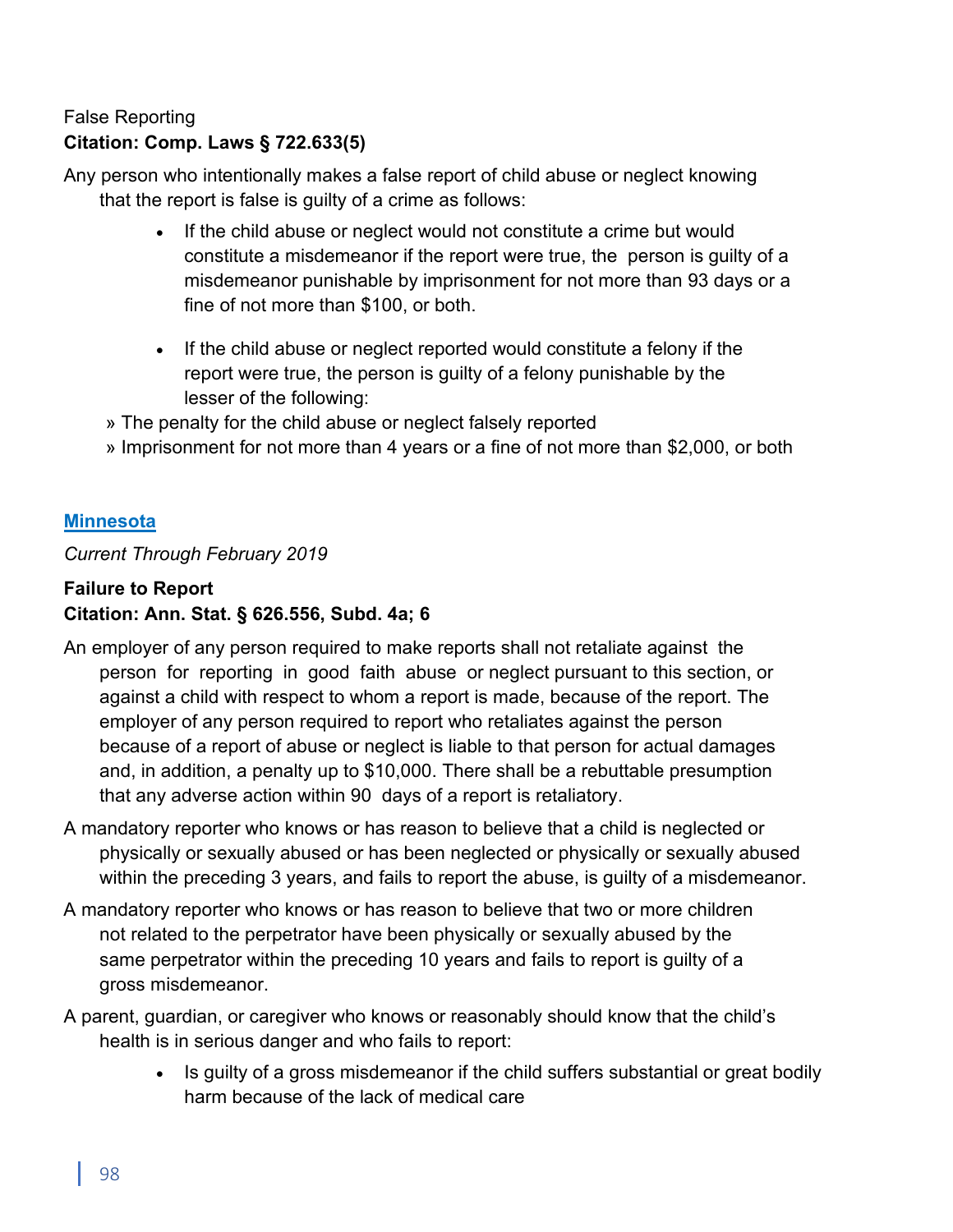- Is guilty of a felony if the child dies because of the lack of medical care and may be subject to one or both of the following:
- » Imprisonment for not more than 2 years
- » A fine of not more than \$4,000
- The law providing that a parent, guardian, or caregiver may, in good faith, select and depend on spiritual means or prayer for treatment or care of a child does not exempt a parent, guardian, or caregiver from the duty to report under this provision.

### **False Reporting Citation: Ann. Stat. § 626.556, Subd. 5**

Any person who knowingly or recklessly makes a false report under the reporting laws shall be liable in a civil suit for any actual damages suffered by the person(s) so reported and for any punitive damages set by the court or jury, plus costs and reasonable attorney fees.

## **Mississippi**

*Current Through February 2019*

## **Failure to Report Citation: Ann. Code. § 43-21-353(7)**

Anyone who willfully violates any provision of this section shall be, upon being found guilty, punished by a fine not to exceed \$5,000 or by imprisonment in jail not to exceed 1 year, or both.

## **False Reporting**

This issue is not addressed in the statutes reviewed.

## **Missouri**

*Current Through February 2019*

# **Failure to Report Citation: Ann. Stat. §§ 210.165(1); 573.215**

Any person violating any provision of the reporting laws is guilty of a class A misdemeanor.

A person commits the offense of failure to report child pornography if he or she, being a film and photographic print processor, computer provider, installer or repair person, or any internet service provider who has knowledge of or observes, within the scope of the person's professional capacity or employment, any film, photograph, videotape,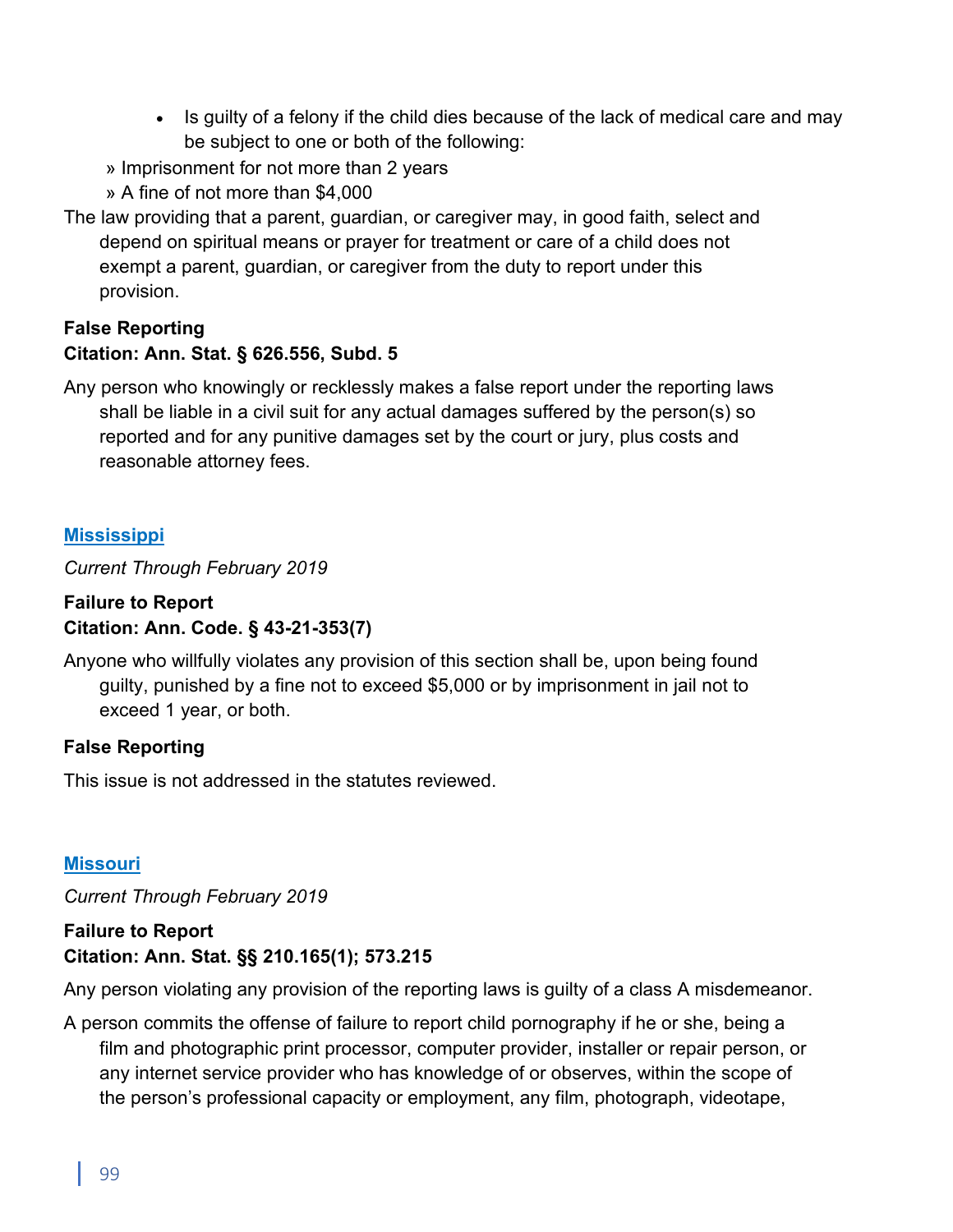negative, slide, or computer-generated image or picture depicting a child under age 18 engaged in an act of sexual conduct fails to report such instance to any law enforcement agency immediately or as soon as practically possible.

The offense of failure to report child pornography is a class B misdemeanor.

Nothing in this section shall be construed to require a provider of electronic communication services or remote computing services to monitor any user, subscriber, or customer of the provider or the content of any communication of any user, subscriber, or customer of the provider.

### **False Reporting Citation: Ann. Stat. § 210.165(2)-(3)**

Any person who intentionally files a false report of child abuse or neglect shall be guilty of a class A misdemeanor.

Every person who has been previously convicted of making a false report to the Children's Division or its predecessor agency, the Division of Family Services, and who is subsequently convicted of making a false report is guilty of a class E felony and shall be punished as provided by law.

### **Montana**

*Current Through February 2019*

### **Failure to Report Citation: Ann. Code § 41-3-207**

Any mandatory reporter who fails to report known or suspected child abuse or neglect or who prevents another person from reasonably doing so is civilly liable for the damages proximately caused by such failure or prevention. Any mandatory reporter who purposely or knowingly fails to report when required or purposely or knowingly prevents another person from doing so is guilty of a misdemeanor.

## **False Reporting Citation: Ann. Code § 41-3-203(1)**

Anyone reporting any incident of child abuse or neglect as required by law is immune from any liability, civil or criminal, that might otherwise be incurred or imposed unless the person was grossly negligent, acted in bad faith or with malicious purpose, or provided information knowing the information to be false.

### **Nebraska**

*Current Through February 2019*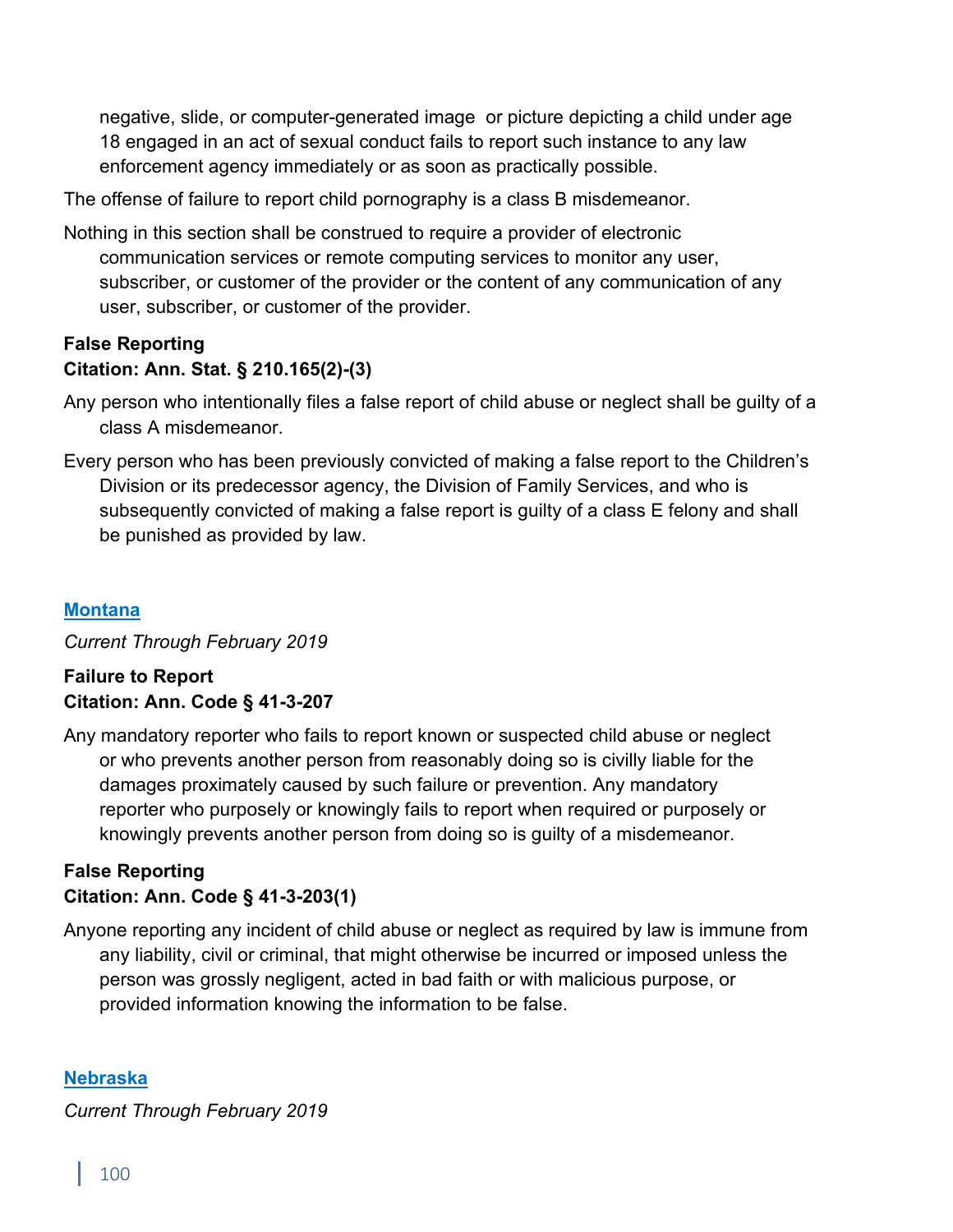## **Failure to Report Citation: Rev. Stat. § 28-717**

Any person who willfully fails to make any report of child abuse or neglect required by § 28-711 shall be guilty of a class III misdemeanor.

## **False Reporting Citation: Rev. Stat. § 28-716**

Any person participating in an investigation, making a report of child abuse or neglect, or participating in a judicial proceeding resulting from a report shall be immune from any liability, civil or criminal, that might otherwise be incurred or imposed, except for maliciously false statements.

### **Nevada**

*Current Through February 2019*

### **Failure to Report Citation: Rev. Stat. § 432B.240**

Any person who knowingly and willfully violates the provisions of § 432B.220 is guilty of one of the following:

- For the first violation, a misdemeanor
- For each subsequent violation, a gross misdemeanor

## **False Reporting**

This issue is not addressed in the statutes reviewed.

### **New Hampshire**

*Current Through February 2019*

## **Failure to Report Citation: Rev. Stat. § 169-C:39**

Anyone who knowingly violates any provision of the reporting laws shall be guilty of a misdemeanor.

### **False Reporting**

This issue is not addressed in the statutes reviewed.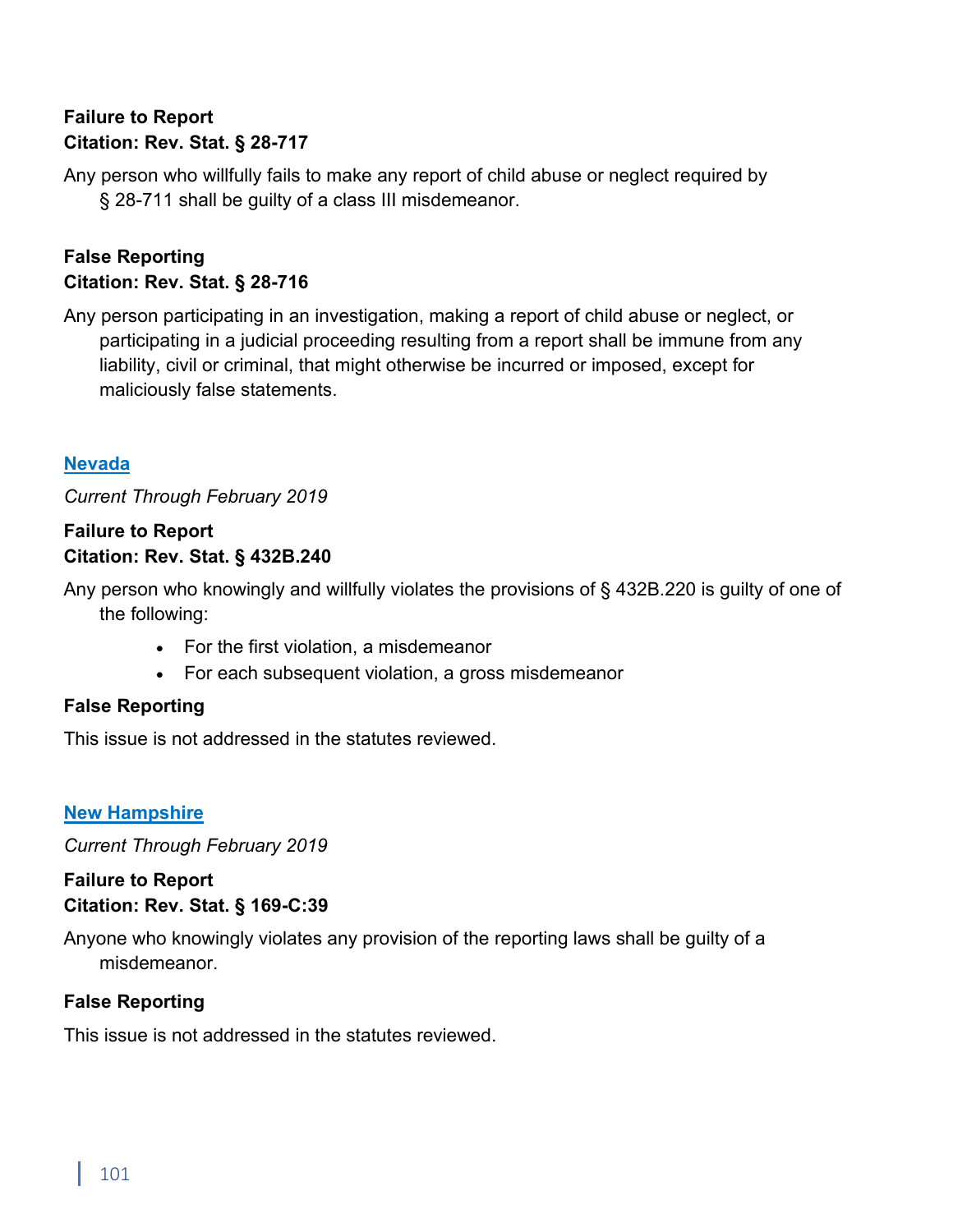#### **New Jersey**

*Current Through February 2019*

## **Failure to Report Citation: Ann. Stat. § 9:6-8.14**

Any person knowingly violating the reporting laws, including the failure to report an act of child abuse while having reasonable cause to believe that an act of child abuse has been committed, is a disorderly person.

### **False Reporting**

This issue is not addressed in the statutes reviewed.

### **New Mexico**

*Current Through February 2019*

## **Failure to Report Citation: Ann. Stat. § 32A-4-3(F)**

Any person who violates the provisions of this section pertaining to the duty to report is guilty of a misdemeanor and shall be sentenced pursuant to § 31-19-1.

Upon conviction, the person shall be imprisoned in the county jail for a definite term that is less than 1 year, be fined not more than

\$1,000, or both, at the discretion of the judge.

## **False Reporting**

This issue is not addressed in the statutes reviewed.

## **New York**

*Current Through February 2019*

### **Failure to Report Citation: Soc. Serv. Law § 420**

Any mandatory reporter who willfully fails to report as required shall be guilty of a class A misdemeanor.

Any mandatory reporter who knowingly and willfully fails to report as required shall be civilly liable for the damages proximately caused by such failure.

## **False Reporting**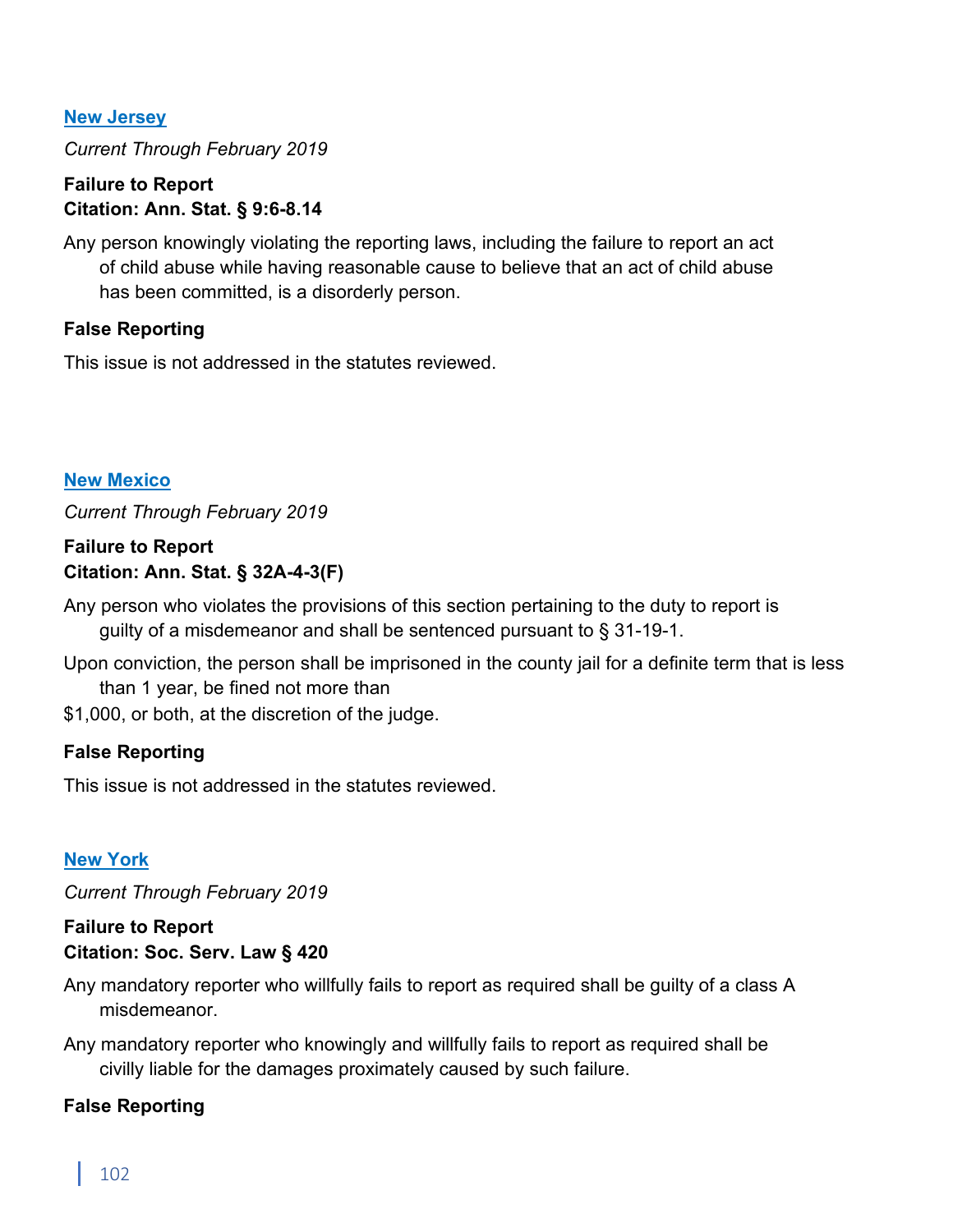### **Citation: Penal Law § 240.50(4)**

A person is guilty of falsely reporting an incident in the third degree when, knowing the information reported, conveyed, or circulated to be false or baseless, he or she reports, by word or action, an alleged occurrence or condition of child abuse or maltreatment that did not in fact occur or exist to the following:

- The statewide central register of child abuse and maltreatment
- Any person required to report cases of suspected child abuse or maltreatment, knowing that the person is required to report such cases, and with the intent that such an alleged occurrence be reported to the statewide central register

Falsely reporting an incident in the third degree is a class A misdemeanor.

#### **North Carolina**

*Current Through February 2019*

### **Failure to Report Citation: Gen. Stat. § 7B-301**

Any person or institution who knowingly or wantonly fails to report the case of a juvenile as required, or who knowingly or wantonly prevents another person from making a report as required, is guilty of a class 1 misdemeanor.

A director of social services who receives a report of sexual abuse of a juvenile in a child care facility and who knowingly fails to notify the State Bureau of Investigation of the report as required is guilty of a class 1 misdemeanor.

#### **False Reporting**

This issue is not addressed in the statutes reviewed.

#### **North Dakota**

*Current Through February 2019*

### **Failure to Report Citation: Cent. Code §§ 50-25.1-13; 50-25.1-09.1**

Any person required by this chapter to report or to supply information concerning a case of known or suspected child abuse, neglect, or death resulting from abuse or neglect who willfully fails to do so is guilty of a class B misdemeanor.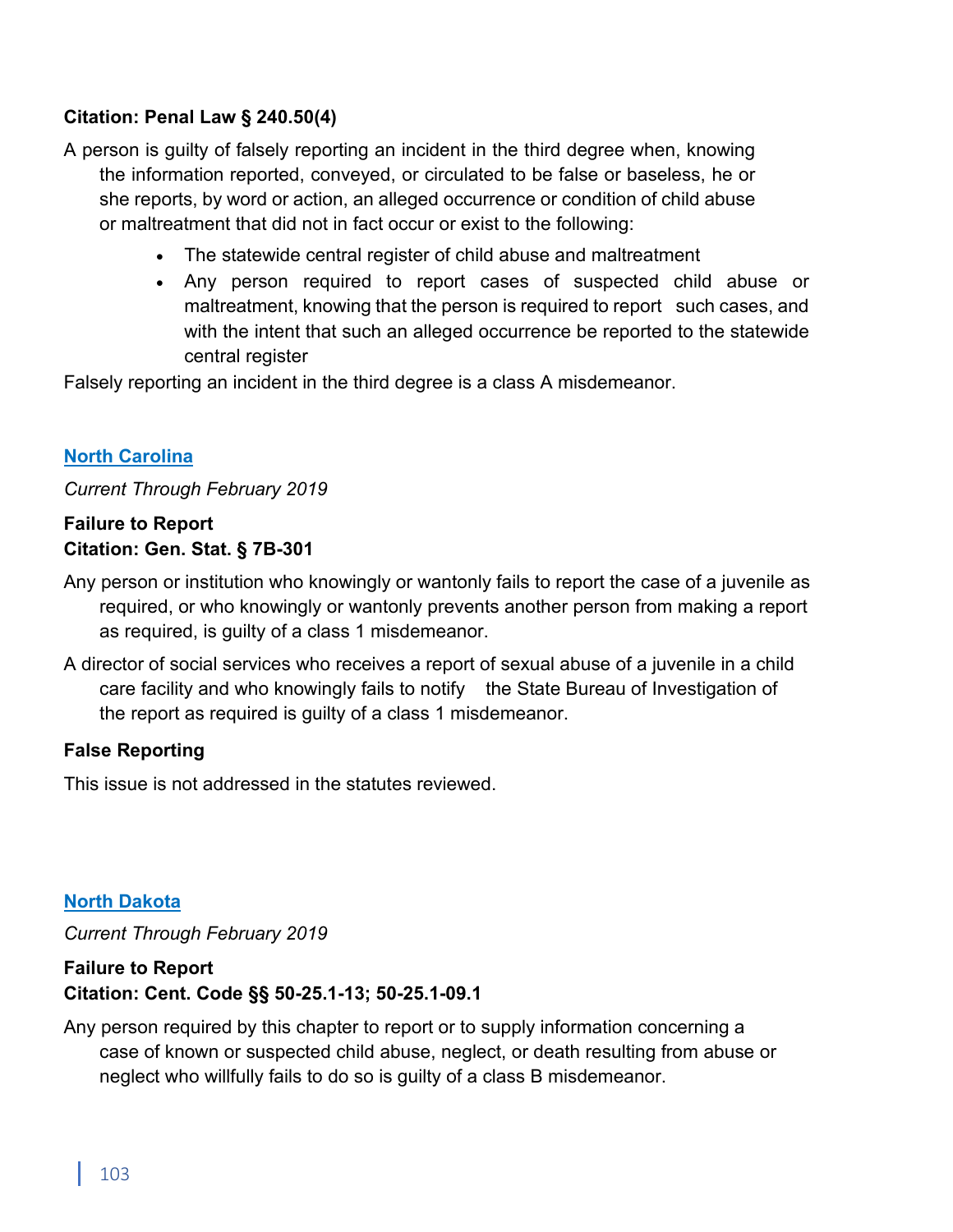- An employer who retaliates against an employee solely because the employee in good faith reported having reasonable cause to suspect that a child was abused or neglected, died as a result of abuse or neglect, or because the employee is a child with respect to whom a report was made, is guilty of a class B misdemeanor. It is a defense to any charge brought under this section that the presumption of good faith, described in § 50-25.1-09, has been rebutted.
- The employer of a person required or permitted to report pursuant to § 50-25.1-03 who retaliates against the person because of a report of abuse or neglect, or a report of a death resulting from child abuse or neglect, is liable to that person in a civil action for all damages, including exemplary damages, costs of the litigation, and reasonable attorney's fees.

## **False Reporting Citation: Cent. Code § 50-25.1-13**

- Any person who willfully makes a false report or provides false information that causes a report to be made is guilty of a class B misdemeanor, unless the false report is made to a law enforcement official, in which case the person who causes the report to be made is quilty of a class A misdemeanor.
- A person who willfully makes a false report or willfully provides false information that causes a report to be made also is liable in a civil action for all damages suffered by the person reported, including exemplary damages.

## **Northern Mariana Islands**

## *Current Through February 2019*

## **Failure to Report**

## **Citation: Commonwealth Code Tit. 6, §§ 5315; 5316**

- Knowing or willful failure of any person to make a report pursuant to § 5313 shall, upon conviction, be punished by one or both of the following:
	- Imprisonment for up to 1 year
	- A fine of not more than \$1,000
- Knowing or willful interference by any person with the good-faith efforts of any person making or attempting to make a report under this chapter shall, upon conviction, be punished by imprisonment for up to 1 year or a fine of \$1,000, or both.

# **False Reporting**

This issue is not addressed in the statutes reviewed.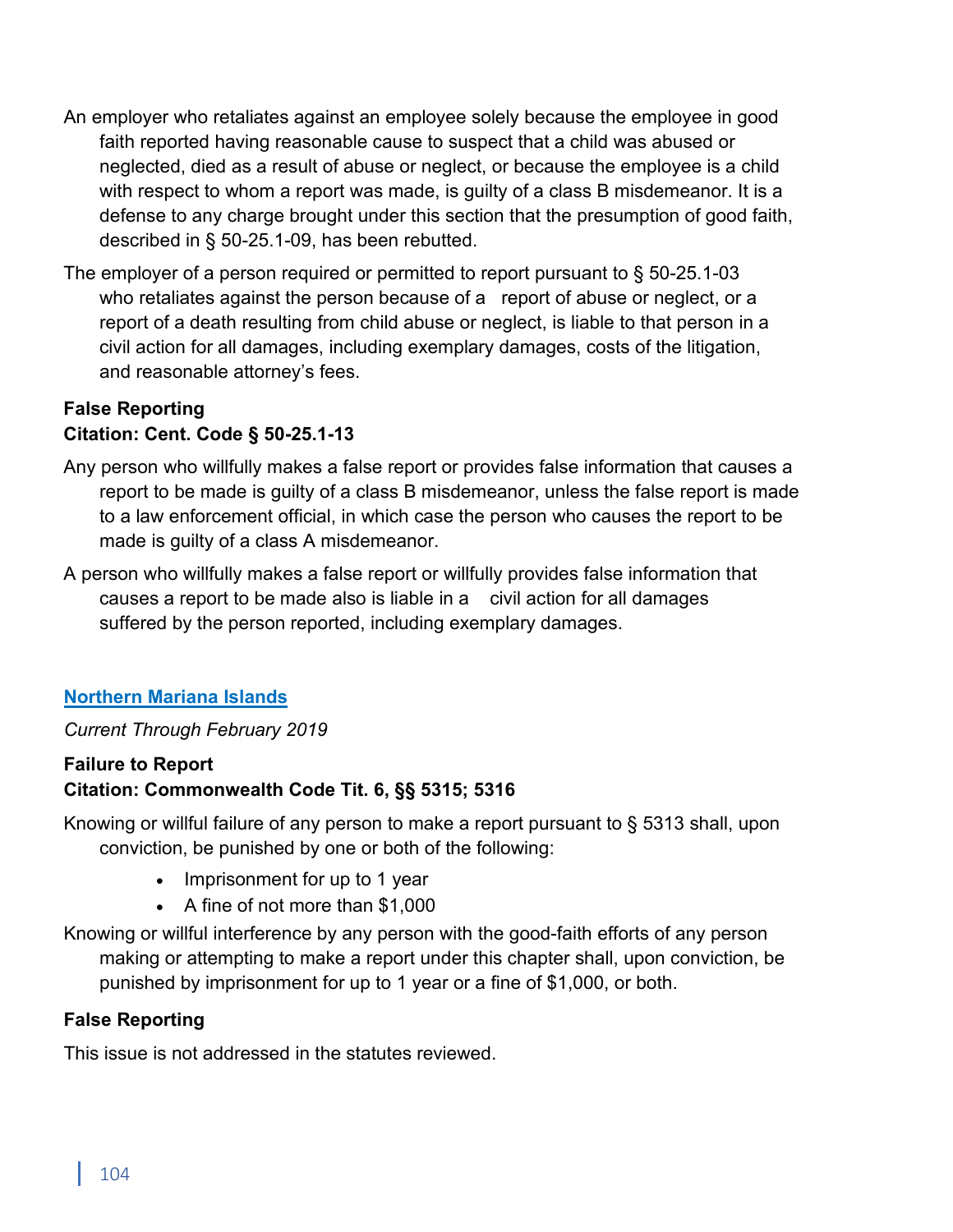## **Ohio**

### *Current Through February 2019*

## **Failure to Report Citation: Rev. Code § 2151.99**

- Any person who fails to report suspected child abuse or neglect, as required by § 2151.421, is guilty of a misdemeanor of the fourth degree.
- Any person required to report by § 2151.421(A)(4) (requiring reports by clergy) who fails to report when knowing that a child has been abused or neglected and knowing that the person who committed the abuse or neglect was a cleric or another person other than a volunteer designated by a church, religious society, or faith to act as a leader, official, or delegate on behalf of the church, religious society, or faith is guilty of a misdemeanor of the first degree if the person who has failed to report and the person who committed the abuse or neglect belong to the same church, religious society, or faith.
- The person who fails to report is guilty of a misdemeanor of the first degree if the child suffers or faces the threat of suffering the physical or mental wound, injury, disability, or condition that would be the basis of the required report when the child is under the direct care or supervision of another person over whom the offender has supervisory control.

## **False Reporting Citation: Rev. Code § 2921.14**

- No person shall knowingly make or cause another person to make a false report alleging that any person has committed an act or omission that resulted in a child being abused or neglected.
- Whoever violates this section is guilty of making or causing a false report of child abuse or child neglect, a misdemeanor of the first degree.

## **Oklahoma**

*Current Through February 2019*

# **Failure to Report Citation: Ann. Stat. Tit. 10A, § 1-2-101(B)(4); (C)**

- Any employer, supervisor, or administrator who discharges, discriminates, or retaliates against the employee or other person shall be liable for damages, costs, and attorney fees.
- Any person who knowingly and willfully fails to promptly report suspected child abuse or neglect or who interferes with the prompt reporting of suspected child abuse or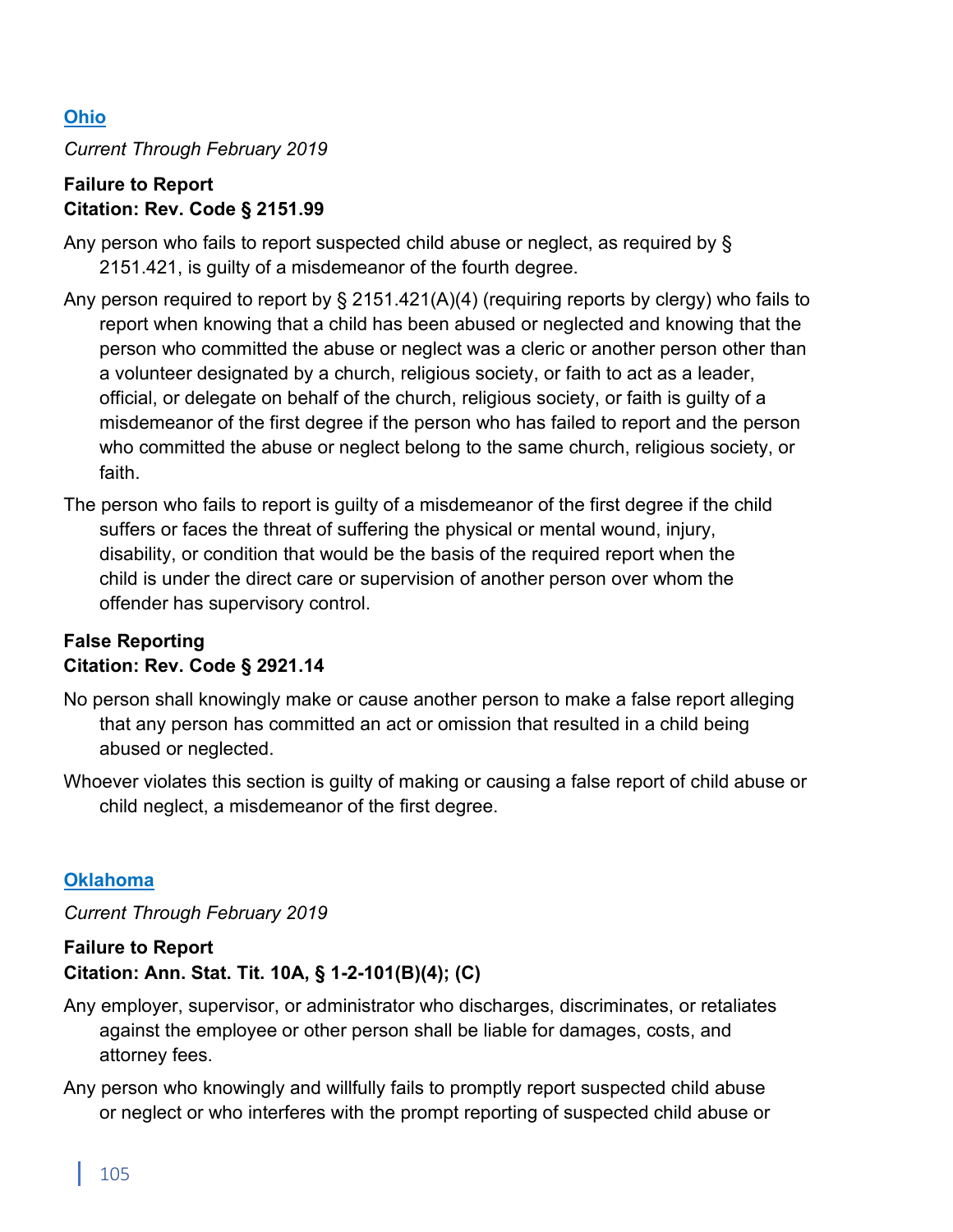neglect may be reported to local law enforcement for criminal investigation and, upon conviction thereof, shall be guilty of a misdemeanor.

## **False Reporting Citation: Ann. Stat. Tit. 10A, § 1-2-101(D)**

- Any person who knowingly and willfully makes a false report pursuant to the provisions of this section or a report that the person knows lacks factual foundation may be reported to local law enforcement for criminal investigation and, upon conviction thereof, shall be guilty of a misdemeanor.
- If a court determines that an accusation of child abuse or neglect made during a child custody proceeding is false and the person making the accusation knew it to be false at the time the accusation was made, the court may impose a fine, not to exceed \$5,000 and reasonable attorney fees incurred in recovering the sanctions, against the person making the accusation. The remedy provided by this paragraph is in addition to the first paragraph above or to any other remedy provided by law.

### **Oregon**

*Current Through February 2019*

### **Failure to Report Citation: Rev. Stat. § 419B.010(3)**

A person who violates the reporting laws commits a class A violation. Prosecution under this law shall be commenced at any time within 18 months after the commission of the offense.

### **False Reporting Citation: Rev. Stat. § 419B.016**

- A person commits the offense of making a false report of child abuse if, with the intent to influence a custody, parenting time, visitation, or child support decision, the person:
	- Makes a false report of child abuse to the Department of Human Services or a law enforcement agency, knowing that the report is false
	- Makes a false report of child abuse to a public or private official knowing that the report is false and with the intent that the public or private official make a report of child abuse to the department or a law enforcement agency

Making a false report of child abuse is a class A violation.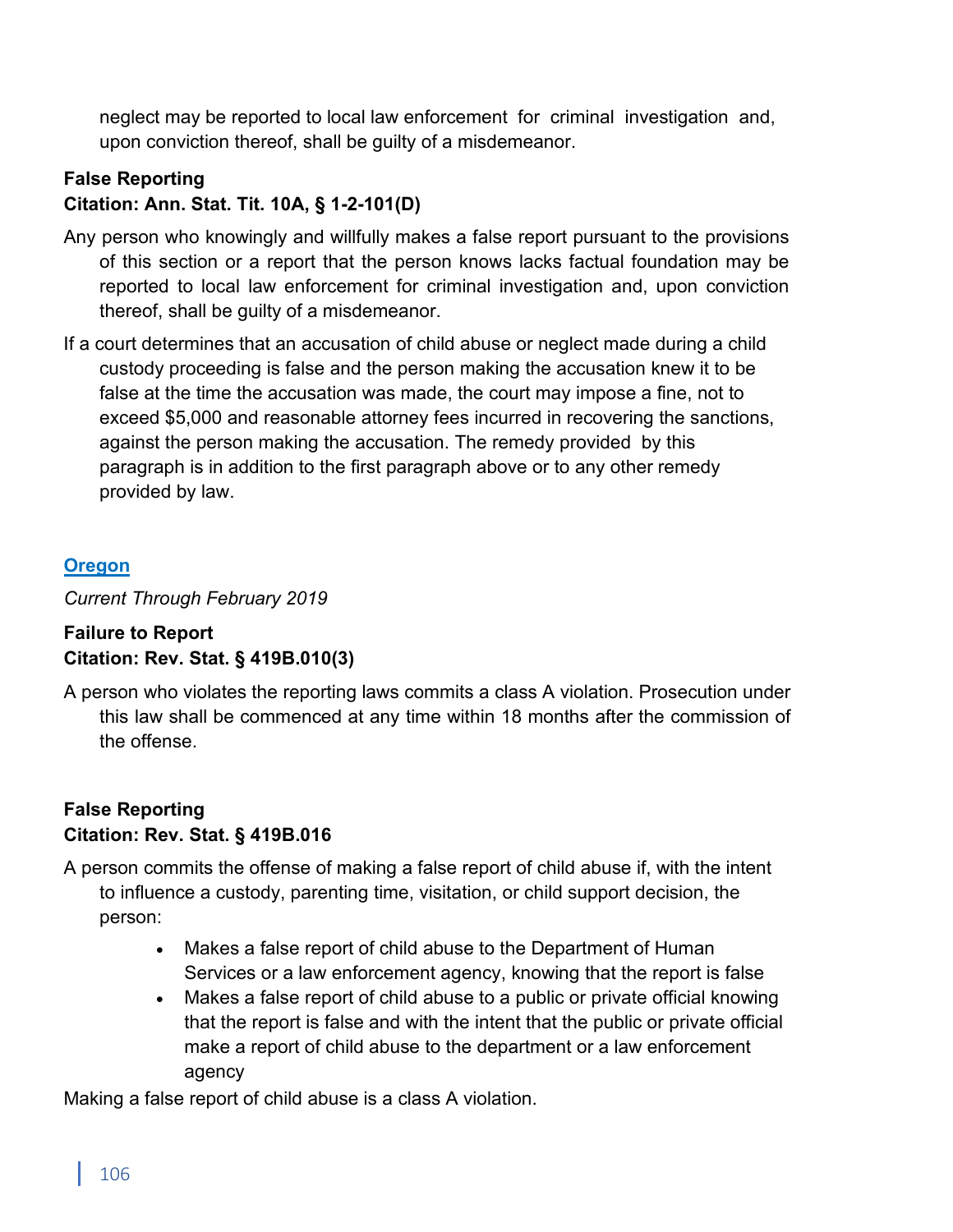### **Pennsylvania**

*Current Through February 2019*

## **Failure to Report Citation: Cons. Stat. Tit. 23, § 6319; Tit. 18, § 4958**

A mandatory reporter who willfully fails to report as required commits a misdemeanor of the third degree for the first violation and a misdemeanor of the second degree for a second or subsequent violation.

A person commits an offense if:

- The person acts to obstruct, impede, impair, prevent, or interfere with making a child abuse report, conducting of an investigation, or prosecuting a child abuse case.
- The person intimidates or attempts to intimidate any reporter, victim, or witness to engage in any of the following actions:
- » Refrain from making a report of suspected child abuse
	- » Refrain from providing or withholding information, documentation, testimony, or evidence to any person regarding a child abuse investigation or proceeding
	- » Give false or misleading information, documentation, testimony, or evidence regarding a child abuse investigation or proceeding
	- » Elude, evade, or ignore any request or legal process summoning the reporter, victim, or witness to appear to testify or supply evidence regarding a child abuse investigation or proceeding
	- » Fail to appear at or participate in a child abuse proceeding or meeting involving a child abuse investigation to which the reporter, victim, or witness has been legally summoned
- A person commits an offense if the person harms another person by any unlawful act or engages in a course of conduct that threatens another person in retaliation for anything that the other person has lawfully done in the capacity of a reporter, witness, or victim of child abuse.

A violation of this section is a felony of the second degree if the person:

- Uses force, violence, deception, or threat upon the reporter, witness, or victim
- Offers pecuniary or other benefit to the reporter, witness, or victim
- Has a prior conviction for a violation of this section or a similar law

An offense not otherwise addressed above is a misdemeanor of the second degree.

### **False Reporting**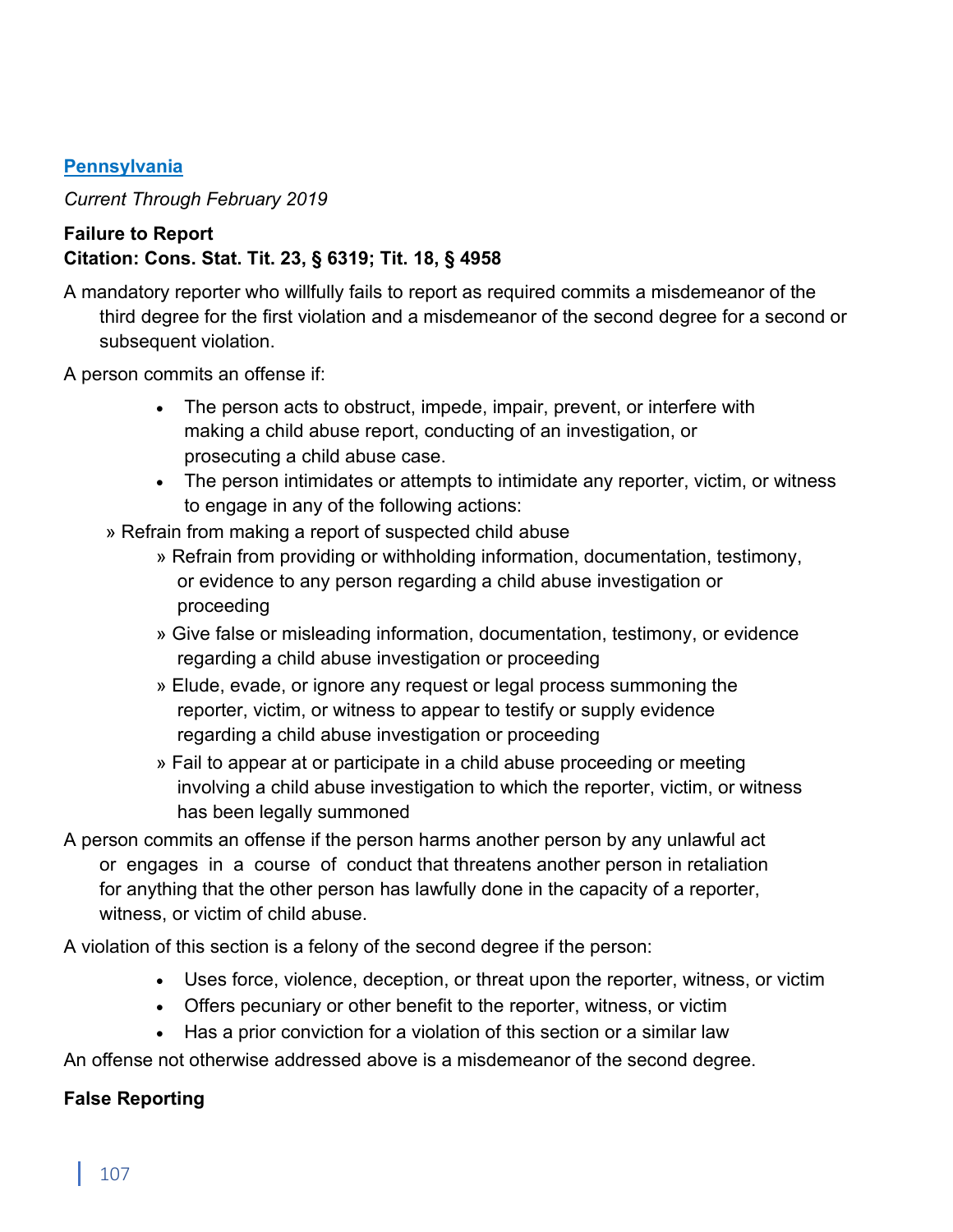#### **Citation: Cons. Stat. Tit. 18, § 4906.1**

A person commits a misdemeanor of the second degree if the person intentionally or knowingly makes a false report of child abuse under chapter 23 (relating to child protective services) or intentionally or knowingly induces a child to make a false claim of child abuse.

#### **Puerto Rico**

*Current Through February 2019*

#### **Failure to Report Citation: Ann. Laws Tit. 8, § 450a**

- Any person, official, or public or private institution with the obligation of furnishing information pursuant to the provisions of either
- § 444 or 446 and who voluntarily and deliberately fails to comply with that obligation, who fails to perform any other act required by this chapter, or deliberately prevents another person acting reasonably from doing so shall commit a misdemeanor and if convicted shall be sanctioned by a fine up to \$5000 or by imprisonment up to 90 days.

#### **False Reporting Citation: Ann. Laws Tit. 8, § 450a**

- Any person, official, or public or private institution with the obligation of furnishing information pursuant to the provisions of either
- § 444 or 446 who deliberately furnishes false information or advises another person to do so shall commit a misdemeanor and if convicted shall be sanctioned by a fine up to \$5000 or by imprisonment up to 90 days. Any information furnished that is found to be false and whose natural or probable consequence is deemed to have interfered in the legitimate exercise of custody, parental rights, and patria potestas shall be referred by the competent authority to the Department of Justice for evaluation and the subsequent corresponding prosecution.

#### **Rhode Island**

*Current Through February 2019*

### **Failure to Report Citation: Gen. Laws § 40-11-6.1**

Any mandatory reporter who knowingly fails to report as required or who knowingly prevents any person acting reasonably from doing so shall be guilty of a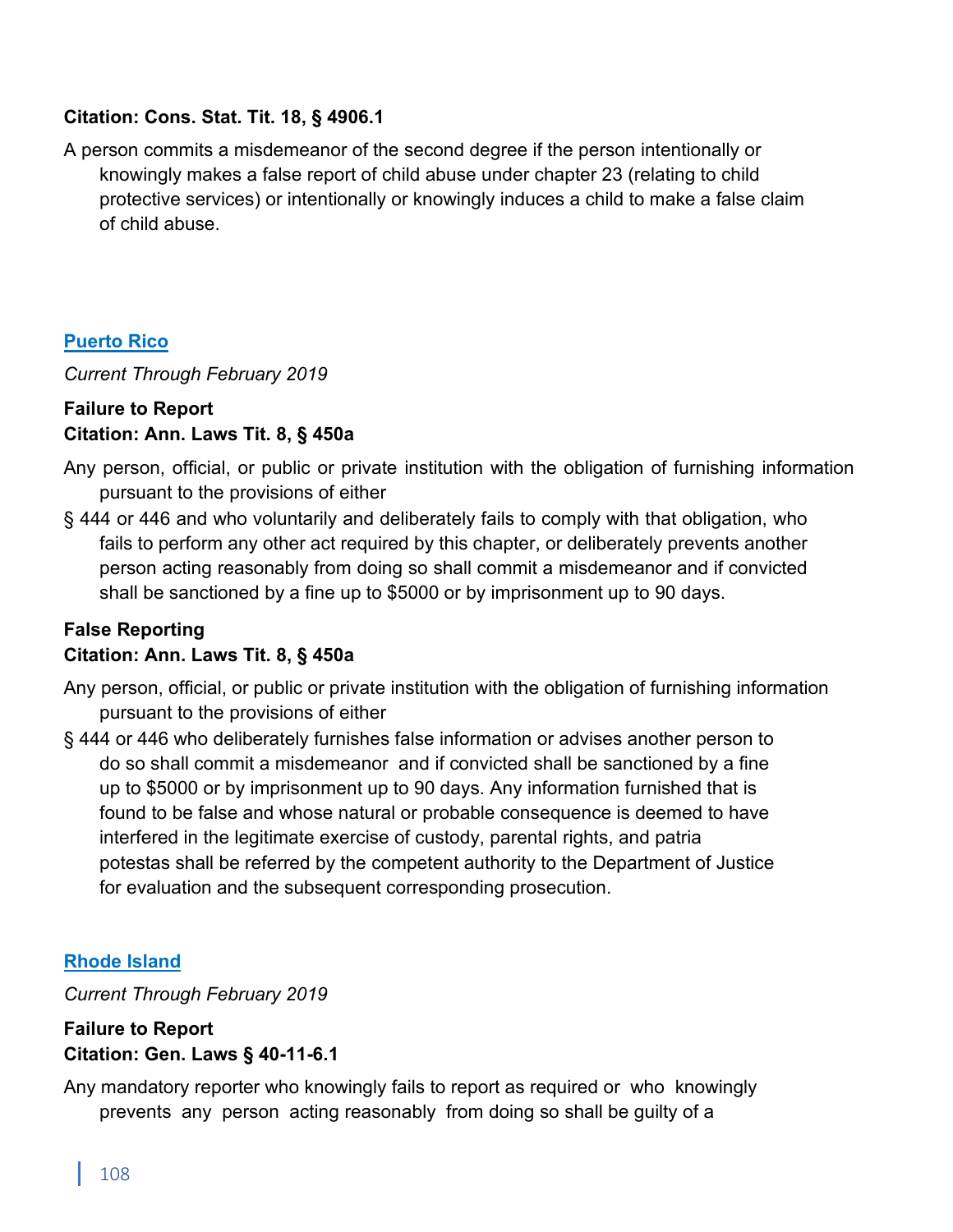misdemeanor and, upon conviction, shall be subject to a fine of not more than \$500 or imprisonment for not more than 1 year or both.

In addition, any mandatory reporter who knowingly fails to perform any act required by the reporting laws or who knowingly prevents another person from performing a required act shall be civilly liable for the damages proximately caused by that failure.

# **False Reporting Citation: Gen. Laws § 40-11-3.2**

Any person who knowingly and willingly makes or causes a false report of child abuse or neglect to be made to the Department of Children, Youth and Families shall be guilty of a misdemeanor and, upon conviction thereof, shall be fined not more than \$1,000 or imprisoned for not more than 1 year or both.

## **South Carolina**

*Current Through February 2019*

## **Failure to Report Citation: Ann. Code § 63-7-410**

Any mandatory reporter or any person required to perform any other function under the reporting laws who knowingly fails to do so, or a person who threatens or attempts to intimidate a witness, is guilty of a misdemeanor and, upon conviction, must be fined not more than \$500 or be imprisoned for not more than 6 months, or both.

## **False Reporting Citation: Ann. Code §§ 63-7-430; 63-7-440**

- If the family court determines that a person has made a report of suspected child abuse or neglect maliciously or in bad faith, or if a person has been found guilty of making a false report pursuant to § 63-7-440, the Department of Social Services may bring a civil
- action to recover the costs of the department's investigation and proceedings associated with the investigation, including attorney's fees. The department also is entitled to recover costs and attorney's fees incurred in the civil action authorized by this section. The decision of whether to bring a civil action is in the sole discretion of the department.
- If the family court determines that a person has made a false report of suspected child abuse or neglect maliciously or in bad faith or if a person has been found guilty of making a false report, a person who was subject of the false report has a civil cause of action against the person who made the false report and is entitled to recover from the person who made the false report such relief as may be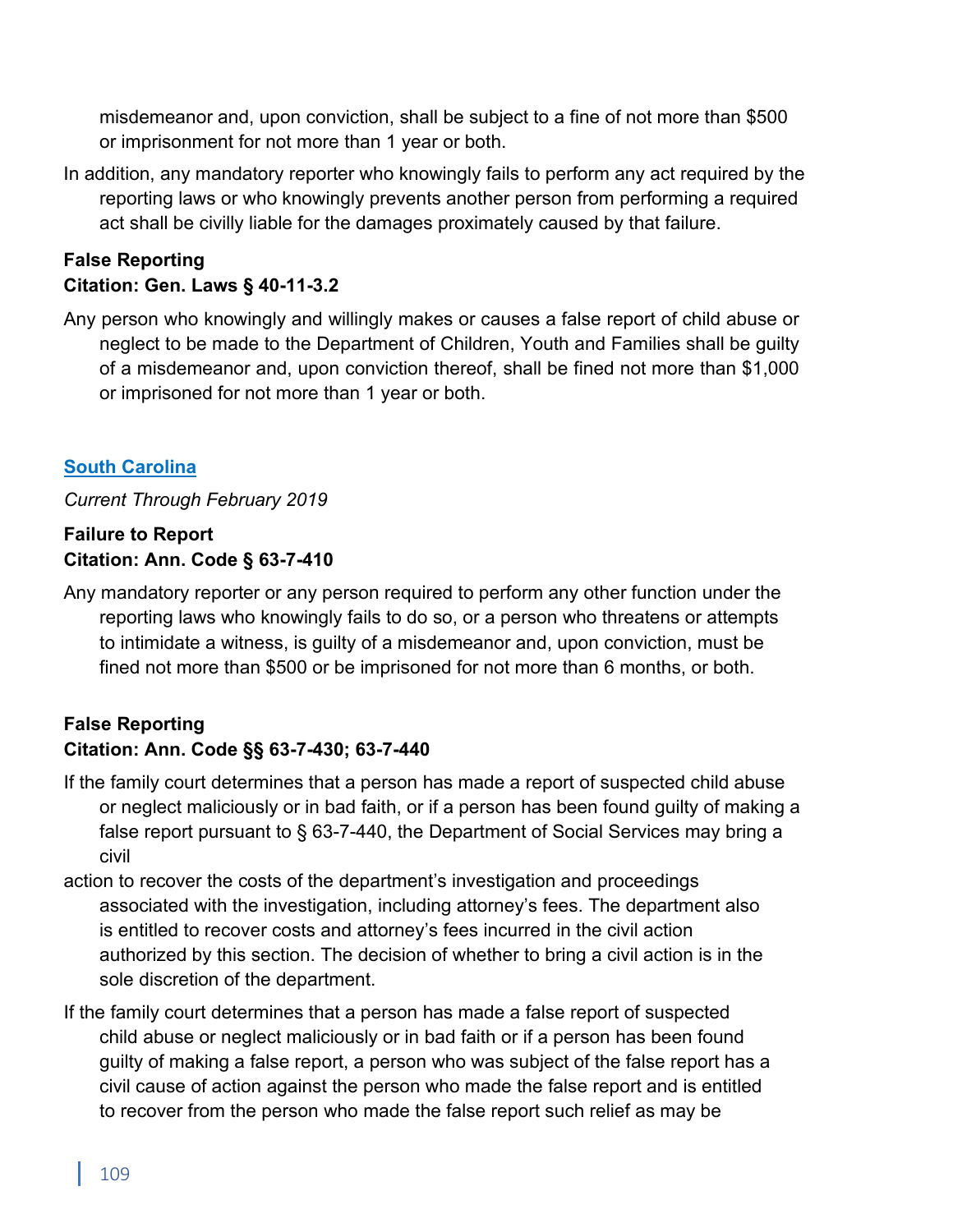appropriate, including actual damages, punitive damages, a reasonable attorney's fee, and other litigation costs reasonably incurred.

It is unlawful to knowingly make a false report of abuse or neglect. A person who violates this section is guilty of a misdemeanor and, upon conviction, must be fined not more than \$5,000 or imprisoned for not more than 90 days, or both.

### **South Dakota**

### *Current Through February 2019*

# **Failure to Report Citation: Ann. Stat. §§ 26-8A-3; 26-8A-4; 26-8A-6; 26-8A-7**

Any mandatory reporter who knowingly and intentionally fails to make the required report is guilty of a class 1 misdemeanor. This provision includes the following:

- Reports that must be made to the coroner when the reporter suspects that a child has died as a result of abuse or neglect
- Reports that are required of hospital staff
- Reports that are required of staff of public or private schools

### **False Reporting**

This issue is not addressed in the statutes reviewed.

### **Tennessee**

*Current Through February 2019*

## **Failure to Report Citation: Ann. Code § 37-1-412**

Any person who knowingly fails to make a report required by § 37-1-403 commits a class A misdemeanor.

A person believed to have violated this section shall be brought before the court. If the defendant pleads not guilty, the juvenile court judge shall bind the defendant over to the grand jury. If the defendant pleads guilty, the juvenile court judge shall sentence the defendant under this section with a fine not to exceed \$2,500.

## **False Reporting**

## **Citation: Ann. Code § 37-1-413**

Any person who either verbally or by written or printed communication knowingly and maliciously reports or causes, encourages, aids, counsels, or procures another to report a false accusation of child sexual abuse, or false accusation that a child has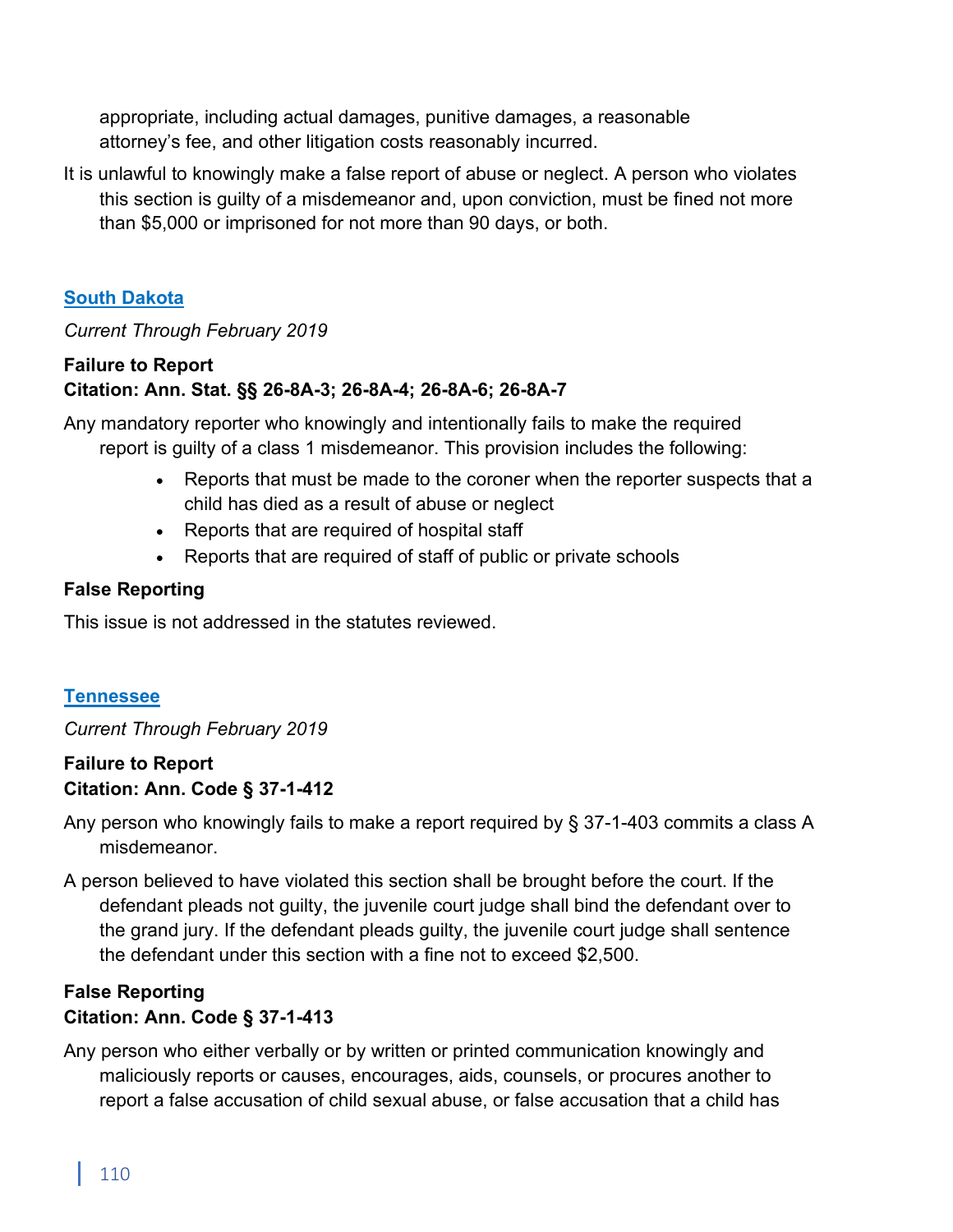sustained any wound, injury, disability, or physical or mental condition caused by brutality, abuse, or neglect, commits a class E felony.

# **Texas**

*Current Through February 2019*

## **Failure to Report Citation: Fam. Code § 261.109**

- A person commits an offense if the person is required to make a report under § 261.101 and knowingly fails to make a report as required.
- A person who is a professional as defined by § 261.101 commits an offense if the person is required to make a report and knowingly fails to make a report as provided in this chapter.
- An offense by a person is a class A misdemeanor, except that the offense is a State jail felony if it is shown on the trial of the offense that the child was a person with an intellectual disability who resided in a State-supported living center, the medical assistance program for persons with intellectual disabilities component of the Rio Grande State Center, or a facility licensed under chapter 252, Health and Safety Code, and the actor knew that the child had suffered serious bodily injury as a result of the abuse or neglect.
- An offense by a professional is a class A misdemeanor, except that the offense is a State jail felony if it is shown on the trial of the offense that the actor intended to conceal the abuse or neglect.

# **False Reporting Citation: Fam. Code § 261.107**

A person commits an offense if, with the intent to deceive, he or she knowingly makes a report of child abuse or neglect that is false. An offense under this subsection is either of the following:

- A State jail felony
- A felony of the third degree if the person has previously been convicted under this section A person who is convicted of an offense under this section shall be subject to the following:
- Be required to pay any reasonable attorney's fees incurred by the person who was falsely accused of abuse or neglect
- Be liable to the State for a civil penalty of \$1,000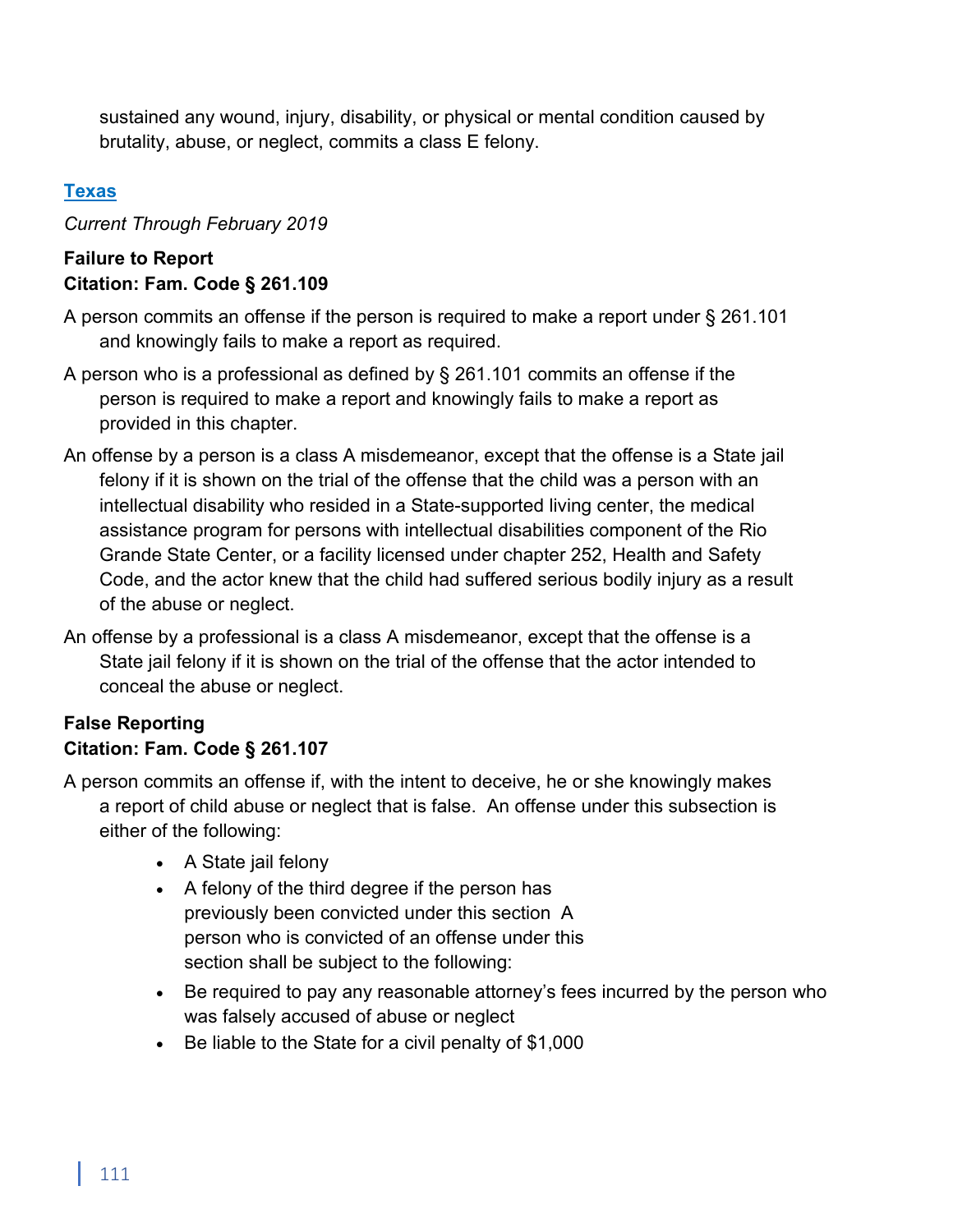### **Utah**

### *Current Through February 2019*

## **Failure to Report Citation: Ann. Code § 62A-4a-411**

- Any person, official, or institution required to report a case of suspected child abuse, child sexual abuse, neglect, fetal alcohol syndrome, or fetal drug dependency who willfully fails to do so is guilty of a class B misdemeanor.
- Action for failure to report must be commenced within 4 years from the date of knowledge of the offense and the willful failure to report.

### **False Reporting**

This issue is not addressed in the statutes reviewed.

### **Vermont**

### *Current Through February 2019*

# **Failure to Report Citation: Ann. Stat. Tit. 33, § 4913(d)(2); (f)**

- An employer or supervisor shall not discharge; demote; transfer; reduce pay, benefits, or work privileges; prepare a negative work performance evaluation; or take any other action detrimental to any employee because that employee filed a good faith report in accordance with the provisions of this subchapter. Any person making a report under this subchapter shall have a civil cause of action for appropriate compensatory and punitive damages against any person who causes detrimental changes in the employment status of the reporting party by reason of his or her making a report.
- A person who violates the law requiring mandated reporters to report suspected child abuse or neglect shall be fined no more than \$500.
- A person who violates the reporting laws with the intent to conceal abuse or neglect of a child shall be imprisoned no more than 6 months or fined for no more than \$1,000, or both.

## **False Reporting**

This issue is not addressed in the statutes reviewed.

## **Virgin Islands**

*Current Through February 2019*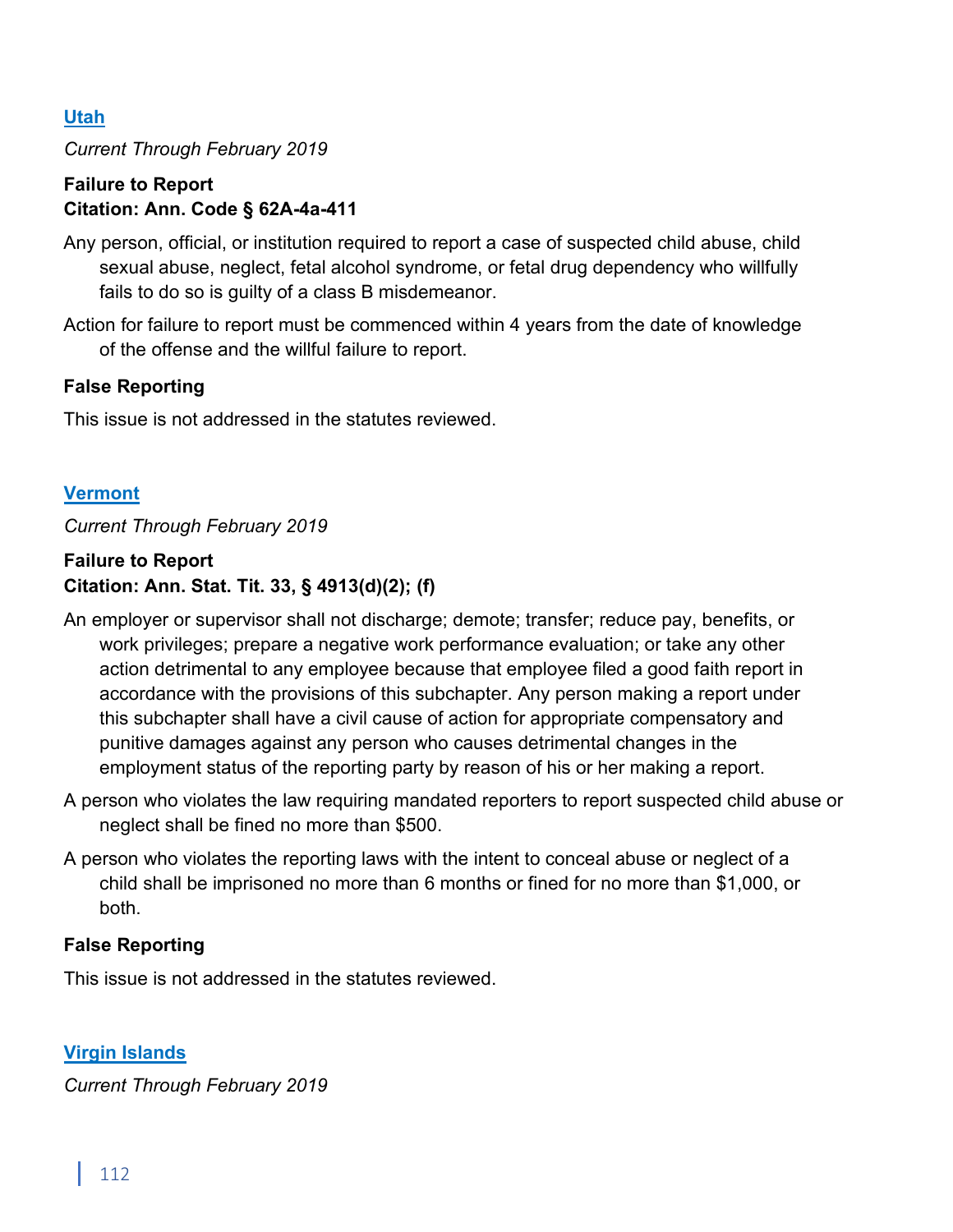## **Failure to Report Citation: Ann. Code Tit. 5, § 2539**

Any person, official, or institution required by this subchapter to report a case of alleged child abuse, sexual abuse, or neglect or to perform any other act, who knowingly fails to do so, shall be guilty of a misdemeanor and shall be fined no more than \$500 or imprisoned for no more than 1 year, or both.

# **False Reporting Citation: Ann. Code Tit. 14, §§ 2146(c); 2144(a)**

A person is guilty of falsely reporting an incident in the second degree when, knowing the information reported, conveyed, or circulated to be false or baseless, he or she reports, by word or action, to the Department of Human Services or Department of Health an alleged occurrence of child abuse or maltreatment that did not, in fact, occur or exist. A person who is found guilty of reporting an incident in the second degree shall be fined \$5,000 and be imprisoned for no less than 5 years.

## **Virginia**

*Current Through February 2019*

### **Failure to Report Citation: Ann. Code § 63.2-1509(D)-(E)**

- Any person required to file a report pursuant to this section who fails to do so as soon as possible, but no longer than 24 hours after having reason to suspect a reportable offense of child abuse or neglect, shall be fined no more than \$500 for the first failure and, for any subsequent failures, no less than \$1,000. In cases evidencing acts of rape, sodomy, or object sexual penetration, as defined in § 18.2-61, et seq., a person who knowingly and intentionally fails to make the report required pursuant to this section shall be guilty of a class 1 misdemeanor.
- No person shall be required to make a report pursuant to this section if the person has actual knowledge that the same matter has already been reported to the local department or the toll-free child abuse and neglect hotline of the Department of Social Services.

**False Reporting Citation: Ann. Code § 63.2-1513(A)**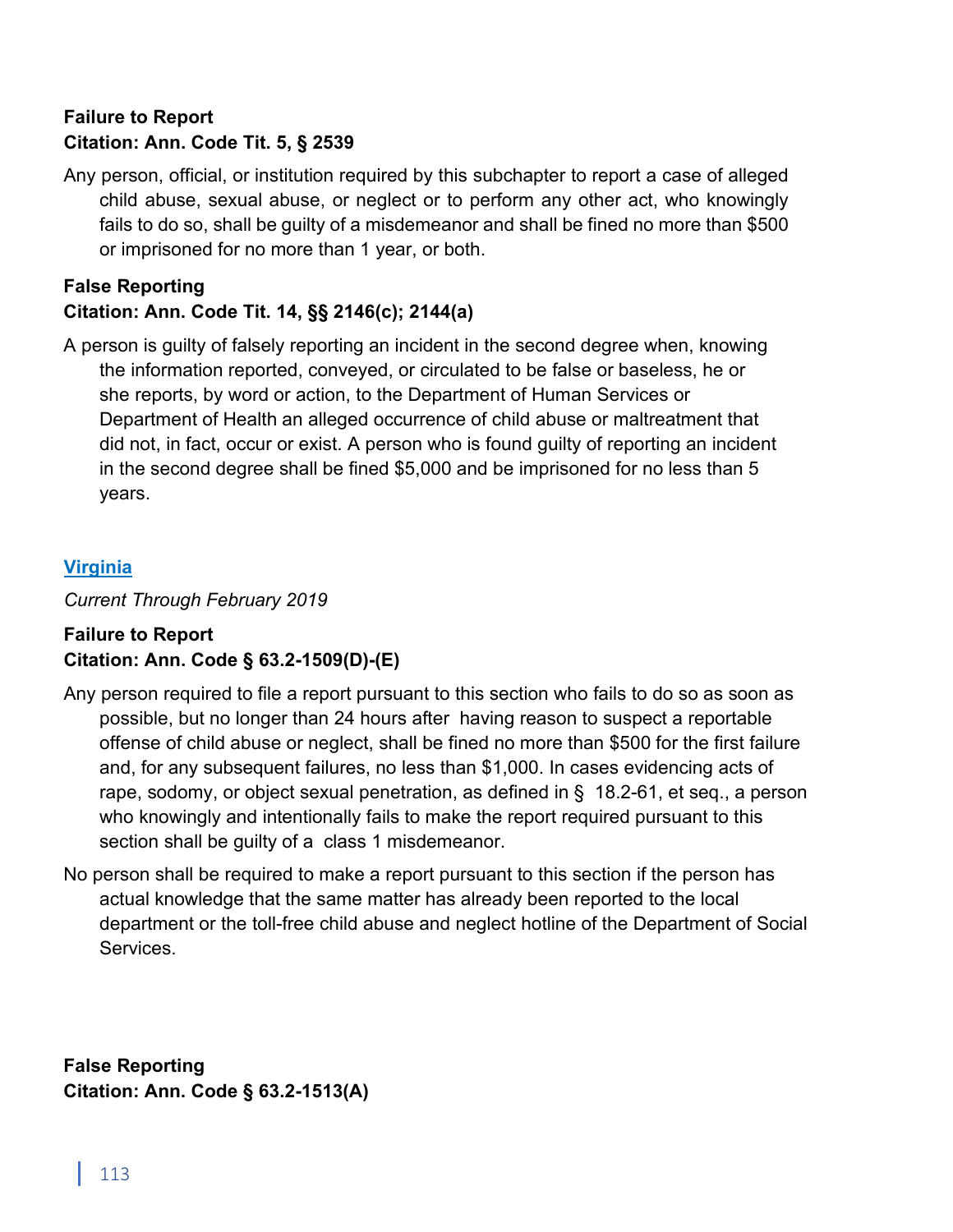- Any person age 14 or older who makes or causes to be made a report of child abuse or neglect that he or she knows to be false shall be guilty of a class 1 misdemeanor.
- Any person age 14 or older who has been previously convicted under this subsection and who is subsequently convicted of making a false report of child abuse or neglect shall be guilty of a class 6 felony.

### **Washington**

*Current Through February 2019*

# **Failure to Report Citation: Rev. Code §§ 26.44.080; 9A.20.021**

- Every person who is required to make a report pursuant to the reporting laws and who knowingly fails to make such a report shall be guilty of a gross misdemeanor.
- Every person convicted of a gross misdemeanor shall be punished by imprisonment in the county jail for up to 364 days or a fine of no more than  $$5,000$ , or both.
- This section applies to only those crimes committed on or after July 1, 1984. The fines in this section apply to adult offenders only.

## **False Reporting Citation: Rev. Code §§ 26.44.060(4); 9A.20.021**

- A person who intentionally and in bad faith knowingly makes a false report of alleged abuse or neglect shall be guilty of a misdemeanor.
- Every person convicted of a misdemeanor shall be punished by imprisonment in the county jail for no more than 90 days or a fine of no more than \$1,000, or both.
- This section applies to only those crimes committed on or after July 1, 1984. The fines in this section apply to adult offenders only.

## **West Virginia**

*Current Through February 2019*

## **Failure to Report Citation: Ann. Code § 49-2-812**

Any person, official, or institution required by this article to report a case involving a child known or suspected to be abused or neglected who knowingly fails to do so or knowingly prevents another person acting reasonably from doing so, is guilty of a misdemeanor and, upon conviction, shall be confined in jail not more than 90 days or fined not more than \$5,000, or both fined and confined.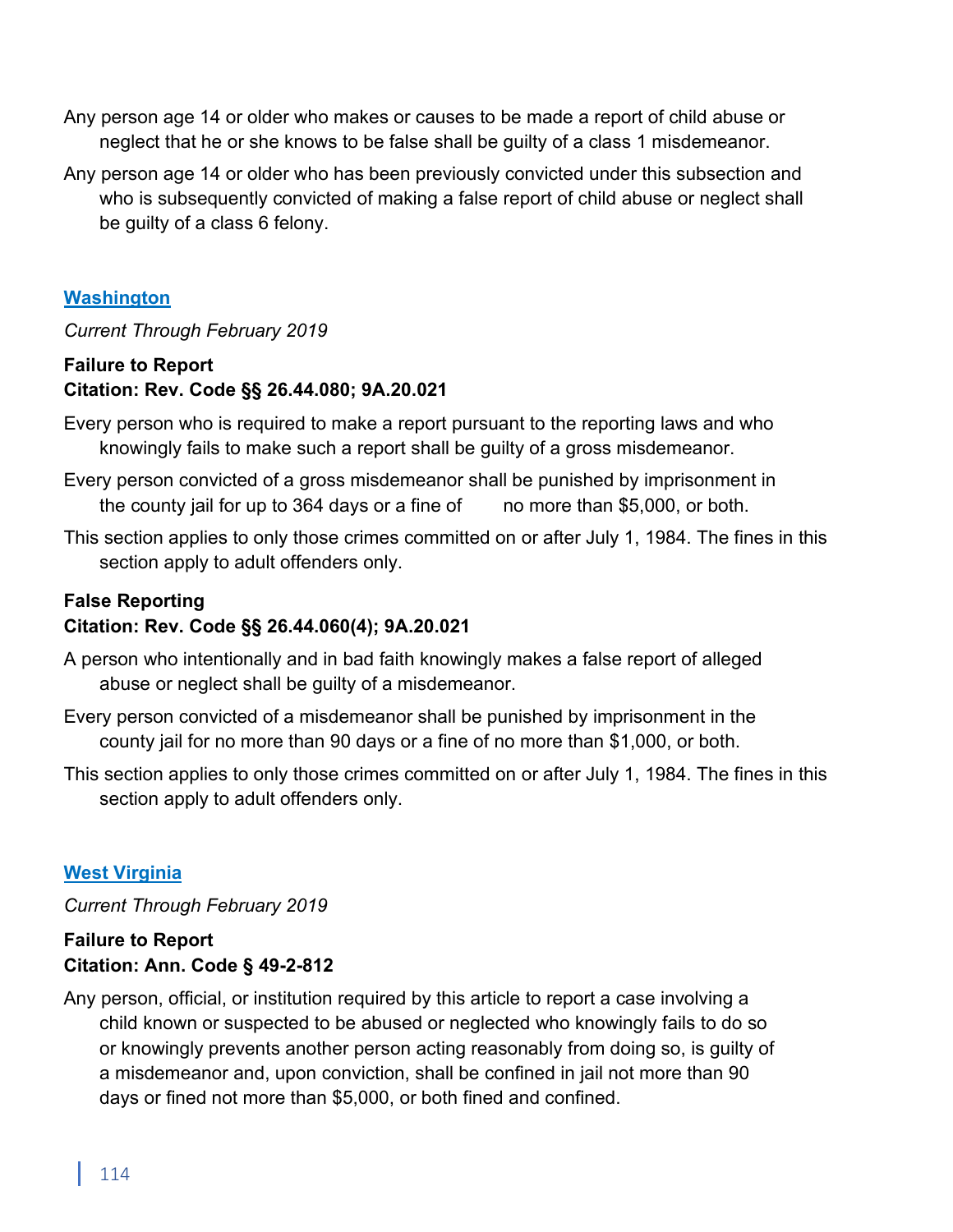Any person, official, or institution required by this article to report a case involving a child known or suspected to be sexually assaulted or sexually abused, or a student known or suspected to have been a victim of any nonconsensual sexual contact, sexual intercourse, or sexual intrusion on school premises, who knowingly fails to do so or knowingly prevents another person acting reasonably from doing so is guilty of a misdemeanor and, upon conviction thereof, shall be confined in jail not more than 6 months or fined not more than \$10,000, or both.

### **False Reporting**

This issue is not addressed in the statutes reviewed.

### **Wisconsin**

*Current Through February 2019*

### **Failure to Report Citation: Ann. Stat. § 48.981(6)**

Whoever intentionally violates the reporting laws by failure to report as required may be fined no more than \$1,000 or imprisoned for no more than 6 months, or both.

### **False Reporting**

This issue is not addressed in the statutes reviewed.

## **Wyoming**

*Current Through February 2019*

## **Failure to Report Citation: Ann. Stat. § 14-3-205**

Any employer, public or private, who discharges, suspends, disciplines, or penalizes an employee solely for making a report of neglect or abuse is guilty of a misdemeanor punishable by imprisonment for no more than 6 months or a fine of no more than \$750, or both.

#### **False Reporting Citation: Ann. Stat. § 14-3-205(d)**

Any person who knowingly and intentionally makes a false report of child abuse or neglect, or who encourages or coerces another person to make a false report, is guilty of a misdemeanor that is punishable by imprisonment for no more than 6 months or a fine of no more than \$750, or both.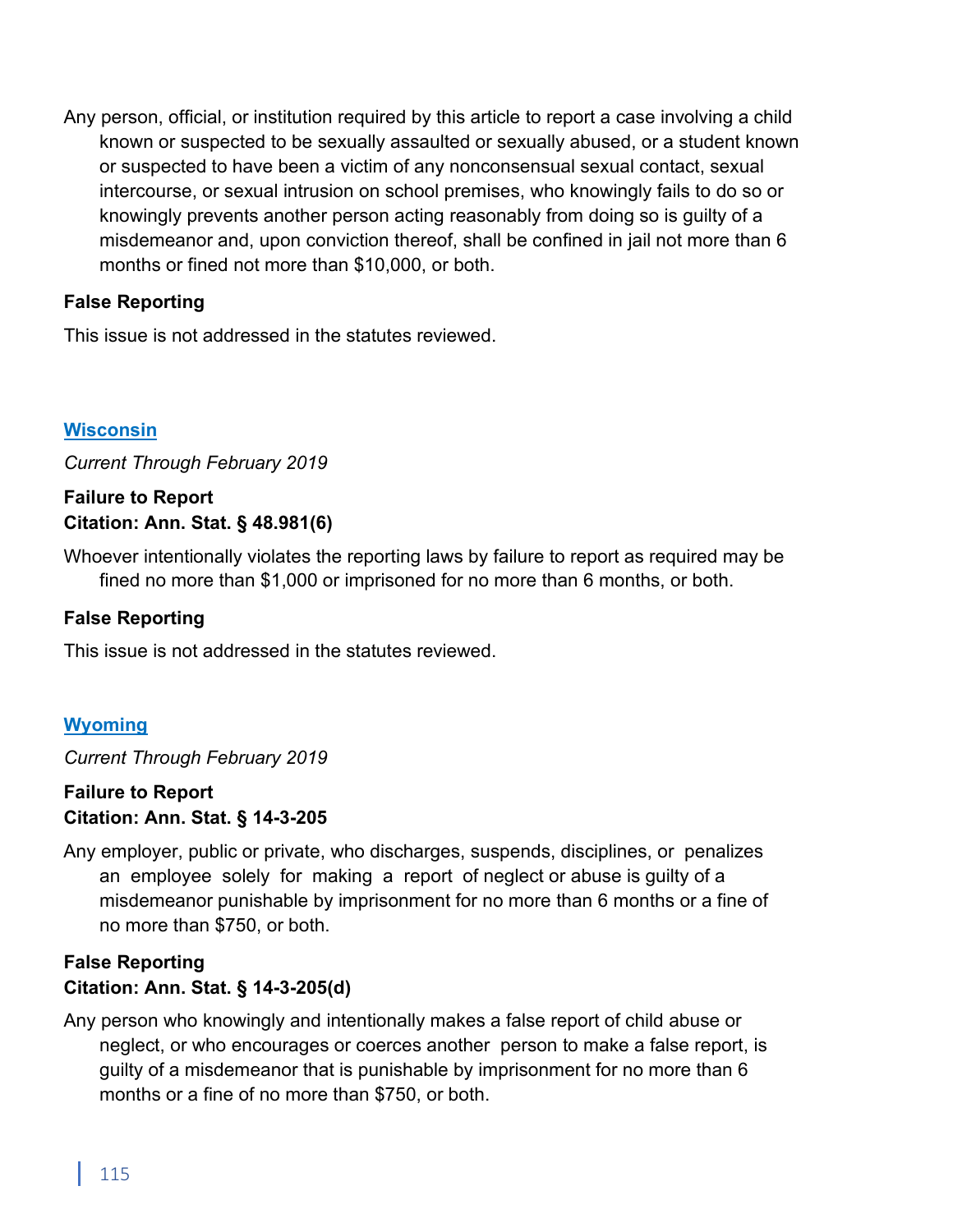#### *B. Elder Abuse*

The National Center on Elder Abuse is a comprehensive resource for issues of Elder Abuse. Here is a link to their site: [http://www.elderabusecenter.org](http://www.elderabusecenter.org/)

The following link provides information pertaining to the mandatory reporting statutes of elder abuse in the United States and U.S. Territories:

http://www.stetson.edu/law/academics/elder/ecpp/media/Mandatory%20Reporting%20Stat utes%20for%20Elder%20Abuse%202016.pdf.

As an example, the following is an excerpt from the California Welfare and Institutions Code regarding mandated reporters and penalties:

# CALIFORNIA WELFARE AND **INSTITUTIONS CODE** SECTION 15630

Who is a mandate reporter of Elder Abuse?

Anybody who has assumed care for an elderly person is a mandated reporter:

"15630. (a) Any person who has assumed full or intermittent responsibility for care or custody of an elder or dependent adult, whether or not he or she receives compensation, including administrators, supervisors, and any licensed staff of a public or private facility that provides care or services for elder or dependent adults, or any elder or dependent adult care custodian, health practitioner, clergy member,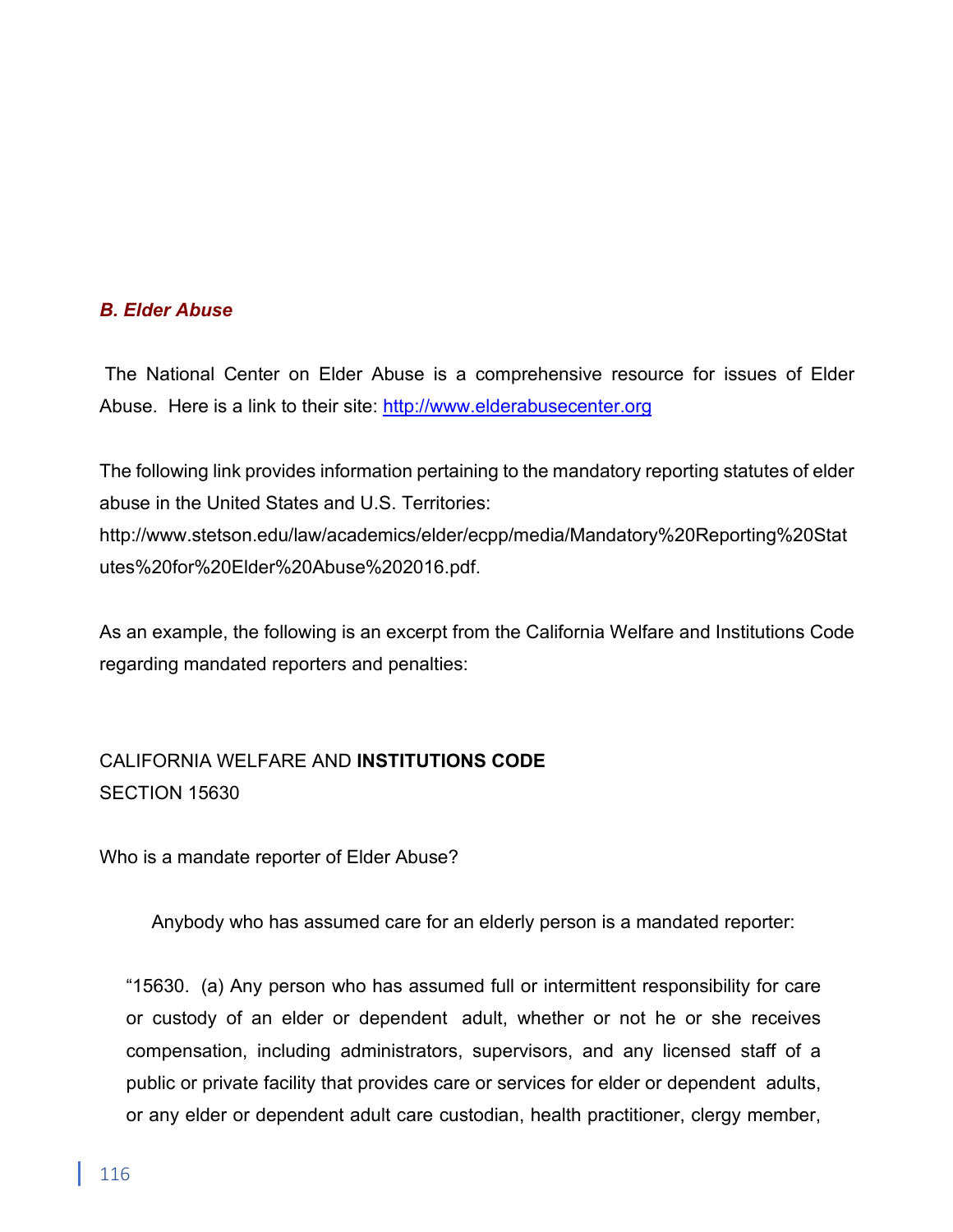or employee of a county adult protective services agency or a local law enforcement agency, is a **mandated reporter**.

(b) (1) Any mandated reporter who, in his or her professional capacity, or within the scope of his or her employment, has observed or has knowledge of an incident that reasonably appears to be physical abuse, as defined in Section 15610.63 of the Welfare and Institutions Code, abandonment, abduction, isolation, financial abuse, or neglect, or is told by an elder or dependent adult that he or she has experienced behavior, including an act or omission, constituting physical abuse, as defined in Section 15610.63 of the Welfare and Institutions Code, abandonment, abduction, isolation, financial abuse, or neglect, or reasonably suspects that abuse, shall report the known or suspected instance of abuse by telephone immediately or as soon as practicably possible, and by written report sent within two working days, as follows: (A) If the abuse has occurred in a long-term care facility, except a state mental health hospital or a state developmental center, the report shall be made to the local ombudsperson or the local law enforcement agency."

#### **What are the penalties for failure to report?**

# *Penalties for failing to report become more severe if it is determined that, as a result of the failure to report, the elderly person is injured or killed*:

"(h) Failure to report physical abuse, as defined in Section 15610.63 of the Welfare and Institutions Code, abandonment, abduction, isolation, financial abuse, or neglect of an elder or dependent adult, in violation of this section, is a misdemeanor, punishable by not more than **six months in the county jail, by a fine of not more than one thousand dollars (\$1,000), or by both that fine and imprisonment.** Any mandated reporter who willfully fails to report physical abuse, as defined in Section 15610.63 of the Welfare and Institutions Code, abandonment, abduction, isolation, financial abuse, or neglect of an elder or dependent adult, in violation of this section, where that abuse **results in death or great bodily injury,** shall be punished by not more than **one year in a county jail, by a fine of not more than five thousand dollars (\$5,000), or by both that fine and imprisonment.** If a mandated reporter intentionally conceals his or her failure to report an incident known by the mandated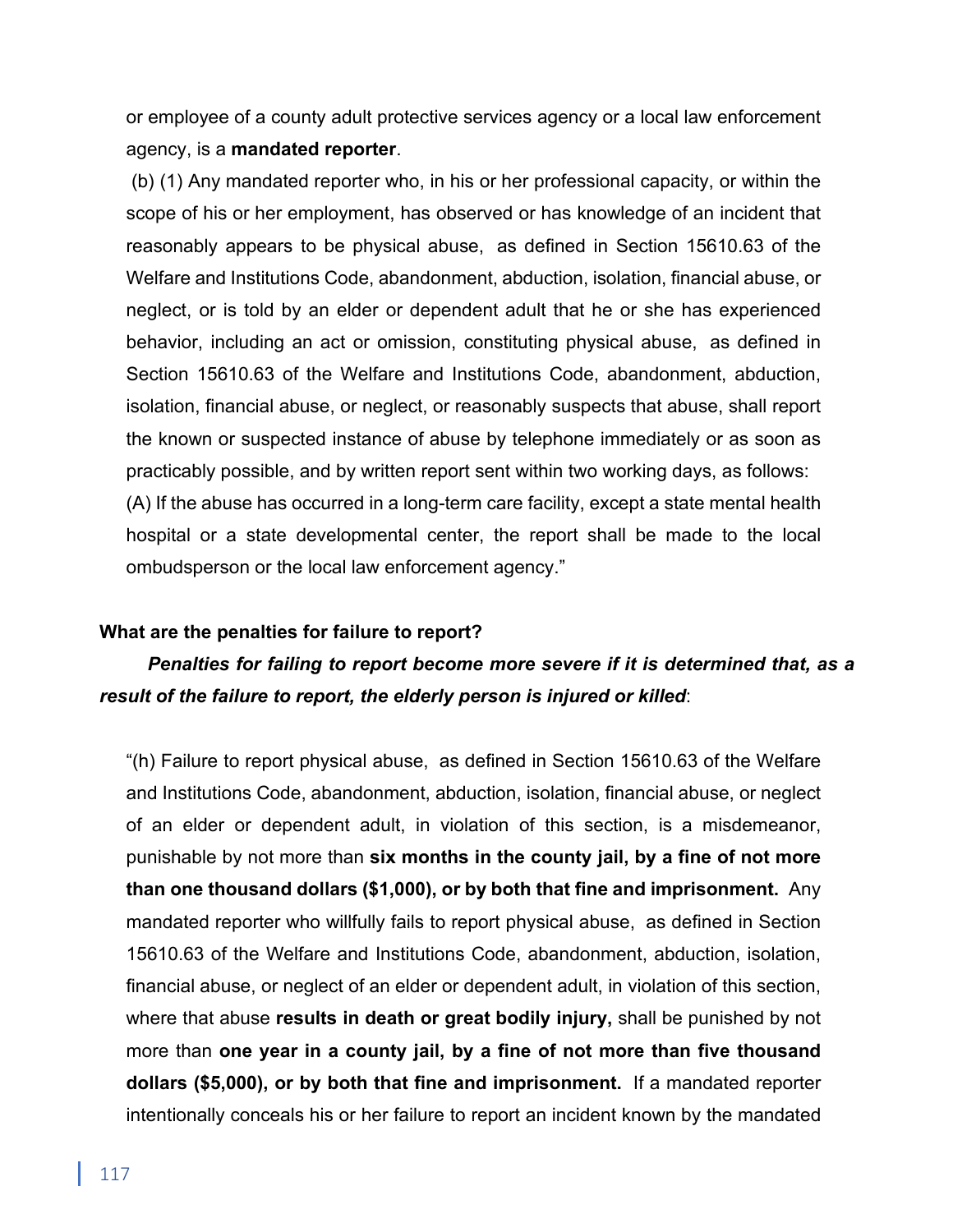reporter to be abuse or severe neglect under this section, the failure to report is a continuing offense until a law enforcement agency specified in paragraph (1) of subdivision (b) of Section 15630 of the Welfare and Institutions Code discovers the offense." **(Bolding font added)**

#### *C. Domestic Violence*

The clients of healthcare practitioners may be victims of domestic/family violence. These may not be child abuse or Elder abuse, but between a husband and wife or another type of adult on adult violence. The safety of the client is the primary concern. It is important for the healthcare practitioners to discuss with the victim of domestic violence the resources available and to assist them to obtain those resources. This includes medical attention if needed, the involvement of law enforcement and shelters. There should also be an awareness of children in the home and their emotional health under such a situation, which can be abusive in itself.

There are many complex biopsychosocial issues surrounding abuse and violence. The purpose of this section has been to clarify the legal and ethical responsibilities of the licensed healthcare professional surrounding abuse.

#### *D. Confidentiality vs. Need to Report: Tarasoff*

"In 1976, the California Supreme Court ruled that psychotherapists have a duty to protect potential victims if their patients made threats or otherwise behaved as if they presented a "serious danger of violence to another." In ruling on the case of Tarasoff v. Regents of the [University of California,](http://en.wikipedia.org/wiki/Tarasoff_v._Regents_of_the_University_of_California) the court determined that the need for therapists to protect the public was more important that protecting client-therapist confidentiality.

Guided by the court decision, the state of California later passed a law stating that all therapists have a duty to protect intended victims by either warning victims directly, notifying law enforcement directly, or taking whatever other steps to prevent harm might be needed. Despite the controversy over the circumstances for breaching confidentiality,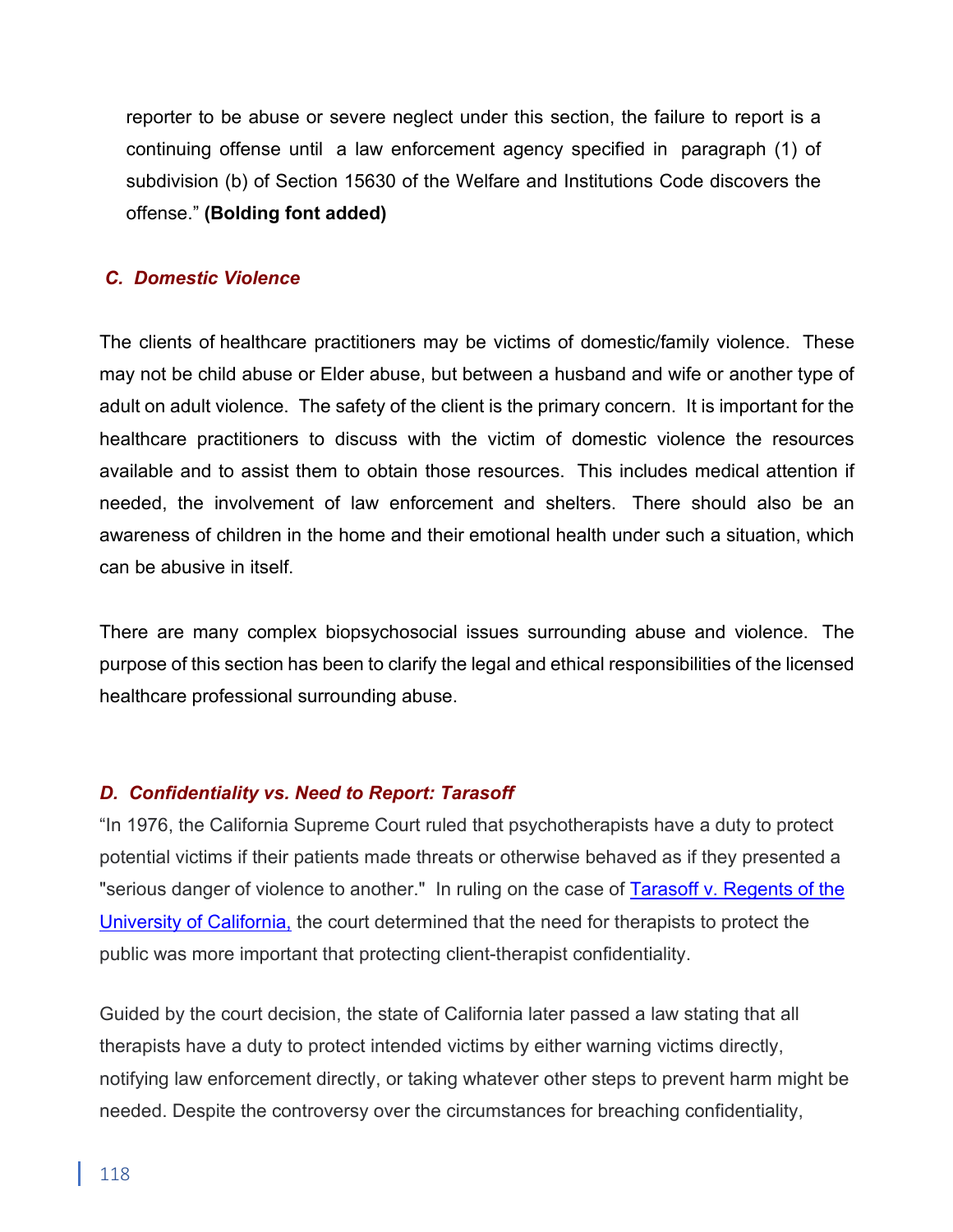Tarasoff laws have been adopted across many U.S. states and have guided similar legislation in countries around the world.

The Tarasoff case is based on the 1969 murder of a university student named Tatiana Tarasoff. The perpetrator, Prosenjit Poddar, was an Indian graduate student at the University of California, Berkeley who had met Tarasoff at a folk dancing class on campus. While they went on several dates, they soon disagreed on the seriousness of their relationship and Poddar became obsessed with her. When Tatiana rebuffed him, Poddar began stalking her and underwent an emotional crisis for which he began psychological counseling at the university medical centre.

His therapist, Dr. Lawrence Moore, became concerned when his patient confessed his intention of killing Tarasoff (he never actually named her in the sessions, but identifying Tarasoff wasn't difficult). While the patient showed up for eight sessions, Moore then advised him that, if the death threats continued, then he would have no choice but to have Poddar hospitalized. After this ultimatum, Poddar stopped attending treatment and Moore was left with the question of what to do next.

After consulting with his psychiatrist supervisor, Dr. Harvey Powelson, they wrote a letter to campus police advising them of the death threats. Police then interviewed Poddar in an apartment that he shared with a roommate (who happened to be Tatiana Tarasoff's brother). When Poddar denied making any death threats and assured police that he would stay away from Tarasoff, he was released and Dr. Powelson ordered all therapy notes destroyed. Despite his promise, Prosenjit Poddar continued the stalking behaviour.

On October 27, 1969, Poddar confronted Tatiana Tarasoff at her home. When she attempted to flee, he pursued her and then stabbed her to death with the kitchen knife he had been carrying. After returning to her home, he called police. Despite attempting to plead guilty to manslaughter, Prosenjit Poddar went on trial for first-degree murder and was found guilty of second-degree murder instead. He served five years in prison until a lawyer successfully appealed the conviction. Though the state opted not to retry the case, Poddar was deported to India where he lives in relative anonymity (and has since married).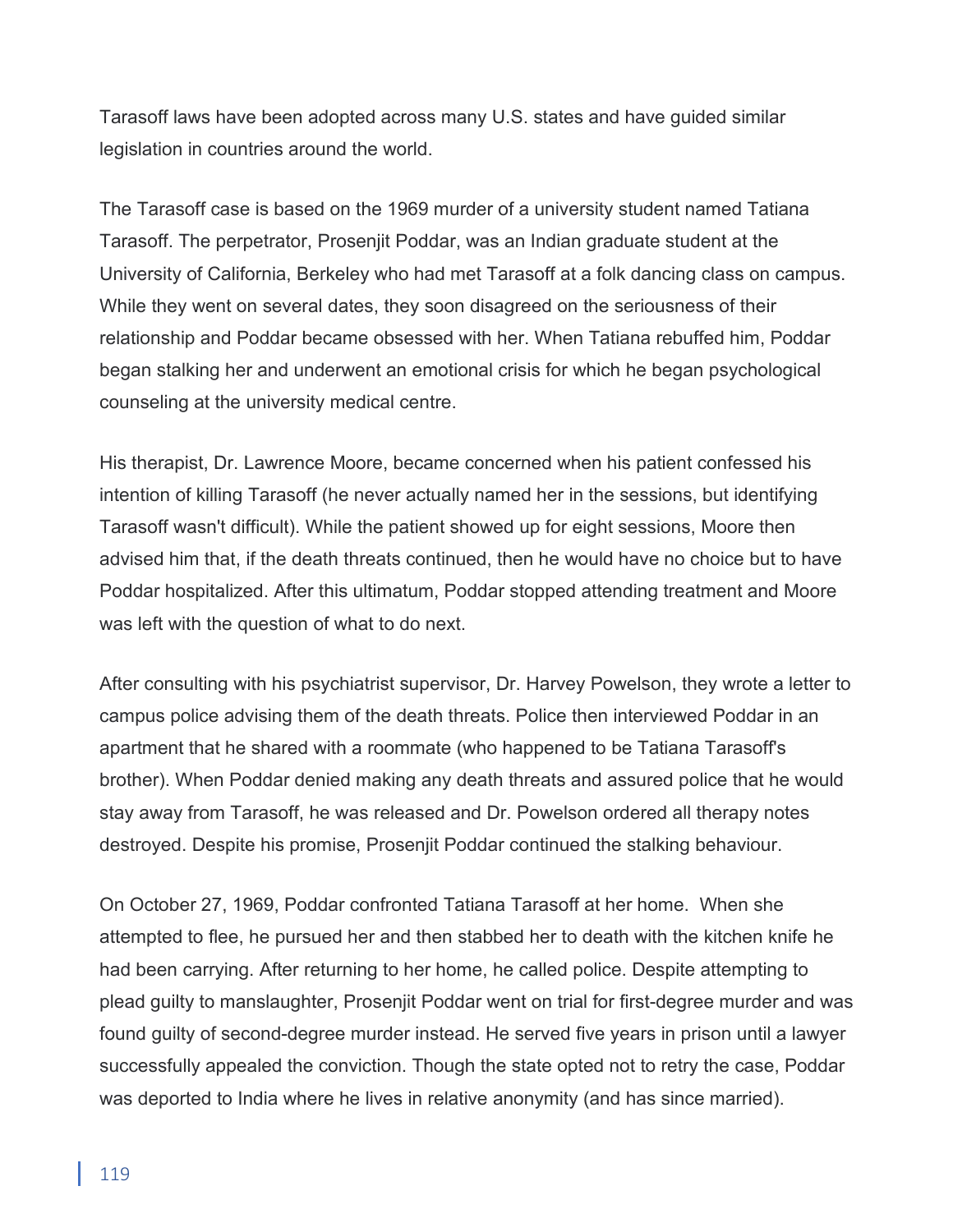Shortly after Poddar's release, Tatiana Tarasoff's parents launched a civil suit against the therapists and the University of California, Berkeley. The suit stated that the defendants should have warned Tarasoff directly about the death threats which might have saved her life. Moore and Powelson defended their actions on the grounds of their duty to their patient over a private third party and the trial court agreed with them. After the plaintiffs appealed this decision, the California Supreme Court reviewed the case and finally handed down what would become a landmark decision in 1976.

In the decades following the Tarasoff decision, 33 U.S. states have passed Tarasoff laws while another 11 have left the issue up to the discretion of the therapist." (Vitelli, Ph.D., Romeo, Revisiting Tarasoff: Should Therapists breach confidentiality over a patient's violent threat?, Psychology Today, July 28, 2014 Retrieved from <https://www.psychologytoday.com/us/blog/media-spotlight/201407/revisiting-tarasoff>

# **Chapter 7 -- HIPAA and other Confidentiality Guidelines**

## *A. Exercises in Confidentiality*

You have probably already had to deal with situations where you questioned the extent you should go in keeping certain information confidential, and how much information should you reveal. Remember that a client may reveal some information you are required to reveal and report to proper authorities, but that does not give one license to be excessive. Indeed, one may argue that a provider should not reveal a greater amount of information than is expedient to fulfill their responsibilities as a mandated reporter. The following exercises are provided for you to consider how to handle different confidentiality dilemmas that may come up in the course of practice. There are doubtless as many situations as there are clients, so you cannot predict every situation that may come up. These situations (Hepworth and Larsen,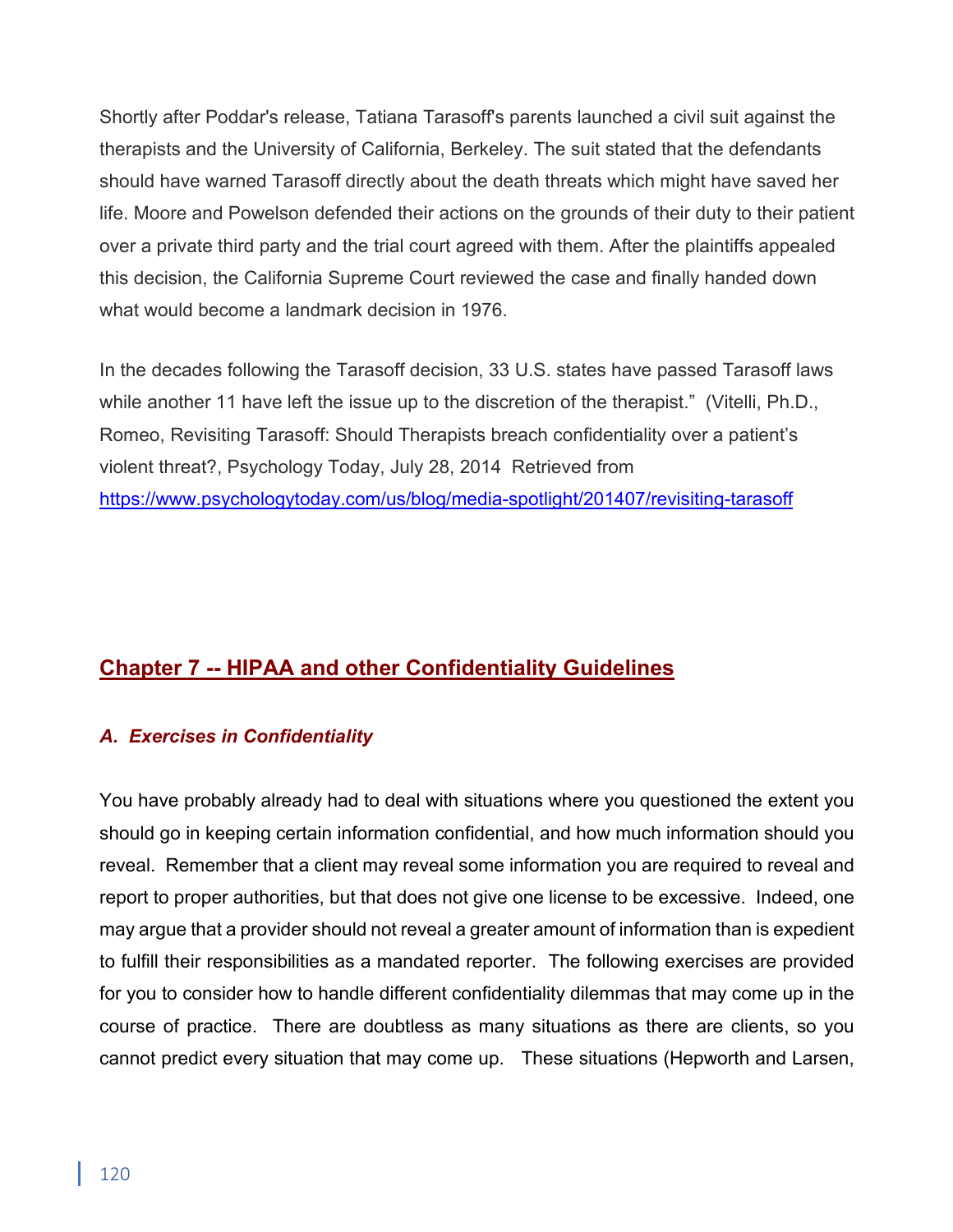1986) generally address many of the possible scenarios and thinking them through may be of real assistance down the road.

For each situation consider the following:

- 1. How can you best discharge your ethical responsibilities in the situation?
- 2. Do you experience conflicting pulls regarding possible courses of action?

3. In situations that involve legal ramification, how would you handle it with the client in the event your planned action would be contrary to the client's request?

**Situation 1**. A male client confided in an individual marital therapy session several weeks ago that he is a practicing homosexual, although his wife does not know this. The client's wife, who you have also seen conjointly with him, calls you today, troubled over the lack of progress in solving marital problems, and asks you point-blank whither you think her husband could be homosexual.

**Situation 2**. A client with whom you have had several sessions in a family agency confides to you that he is wanted by legal authorities for repeatedly ignoring court orders to pay child support to his wives from two previous marriages. The client, who has eluded authorities by assuming a false name and changing addresses frequently, also indicates that he has been warned he will be incarcerated if he is apprehended. With respect to such situations, you were recently advised by legal counsel in a staff meeting that withholding information regarding fugitives from the law also makes you culpable.

**Situation 3**. You are forming a group for youth in a state correctional facility. You know from the past experience that youth sometimes make references in the group to previous offenses that they have committed without being apprehended. You also know that they may talk about plans to run form the institution or about indiscretions or misdemeanors they (or others) may have committed or plan to commit within the institution, such as smoking marijuana or stealing institutional supplies or property from peers or staff.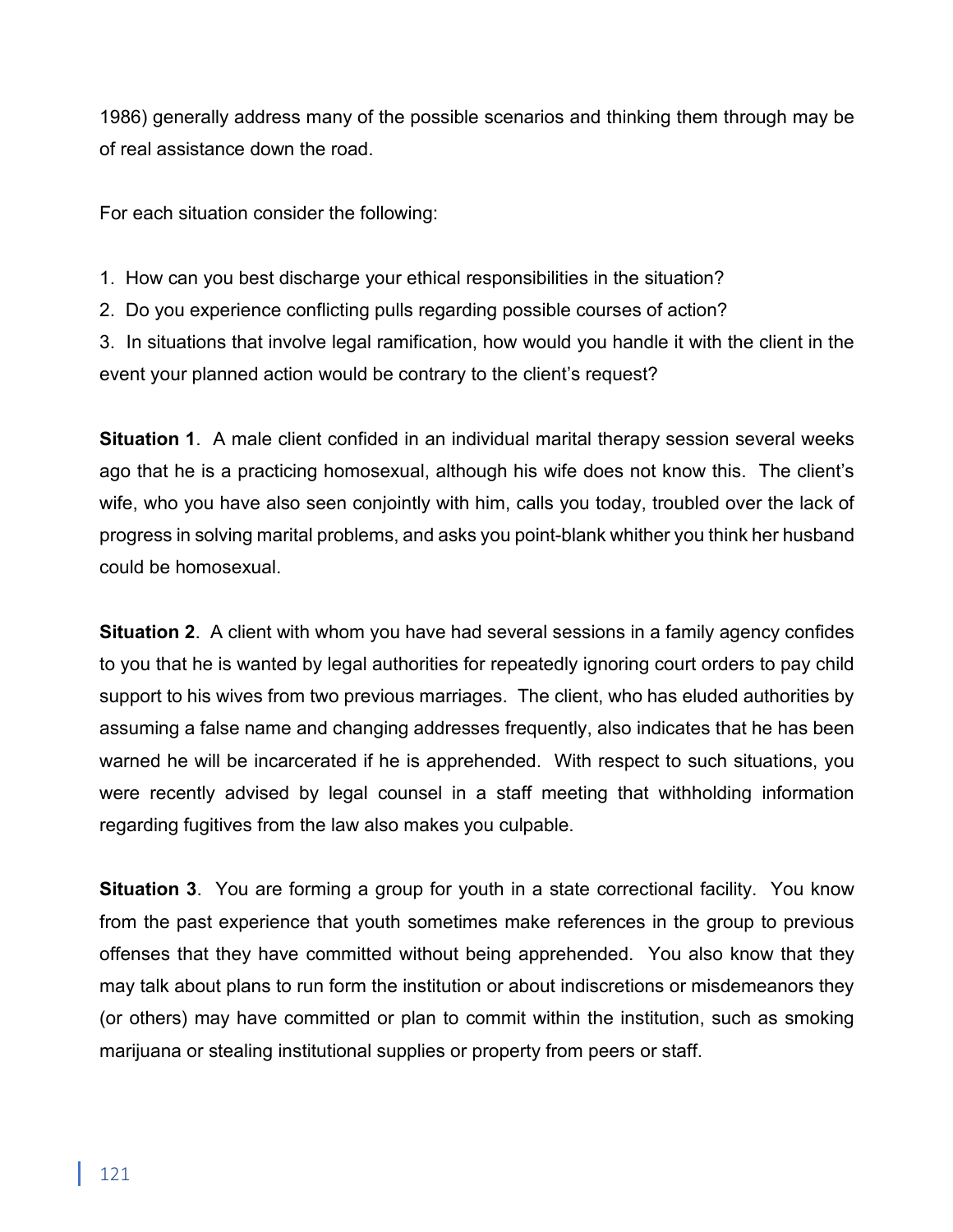**Situation 4.** In conducting an intake interview with a client in a family agency, you observe that both of her young children are withdrawn. Further, one of the children is badly bruised, and the other, an infant, also appears malnourished. Throughout the interview, the client seems defensive and suspicious and also ambivalent about having come for the interview. At one point, the client states that she feels overwhelmed with her parenting responsibilities and is having some difficulty in coping with her children. She also alludes to her fear that she may hurt them but then abruptly changes the subject. As you encourage her to return to the discussion of her problems with the children, your client says she had changed her mind about wanting help, takes her children in hand, and leaves the office.

**Situation 5**. You have seen a husband and wife and their adolescent daughter twice regarding relationship problems between the parents and the girl. The parents are united in their approach to the problem—both extremely negative and blaming in their attitude toward their daughter, feeling that their troubles would be over if she would just "shape up." Today, during an individual interview with the girl, she breaks into tears and tells you that she is pregnant and plans to "go somewhere" with her boyfriend this weekend to get an abortion. She pleads with you not to tell her parents, who she feels would be extremely angry if they knew.

**Situation 6** In a mental health agency, you have been working with a male client who has a past history, when angered, of becoming violent and physically abusive. He has been under extreme psychological pressure lately because of problems relating to a recent separation from his wife. In an interview today, he is extremely angry, clenching his fists as he tells you that he has heard that his wife has initiated divorce proceedings and plans to move to another state. "If this is true," he loudly protests, "she is doing it to take the kids away from me, and I'll kill her rather than let her do that."

**Situation 7** A colleague and close friend sees you at a casual event and remarks that she knows you are seeing a friend in therapy. She begins to talk about problems she knows your client is experiencing and then asks you whether it is true that the client has been hospitalized previously for depression.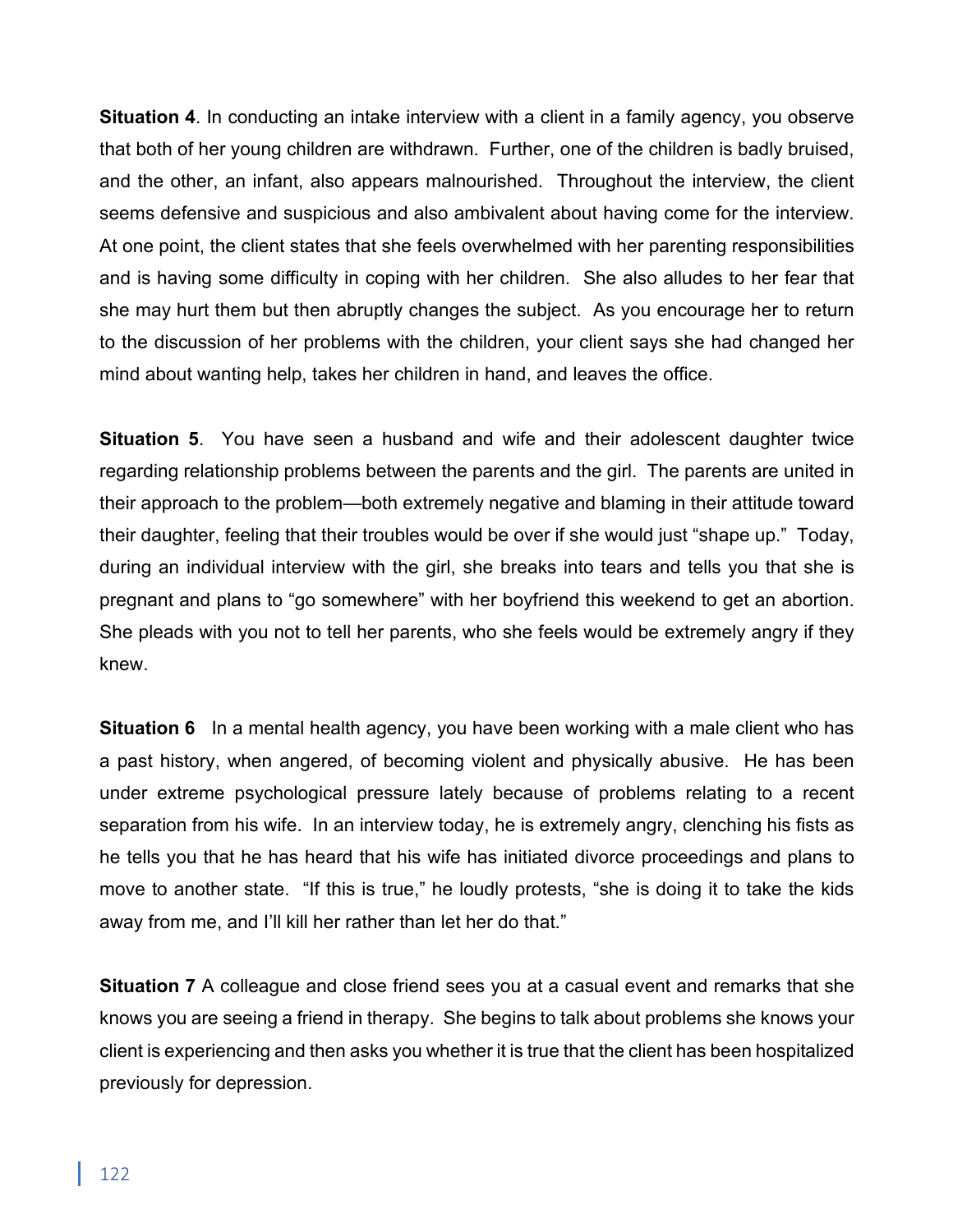**Situation 8** In the last several interviews, a 15-year-old girl has seemed troubled, but despite repeated inquiries and expressions of concern, she did not confide in you. In the course of today's interview, however, she blurts out that her brother-in-law has been making sexual advances and pressuring her to have intercourse with him. Your client, who has been living in the home of her brother-in-law and her sister, indicates that she has resisted the man's sexual attempts thus far, but it is evident that she is frightened and perplexed. Although embarrassed and guarded about disclosing details of the situation, she indicates strongly that she does not want her sister to know about this problem. After exploring the problem to the extent your client is willing and able, you discuss and role-play approaches she can take to confront her brother-in-law and quell his advances. But in view of her fright and the difficulty she has in rehearsing assertive behavior, you are worried that she may be unable to manage the situation if the brother-in-law were to intensify his pressure. ( pp72-73)

Each of these scenarios creates a type of dilemma regarding confidentiality, without being clear cut. The framework already provided from Reamer, and a solid knowledge of your professions code of ethics would be helpful in making decisions for each of these scenarios. Another resource to be seriously considered is that which has also already been discussed a consultant.

#### *B. HIPPAA Regulations*

No doubt either you or your agency had to make some significant changes in regards to how you gather and maintain clients' information. I have noticed as a patient/consumer such things as how sign-in sheets are handled differently at both doctors' offices and pharmacies. Somebody is making good money on those little adhesive strips that cover patients' names after signing in. I have to admit that I had never given it a second thought before then that my name would be on a sign-in sheet. In fact if someone had presented the idea of it I would have told them that it was ridiculous and another instance of the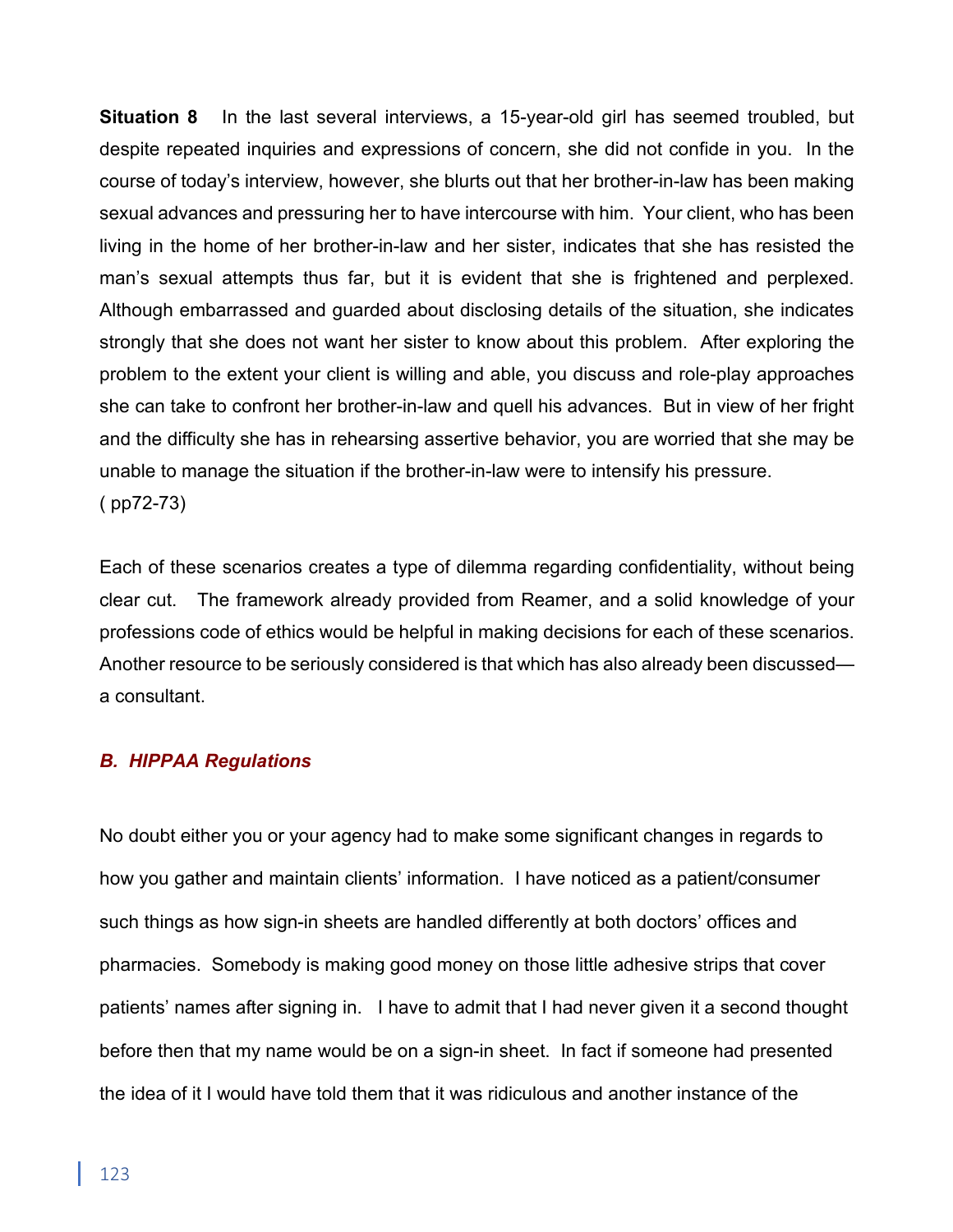government becoming over regulatory, and in some ways I probably still feel that way about a lot of regulations. However, if I were to go to have a procedure done, or go to counseling, that I would prefer others not know about, it would become more important to me that my name is not our there for all to see.

The regulations were primarily intended to provide patients with greater access and control of their records, which makes a lot of sense. We should have the freedom to transfer care providers and expect that if we desire our records would follow in a timely manner. Being able to send these records electronically provides the convenience and timeliness we would all like. It also cuts down on office work, having to make copies of large files, and then finding ways to physically transport them. With electronic means it is as easy as sending an email. So easy, in fact, that such information could be sent nearly anywhere and everywhere—probably not something that we would prefer as patients or consumers. As a result, regulations were put in place to ensure steps were taken for the private and secure transfer of this information. The caution is with reason: just look at the news on some of the private information, such as social security numbers and credit card information and that has accidentally been sent out to locations unintended. No doubt there will be mistakes made and we will be hearing about them, and lawsuits will be occurring as a result. Some will be because of the evil intentions of some; others will be caused by human error. Thus, it is important to implement the safeguards provided and to be able to show due diligence in complying with the regulations.

Whether we like them or not, it doesn't really matter. The fact is that we are now governed by the Health Insurance Portability and Accountability Act (HIPPAA) and we need to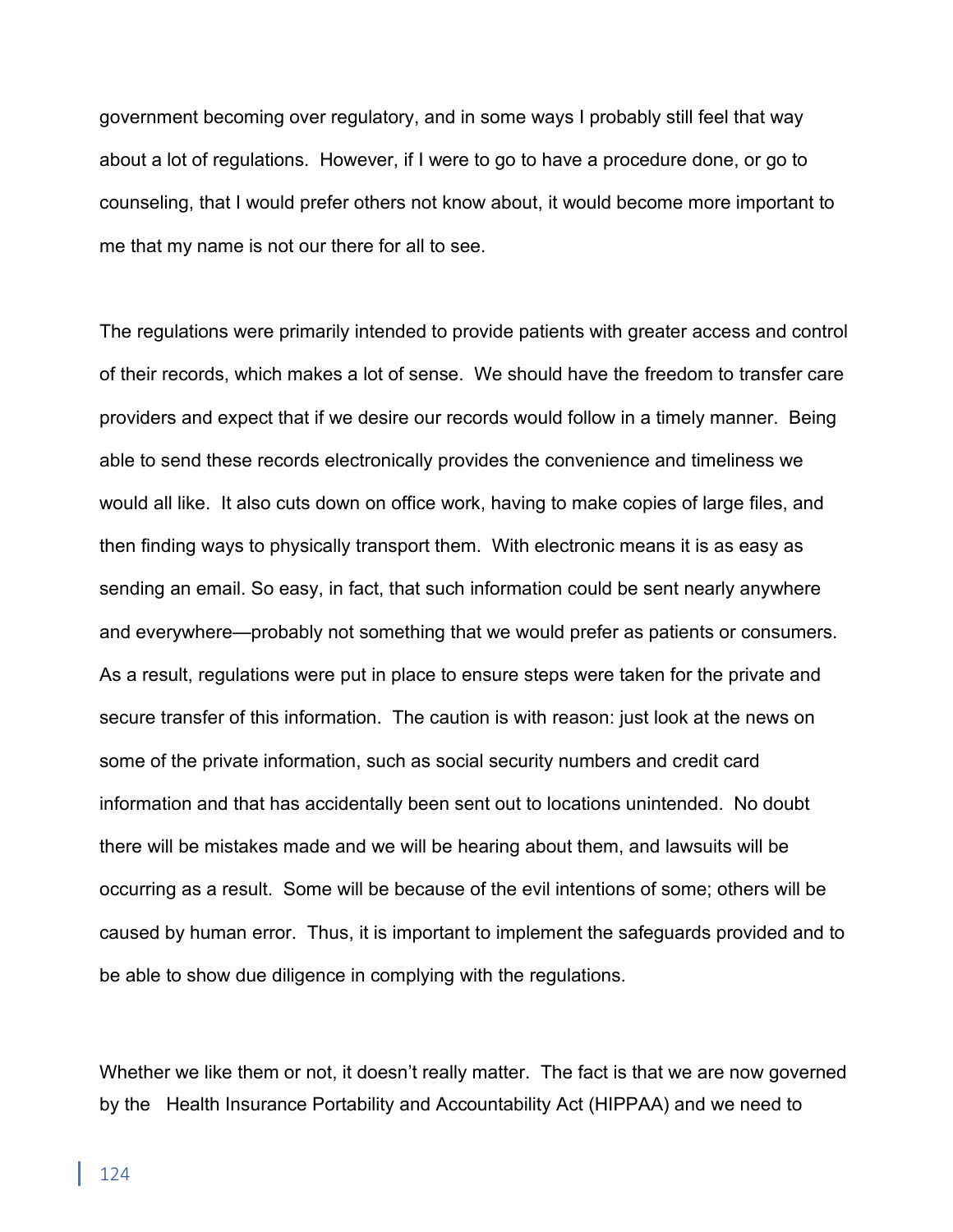comply in our practice as professionals. The following is from the US department of Health and Human Services website. It contains information and FAQs that are helpful in our effort to understand and comply with the regulations. The following information is provided by the United States Department of Health and Human Services (HHS). It provides an overview of the regulations and the process by which privacy statutes became a part of the regulations. The link to this and further information is provided here. I have attempted to provide that which is most pertinent: [http://www.hhs.gov/ocr/hipaa.](http://www.hhs.gov/ocr/hipaa/)

#### **PROTECTING THE PRIVACY OF PATIENTS' HEALTH INFORMATION**

*Overview: The first-ever federal privacy standards to protect patients' medical records and other health information provided to health plans, doctors, hospitals and other health care providers took effect on April 14, 2003. Developed by the Department of Health and Human Services (HHS), these new standards provide patients with access to their medical records and more control over how their personal health information is used and disclosed. They represent a uniform, federal floor of privacy protections for consumers across the country. State laws providing additional protections to consumers are not affected by this new rule.*

*Congress called on HHS to issue patient privacy protections as part of the Health Insurance Portability and Accountability Act of 1996 (HIPAA). HIPAA included provisions designed to encourage electronic transactions and also required new safeguards to protect the security and confidentiality of health information. The final regulation covers health plans, health care clearinghouses, and those health care providers who conduct certain financial and administrative transactions (e.g., enrollment, billing and eligibility verification) electronically. Most health insurers, pharmacies, doctors and other health care providers were required to comply with these federal standards beginning April 14, 2003. As provided by Congress, certain small health plans have an additional year to comply. HHS has conducted extensive outreach and provided guidance and technical assistant to these providers and businesses to make it as easy as possible for them to implement the new privacy protections. These efforts include answers to hundreds of common questions about the rule, as well as explanations and descriptions about key elements of the rule. These materials are available at [http://www.hhs.gov/ocr/hipaa.](http://www.hhs.gov/ocr/hipaa/)*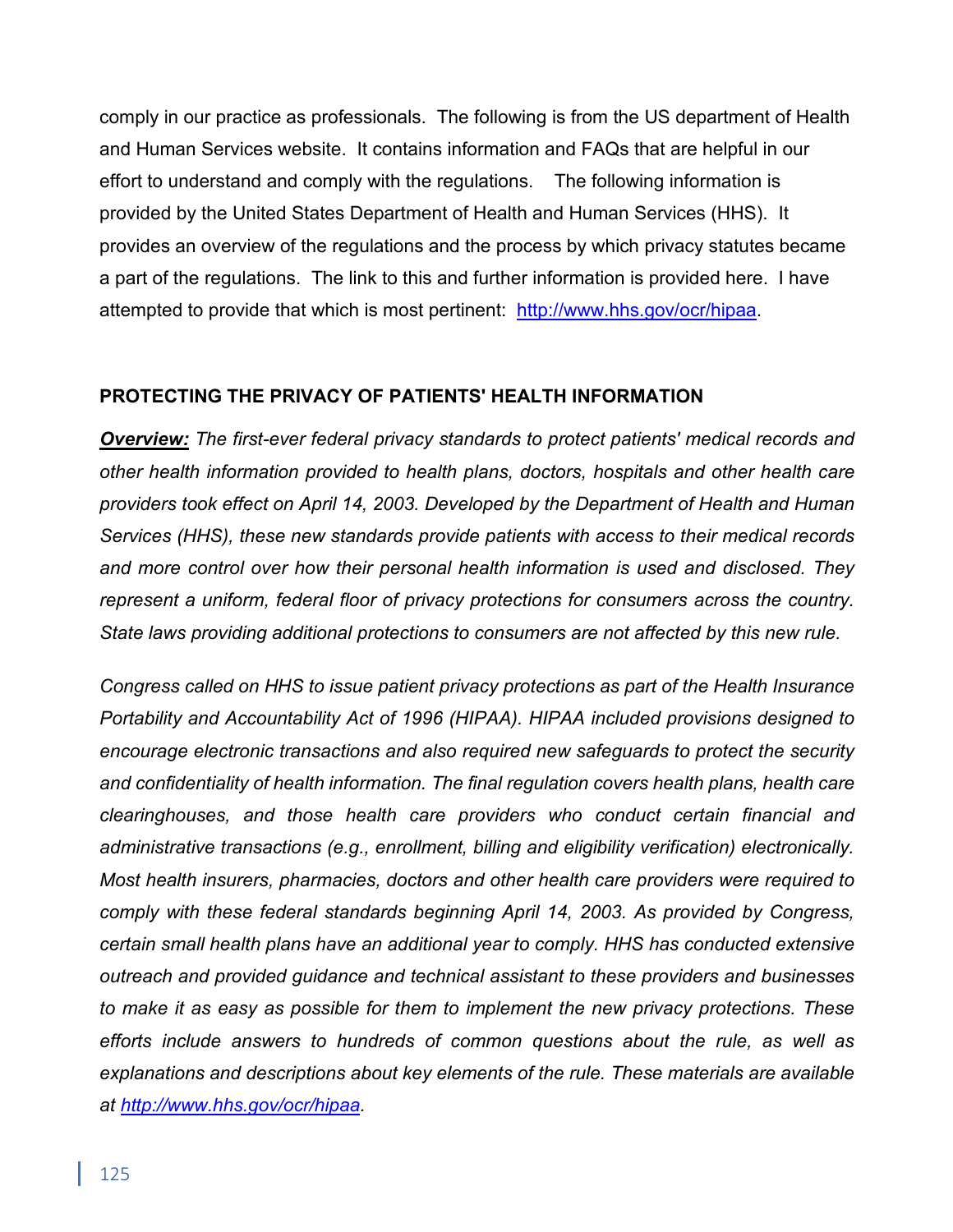### **PATIENT PROTECTIONS**

The new privacy regulations ensure a national floor of privacy protections for patients by limiting the ways that health plans, pharmacies, hospitals and other covered entities can use patients' personal medical information. The regulations protect medical records and other individually identifiable health information, whether it is on paper, in computers or communicated orally. Key provisions of these new standards include:

- **Access To Medical Records.** Patients generally should be able to see and obtain copies of their medical records and request corrections if they identify errors and mistakes. Health plans, doctors, hospitals, clinics, nursing homes and other covered entities generally should provide access these records within 30 days and may charge patients for the cost of copying and sending the records.
- **Notice of Privacy Practices.** Covered health plans, doctors and other health care providers must provide a notice to their patients how they may use personal medical information and their rights under the new privacy regulation. Doctors, hospitals and other direct-care providers generally will provide the notice on the patient's first visit following the April 14, 2003, compliance date and upon request. Patients generally will be asked to sign, initial or otherwise acknowledge that they received this notice. Health plans generally must mail the notice to their enrollees by April 14 and again if the notice changes significantly. Patients also may ask covered entities to restrict the use or disclosure of their information beyond the practices included in the notice, but the covered entities would not have to agree to the changes.
- **Limits on Use of Personal Medical Information.** The privacy rule sets limits on how health plans and covered providers may use individually identifiable health information. To promote the best quality care for patients, the rule does not restrict the ability of doctors, nurses and other providers to share information needed to treat their patients. In other situations, though, personal health information generally may not be used for purposes not related to health care, and covered entities may use or share only the minimum amount of protected information needed for a particular purpose. In addition, patients would have to sign a specific authorization before a covered entity could release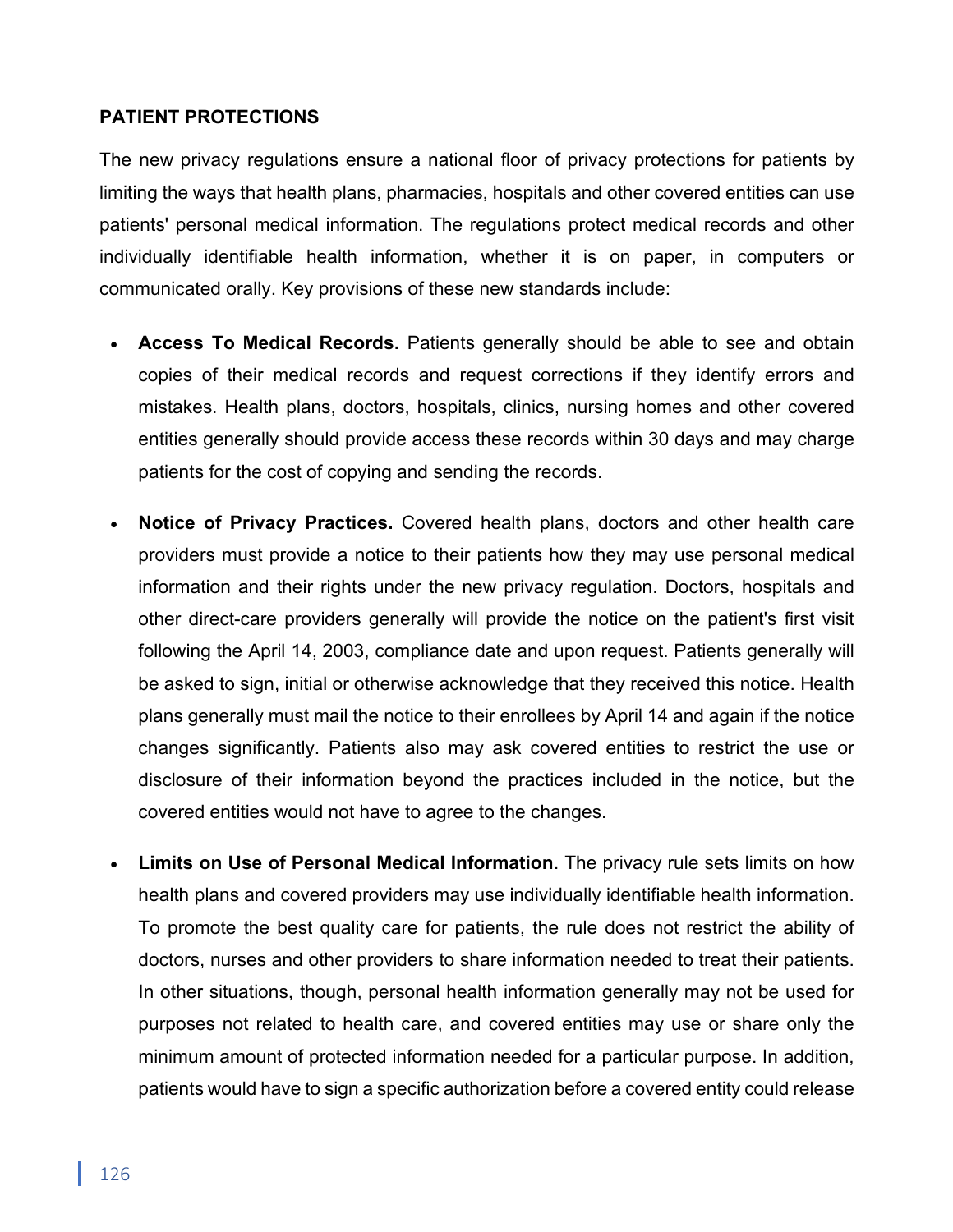their medical information to a life insurer, a bank, a marketing firm or another outside business for purposes not related to their health care.

- **Prohibition on Marketing.** The final privacy rule sets new restrictions and limits on the use of patient information for marketing purposes. Pharmacies, health plans and other covered entities must first obtain an individual's specific authorization before disclosing their patient information for marketing. At the same time, the rule permits doctors and other covered entities to communicate freely with patients about treatment options and other health-related information, including disease-management programs.
- **Stronger State Laws.** The new federal privacy standards do not affect state laws that provide additional privacy protections for patients. The confidentiality protections are cumulative; the privacy rule will set a national "floor" of privacy standards that protect all Americans, and any state law providing additional protections would continue to apply. When a state law requires a certain disclosure -- such as reporting an infectious disease outbreak to the public health authorities -- the federal privacy regulations would not preempt the state law.
- **Confidential communications.** Under the privacy rule, patients can request that their doctors, health plans and other covered entities take reasonable steps to ensure that their communications with the patient are confidential. For example, a patient could ask a doctor to call his or her office rather than home, and the doctor's office should comply with that request if it can be reasonably accommodated.
- **Complaints.** Consumers may file a formal complaint regarding the privacy practices of a covered health plan or provider. Such complaints can be made directly to the covered provider or health plan or to HHS' Office for Civil Rights (OCR), which is charged with investigating complaints and enforcing the privacy regulation. Information about filing complaints should be included in each covered entity's notice of privacy practices. Consumers can find out more information about filing a complaint at [http://www.hhs.gov/ocr/hipaa](http://www.hhs.gov/ocr/hipaa/) or by calling (866) 627-7748.

### **HEALTH PLANS AND PROVIDERS**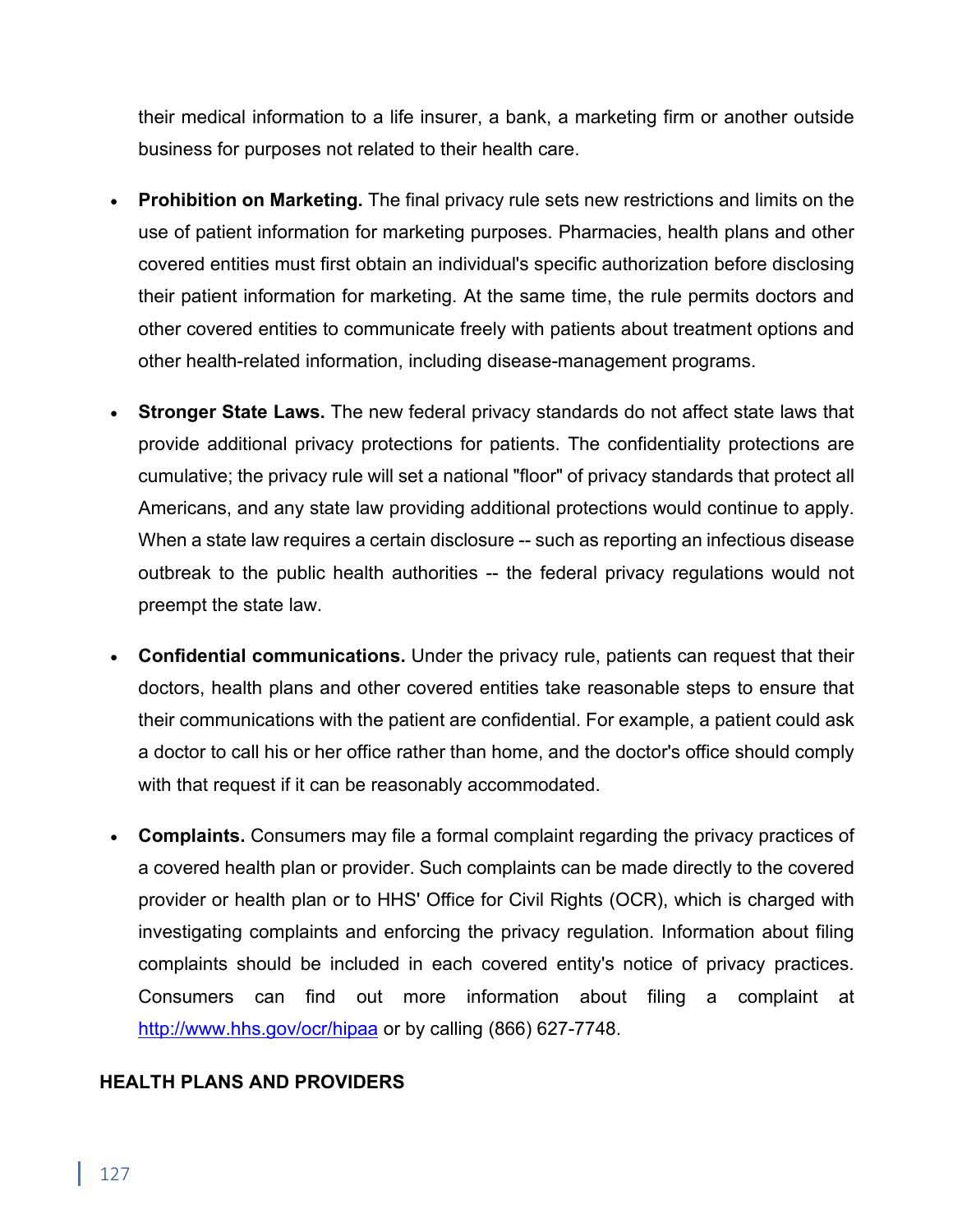The privacy rule requires health plans, pharmacies, doctors and other covered entities to establish policies and procedures to protect the confidentiality of protected health information about their patients. These requirements are flexible and scalable to allow different covered entities to implement them as appropriate for their businesses or practices. Covered entities must provide all the protections for patients cited above, such as providing a notice of their privacy practices and limiting the use and disclosure of information as required under the rule. In addition, covered entities must take some additional steps to protect patient privacy:

- **Written Privacy Procedures. The rule requires covered entities to have written privacy procedures,** including a description of staff that has access to protected information, how it will be used and when it may be disclosed. Covered entities generally must take steps to ensure that any business associates who have access to protected information agree to the same limitations on the use and disclosure of that information.
- **Employee Training and Privacy Officer. Covered entities must train their employees in their privacy procedures and must designate an individual to be responsible for ensuring the procedures are followed.** If covered entities learn an employee failed to follow these procedures, they must take appropriate disciplinary action.
- **Public Responsibilities.** In limited circumstances, the final rule permits -- but does not require --covered entities to continue certain existing disclosures of health information for specific public responsibilities. These permitted disclosures include: emergency circumstances; identification of the body of a deceased person, or the cause of death; public health needs; research that involves limited data or has been independently approved by an Institutional Review Board or privacy board; oversight of the health care system; judicial and administrative proceedings; limited law enforcement activities; and activities related to national defense and security. The privacy rule generally establishes new safeguards and limits on these disclosures. Where no other law requires disclosures in these situations, covered entities may continue to use their professional judgment to decide whether to make such disclosures based on their own policies and ethical principles.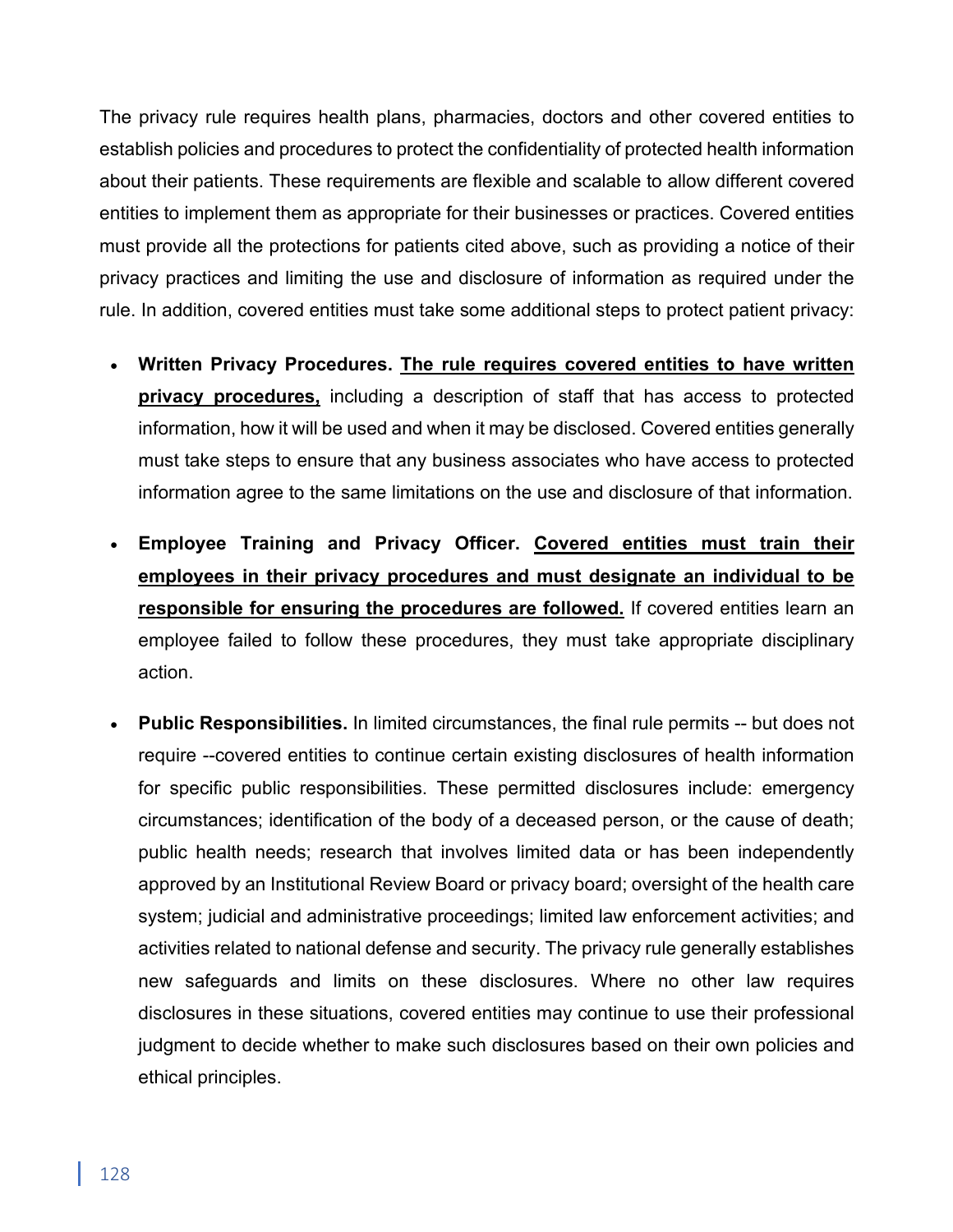• **Equivalent Requirements For Government.** The provisions of the final rule generally apply equally to private sector and public sector covered entities. For example, private hospitals and government-run hospitals covered by the rule have to comply with the full range of requirements.

#### **OUTREACH AND ENFORCEMENT**

HHS' Office for Civil Rights (OCR) oversees and enforces the new federal privacy regulations. Led by OCR, HHS has issued extensive guidance and technical assistance materials to make it as easy as possible for covered entities to comply with the new requirements. Key elements of OCR's outreach and enforcement efforts include:

- **Guidance and technical assistance materials.** HHS has issued extensive guidance and technical materials to explain the privacy rule, including an extensive, searchable collection of frequently asked questions that address major aspects of the rule. HHS will continue to expand and update these materials to further assist covered entities in complying. These materials are available at [http://www.hhs.gov/ocr/hipaa/assist.html.](http://www.hhs.gov/ocr/hipaa/assist.html)
- **Conferences and seminars.** HHS has participated in hundreds of conferences, trade association meetings and conference calls to explain and clarify the provisions of the privacy regulation. These included a series of regional conferences sponsored by HHS, as well as many held by professional associations and trade groups. HHS will continue these outreach efforts to encourage compliance with the privacy requirements.
- **Information line.** To help covered entities find out information about the privacy regulation and other administrative simplification provisions of the Health Insurance Portability and Accountability Act of 1996, OCR and HHS' Centers for Medicare & Medicaid Services have established a toll-free information line. The number is (866) 627-7748.
- **Complaint investigations.** Enforcement will be primarily complaint-driven. OCR will investigate complaints and work to make sure that consumers receive the privacy rights and protections required under the new regulations. When appropriate, OCR can impose civil monetary penalties for violations of the privacy rule provisions. Potential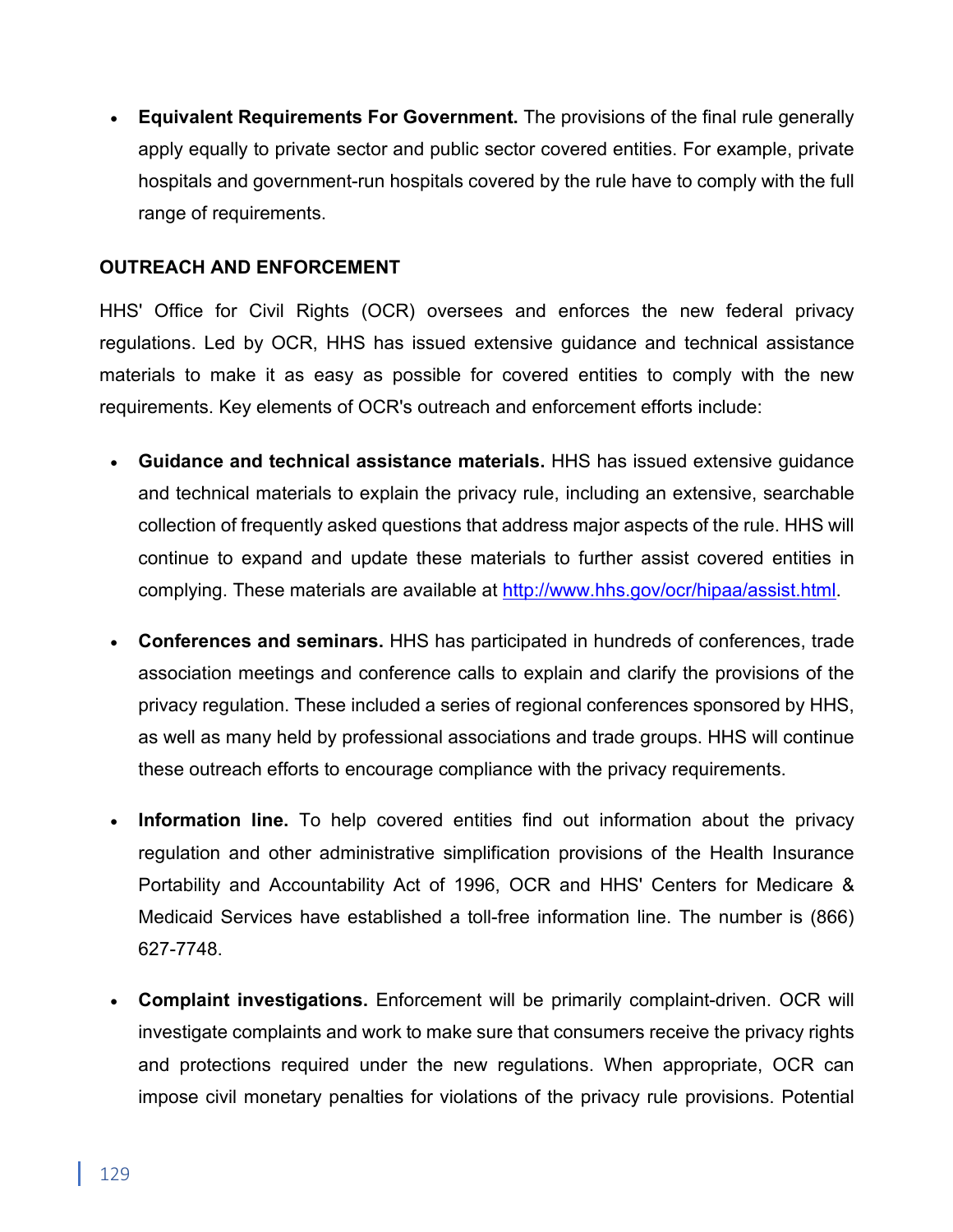criminal violations of the law would be referred to the U.S. Department of Justice for further investigation and appropriate action.

• **Civil and Criminal Penalties. Congress provided civil and criminal penalties for covered entities that misuse personal health information.** For civil violations of the standards, OCR may impose monetary penalties up to \$100 per violation, up to \$25,000 per year, for each requirement or prohibition violated. Criminal penalties apply for certain actions such as knowingly obtaining protected health information in violation of the law. Criminal penalties can range up to \$50,000 and one year in prison for certain offenses; up to \$100,000 and up to five years in prison if the offenses are committed under "false pretenses"; and up to \$250,000 and up to 10 years in prison if the offenses are committed with the intent to sell, transfer or use protected health information for commercial advantage, personal gain or malicious harm.

### *C. Mental Health Information*

### HIPAA Privacy Rule and Sharing Information Related to Mental Health **https://www.hhs.gov/hipaa/for-professionals/special-topics/mentalhealth/index.html**

#### **Background**

The Health Insurance Portability and Accountability Act (HIPAA) Privacy Rule provides consumers with important privacy rights and protections with respect to their health information, including important controls over how their health information is used and disclosed by health plans and health care providers.

Ensuring strong privacy protections is critical to maintaining individuals' trust in their health care providers and willingness to obtain needed health care services, and these protections are especially important where very sensitive information is concerned, such as mental health information. At the same time, the Privacy Rule recognizes circumstances arise where health information may need to be shared to ensure the patient receives the best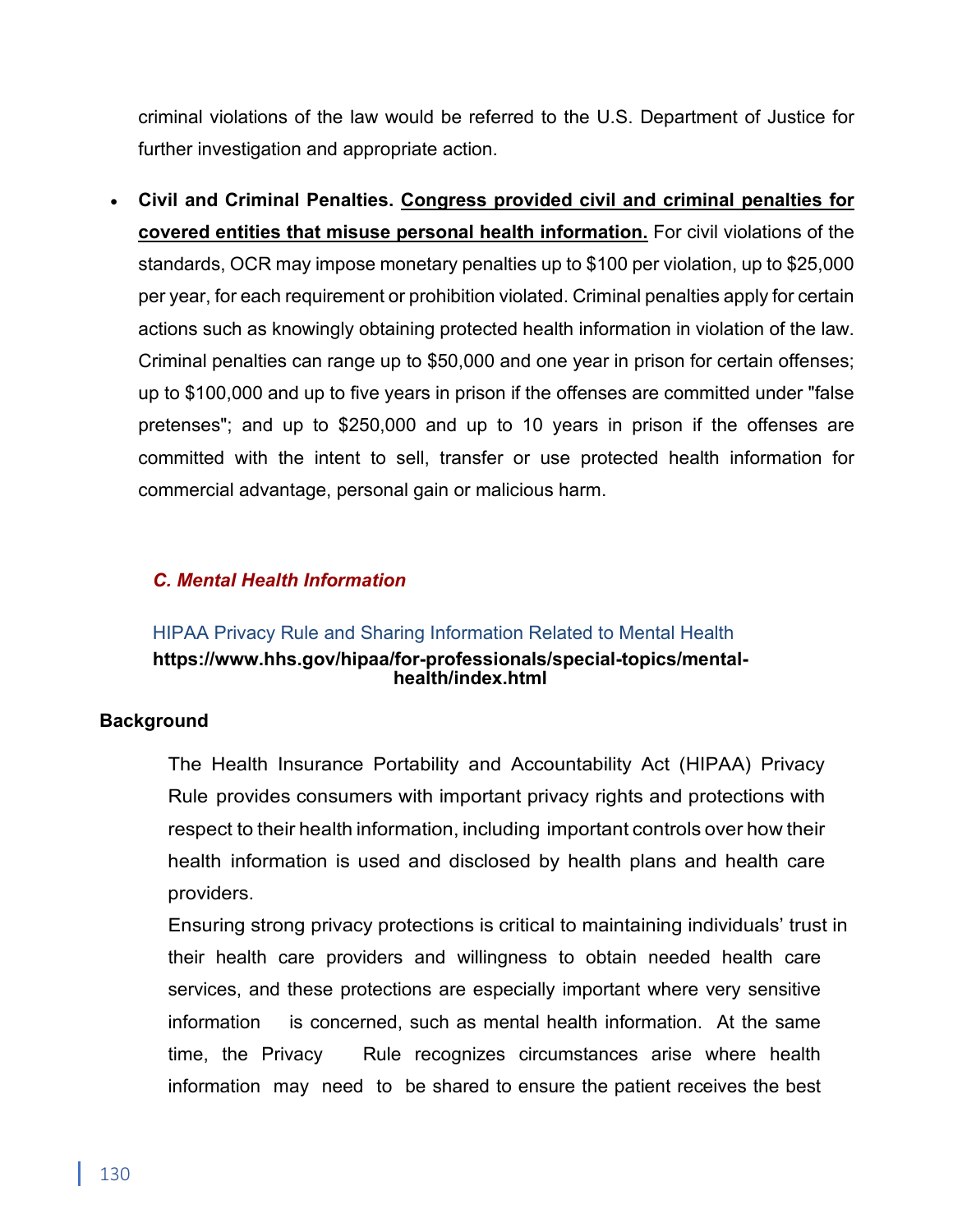treatment and for other important purposes, such as for the health and safety of the patient or others. The Rule is carefully balanced to allow uses and disclosures of information including mental health information—for treatment and these other purposes with appropriate protections.

In this guidance, we address some of the more frequently asked questions about when it is appropriate under the Privacy Rule for a health care provider to share the protected health information of a patient who is being treated for a mental health condition. We clarify when HIPAA permits health care providers to:

- Communicate with a patient's family members, friends, or others involvedinthepatient'scare;
- Communicate with family members when the patient is an adult;
- Communicate with the parent of a patient who is a minor;
- Consider the patient's capacity to agree or object to the sharing of their information;
- Involve a patient's family members, friends, or others in dealing with patient failures to adhere to medication or other therapy;
- Listen to family members about their loved ones receiving mental health treatment;
- Communicate with family members, law enforcement, or others when the patient presents a serious and imminent threat of harm to self or others; and
- Communicate to law enforcement about the release of a patient brought in for an emergency psychiatric hold.

In addition, the guidance provides relevant reminders about related issues, such as the heightened protections afforded to psychotherapy notes by the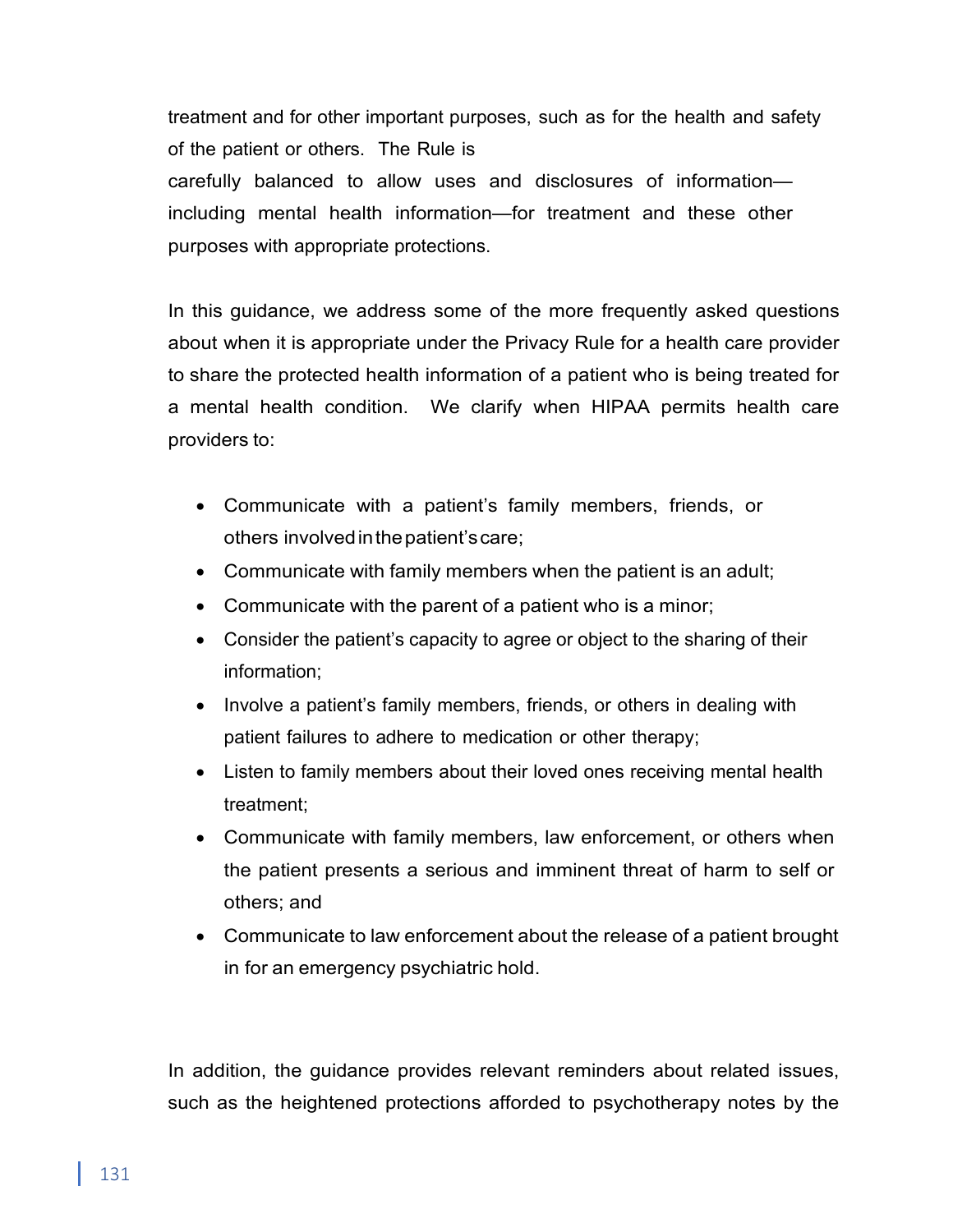Privacy Rule, a parent's right to access the protected health information of a minor child as the child's personal representative, the potential applicability of Federal alcohol and drug abuse confidentiality regulations or state laws that may provide more stringent protections for the information than HIPAA, and the intersection of HIPAA and FERPA in a school setting.

#### **Questions and Answers about HIPAA and Mental Health**

#### **Does HIPAA allow a health care provider to communicate with a patient's family, friends, or other persons who are involved in the patient's care?**

Yes. In recognition of the integral role that family and friends play in a patient's health care, the HIPAA Privacy Rule allows these routine – and often critical – communications between health care providers and these persons. Where a patient is present and has the capacity to make health care decisions, health care providers may communicate with a patient's family members, friends, or other persons the patient has involved in his or her health care or payment for care, so long as the patient does not object. See 45 CFR 164.510(b). The provider may ask the patient's permission to share relevant information with family members or others, may tell the patient he or she plans to discuss the information and give them an opportunity to agree or object, or may infer from the circumstances, using professional judgment, that the patient does not object. A common example of the latter would be situations in which a family member or friend is invited by the patient and present in the treatment room with the patient and the

provider when a disclosure is made.

Where a patient is not present or is incapacitated, a health care provider may share the patient's information with family, friends, or others involved in the patient's care or payment for care, as long as the health care provider determines, based on professional judgment, that doing so is in the best interests of the patient. Note that, when someone other than a friend or family member is involved, the health care provider must be reasonably sure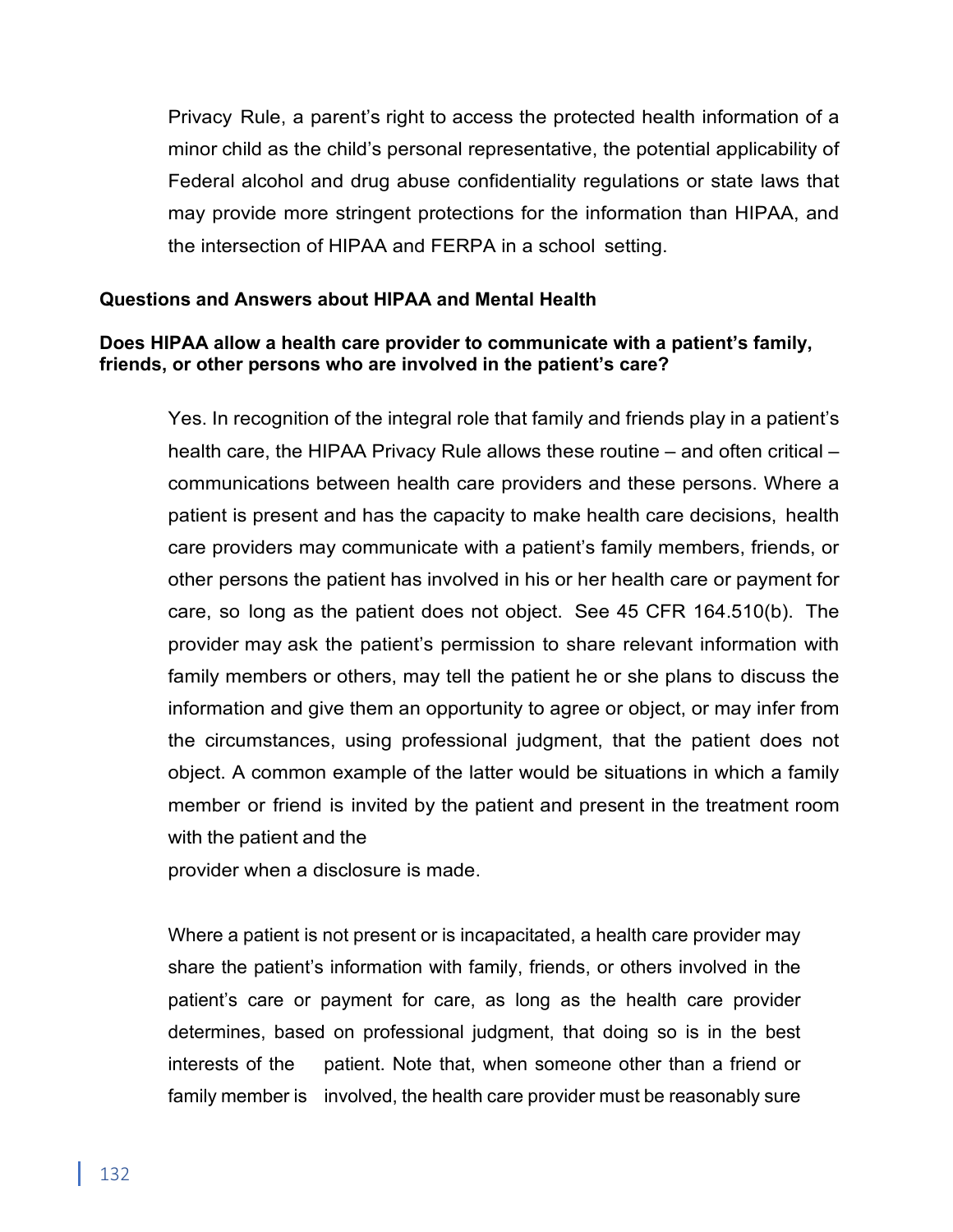that the patient asked the person to be involved in his or her care or payment for care.

In all cases, disclosures to family members, friends, or other persons involved in the patient's care or payment for care are to be limited to only the protected health information directly relevant to the person's involvement in the patient's care or payment for care.

OCR's website contains additional information about disclosures to family members and friends in fact sheets developed for consumers (http://www.hhs.gov/ocr/privacy/hipaa/understanding/consumers/consu[mer\\_ffg](http://www.hhs.gov/ocr/privacy/hipaa/understanding/consumers/consumer_ffg.pdf) [.pdf\)](http://www.hhs.gov/ocr/privacy/hipaa/understanding/consumers/consumer_ffg.pdf) and providers [\(http://www.hhs.gov/ocr/privacy/hipaa/understanding/coveredentities/pro](http://www.hhs.gov/ocr/privacy/hipaa/understanding/coveredentities/provider_ffg.pdf) vider ffg.pdf).

### **Does HIPAA provide extra protections for mental health information compared with other health information?**

Generally, the Privacy Rule applies uniformly to all protected health information, without regard to the type of information. One exception to this general rule is for psychotherapy notes, which receive special protections. The Privacy Rule defines psychotherapy notes as notes recorded by a health care provider who is a mental health professional documenting or analyzing the contents of a conversation during a private counseling session or a group, joint, or family counseling session and that are separate from the rest of the patient's medical record. Psychotherapy notes do not include any information about medication prescription and monitoring, counseling session start and stop times, the modalities and frequencies of treatment furnished, or results of clinical tests; nor do they include summaries of diagnosis, functional status, treatment plan, symptoms, prognosis, and progress to date. Psychotherapy notes also do not include any information that is maintained in a patient's medical record. See 45 CFR 164.501.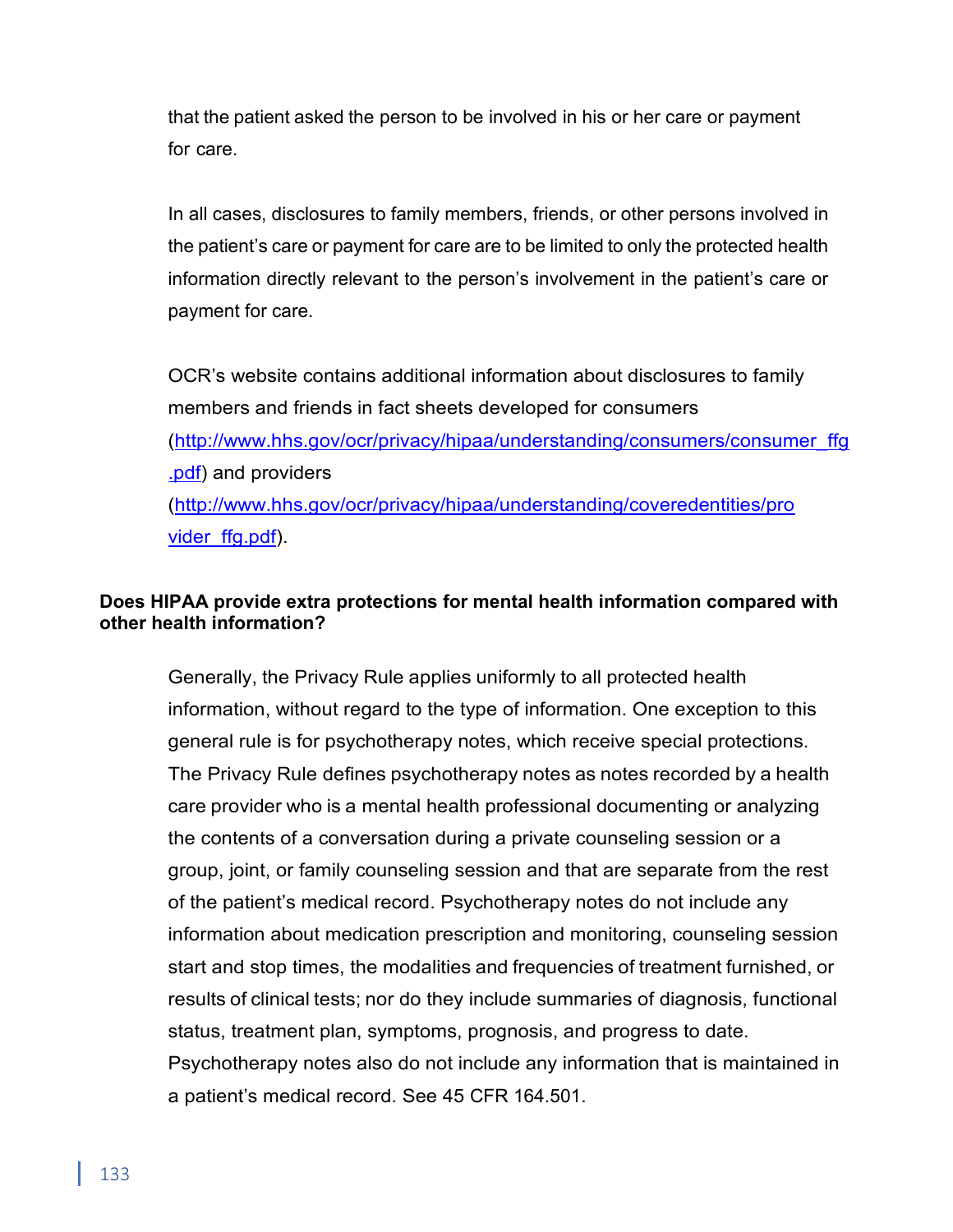Psychotherapy notes are treated differently from other mental health information both because they contain particularly sensitive information and because they are the personal notes of the therapist that typically are not required or useful for treatment, payment, or health care operations purposes, other than by the mental health professional who created the notes. Therefore, with few exceptions, the Privacy Rule requires a covered entity to obtain a patient's authorization prior to a disclosure of psychotherapy notes for any reason, including a disclosure for treatment purposes to a health care provider other than the originator of the notes. See 45 CFR 164.508(a)(2). A notable exception exists for disclosures required by other law, such as for mandatory reporting of abuse, and mandatory "duty to warn" situations regarding threats of serious and imminent harm made by the patient (State laws vary as to whether such a warning is mandatory or permissible).

#### **Is a health care provider permitted to discuss an adult patient's mental health information with the patient's parents or other family members?**

In situations where the patient is given the opportunity and does not object, HIPAA allows the provider to share or discuss the patient's mental health information with family members or other persons involved in the patient's care or payment for care. For example, if the patient does not object:

- A psychiatrist may discuss the drugs a patient needs to take with the patient's sister who is present with the patient at a mental health care appointment.
- A therapist may give information to a patient's spouse about warning signs that may signal a developing emergency.

BUT:

• A nurse may not discuss a patient's mental health condition with the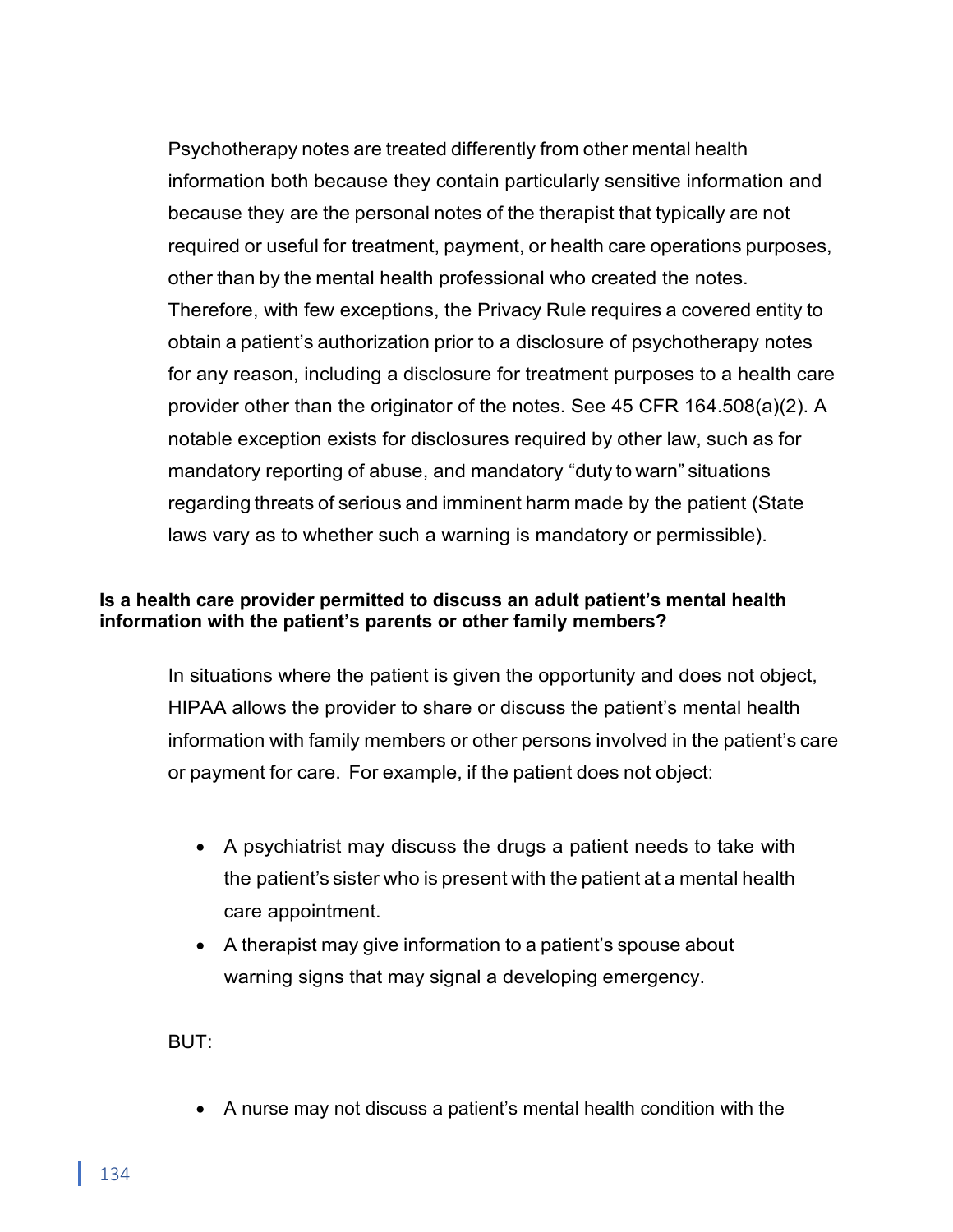patient's brother after the patient has stated she does not want herfamily to know about her condition.

In all cases, the health care provider may share or discuss only the information that the person involved needs to know about the patient's care or payment for care. See 45 CFR 164.510(b). Finally, it is important to remember that other applicable law (e.g., State confidentiality statutes) or professional ethics may impose stricter limitations on sharing personal health information, particularly where the information relates to a patient's mental health.

**When does mental illness or another mental condition constitute incapacity under the Privacy Rule? For example, what if a patient who is experiencing temporary psychosis or is intoxicated does not have the capacity to agree or object to a health care provider sharing information with a family member, but the provider believes the disclosure is in the patient's best interests?**

Section 164.510(b)(3) of the HIPAA Privacy Rule permits a health care provider, when a patient is not present or is unable to agree or object to a disclosure due to incapacity or emergency circumstances, to determine whether disclosing a patient's information to the patient's family, friends, or other persons involved in the patient's care or payment for care, is in the best interests of the patient.<sup>1</sup> Where a provider determines that such a disclosure is in the patient's best interests, the provider would be permitted to disclose only the PHI that is directly relevant to the person's involvement in the patient's care or payment for care.

This permission clearly applies where a patient is unconscious. However, there may be additional situations in which a health care provider believes, based on professional judgment, that the patient does not have the capacity to agree or object to the sharing of personal health information at a particular time and that sharing the information is in the best interests of the patient at that time. These may include circumstances in which a patient is suffering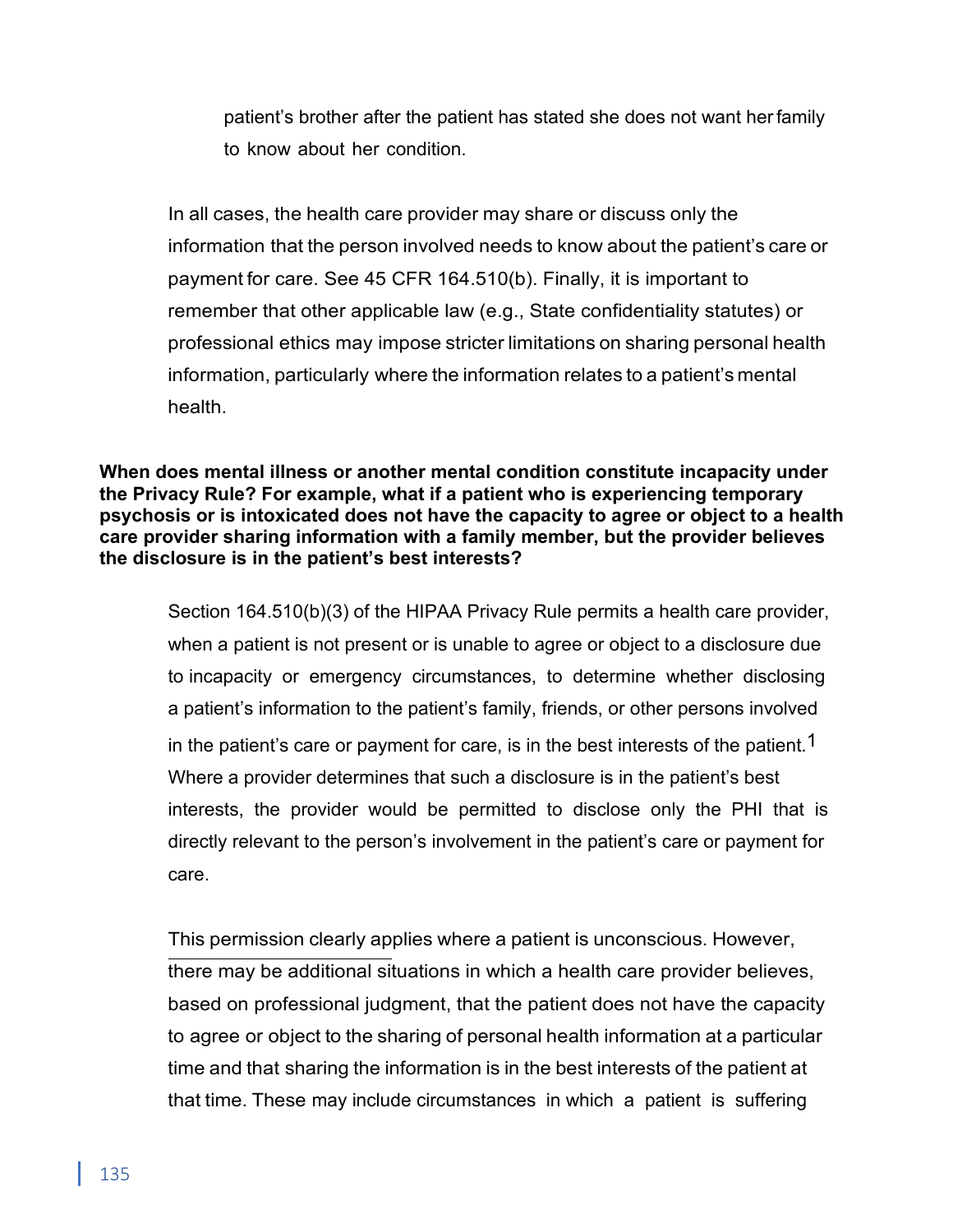from temporary psychosis or is under the influence of drugs or alcohol. If, for example, the provider believes the patient cannot meaningfully agree or object to the sharing of the patient's information with family, friends, or other persons involved in their care due to her current mental state, the provider is allowed to discuss the patient's condition or treatment with a family member, if the provider believes it would be in the patient's best interests. In making this determination about the patient's best interests, the provider should take into account the patient's prior expressed preferences regarding disclosures of their information, if any, as well as the circumstances of the current situation. Once the patient regains the capacity to make these choices for herself, the provider should offer the patient the opportunity to agree or object to any future sharing of her information.

#### **If a health care provider knows that a patient with a serious mental illness has stopped taking a prescribed medication, can the provider tell the patient's family members?**

So long as the patient does not object, HIPAA allows the provider to share or discuss a patient's mental health information with the patient's family members. See 45 CFR 164.510(b). If the provider believes, based on professional judgment, that the patient does not have the capacity to agree or object to sharing the information at that time, and that sharing the information would be in the patient's best interests, the provider may tell the patient's family member. In either case, the health care provider may share or discuss only the information that the family member involved needs to know about the patient's care or payment for care.

Otherwise, if the patient has capacity and objects to the provider sharing information with the patient's family member, the provider may only share the information if doing so is consistent with applicable law and standards of ethical conduct, and the provider has a good faith belief that the patient poses a threat to the health or safety of the patient or others, and the family member is reasonably able to prevent or lessen that threat. See 45 CFR 164.512(j).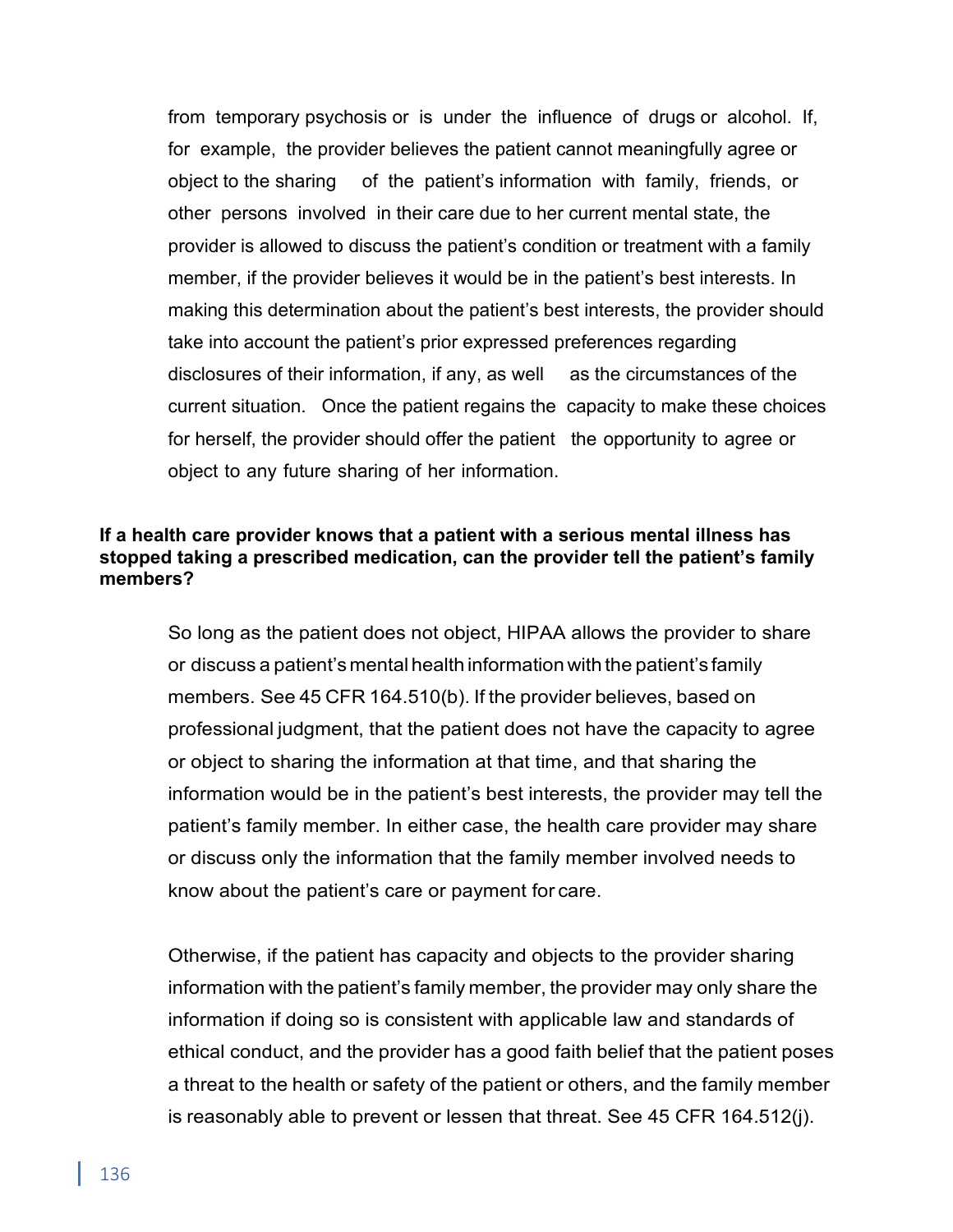For example, if a doctor knows from experience that, when a patient's medication is not at a therapeutic level, the patient is at high risk of committing suicide, the doctor may believe in good faith that disclosure is necessary to prevent or lessen the threat of harm to the health or safety of the patient who has stopped taking the prescribed medication, and may share information with the patient's family or other caregivers who can avert the threat. However, absent a good faith belief that the disclosure is necessary to prevent a serious and imminent threat to the health or safety of the patient or others, the doctor must respect the wishes of the patient with respect to the disclosure.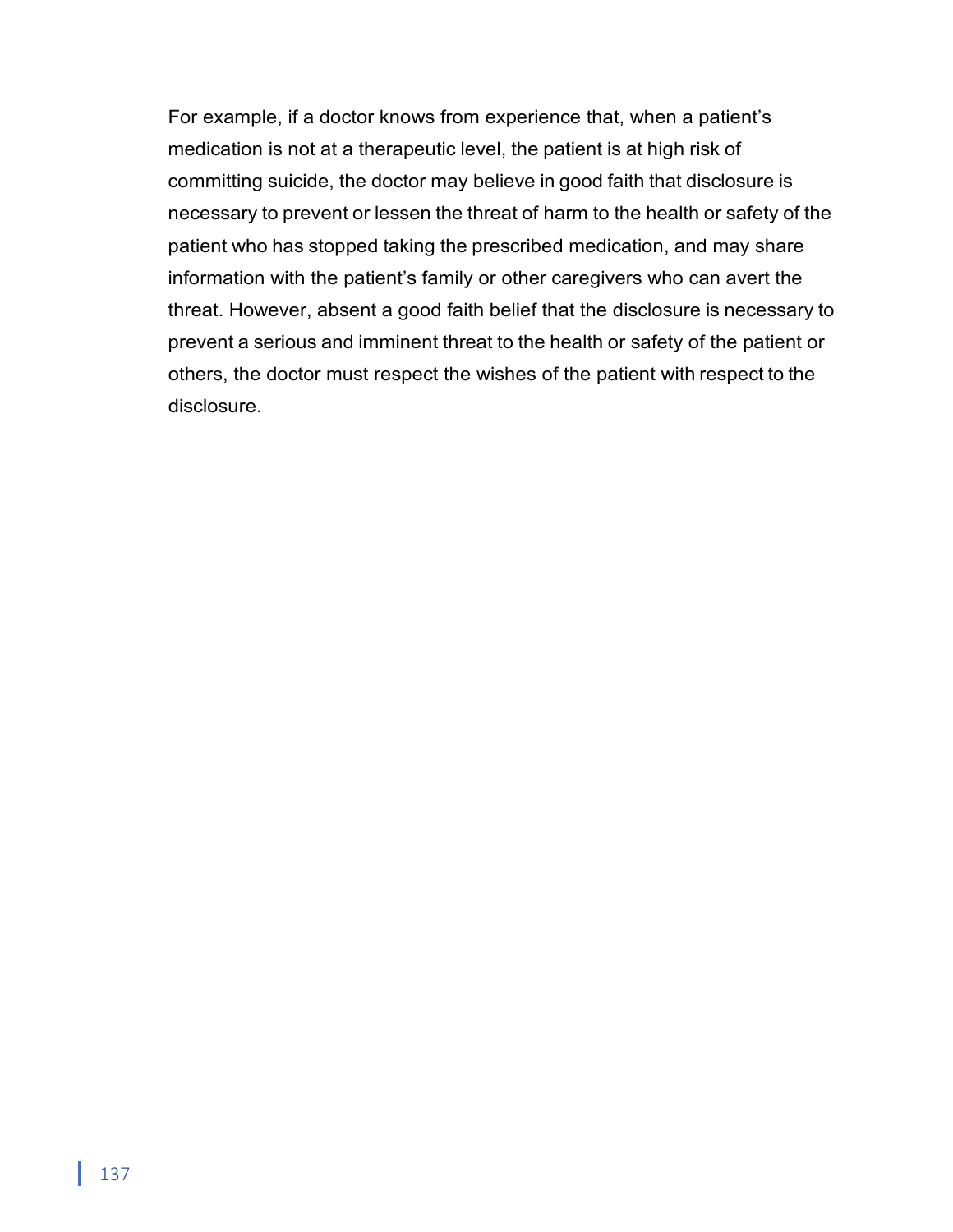#### **Can a minor child's doctor talk to the child's parent about the patient's mental health status and needs?**

With respect to general treatment situations, a parent, guardian, or other person acting in loco parentis usually is the personal representative of the minor child, and a health care provider is permitted to share patient information with a patient's personal representative under the Privacy Rule. However, section 164.502(g) of the Privacy Rule contains several important exceptions to this general rule. A parent is not treated as a minor child's personal representative when: (1) State or other law does not require the consent of a parent or other person before a minor can obtain a particular health care service, the minor consents to the health care service, and the minor child has not requested the parent be treated as a personal representative; (2) someone other than the parent is authorized by law to consent to the provision of a particular health service to a minor and provides such consent; or (3) a parent agrees to a confidential relationship between the minor and a health care provider with respect to the health care service.2 For example, if State law provides an adolescent the right to obtain mental health treatment without parental consent, and the adolescent consents to such treatment, the parent would not be the personal representative of the adolescent with respect to that mental health treatment information.

Regardless, however, of whether the parent is otherwise considered a personal representative, the Privacy Rule defers to State or other applicable laws that expressly address the ability of the parent to obtain health information about the minor child. In doing so, the Privacy Rule permits a covered entity to disclose to a parent, or provide the parent with access to, a minor child's protected health information when and to the extent it is permitted or required by State or other laws (including relevant case law). Likewise, the Privacy Rule prohibits a covered entity from disclosing a minor child's protected health information to a parent when and to the extent it is prohibited under State or other laws (including relevant case law). See 45 CFR  $164.502(g)(3)(ii)$ .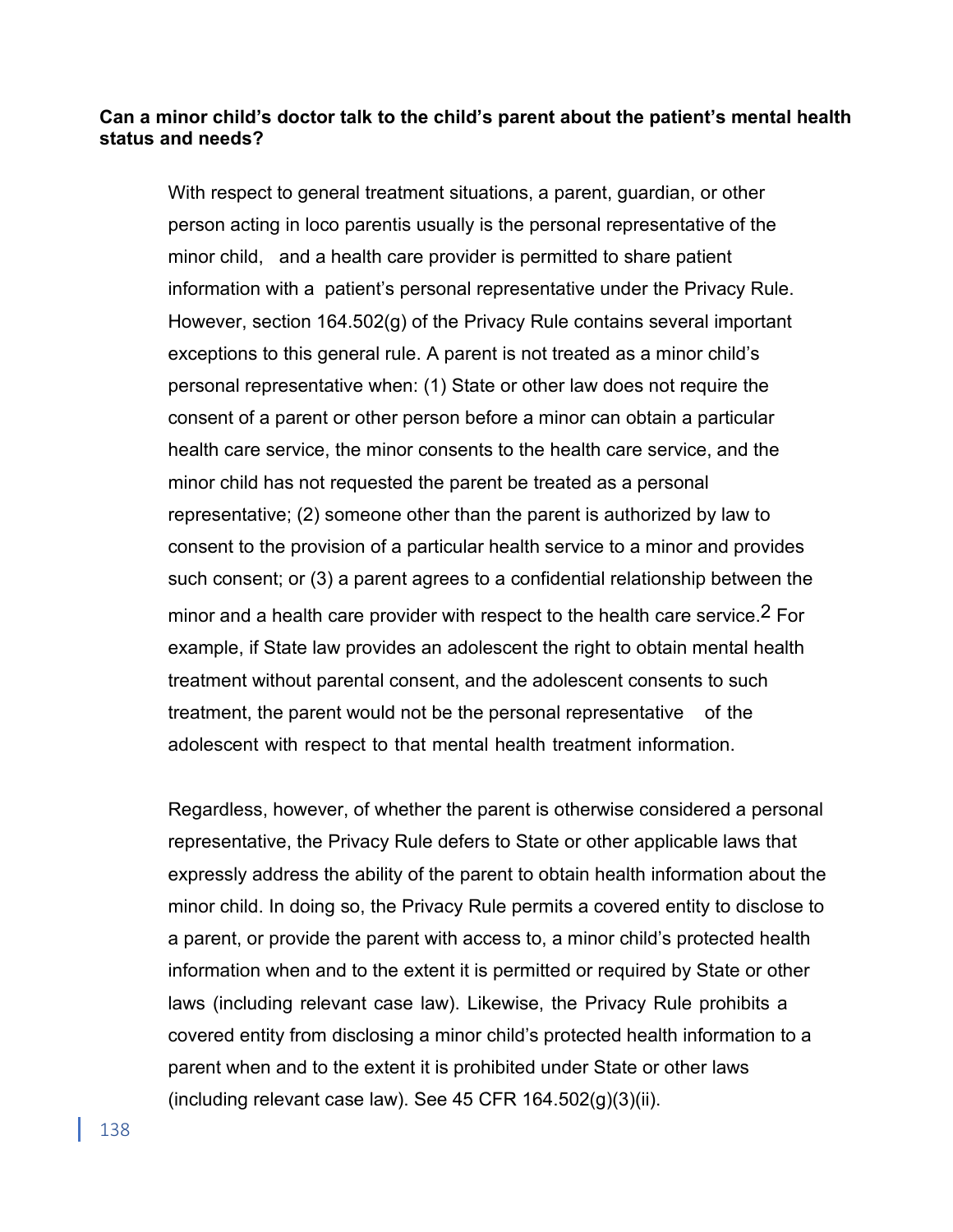In cases in which State or other applicable law is silent concerning disclosing a minor's protected health information to a parent, and the parent is not the personal representative of the minor child based on one of the exceptional circumstances described above, a covered entity has discretion to provide or deny a parent access to the minor's health information, if doing so is consistent with State or other applicable law, and the decision is made by a licensed health care professional in the exercise of professional judgment. For more information about personal representatives under the Privacy Rule, see OCR's guidance for consumers

[\(http://www.hhs.gov/ocr/privacy/hipaa/understanding/consumers/personal](http://www.hhs.gov/ocr/privacy/hipaa/understanding/consumers/personalreps.html) [reps.html\)](http://www.hhs.gov/ocr/privacy/hipaa/understanding/consumers/personalreps.html) and providers

[\(http://www.hhs.gov/ocr/privacy/hipaa/understanding/coveredentities/pers](http://www.hhs.gov/ocr/privacy/hipaa/understanding/coveredentities/personalreps.html) [onalreps.html\)](http://www.hhs.gov/ocr/privacy/hipaa/understanding/coveredentities/personalreps.html).

In situations where a minor patient is being treated for a mental health disorder and a substance abuse disorder, additional laws may be applicable. The Federal confidentiality statute and regulations that apply to federallyfunded drug and alcohol abuse treatment programs contain provisions that are more stringent than HIPAA. See 42 USC § 290dd–2; 42 CFR 2.11, et. seq.

### **At what age of a child is the parent no longer the personal representative of the child for HIPAA purposes?**

HIPAA defers to state law to determine the age of majority and the rights of parents to act for a child in making health care decisions, and thus, the ability of the parent to act as the personal representative of the child for HIPAA purposes. See 45 CFR 164.502(g).

#### **Does a parent have a right to receive a copy of psychotherapy notes about a child's mental health treatment?**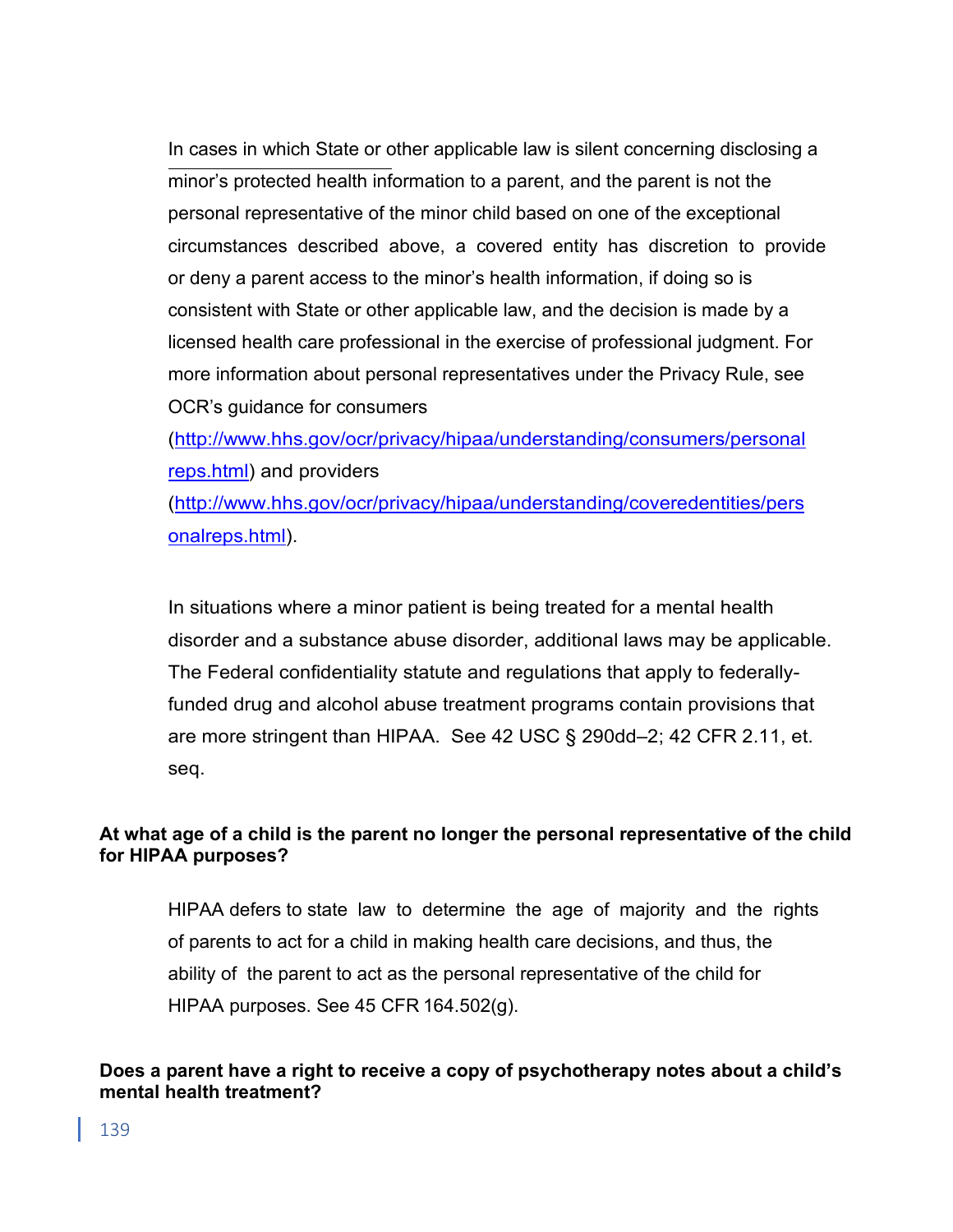No. The Privacy Rule distinguishes between mental health information in a mental health professional's private notes and that contained in the medical record. It does not provide a right of access to psychotherapy notes, which the Privacy Rule defines as notes recorded by a health care provider who is a mental health professional documenting or analyzing the contents of a conversation during a private counseling session or a group, joint, or familycounseling session and that are separate from the rest of the patient's medical record. See 45 CFR 164.501. Psychotherapy notes are primarily for personal use by the treating professional and generally are not disclosed for other purposes. Thus, the Privacy Rule includes an exception to an individual's (or personal

representative's) right of access for psychotherapy notes. See 45 CFR 164.524(a)(1)(i).

However, parents generally are the personal representatives of their child and, as such, are able to receive a copy of their child's mental health information contained in the medical record, including information about diagnosis, symptoms, treatment plans, etc. Further, although the Privacy Rule does not provide a right for a patient or personal representative to access psychotherapy notes regarding the patient, HIPAA generally gives providers discretion to disclose the individual's own protected health information (including psychotherapy notes) directly to the individual or the individual's personal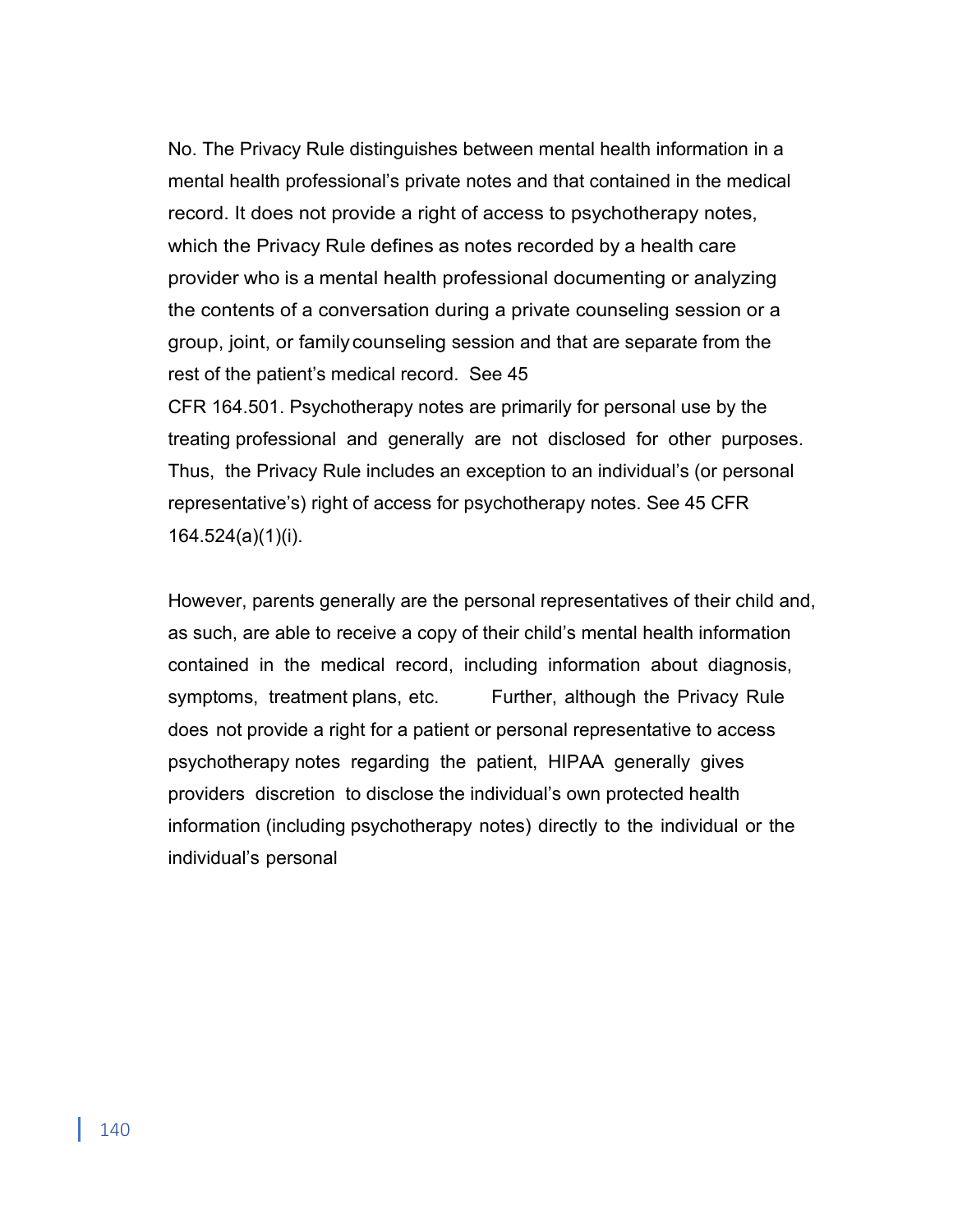representative. As any such disclosure is purely permissive under the Privacy Rule, mental health providers should consult applicable State law for any prohibitions or conditions before making such disclosures.

#### **What options do family members of an adult patient with mental illness have if they are concerned about the patient's mental health and the patient refuses to agree to let a health care provider share information with the family?**

The HIPAA Privacy Rule permits a health care provider to disclose information to the family members of an adult patient who has capacity and indicates that he or she does not want the disclosure made, only to the extent that the provider perceives a serious and imminent threat to the health or safety of the patient or others and the family members are in a position to lessen the threat. Otherwise, under HIPAA, the provider must respect the wishes of the adult patient who objects to the disclosure. However, HIPAA in no way prevents health care providers from listening to family members or other caregivers who may have concerns about the health and well-being of the patient, so the health care provider can factor that information into the patient's care.

In the event that the patient later requests access to the health record, any information disclosed to the provider by another person who is not a health care provider that was given under a promise of confidentiality (such as that shared by a concerned family member), may be withheld from the patient if the disclosure would be reasonably likely to reveal the source of the information. 45 CFR 164.524(a)(2)(v). This exception to the patient's right of access to protected health information gives family members the ability to disclose relevant safety information with health care providers without fear of disrupting the family's relationship with the patient.

#### **Does HIPAA permit a doctor to contact a patient's family or law enforcement if the doctor believes that the patient might hurt herself or someone else?**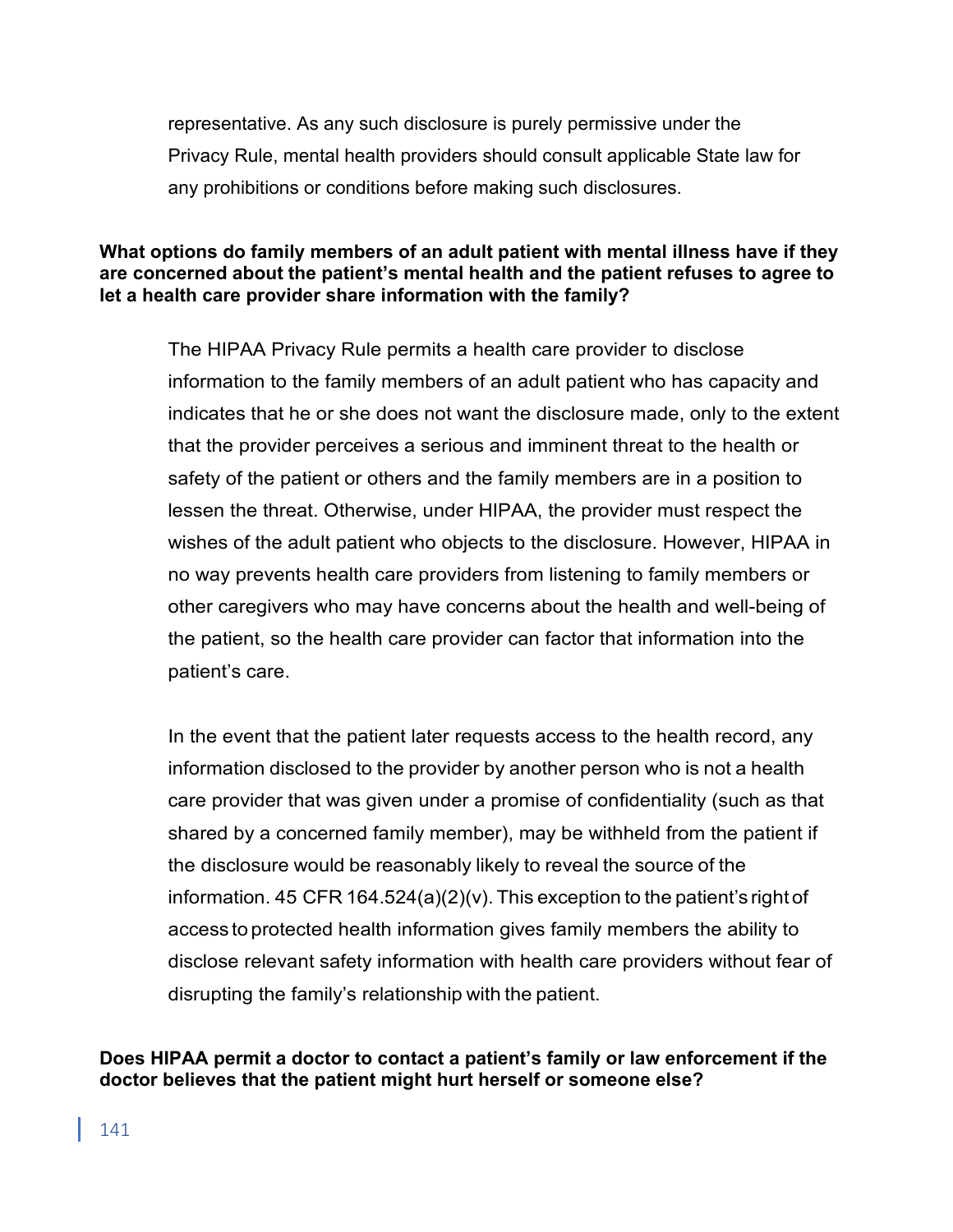Yes. The Privacy Rule permits a health care provider to disclose necessary information about a patient to law enforcement, family members of the patient, or other persons, when the provider believes the patient presents a serious and imminent threat to self or others. The scope of this permission is described in a letter to the nation's health care providers issued on January 15, 2013 (available at [http://www.hhs.gov/ocr/office/lettertonationhcp.pdf\)](http://www.hhs.gov/ocr/office/lettertonationhcp.pdf), and below.

Specifically, when a health care provider believes in good faith that such a warning is necessary to prevent or lessen a serious and imminent threat to the health or safety of the patient or others, the Privacy Rule allows the provider, consistent with applicable law and standards of ethical conduct, to alert those

persons whom the provider believes are reasonably able to prevent or lessen the threat. These provisions may be found in the Privacy Rule at 45 CFR § 164.512(j).

Under these provisions, a health care provider may disclose patient information, including information from mental health records, if necessary, to law enforcement, family members of the patient, or any other persons who may reasonably be able to prevent or lessen the risk of harm. For example, if a mental health professional has a patient who has made a credible threat to inflict serious and imminent bodily harm on one or more persons, HIPAA permits the mental health professional to alert the police, a parent or other family member, school administrators or campus police, and others who may be able to intervene to avert harm from the threat.

In addition to professional ethical standards, most States have laws and/or court decisions which address, and in many instances require, disclosure of patient information to prevent or lessen the risk of harm. Providers should consult the laws applicable to their profession in the States where they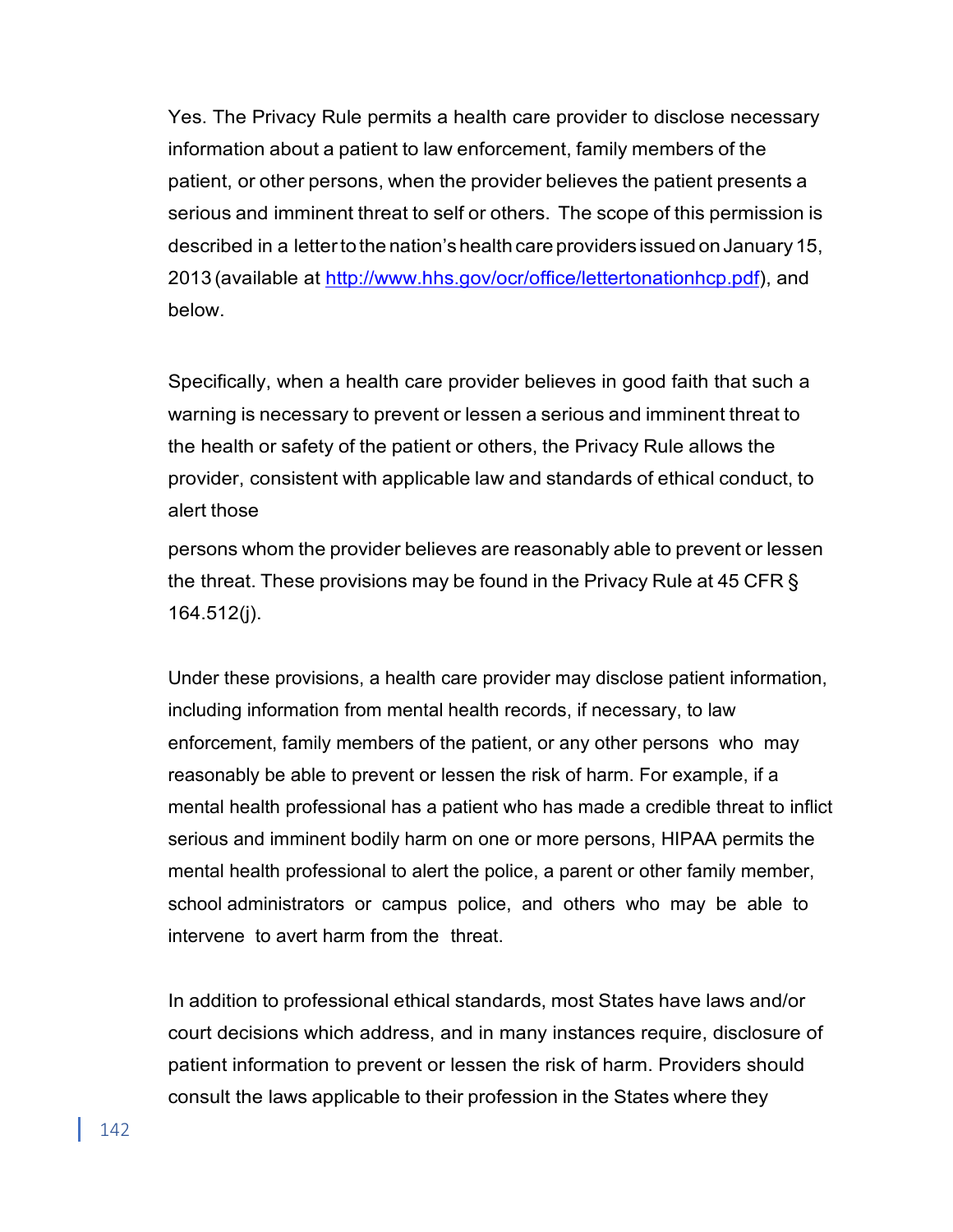practice, as well as 42 USC 290dd-2 and 42 CFR Part 2 under Federal law (governing the disclosure of alcohol and drug abuse treatment records) to understand their duties and authority in situations where they have information indicating a threat to public safety. Note that, where a provider is not subject to such State laws or other ethical standards, the HIPAA permission still would allow disclosures for these purposes to the extent the other conditions of the permission are met.

If a law enforcement officer brings a patient to a hospital or other mental health facility to be placed on a temporary psychiatric hold, and requests to be notified if or when the patient is released, can the facility make that notification?

The Privacy Rule permits a HIPAA covered entity, such as a hospital, to disclose certain protected health information, including the date and time of admission and discharge, in response to a law enforcement official's request, for the purpose of locating or identifying a suspect, fugitive, material witness, or missing person. See 45 CFR § 164.512(f)(2). Under this provision, a covered entity may disclose the following information about an individual: name and address; date and place of birth; social security number; blood type and rh factor; type of injury; date and time of treatment (includes date and time of admission and discharge) or death; and a description of distinguishing physical characteristics (such as height and weight). However, a covered entity may not disclose any protected health information under this provision related to DNA or DNA analysis, dental records, or typing, samples, or analysis of body fluids or tissue. The law enforcement official's request may be made orally or in writing.

Other Privacy Rule provisions also may be relevant depending on the circumstances, such as where a law enforcement official is seeking information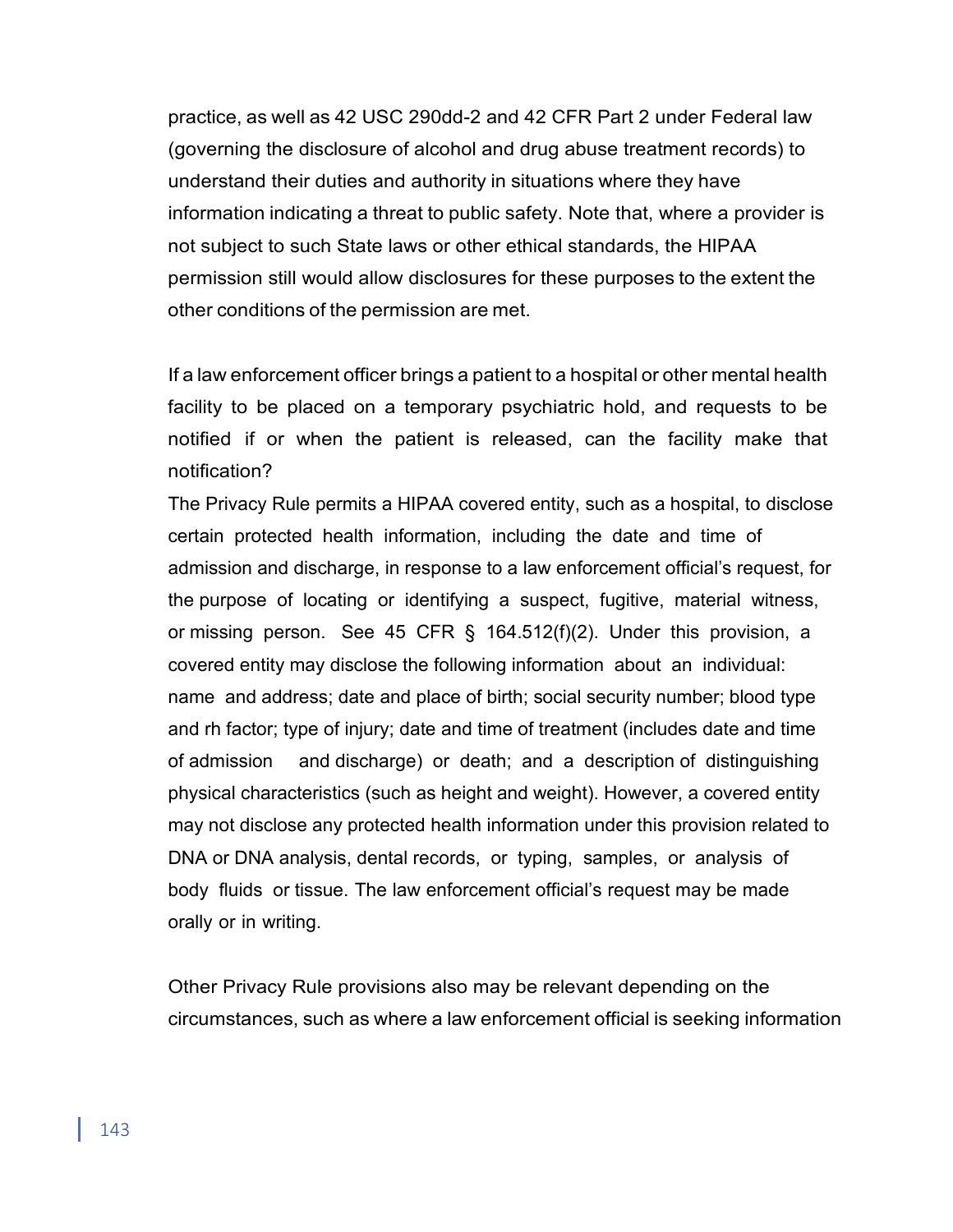about a person who may not rise to the level of a suspect, fugitive, material witness, or missing person, or needs protected health information not permitted under the above provision. For example, the Privacy Rule's law enforcement provisions also permit a covered entity to respond to an administrative request from a law enforcement official, such as an investigative demand for a patient's protected health information, provided the administrative request includes or is accompanied by a written statement specifying that the information requested is relevant, specific and limited in scope, and that de-identified information would not suffice in that situation. The Rule also permits covered entities to respond to court orders and courtordered warrants, and subpoenas and summonses issued by judicial officers. See 45 CFR § 164.512(f)(1). Further, to the extent that State law may require providers to make certain disclosures, the Privacy Rule would permit such disclosures of protected health information as "required-by-law" disclosures. See 45 CFR § 164.512(a).

Finally, the Privacy Rule permits a covered health care provider, such as a hospital, to disclose a patient's protected health information, consistent with applicable legal and ethical standards, to avert a serious and imminent threat to the health or safety of the patient or others. Such disclosures may be to law enforcement authorities or any other persons, such as family members, who are able to prevent or lessen the threat. See 45 CFR § 164.512(j).

#### **If a doctor believes that a patient might hurt himself or herself or someone else, is it the duty of the provider to notify the family or law enforcement authorities?**

A health care provider's "duty to warn" generally is derived from and defined by standards of ethical conduct and State laws and court decisions such as Tarasoff v. Regents of the University of California. HIPAA permits a covered health care provider to notify a patient's family members of a serious and imminent threat to the health or safety of the patient or others if those family members are in a position to lessen or avert the threat. Thus, to the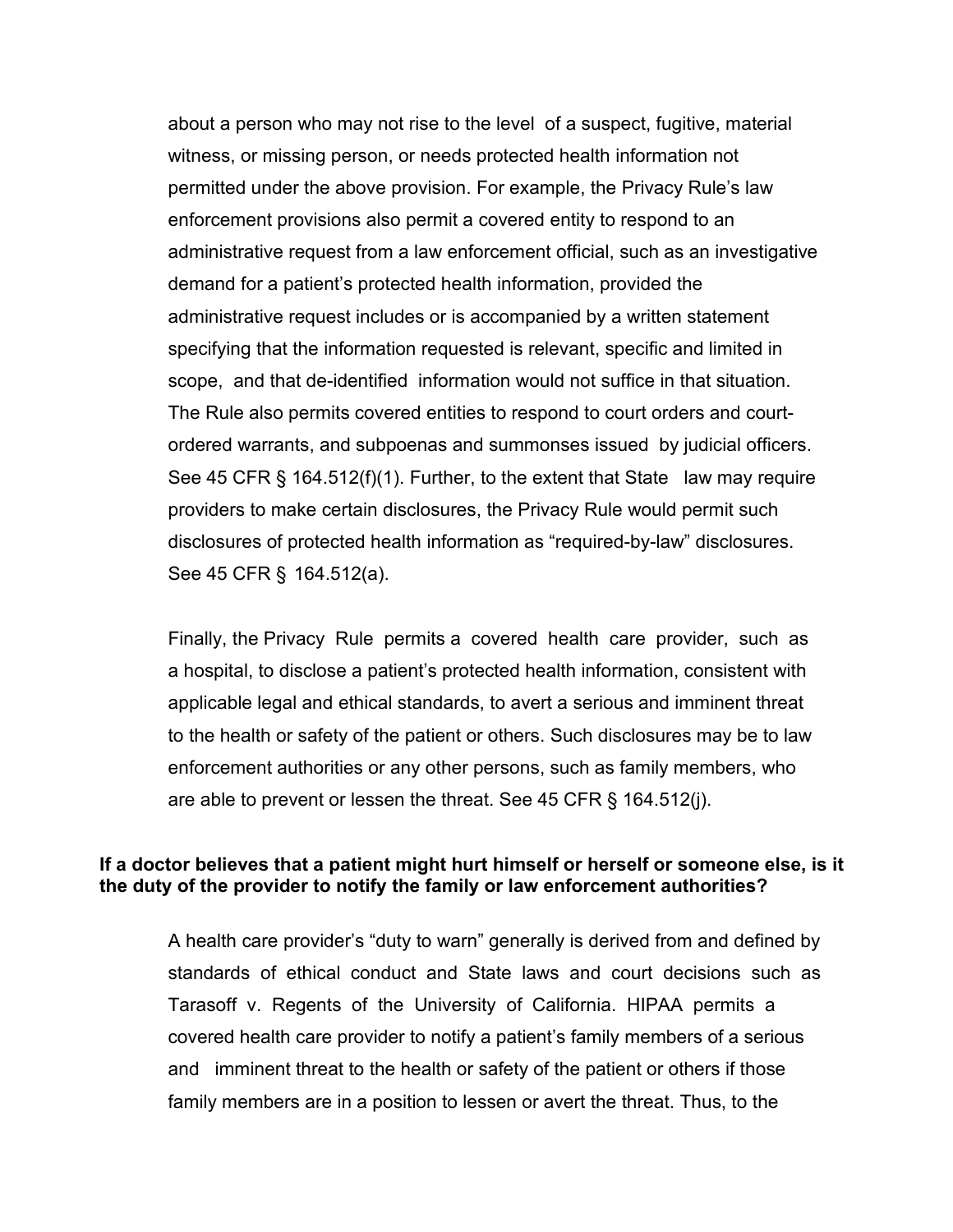extent that a provider determines that there is a serious and imminent threat of a patient physically harming self or others, HIPAA would permit the provider to warn the appropriate person(s) of the threat, consistent with his or her professional ethical obligations and State law requirements. See 45 CFR 164.512(j). In addition, even where danger is not imminent, HIPAA permits a covered provider to communicate with a patient's family members, or others involved in the patient's care, to be on watch or ensure compliance with medication regimens, as long as the patient has been provided an opportunity to agree or object to the disclosure and no objection has been made. See 45 CFR 164.510(b)(2).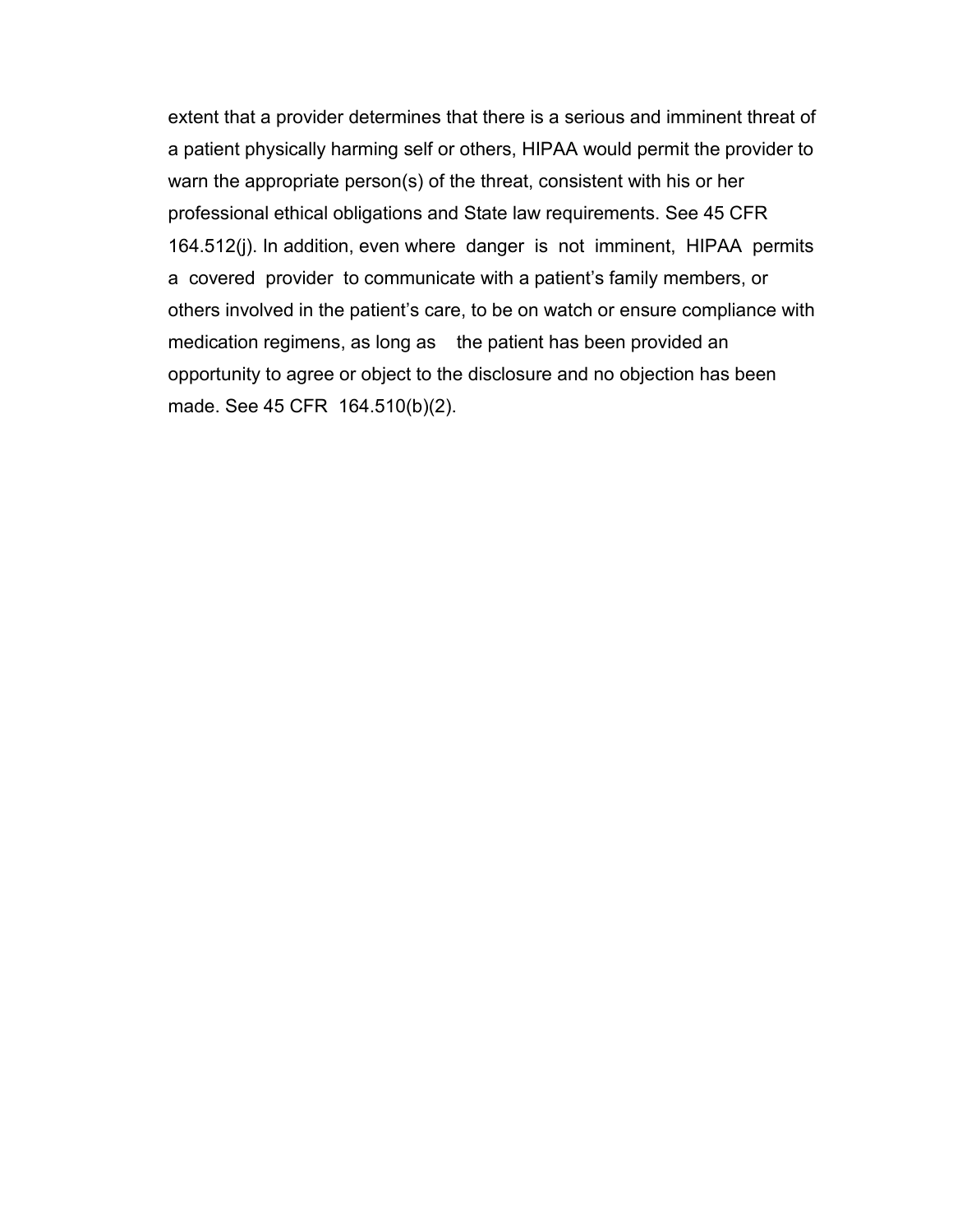**Does HIPAA prevent a school administrator, or a school doctor or nurse, from sharing concerns about a student's mental health with the student's parents or law enforcement authorities?**

Student health information held by a school generally is subject to the Family Educational Rights and Privacy Act (FERPA), not HIPAA. HHS and the Department of Education have developed guidance clarifying the application of HIPAA and FERPA, which is available at [http://www.hhs.gov/ocr/privacy/hipaa/understanding/coveredentities/hipa](http://www.hhs.gov/ocr/privacy/hipaa/understanding/coveredentities/hipaaferpajointguide.pdf) [aferpajointguide.pdf.](http://www.hhs.gov/ocr/privacy/hipaa/understanding/coveredentities/hipaaferpajointguide.pdf)

In the limited circumstances where the HIPAA Privacy Rule, and not FERPA, may apply to health information in the school setting, the Rule allows disclosures to parents of a minor patient or to law enforcement in various situations. For example, parents generally are presumed to be the personal representatives of their unemancipated minor child for HIPAA privacy purposes, such that covered entities may disclose the minor's protected health information to a parent. See 45 CFR § 164.502 (g)(3). In addition, disclosures to prevent or lessen serious and imminent threats to the health or safety of the patient or others are permitted for notification to those who are able to lessen the threat, including law enforcement, parents or others, as relevant. See 45 CFR § 164.512(j).

1 The Privacy Rule permits, but does not require, providers to disclose information in these situations. Providers who are subject to more stringent privacy standards under other laws, such as certain state confidentiality laws or 42 C.F.R. Part 2, would need to consider whether there is a similar disclosure permission under those laws that would apply in the circumstances.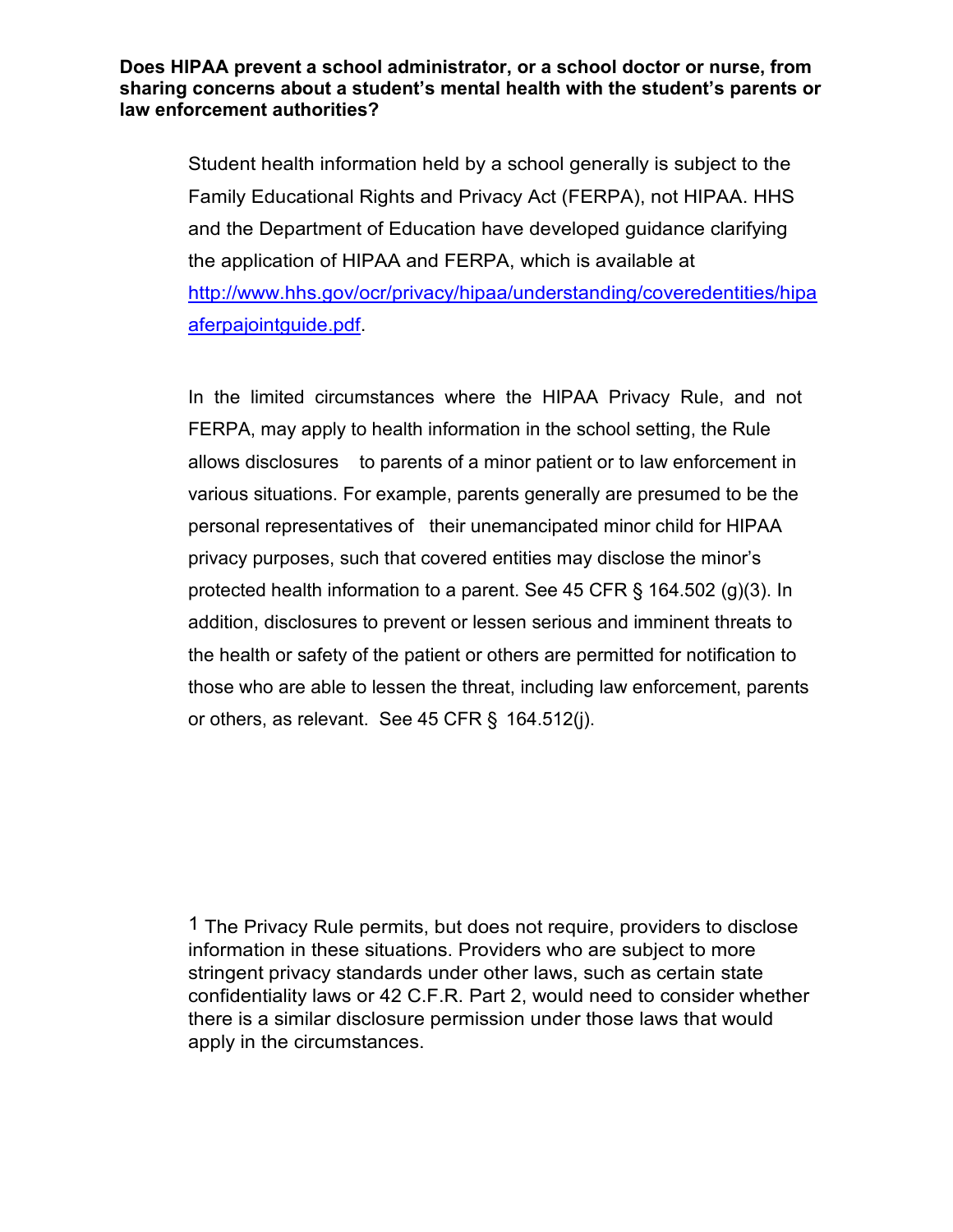<sup>2</sup> A parent also may not be a personal representative if there are safety concerns. A provider may decide not to treat the parent as the minor's personal representative if the provider believes that the minor has been or may be subject to violence, abuse, or neglect by the parent or the minor may be endangered by treating the parent as the personal representative; and the provider determines, in the exercise of professional judgment, that it is not in the best interests of the patient to treat the parent as the personal representative. See 45 CFR 164.502(g)(5).

## *D. Record Keeping in Organizational Settings*

Organizational settings, often present unique record keeping challenges. Record keeping requirements for organizations may be substantially different from requirements in other settings. You may run into conflicts between the organizations' practices and establish professional guidelines, legal and regulatory requirements, or ethical standards. In addition, ownership of and responsibility for a record is not always clearly defined. A number of service providers may access and contribute to the record, potentially affecting the degree to which you may execute control of the record and its confidentiality.

This may be summarized as potential:

- 1. Conflicts between organizational and other requirements
- 2. Ownership of the records
- 3. Access to the records

You, your colleagues, and your agency's management may need to consult with one another to define record keeping procedures that serve the needs of different disciplines, while at the same time meeting acceptable record keeping guidelines and requirements. In this consultation, you'll need to review local, state, and federal regulations and laws that pertain to the organization. If there is a conflict between an ethics code and the organization's policies, you'll need to clarify the nature of the conflict, make your (and others involved) ethical commitments known, and resolve the conflict in a way that is compatible with those ethical commitments.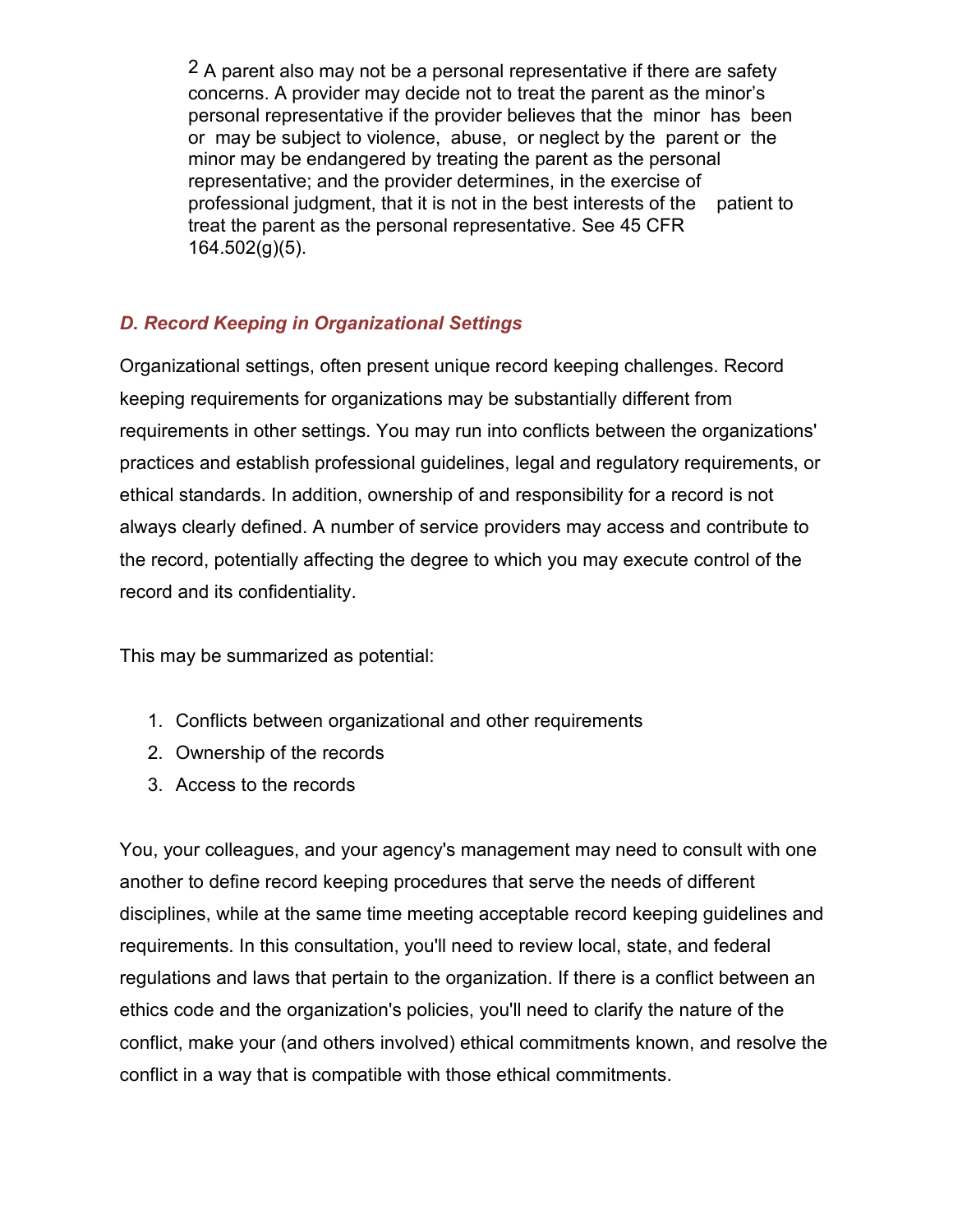The nature of your legal relationship with the organization may dictate record keeping practices. The physical record of your services may be owned by the organization and you may not take it with you. However, if the relationship is one of consultation, you may be the one who owns and is responsible for the record. It will be helpful to clarify these issues when you begin your relationship with an organization, minimizing the possibility of misunderstandings.

If a team of people from different disciplines is involved in service delivery, there may need to be wider access to records than usual. Because others (e.g., nurses, physicians, paraprofessionals, etc.) may have access to and may make entries into the client's record, you may have much less direct control over it. This is another call for you to help in developing and refining organizational record keeping policies.

Note that because multidisciplinary records may not have the highest level of confidentiality, you and your supervisees will want to record only information that matches organizational requirements and that is necessary to correctly picture the service provided. Other information may then be kept in a separate and confidential file (American Psychological Association, 2007).

#### *Multiple Client Records*

Record keeping issues may be more complex when you provide services to multiple clients, such as in a group therapy session. If the records include information about more than one specific client, legitimate disclosure of information regarding that client may put another client's confidentiality in jeopardy.

It's the responsibility of you and your supervisees to keep records in a fashion that assists authorized disclosures but at the same time protects privacy of other clients. When you provide services to several people who have a relationship (e.g., spouses or parents and children), you must define at the beginning:

1. Which individuals are clients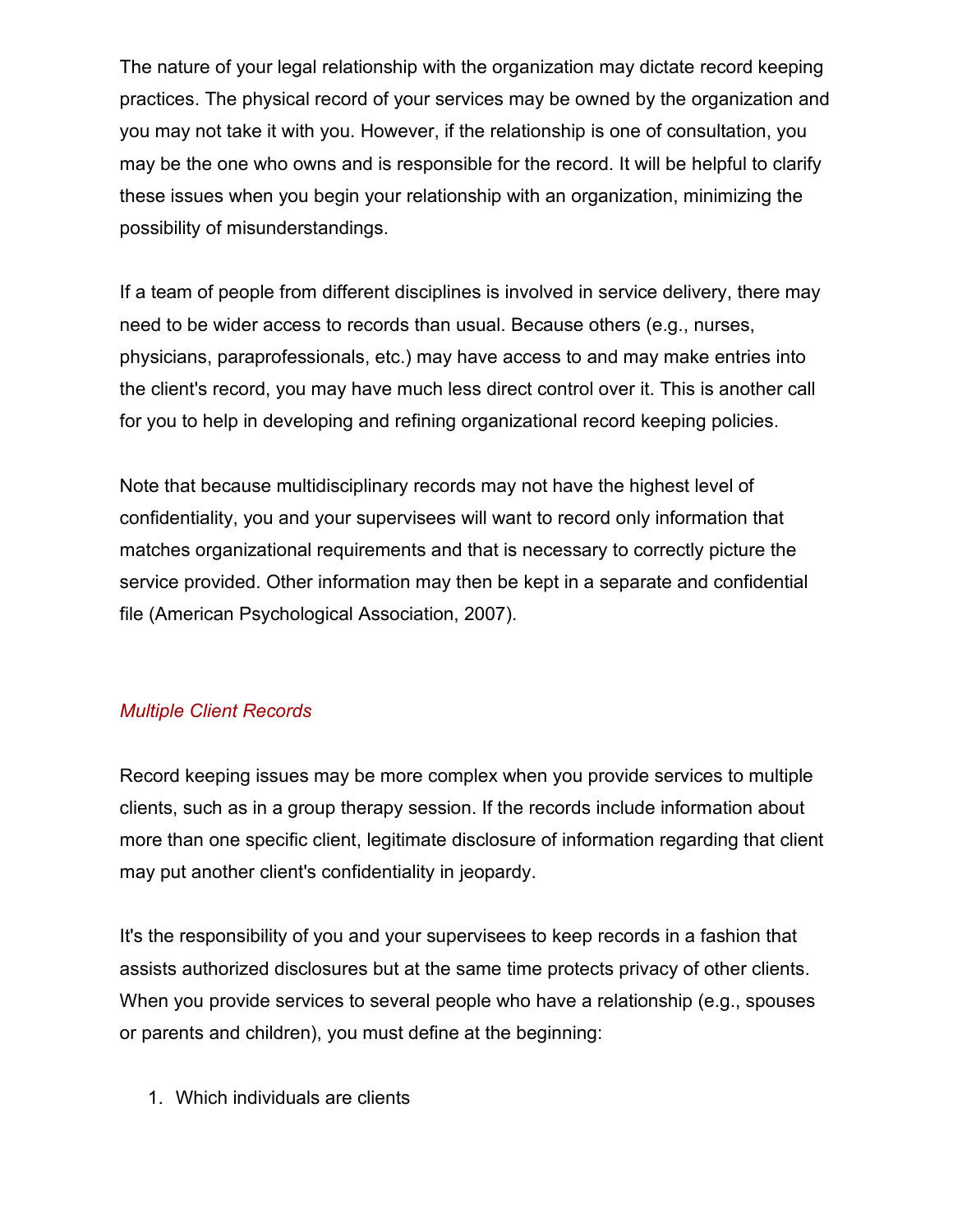2. Your relationship with each person, including your role and the likely uses of the services you give or the information obtained.

If it looks like you may be asked to play potentially conflicting roles (e.g., family therapist and then witness for one part in divorce proceedings), you must take judicious steps to appropriately clarify, modify, or withdraw from a specific role or roles.

In a group therapy setting, you must describe at the beginning each party's role and responsibility, and the limits of confidentiality. If you're asked to provide services to someone who is already receiving similar services elsewhere, you must consider carefully any treatment issues and potential welfare of the client(s). Discuss these issues with the client (or the client's guardian or other legal representative) to diminish risks of conflict and confusion. Also, when appropriate, consult with the other service providers, always being cautious and sensitive to therapeutic issues (American Psychological Association, 2010).

Other precautionary steps you can take include:

- In the informed consent form, include whether information is kept jointly or separately and who can authorize its release.
- In couples, family or group therapy, clarify the identified clients, then create and maintain completely separate records for all identified clients.
- If the family itself is the identified client, you may need to keep a single record, dependent upon practical concerns, ethical guidelines, and third-party reporting requirements.

To successfully "pull all of this off," you'll need to be familiar with regulatory and legal requirements concerning the release of a record that contains information about more than one client (American Psychological Association, 2007).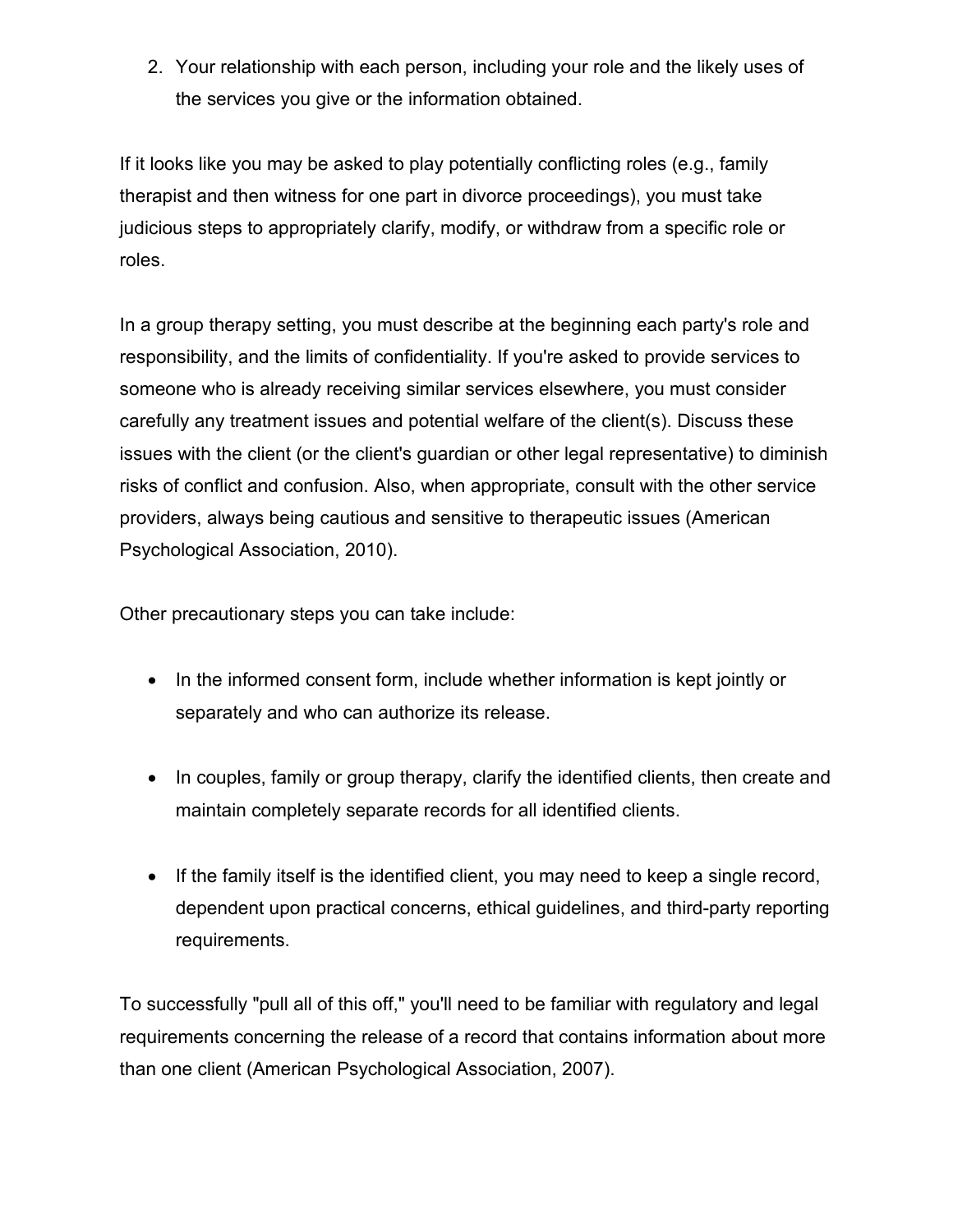#### *Financial Records*

Financial records are considered by HIPAA to be part of the protected psychotherapy notes; at least they're not on the list of unprotected information. As a rule, a fee agreement or policy will be part of the record, and is the foundation for documenting reimbursement for services. Precise financial records aid payers to evaluate the nature of the payment obligation, and also aid in knowing which services have been billed and paid. Records that are up-to-date can forewarn both the provider and the client of accruing balances that, if not addressed, could adversely affect the professional relationship.

Financial records include (American Psychological Association, 2007), as appropriate:

- Type and duration of the service given
- Client's name
- Fees paid for the service
- Agreements concerning fees
	- $\circ$  Fee agreements or policies identify the amount to be charged for service and the terms of any payment agreement. It will identify how missed appointments will be handles, acknowledge third-part payer preauthorization requirements, copayment agreements, payment schedule, interest that an unpaid balance will accumulate, suspension of confidentiality when collection procedures must be used, and methods that may be used to solve financial disputes.
- Barter agreements
	- o An accurate recording of bartering agreements and transactions ensures that the record clearly shows how the provider was compensated. Reporting the source, nature, and date of each barter transaction gives clear indication when needed about the exchange of goods for services. Because the provider could potentially have more power in negotiating a bartering agreement, painstaking documentation protects both parties. The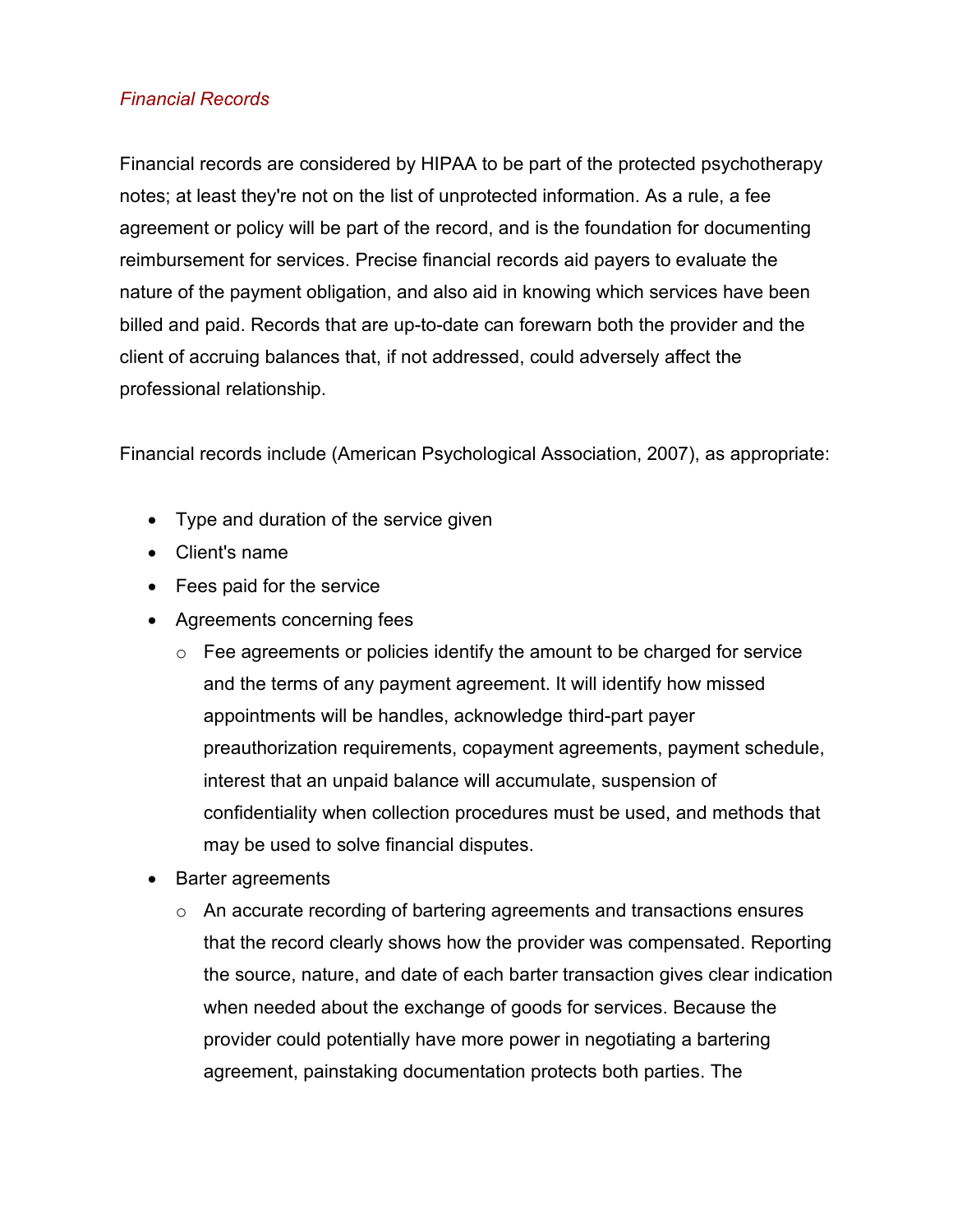documentation may include the provider's basis for initially concluding that the arrangement is neither clinically contraindicated nor exploitive.

- Balance adjustment issues
	- o The rationale for, description of, and date of any balance adjustment made with either the client or a third-party payer should be part of the record. This can decrease the potential for misunderstandings or perceived obligations that might affect the relationship.
- Copayment issues
- Date, amount, and source of payment received
- Concerns about collection
	- o Often also useful is documentation of collection efforts, including notification of the intention of using a collection service.

## *Disposition of Records*

Certain events require collection, storage, transfer, or disposal of client records. These events are:

- 1. Unexpected events (disability, death, or involuntary termination of practice)
- 2. Planned events (retirement, closing a practice, voluntarily leaving employment)

Disposition of client records must be handled in such a way that confidentiality is maintained and client welfare safeguarded (American Psychological Association, 2007). This refers to all private information--written or unwritten--such as communications during the time of providing service, computer files, e-mail or fax communications, written records, and video-tapes. This means that the therapist needs to have suitable plans in place from the beginning of her job. Also to be planned for, in case of unexpected changes, are contingencies for continuation of services (Barnett and Zur, 2011).

In the circumstance of unexpected events, the plans might include control and management of closed records by an agency or trained individual. In the circumstance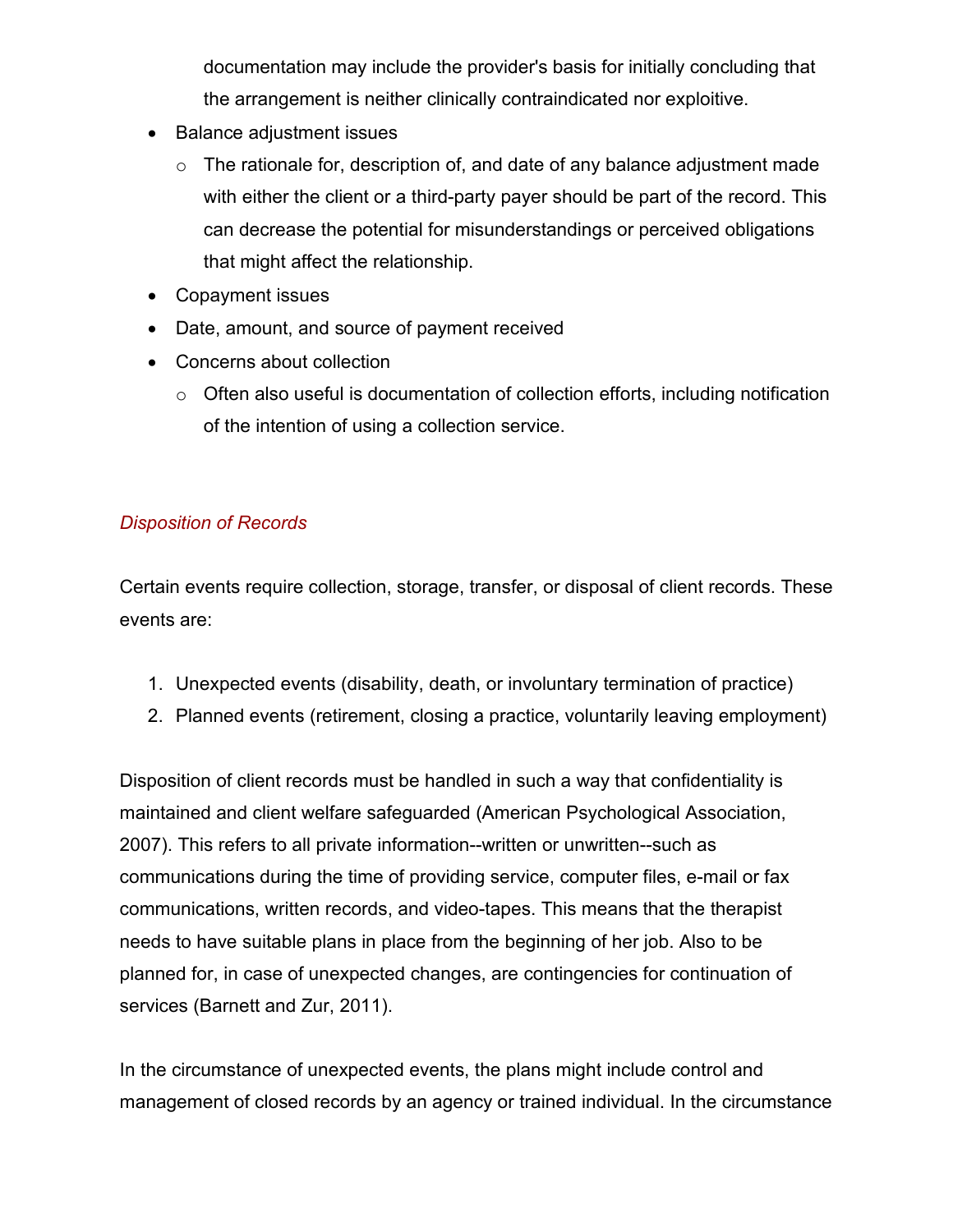of planned events, depending on who the employer is, the provider may wish to retain custody and control of the closed records.

It may be helpful to have a method for notifying clients regarding any changes in the custody of their records, especially recently terminated services or open cases. You'll want to check legal and regulatory requirements to see if you should post a public notice about changes in this custody, such as a notice in the newspaper.

If records are to be disposed of permanently, they must be disposed of in such a way that they cannot be recovered, such as shredding. You must to provide for confidentiality in transportation to the shredding facility, as well as in that facility. This might require accompanying the records through the disposal process or having a confidentiality agreement with those responsible for the disposal.

Disposal of electronic records have unique challenges, because you may not have the technical expertise to fully erase or otherwise delete records before, as an example, disposing of an external back-up storage device or a computer hard drive or other electronic record repository. Even though efforts may be made to erase or delete records, they may still be accessible for some "geeks" with specialized knowledge. You'll possibly need to work with a technical consultant to find a satisfactory method for destruction of electronic records. These could include physical destruction of the entire medium or demagnetizing the storage device.

## **Conclusion**

As mentioned at the beginning of this course, Laws and Ethics are necessary to providing quality services to the consumer. Maybe nowhere is this more important than in the healthcare field. This course has covered many of the Laws, Regulations and Ethics pertaining to the professional conduct of LCSWs, MFTs and Nurses. It is your challenge as a licensed professional to implement the information in this course for the betterment of yourself as a clinician in helping the most vulnerable among us.

Well, it appears you have survived the course.

# **THE END**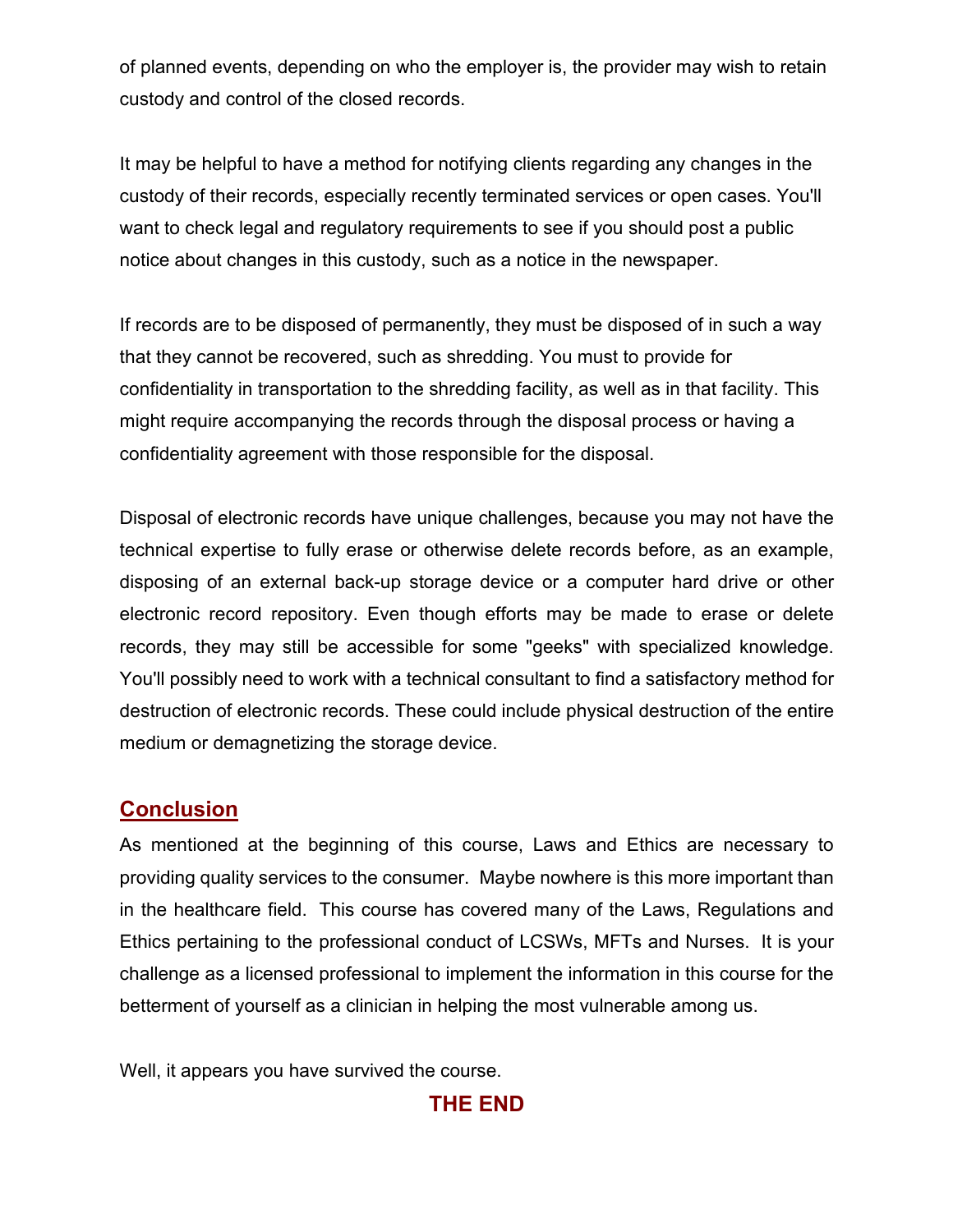#### **[Now, go take the test before you forget everything]**

## **Resources**

Banks, Sarah, *Ethics and Values in Social Work*, *4th Edition* (London: Red Globe Press, 2012)

California Board of Behavioral Sciences, *Statues and Regulations…"* retrieved from <https://www.bbs.ca.gov/pdf/publications/lawsregs.pdf> (2020)

Hepworth, et. al, *Direct Social Work Practice: Theory and Skills* 8<sup>th</sup> Edition (United States: Brooks Cole Cengage Learning, 2010)

Loewenberg, F.M., Dolgoff, R. and Harrington, D., *Ethical Decisions for Social Work Practice*, *9th Edition* (Brooks/Cole Cengage Learning, 2012)

Mechanic, David, *Mental Health and Social Policy* (Englewood Cliffs, NJ: Prentice Hall, 1989)

McAuliffe, Donna (Ph.D.) "I'm Still Standing: Impacts and Consequences of Ethical Dilemmas for Social Workers in Direct Practice," in *Journal of Social Work Values and Ethics, Spring 2005: Vol. 2, No.1* at

[http://www.socialworker.com/jswve/content/view/17//](http://www.socialworker.com/jswve/content/view/17/) 

Reamer, F.G., "Ethical Dilemmas in Social Services" (New York: Columbia University Press, 1982) as found in Hepworth and Larsen, *Direct Social Work Practice: Theory and Skills* (Chicago: The Dorsey Press, 1986)

Reamer, F.G. (1983), "Ethical Dilemmas in Social Work Practice", *Social Work*, January-February, 31-35, as found in McAuliffe, Donna (Ph.D.) "I'm Still Standing: Impacts and Consequences of Ethical Dilemmas for Social Workers in Direct